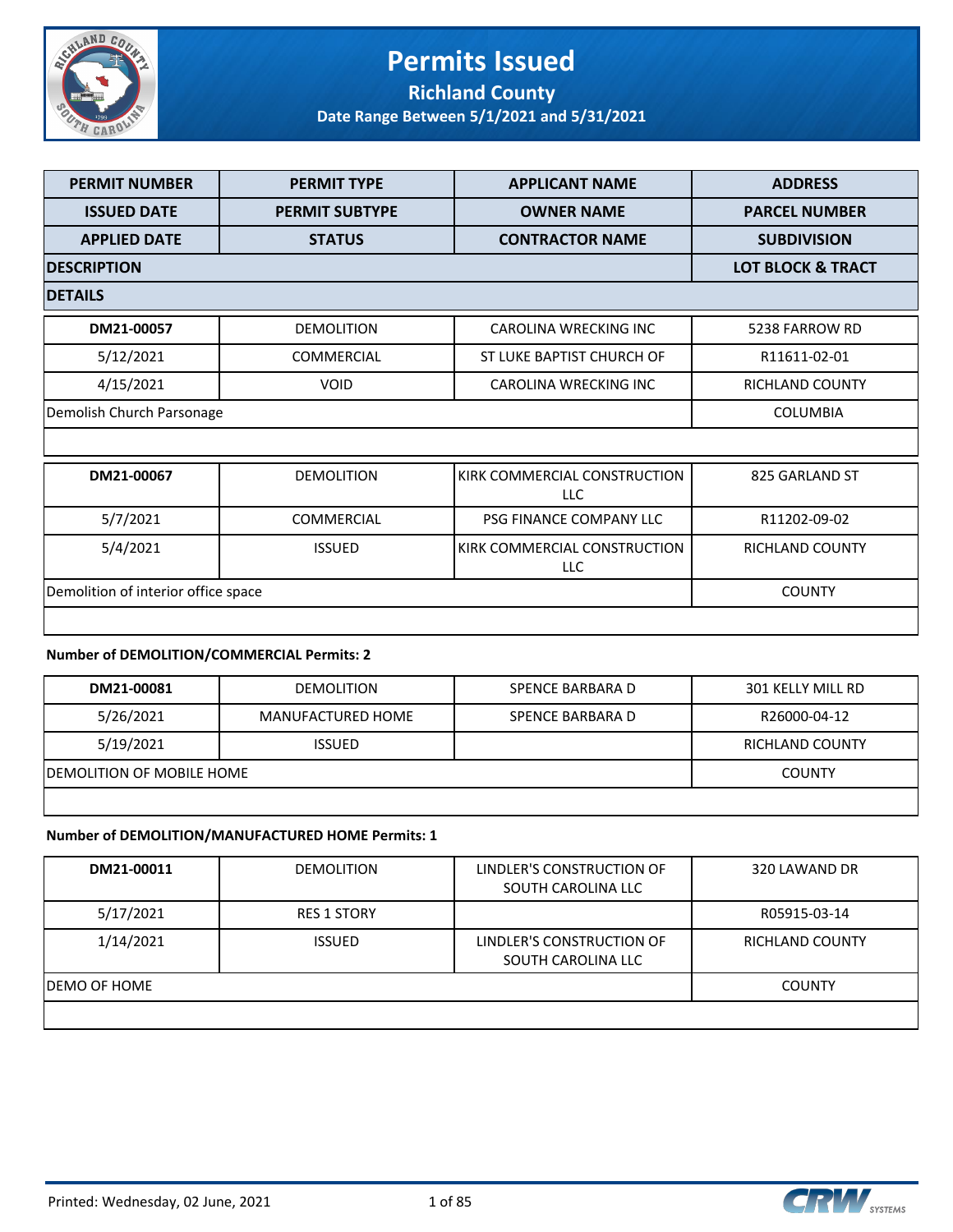

**Richland County**

**Date Range Between 5/1/2021 and 5/31/2021**

| DM21-00012             | <b>DEMOLITION</b>  | LINDLER'S CONSTRUCTION OF<br>SOUTH CAROLINA LLC        | 435 ARROWWOOD RD            |
|------------------------|--------------------|--------------------------------------------------------|-----------------------------|
| 5/17/2021              | <b>RES 1 STORY</b> |                                                        | R07302-05-05                |
| 1/14/2021              | <b>ISSUED</b>      | LINDLER'S CONSTRUCTION OF<br>SOUTH CAROLINA LLC        | <b>RICHLAND COUNTY</b>      |
| DEMO OF HOME           |                    |                                                        | <b>COUNTY</b>               |
|                        |                    |                                                        |                             |
| DM21-00062             | <b>DEMOLITION</b>  | <b>CAROLINA WRECKING INC</b>                           | 827 LAWTON ST               |
| 5/12/2021              | <b>RES 1 STORY</b> | <b>JACKSON BERTHA T</b>                                | R09310-04-12                |
| 4/23/2021              | <b>FINALED</b>     | CAROLINA WRECKING INC                                  | RICHLAND COUNTY             |
| Demo house             |                    |                                                        | <b>COUNTY</b>               |
|                        |                    |                                                        |                             |
| DM21-00068             | <b>DEMOLITION</b>  | DANIEL AVERY EARL SMITH                                | <b>6329 SATCHEL FORD RD</b> |
| 5/6/2021               | <b>RES 1 STORY</b> | <b>KERLAGON MARY MORGAN &amp;</b>                      | R14111-06-04                |
| 5/4/2021               | <b>ISSUED</b>      | DANIEL AVERY EARL SMITH                                | RICHLAND COUNTY             |
|                        |                    |                                                        | <b>COUNTY</b>               |
|                        |                    |                                                        |                             |
|                        |                    |                                                        |                             |
| DM21-00077             | <b>DEMOLITION</b>  | <b>CAROLINA WRECKING INC</b>                           | 5406 MONTICELLO RD          |
| 5/13/2021              | <b>RES 1 STORY</b> | <b>JONES KENYATTE ANDRE</b>                            | R09310-07-14                |
| 5/12/2021              | <b>ISSUED</b>      | CAROLINA WRECKING INC                                  | RICHLAND COUNTY             |
| Demo house             |                    |                                                        | <b>COUNTY</b>               |
|                        |                    |                                                        |                             |
| DM21-00079             | <b>DEMOLITION</b>  | <b>CAPERS CLEARING GRADING &amp;</b><br><b>HAULING</b> | 104 MIDDLETON PATTERSON RD  |
| 5/17/2021              | <b>RES 1 STORY</b> | COFIELD ELIZABETH M                                    | R24901-01-35                |
| 5/14/2021              | <b>ISSUED</b>      | <b>CAPERS CLEARING GRADING &amp;</b><br><b>HAULING</b> | <b>RICHLAND COUNTY</b>      |
| Demoliton and disposal |                    |                                                        | <b>COUNTY</b>               |
|                        |                    |                                                        |                             |
| DM21-00080             | <b>DEMOLITION</b>  | JACQUELINE B WOODS                                     | 1556 KENNERLY RD            |
| 5/18/2021              | <b>RES 1 STORY</b> |                                                        | R04100-03-23                |
| 5/18/2021              | <b>ISSUED</b>      |                                                        | RICHLAND COUNTY             |
| DEMO OF HOME           |                    |                                                        | <b>COUNTY</b>               |

**Number of DEMOLITION/RES 1 STORY Permits: 7**

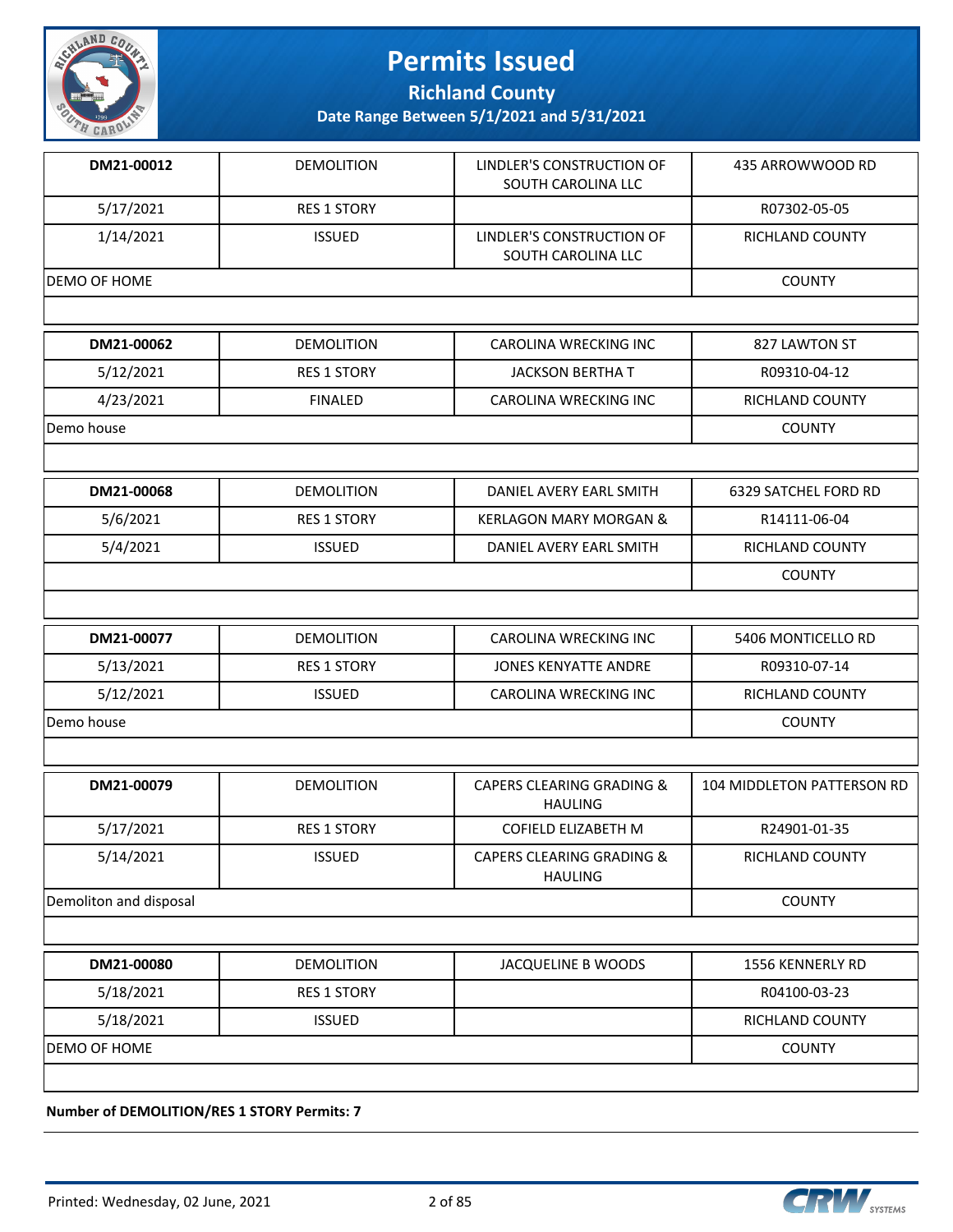

**Richland County**

**Date Range Between 5/1/2021 and 5/31/2021**

| DM21-00050                                          | <b>DEMOLITION</b>  | CAROLINA WRECKING INC                      | 516 N DONAR DR         |
|-----------------------------------------------------|--------------------|--------------------------------------------|------------------------|
| 5/12/2021                                           | <b>RES 2 STORY</b> | SMITH LEVON & DEBRA J                      | R25707-03-34           |
| 4/2/2021                                            | <b>FINALED</b>     | CAROLINA WRECKING INC                      | <b>RICHLAND COUNTY</b> |
| Demo burned House                                   |                    |                                            | <b>COUNTY</b>          |
|                                                     |                    |                                            |                        |
| DM21-00082                                          | <b>DEMOLITION</b>  | RICHARDSON CONSTR CO OF<br>COLUMBIA SC INC | 6700 MONTICELLO RD     |
| 5/26/2021                                           | <b>RES 2 STORY</b> | RICHARDSON ROBERT JOSEPH                   | R09402-03-03           |
| 5/20/2021                                           | <b>ISSUED</b>      | RICHARDSON CONSTR CO OF<br>COLUMBIA SC INC | <b>RICHLAND COUNTY</b> |
| Demolish 2 story 1600 sqft frame construction house | <b>COUNTY</b>      |                                            |                        |
|                                                     |                    |                                            |                        |

#### **Number of DEMOLITION/RES 2 STORY Permits: 2**

| MH21-00049                                             | <b>MANUFACTURED HOME</b>                                                              | Lisa Jenkins             | 9401 WILSON BLVD 145      |
|--------------------------------------------------------|---------------------------------------------------------------------------------------|--------------------------|---------------------------|
| 5/6/2021                                               | Unassigned                                                                            | YES COMPANIES KEY LLC    | R14700-03-18              |
| 4/5/2021                                               | <b>FINALED</b>                                                                        |                          | RICHLAND COUNTY           |
|                                                        |                                                                                       |                          | <b>145 COUNTY</b>         |
|                                                        |                                                                                       |                          |                           |
| MH21-00055                                             | MANUFACTURED HOME                                                                     | Robert Leary             | 2121 CHAPIN RD            |
| 5/11/2021                                              | Unassigned                                                                            | Robert Leary             | R00700-01-03              |
| 4/14/2021                                              | <b>ISSUED</b>                                                                         |                          | RICHLAND COUNTY           |
|                                                        |                                                                                       |                          | <b>COUNTY</b>             |
|                                                        |                                                                                       |                          |                           |
| MH21-00059                                             | <b>MANUFACTURED HOME</b>                                                              | Catrina Graham           | <b>208 DRY BRANCH WAY</b> |
| 5/7/2021                                               | Unassigned                                                                            | Catrina Graham           | R27311-01-10              |
| 4/23/2021                                              | <b>ISSUED</b>                                                                         |                          | <b>RICHLAND COUNTY</b>    |
| I currently live in a manufactured home and trading it |                                                                                       |                          | <b>COUNTY</b>             |
|                                                        | My new manufactured home is going in the same spot with same septic appraised already |                          |                           |
| MH21-00063                                             | <b>MANUFACTURED HOME</b>                                                              | <b>STOCKER ERNESTINE</b> | <b>233 AMERICAN AVE</b>   |
| 5/4/2021                                               | Unassigned                                                                            | <b>STOCKER ERNESTINE</b> | R24503-01-07              |
| 4/30/2021                                              | <b>ISSUED</b>                                                                         |                          | <b>RICHLAND COUNTY</b>    |
| <b>MOBILE HOME SET UP</b>                              |                                                                                       |                          | <b>COUNTY</b>             |
|                                                        |                                                                                       |                          |                           |

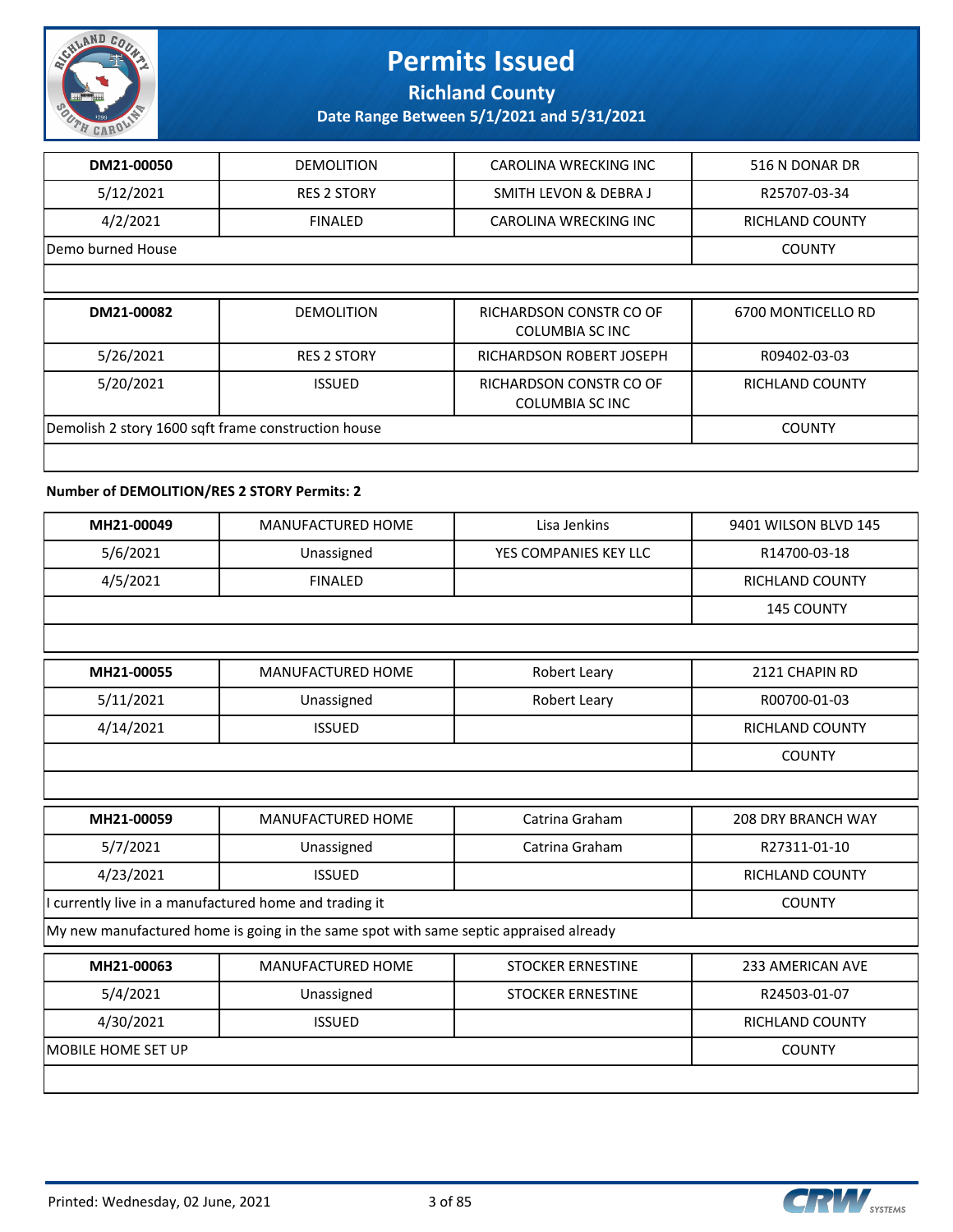

**Richland County**

**Date Range Between 5/1/2021 and 5/31/2021**

| MH21-00066                 | MANUFACTURED HOME                           | <b>DANIEL GILLIAM</b>          | 619 ANDERS DR           |
|----------------------------|---------------------------------------------|--------------------------------|-------------------------|
| 5/10/2021                  | Unassigned                                  |                                | R14316-01-21            |
| 5/5/2021                   | <b>ISSUED</b>                               |                                | RICHLAND COUNTY         |
| MOBILE HOME SET UP         |                                             |                                | <b>COUNTY</b>           |
|                            |                                             |                                |                         |
| MH21-00070                 | MANUFACTURED HOME                           | Lisa Jenkins                   | 9401 WILSON BLVD 210    |
| 5/7/2021                   | Unassigned                                  | YES COMPANIES KEY LLC          | R14700-03-18            |
| 5/6/2021                   | <b>FINALED</b>                              |                                | <b>RICHLAND COUNTY</b>  |
| Mobile home Set up         |                                             |                                | 210 COUNTY              |
|                            |                                             |                                |                         |
| MH21-00071                 | MANUFACTURED HOME                           | <b>BEVERLY RABON</b>           | 4330 LEESBURG RD 20     |
| 5/14/2021                  | Unassigned                                  |                                | R28100-01-41            |
| 5/6/2021                   | <b>ISSUED</b>                               |                                | RICHLAND COUNTY         |
| NEW MOBILE HOME SETUP      |                                             |                                | 20 COUNTY               |
|                            |                                             |                                |                         |
| MH21-00073                 | MANUFACTURED HOME                           | ROBERT & ASHLENN SLOAN         | 2211 SCREAMING EAGLE RD |
| 5/12/2021                  | Unassigned                                  |                                | R33900-01-31            |
| 5/12/2021                  | <b>FINALED</b>                              |                                | RICHLAND COUNTY         |
| NEW MOBILE HOME SETUP      | <b>COUNTY</b>                               |                                |                         |
|                            |                                             |                                |                         |
| MH21-00077                 | MANUFACTURED HOME                           | <b>Boscaglia Properties</b>    | 1117 OWENS RD LOT 7     |
| 5/20/2021                  | Unassigned                                  | <b>Boscaglia Properties</b>    | R09700-02-14            |
| 5/19/2021                  | <b>ISSUED</b>                               |                                | RICHLAND COUNTY         |
| Mobile Home Set Up - Lot 7 |                                             |                                | <b>COUNTY</b>           |
|                            |                                             |                                |                         |
| MH21-00078                 | MANUFACTURED HOME                           | CHRISTMAS JAMES D & JENNIFER H | 1236 VANBOKLEN RD       |
| 5/25/2021                  | Unassigned                                  | CHRISTMAS JAMES D & JENNIFER H | R39200-02-32            |
| 5/24/2021                  | <b>ISSUED</b>                               |                                | RICHLAND COUNTY         |
| MOBILE HOME SET UP         |                                             |                                | <b>COUNTY</b>           |
|                            |                                             |                                |                         |
|                            | ULIEA CTURED HOBAE (Hagosianed Deverite: 10 |                                |                         |

**Number of MANUFACTURED HOME/Unassigned Permits: 10**

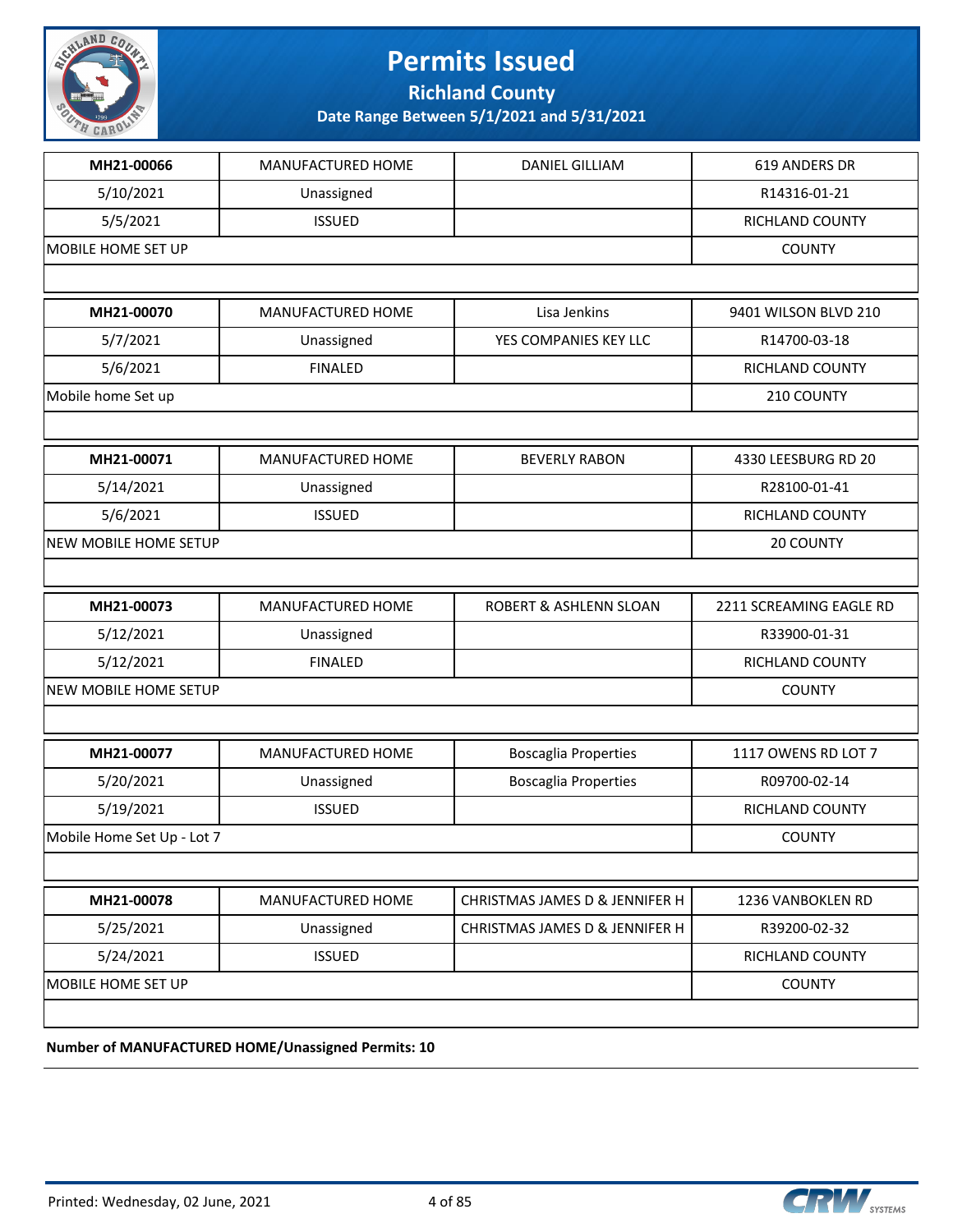

**Richland County**

**Date Range Between 5/1/2021 and 5/31/2021**

| MHRT21-00004               | MANUFACTURED HOME<br><b>RETIREMENT OF TITLE</b> | JOHNSON SANDRA ELLA | 719 MOUNT ELON CHURCH RD |
|----------------------------|-------------------------------------------------|---------------------|--------------------------|
| 5/4/2021                   | Unassigned                                      |                     | R30800-01-07             |
| 5/4/2021                   | CO ISSUED                                       |                     | RICHLAND COUNTY          |
| <b>RETIREMENT OF TITLE</b> |                                                 |                     | <b>COUNTY</b>            |
|                            |                                                 |                     |                          |

### **Number of MANUFACTURED HOME RETIREMENT OF TITLE/Unassigned Permits: 1**

| REL21-00121                       | RES ELECTRICAL                                               | <b>GEORGE MOORE</b>                     | 6816 VALLEYBROOK RD    |
|-----------------------------------|--------------------------------------------------------------|-----------------------------------------|------------------------|
| 5/4/2021                          | RESIDENTIAL                                                  | <b>RIVERS LLOYD</b>                     | R14112-05-03           |
| 4/23/2021                         | <b>FINALED</b>                                               | <b>GEORGE MOORE</b>                     | RICHLAND COUNTY        |
|                                   | Generator Installation-connecting the electrica to the panel |                                         | <b>COUNTY</b>          |
|                                   |                                                              |                                         |                        |
| REL21-00125                       | RES ELECTRICAL                                               | RENU ENERGY SOLUTIONS LLC(MC)           | 126 OLD MARKET LN      |
| 5/13/2021                         | RESIDENTIAL                                                  | <b>BROWN TIA G &amp; JEREMY H PITTS</b> | R03204-02-14           |
| 4/26/2021                         | <b>FINALED</b>                                               | RENU ENERGY SOLUTIONS LLC(MC)           | <b>RICHLAND COUNTY</b> |
| installation of a 240V EV charger |                                                              |                                         | <b>COUNTY</b>          |
|                                   |                                                              |                                         |                        |
| REL21-00134                       | RES ELECTRICAL                                               | <b>BRIAN RABUN</b>                      | 1525 WONDER DR         |
| 5/4/2021                          | RESIDENTIAL                                                  | AMOS FINANCIAL LLC                      | R02401-01-13           |
| 4/27/2021                         | <b>ISSUED</b>                                                | <b>BRIAN RABUN</b>                      | <b>RICHLAND COUNTY</b> |
| new service                       | <b>COUNTY</b>                                                |                                         |                        |
|                                   |                                                              |                                         |                        |
| REL21-00142                       | RES ELECTRICAL                                               | NICHOLAS PAUL PARKER                    | 1527 ROMAIN DR         |
| 5/4/2021                          | RESIDENTIAL                                                  | <b>FROST ANDRE</b>                      | R07406-02-07           |
| 5/3/2021                          | <b>FINALED</b>                                               | NICHOLAS PAUL PARKER                    | RICHLAND COUNTY        |
|                                   | Upgrade/update main service on outside of home and install n |                                         | <b>COUNTY</b>          |
|                                   |                                                              |                                         |                        |
| REL21-00143                       | RES ELECTRICAL                                               | ANGELES GOMEZ CRISTINA                  | 435 KOON STORE RD      |
| 5/3/2021                          | RESIDENTIAL                                                  | ANGELES GOMEZ CRISTINA                  | R12100-02-29           |
| 5/3/2021                          | <b>FINALED</b>                                               |                                         | <b>RICHLAND COUNTY</b> |
| INSPECTION TO TURN ELECTRICITY ON |                                                              |                                         | <b>COUNTY</b>          |
|                                   |                                                              |                                         |                        |

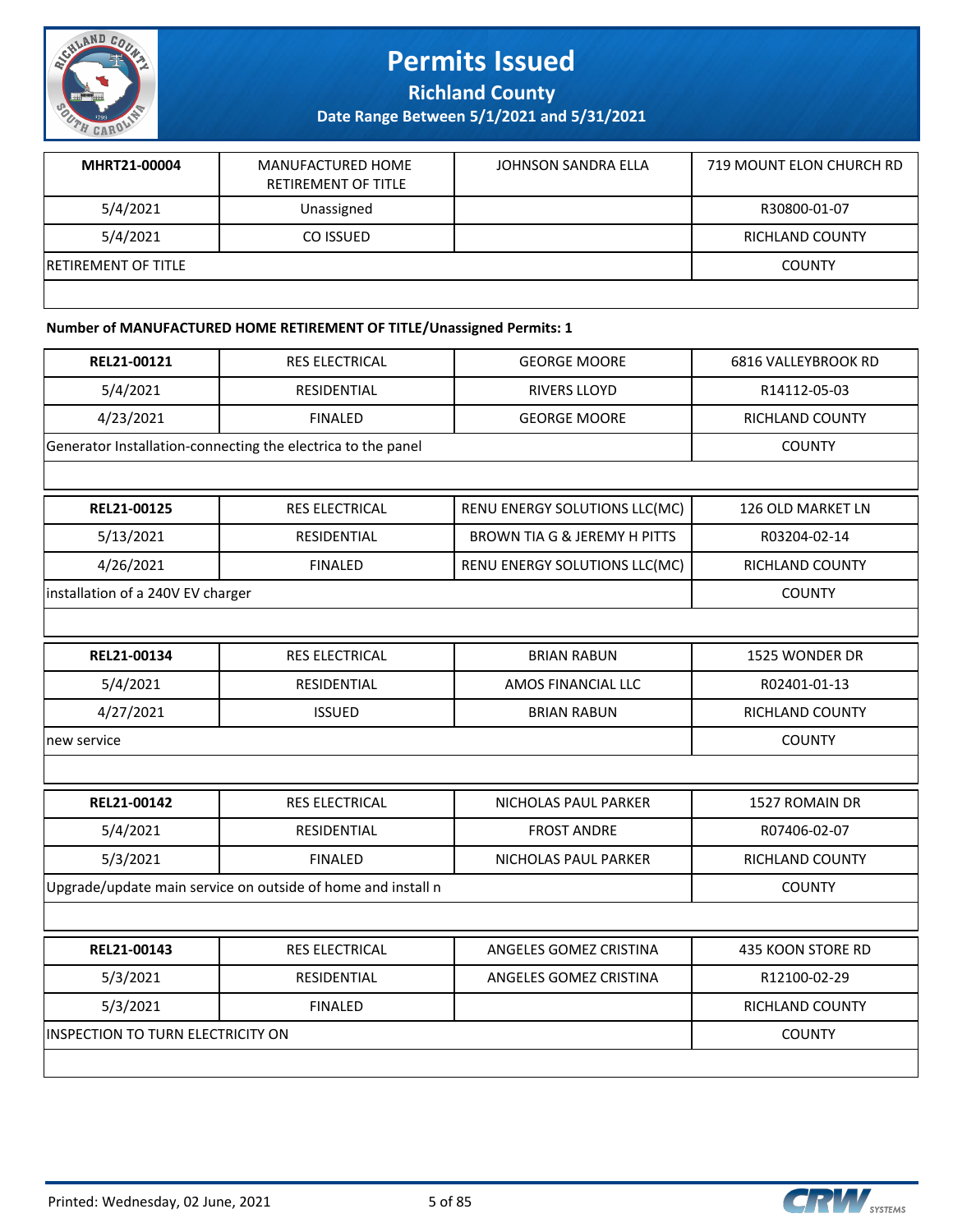

**Richland County**

| REL21-00144                         | RES ELECTRICAL                                                  | <b>GGI ENTERPRISES INC</b>       | 6449 GOLDBRANCH RD     |
|-------------------------------------|-----------------------------------------------------------------|----------------------------------|------------------------|
| 5/4/2021                            | RESIDENTIAL                                                     | MOSES ALBERT L TRUSTEE           | R16807-08-04           |
| 5/3/2021                            | <b>ISSUED</b>                                                   | <b>GGI ENTERPRISES INC</b>       | RICHLAND COUNTY        |
| Generator Install                   |                                                                 |                                  | <b>COUNTY</b>          |
|                                     |                                                                 |                                  |                        |
| REL21-00145                         | RES ELECTRICAL                                                  | <b>CAROLINA CONDITIONS LLC</b>   | 102 ACIE AVE           |
| 5/3/2021                            | RESIDENTIAL                                                     | MILES & MILES PROPERTIES INC     | R24505-01-03           |
| 5/3/2021                            | <b>FINALED</b>                                                  | <b>CAROLINA CONDITIONS LLC</b>   | RICHLAND COUNTY        |
| Panel Upgrade and Relocation        |                                                                 |                                  | <b>COUNTY</b>          |
|                                     | Upgrade and relocate 200a panel, add smokes, add dryer circuit. |                                  |                        |
| REL21-00148                         | RES ELECTRICAL                                                  | ANTHONY JOHN CONSTRUCTION        | 612 KERRI RD           |
| 5/5/2021                            | RESIDENTIAL                                                     | <b>BRADWELL CHARLES E JR</b>     | R30902-01-16           |
| 5/4/2021                            | VOID                                                            | ANTHONY JOHN CONSTRUCTION        | RICHLAND COUNTY        |
| <b>Install Power Pole</b>           |                                                                 |                                  | <b>COUNTY</b>          |
|                                     |                                                                 |                                  |                        |
| REL21-00149                         | RES ELECTRICAL                                                  | <b>GRAY MELISSA MARIE</b>        | 1616 S GOODWIN CIR     |
| 5/5/2021                            | RESIDENTIAL                                                     | <b>GRAY MELISSA MARIE</b>        | R30100-04-82           |
| 5/5/2021                            | <b>FINALED</b>                                                  |                                  | RICHLAND COUNTY        |
| NEED CLEARANCE TO TURN POWER ON     |                                                                 |                                  | <b>COUNTY</b>          |
|                                     |                                                                 |                                  |                        |
| REL21-00150                         | RES ELECTRICAL                                                  | <b>GOFF ELECTRIC SERVICE LLC</b> | 1147 LOUIS LECONTE RD  |
| 5/5/2021                            | RESIDENTIAL                                                     |                                  | R30600-02-19           |
| 5/5/2021                            | <b>FINALED</b>                                                  | <b>GOFF ELECTRIC SERVICE LLC</b> | <b>RICHLAND COUNTY</b> |
| <b>INSPECTION FOR POWER RESTORE</b> |                                                                 |                                  | <b>COUNTY</b>          |
|                                     |                                                                 |                                  |                        |
| REL21-00151                         | RES ELECTRICAL                                                  | ROBERT L MOORE                   | 6601 SHAKESPEARE RD    |
| 5/7/2021                            | RESIDENTIAL                                                     |                                  | R14215-08-04           |
| 5/5/2021                            | <b>FINALED</b>                                                  |                                  | RICHLAND COUNTY        |
| RELOCATE WEATHER HEAD               |                                                                 |                                  | <b>COUNTY</b>          |
|                                     |                                                                 |                                  |                        |
|                                     |                                                                 |                                  |                        |

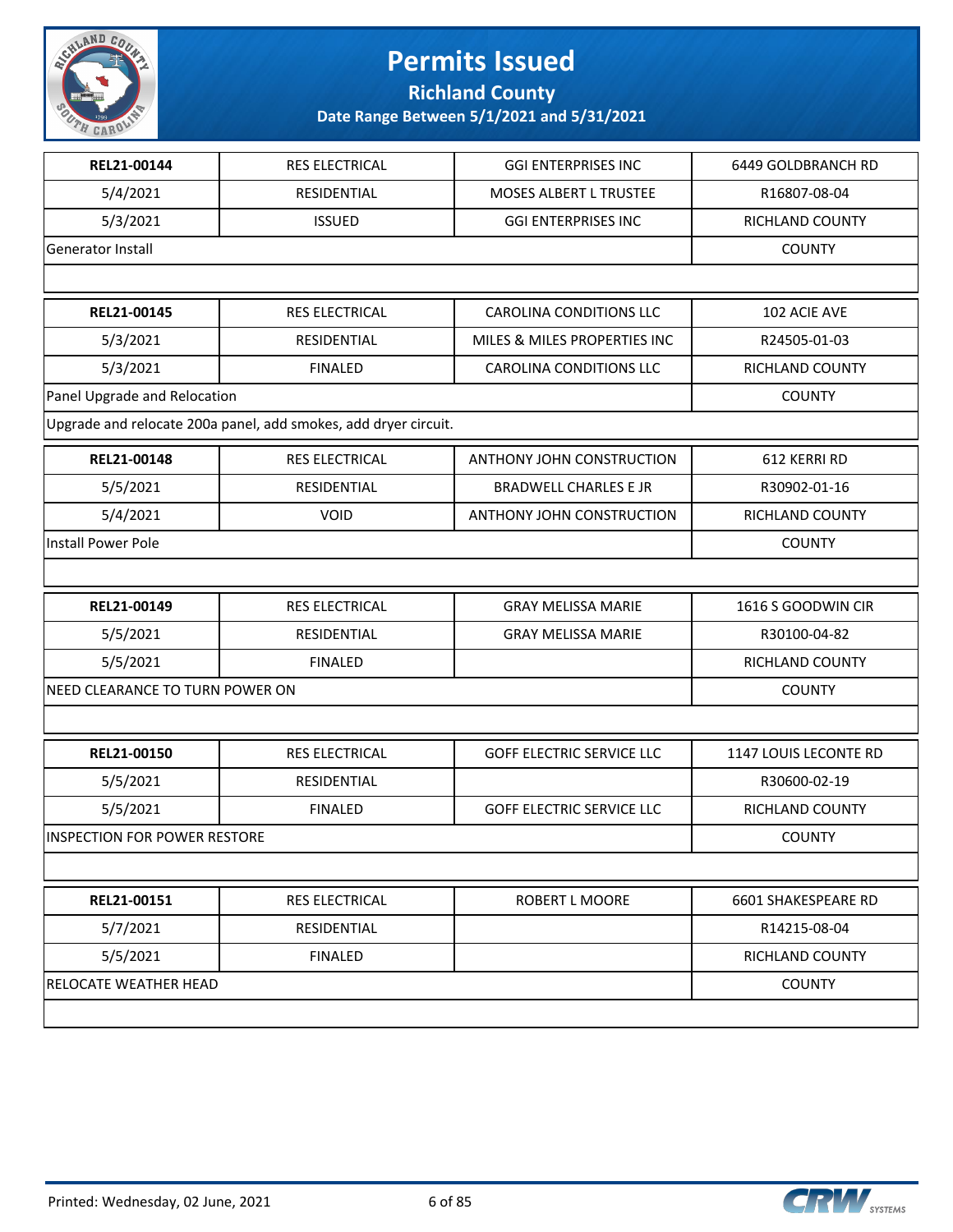

**Richland County**

| REL21-00153                     | RES ELECTRICAL                                               | RYTEC ELECTRIC LLC                                                                                            | 406 N TRENHOLM RD      |  |
|---------------------------------|--------------------------------------------------------------|---------------------------------------------------------------------------------------------------------------|------------------------|--|
| 5/10/2021                       | RESIDENTIAL                                                  | <b>FOWLER PATRICIA Y</b>                                                                                      | R16703-01-01           |  |
| 5/6/2021                        | <b>FINALED</b>                                               | RYTEC ELECTRIC LLC                                                                                            | RICHLAND COUNTY        |  |
| Whole Home Rewire single story  |                                                              |                                                                                                               | <b>COUNTY</b>          |  |
|                                 |                                                              | install new 200 amp service, new 200amp 40 circuit panel, install all new electrical wiring/ devices per code |                        |  |
| REL21-00154                     | RES ELECTRICAL                                               | ROBSON CHARLES A & TAMARA K                                                                                   | 242 PASCHAL RD         |  |
| 5/7/2021                        | <b>RESIDENTIAL</b>                                           |                                                                                                               | R26200-02-03           |  |
| 5/7/2021                        | <b>FINALED</b>                                               |                                                                                                               | RICHLAND COUNTY        |  |
| ADD 200 AMP SERVICE TO BUILDING |                                                              |                                                                                                               | <b>COUNTY</b>          |  |
|                                 |                                                              |                                                                                                               |                        |  |
| REL21-00158                     | RES ELECTRICAL                                               | <b>BRYAN R POTTS</b>                                                                                          | 1312 OLD RD            |  |
| 5/17/2021                       | RESIDENTIAL                                                  |                                                                                                               |                        |  |
| 5/11/2021                       | <b>ISSUED</b>                                                |                                                                                                               |                        |  |
|                                 | I NEED A LIGHT TO SEE, HOPING NOT BUT DARK INSIDE            |                                                                                                               |                        |  |
|                                 |                                                              |                                                                                                               |                        |  |
| REL21-00159                     | RES ELECTRICAL                                               | MR ELECTRIC COLUMBIA<br><b>NORTHEAST</b>                                                                      | <b>2912 DELL DR</b>    |  |
| 5/17/2021                       | RESIDENTIAL                                                  | <b>TURNIPSEED REGINALD</b>                                                                                    | R13416-08-03           |  |
| 5/11/2021                       | <b>ISSUED</b>                                                | MR ELECTRIC COLUMBIA<br><b>NORTHEAST</b>                                                                      | RICHLAND COUNTY        |  |
|                                 | kitchen fire meter pulled new meter base electrical repaired |                                                                                                               | <b>COUNTY</b>          |  |
|                                 |                                                              |                                                                                                               |                        |  |
| REL21-00160                     | RES ELECTRICAL                                               | JENKINS ELECTRIC SERVICE                                                                                      | 6611 CROSSFIELD RD     |  |
| 5/14/2021                       | RESIDENTIAL                                                  | <b>DENT BERTHA</b>                                                                                            | R16808-06-03           |  |
| 5/11/2021                       | <b>ISSUED</b>                                                | <b>JENKINS ELECTRIC SERVICE</b>                                                                               | RICHLAND COUNTY        |  |
|                                 |                                                              |                                                                                                               | <b>COUNTY</b>          |  |
|                                 |                                                              |                                                                                                               |                        |  |
| REL21-00162                     | <b>RES ELECTRICAL</b>                                        | <b>EUGENE GUNTER DBA GUNTER</b><br><b>SERVICES</b>                                                            | 203 W ASHFORD WAY      |  |
| 5/19/2021                       | RESIDENTIAL                                                  | <b>WALKER ZOELLA TRUBEY</b>                                                                                   | R03502-02-16           |  |
| 5/13/2021                       | <b>FINALED</b>                                               | <b>EUGENE GUNTER DBA GUNTER</b><br><b>SERVICES</b>                                                            | <b>RICHLAND COUNTY</b> |  |
| Inspection and permit fee       |                                                              |                                                                                                               |                        |  |
|                                 |                                                              |                                                                                                               |                        |  |

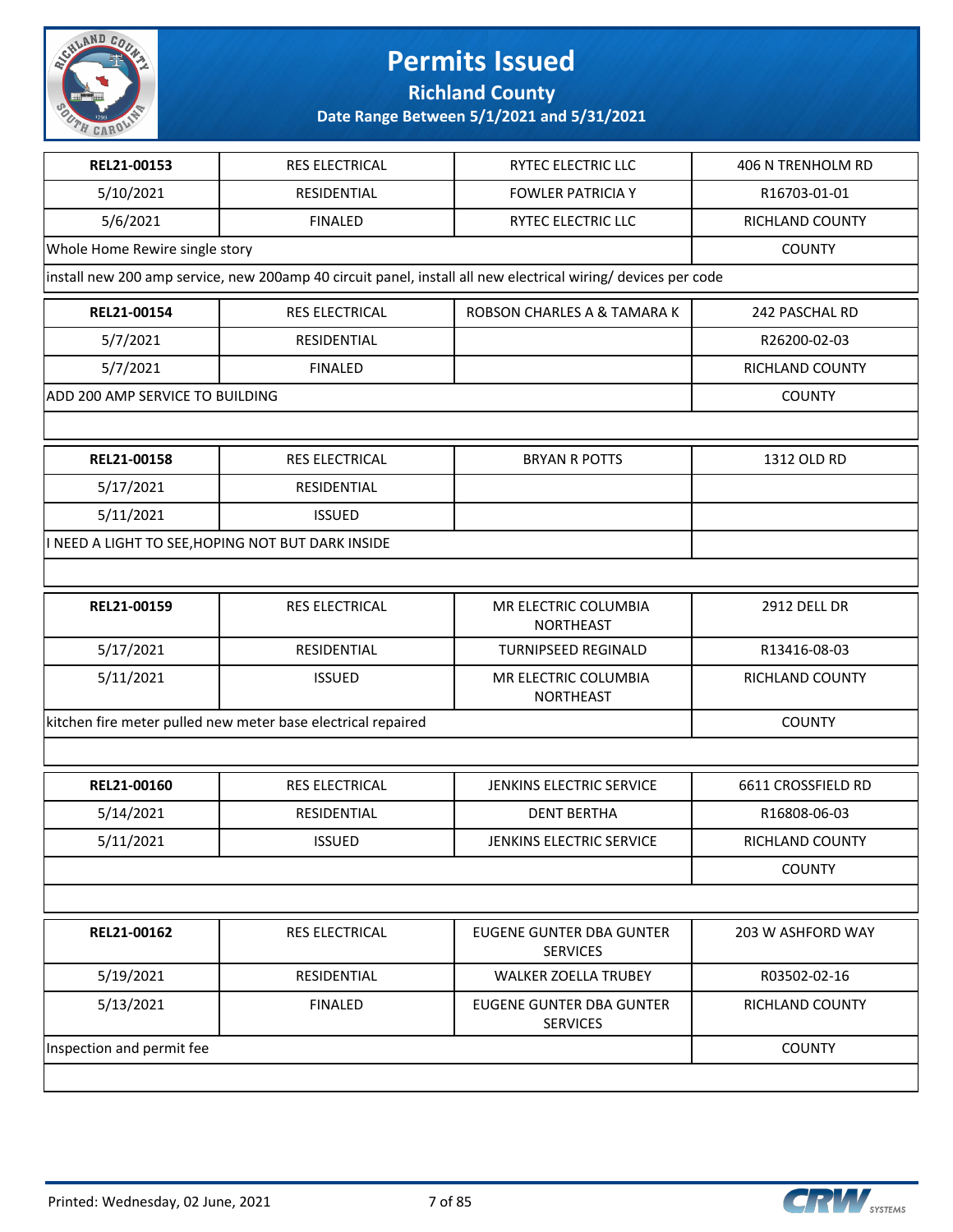

**Richland County**

| REL21-00163                       | <b>RES ELECTRICAL</b> | <b>BROWN ELECTRIC LLC (MC)</b> | 125 SEVEN DR      |
|-----------------------------------|-----------------------|--------------------------------|-------------------|
| 5/14/2021                         | RESIDENTIAL           | SAFLEY WALTER L & SUZANNE A    | R01700-10-18      |
| 5/14/2021                         | <b>FINALED</b>        | <b>BROWN ELECTRIC LLC (MC)</b> | RICHLAND COUNTY   |
| Remove and install meterbase      |                       |                                | <b>COUNTY</b>     |
|                                   |                       |                                |                   |
| REL21-00164                       | <b>RES ELECTRICAL</b> | <b>JOEY A CURADO</b>           | 76 COWDRAY PARK   |
| 5/14/2021                         | RESIDENTIAL           |                                | R25701-02-10      |
| 5/14/2021                         | <b>ISSUED</b>         | <b>JOEY A CURADO</b>           | RICHLAND COUNTY   |
| SAWPOLE FOR FIRE CLEANING         |                       |                                | <b>COUNTY</b>     |
|                                   |                       |                                |                   |
| REL21-00165                       | <b>RES ELECTRICAL</b> | TOMS CREEK FAMILY FARMS LLC    | 1514 CONGRESS RD  |
| 5/17/2021                         | RESIDENTIAL           |                                | R33200-02-12      |
| 5/17/2021                         | <b>ISSUED</b>         |                                | RICHLAND COUNTY   |
| 1 METER BOX & PANEL FOR WELL PUMP |                       |                                | <b>COUNTY</b>     |
|                                   |                       |                                |                   |
| REL21-00167                       | RES ELECTRICAL        | TOMS CREEK FAMILY FARMS LLC    | 923 TOMS CREEK RD |
| 5/17/2021                         | RESIDENTIAL           |                                | R33200-02-33      |
| 5/17/2021                         | <b>ISSUED</b>         |                                | RICHLAND COUNTY   |
| 1 METER BOX & PANEL FOR WELL PUMP |                       |                                | <b>COUNTY</b>     |
|                                   |                       |                                |                   |
| REL21-00168                       | RES ELECTRICAL        | <b>HIKMET NESET</b>            | 141 TOMS CREEK CT |
| 5/17/2021                         | RESIDENTIAL           |                                | R33200-02-46      |
| 5/17/2021                         | <b>ISSUED</b>         |                                | RICHLAND COUNTY   |
| 1 METER BOX & PANEL FOR WELL PUMP |                       |                                | <b>COUNTY</b>     |
|                                   |                       |                                |                   |
| REL21-00169                       | RES ELECTRICAL        | LIBERTY THOMAS L & PEGGY L     | 2937 WOODWAY LN   |
| 5/17/2021                         | RESIDENTIAL           | LIBERTY THOMAS L & PEGGY L     | R19901-07-17      |
| 5/17/2021                         | <b>ISSUED</b>         |                                | RICHLAND COUNTY   |
| MOVE ELECTRICAL METER BOX         |                       |                                | <b>COUNTY</b>     |
|                                   |                       |                                |                   |

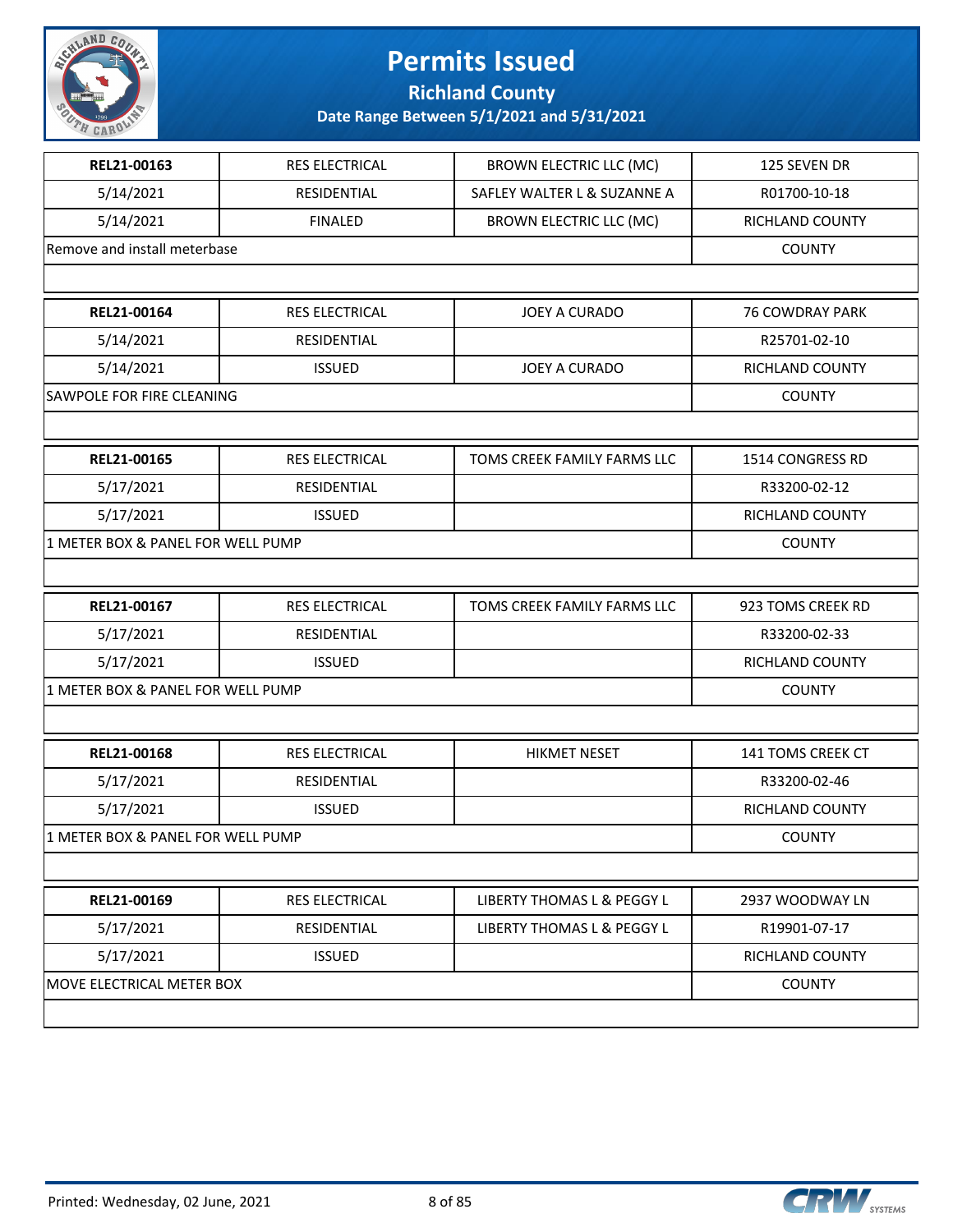

**Richland County**

**Date Range Between 5/1/2021 and 5/31/2021**

| REL21-00170                                                                                                                                                                                                                                                                                                                          | <b>RES ELECTRICAL</b>                                                                                                                                                                                                                                 | <b>CAROLINA CONDITIONS LLC</b>                 | <b>604 HINTON ST</b>   |  |  |
|--------------------------------------------------------------------------------------------------------------------------------------------------------------------------------------------------------------------------------------------------------------------------------------------------------------------------------------|-------------------------------------------------------------------------------------------------------------------------------------------------------------------------------------------------------------------------------------------------------|------------------------------------------------|------------------------|--|--|
| 5/19/2021                                                                                                                                                                                                                                                                                                                            | RESIDENTIAL                                                                                                                                                                                                                                           | <b>GOMEZ ROBERTO DELGADO</b><br><b>ADELINA</b> | R14414-01-07           |  |  |
| 5/18/2021                                                                                                                                                                                                                                                                                                                            | <b>FINALED</b>                                                                                                                                                                                                                                        | <b>CAROLINA CONDITIONS LLC</b>                 | <b>RICHLAND COUNTY</b> |  |  |
| Bring House Up to Electrical Code                                                                                                                                                                                                                                                                                                    |                                                                                                                                                                                                                                                       |                                                | <b>COUNTY</b>          |  |  |
|                                                                                                                                                                                                                                                                                                                                      | Fix flying splices, terminate and demo old wires, install grounding, replace meter                                                                                                                                                                    |                                                |                        |  |  |
| REL21-00171                                                                                                                                                                                                                                                                                                                          | RES ELECTRICAL                                                                                                                                                                                                                                        | <b>GGI ENTERPRISES INC</b>                     | 2012 SALEM CHURCH RD   |  |  |
| 5/21/2021                                                                                                                                                                                                                                                                                                                            | RESIDENTIAL                                                                                                                                                                                                                                           | <b>BYRD FRANCES H</b>                          | R02309-01-03           |  |  |
| 5/19/2021                                                                                                                                                                                                                                                                                                                            | <b>ISSUED</b>                                                                                                                                                                                                                                         | <b>GGI ENTERPRISES INC</b>                     | RICHLAND COUNTY        |  |  |
| Generator Install                                                                                                                                                                                                                                                                                                                    |                                                                                                                                                                                                                                                       |                                                | <b>COUNTY</b>          |  |  |
|                                                                                                                                                                                                                                                                                                                                      |                                                                                                                                                                                                                                                       |                                                |                        |  |  |
| REL21-00173                                                                                                                                                                                                                                                                                                                          | RES ELECTRICAL                                                                                                                                                                                                                                        | <b>CAROLINA CONDITIONS LLC</b>                 | 3905 B EUREKA ST       |  |  |
| 5/24/2021                                                                                                                                                                                                                                                                                                                            | RESIDENTIAL                                                                                                                                                                                                                                           | <b>BOWERS ALEXANDER S</b>                      | R13708-07-14           |  |  |
| 5/21/2021                                                                                                                                                                                                                                                                                                                            | <b>ISSUED</b>                                                                                                                                                                                                                                         | <b>CAROLINA CONDITIONS LLC</b>                 | <b>RICHLAND COUNTY</b> |  |  |
| Add meter/panel combo to outbuilding                                                                                                                                                                                                                                                                                                 |                                                                                                                                                                                                                                                       |                                                | <b>COUNTY</b>          |  |  |
| 3905-B Eureka                                                                                                                                                                                                                                                                                                                        |                                                                                                                                                                                                                                                       |                                                |                        |  |  |
| REL21-00175                                                                                                                                                                                                                                                                                                                          | RES ELECTRICAL                                                                                                                                                                                                                                        | ACL MECHANICAL SERVICES LLC                    | 51 MALLET HILL RD      |  |  |
| 5/25/2021                                                                                                                                                                                                                                                                                                                            | RESIDENTIAL                                                                                                                                                                                                                                           |                                                | R25701-04-20           |  |  |
| 5/25/2021                                                                                                                                                                                                                                                                                                                            | <b>FINALED</b>                                                                                                                                                                                                                                        | ACL MECHANICAL SERVICES LLC                    | RICHLAND COUNTY        |  |  |
| FIRE IN GARAGE                                                                                                                                                                                                                                                                                                                       |                                                                                                                                                                                                                                                       |                                                | <b>COUNTY</b>          |  |  |
|                                                                                                                                                                                                                                                                                                                                      |                                                                                                                                                                                                                                                       |                                                |                        |  |  |
| REL21-00181                                                                                                                                                                                                                                                                                                                          | RES ELECTRICAL                                                                                                                                                                                                                                        | RYTEC ELECTRIC LLC                             | 6455 BRIDGEWOOD RD     |  |  |
| 5/28/2021                                                                                                                                                                                                                                                                                                                            | RESIDENTIAL                                                                                                                                                                                                                                           | ONEILL ELIZABETH R & NATHAN C                  | R16803-06-13           |  |  |
| 5/27/2021                                                                                                                                                                                                                                                                                                                            | <b>ISSUED</b>                                                                                                                                                                                                                                         | RYTEC ELECTRIC LLC                             | <b>RICHLAND COUNTY</b> |  |  |
| Replace existing panel, install can lights, new GFI's                                                                                                                                                                                                                                                                                |                                                                                                                                                                                                                                                       |                                                | <b>COUNTY</b>          |  |  |
|                                                                                                                                                                                                                                                                                                                                      | Replace existing panel with new 200 Amp 30 space Outdoor panel with 200 amp main breaker. Relocate interior electrical panel circuits<br>to new exterior electrical panel.Install New 6" Remodel can with LED trim in kitchen. Install 2 GFI outlets. |                                                |                        |  |  |
| REL21-00185                                                                                                                                                                                                                                                                                                                          | RES ELECTRICAL                                                                                                                                                                                                                                        | RYTEC ELECTRIC LLC                             | 474 SPRING LAKE RD     |  |  |
| 5/28/2021                                                                                                                                                                                                                                                                                                                            | RESIDENTIAL                                                                                                                                                                                                                                           | SANDIFER PHILIP N &                            | R16704-04-03           |  |  |
| 5/27/2021                                                                                                                                                                                                                                                                                                                            | <b>ISSUED</b>                                                                                                                                                                                                                                         | RYTEC ELECTRIC LLC                             | RICHLAND COUNTY        |  |  |
| Replace existing 200 amp panel and overhead service                                                                                                                                                                                                                                                                                  | <b>COUNTY</b>                                                                                                                                                                                                                                         |                                                |                        |  |  |
| Replace existing panel with new 200 Amp 30 space Outdoor panel with 200 amp main breaker. Includes up to 26 Breakers.<br>Arc Fault<br>breakers GFCI breakers 2 pole 100 Amp Breakers or Larger. 200 Amp Overhead Service replacement, Install new exterior overhead rigid<br>Service, meter and wiring in place of existing service. |                                                                                                                                                                                                                                                       |                                                |                        |  |  |

**Number of RES ELECTRICAL/RESIDENTIAL Permits: 29**

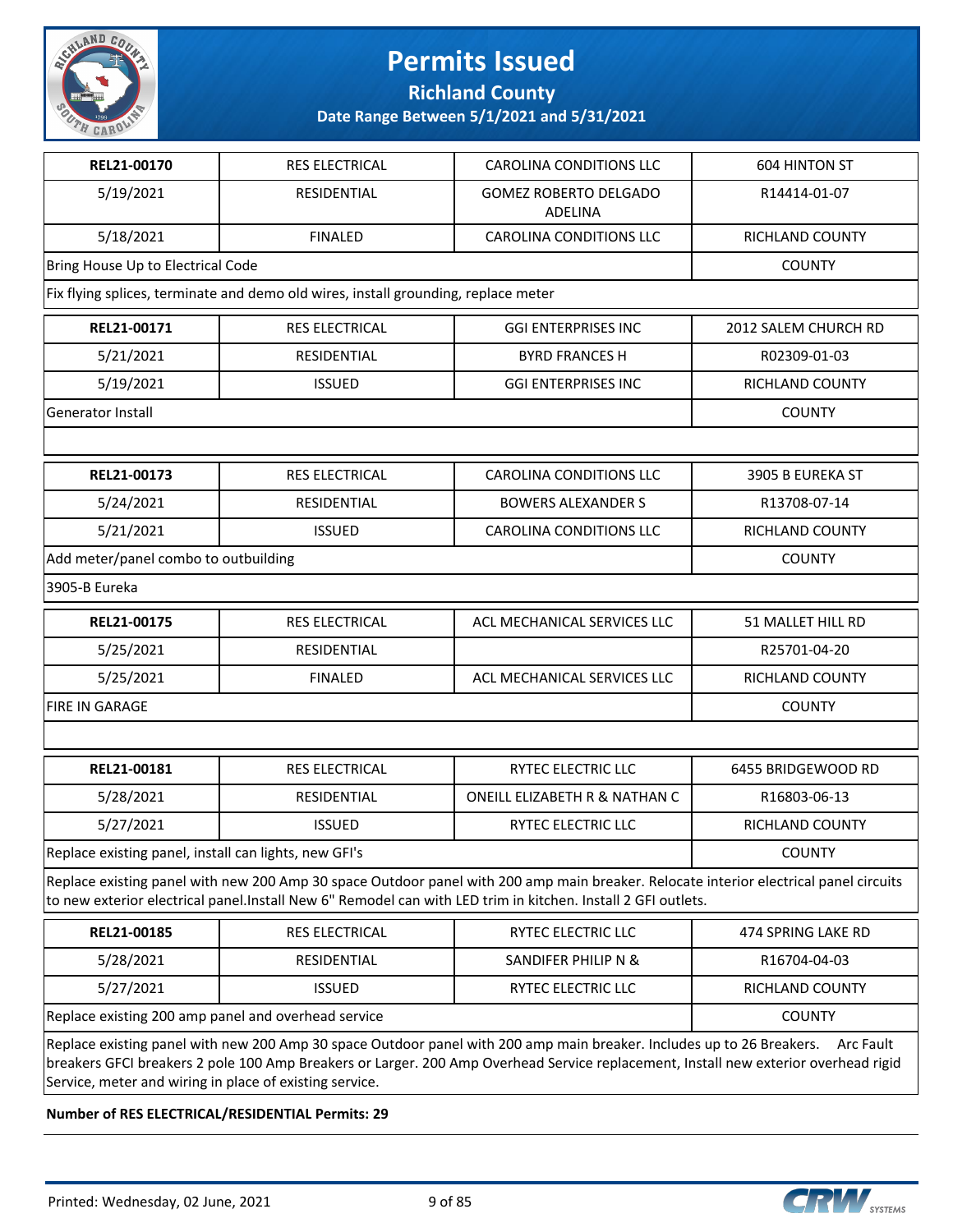

**Richland County**

| RMG21-00265                                                | <b>RES MECHANICAL/GAS</b> | STOUDENMIRE HEATING AND A/C<br>CO | 2253 HOLLINGSHED RD    |
|------------------------------------------------------------|---------------------------|-----------------------------------|------------------------|
| 5/24/2021                                                  | Unassigned                | RUTH ANN CALAIS TRUST             | R05200-01-03           |
| 3/9/2021                                                   | <b>ISSUED</b>             | STOUDENMIRE HEATING AND A/C<br>CO | <b>RICHLAND COUNTY</b> |
| Install 2.5 ton heat pump & duct work / Install mini split |                           |                                   | <b>COUNTY</b>          |
|                                                            |                           |                                   |                        |

| RMG21-00390     | <b>RES MECHANICAL/GAS</b> | AMERICAN RESIDENTIAL SERVICES<br>LLC | <b>300 WHITE GABLES DR</b> |
|-----------------|---------------------------|--------------------------------------|----------------------------|
| 5/11/2021       | Unassigned                | <b>PRICE SUSAN</b>                   | R23116-07-01               |
| 4/5/2021        | <b>ISSUED</b>             | AMERICAN RESIDENTIAL SERVICES<br>LLC | <b>RICHLAND COUNTY</b>     |
| HVAC Change out |                           |                                      | <b>COUNTY</b>              |

| <b>RMG21-00480</b>                                  | RES MECHANICAL/GAS | <b>GEORGE MOORE</b> | 6816 VALLEYBROOK RD |
|-----------------------------------------------------|--------------------|---------------------|---------------------|
| 5/4/2021                                            | Unassigned         | RIVERS LLOYD        | R14112-05-03        |
| 4/23/2021                                           | FINAL FD           | <b>GEORGE MOORE</b> | RICHLAND COUNTY     |
| Generator Installation hooking the gas to the meter |                    |                     | <b>COUNTY</b>       |

| RMG21-00487                                   | RES MECHANICAL/GAS | CAROLINA CONDITIONS LLC       | 3608 GREENWAY DR |
|-----------------------------------------------|--------------------|-------------------------------|------------------|
| 5/4/2021                                      | Unassigned         | Rebecca Smith & Shane Sammons | R16812-02-43     |
| 4/26/2021                                     | ISSUED.            | CAROLINA CONDITIONS LLC       | RICHLAND COUNTY  |
| HVAC Replacement, Duct replace, Vapor barrier |                    |                               | <b>COUNTY</b>    |

| RMG21-00492                      | <b>RES MECHANICAL/GAS</b> | 2ND WIND HEATING AND AIR<br><b>CONDITIONING INC</b> | 13 HIBERNIA ST  |
|----------------------------------|---------------------------|-----------------------------------------------------|-----------------|
| 5/11/2021                        | Unassigned                | ROBERT PLAVNEY                                      | R20112-02-10    |
| 4/26/2021                        | <b>FINALED</b>            | 2ND WIND HEATING AND AIR<br><b>CONDITIONING INC</b> | RICHLAND COUNTY |
| To install all Class A ductwork. |                           |                                                     | <b>COUNTY</b>   |

| RMG21-00501     | RES MECHANICAL/GAS | AMERICAN RESIDENTIAL SERVICES<br><b>LLC</b> | 3 WINFORD PL           |
|-----------------|--------------------|---------------------------------------------|------------------------|
| 5/11/2021       | Unassigned         | JOHNSON HELENA M                            | R23110-02-53           |
| 4/28/2021       | <b>ISSUED</b>      | AMERICAN RESIDENTIAL SERVICES<br>LLC        | <b>RICHLAND COUNTY</b> |
| HVAC Change out |                    |                                             | <b>COUNTY</b>          |

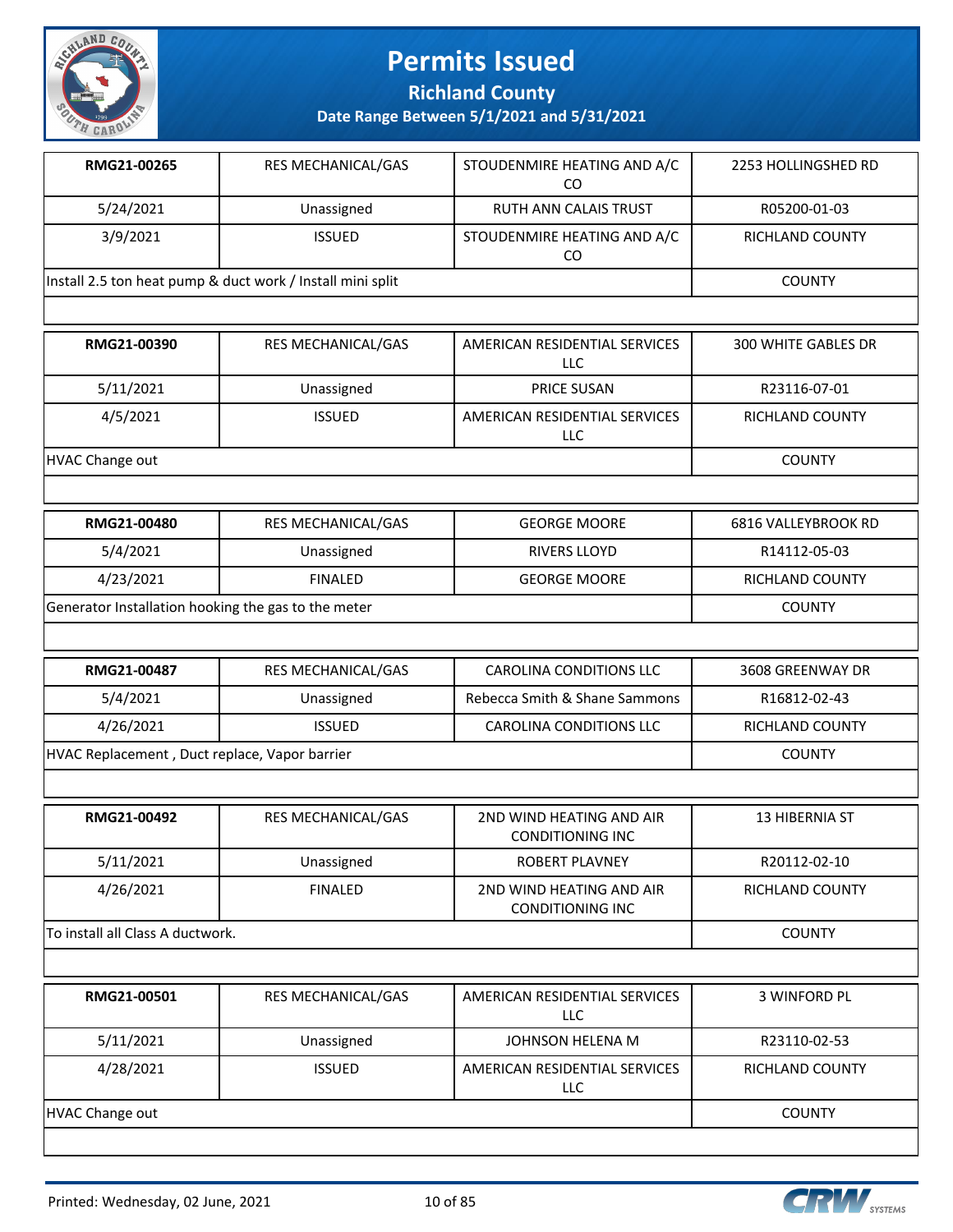

**Richland County**

**Date Range Between 5/1/2021 and 5/31/2021**

| RMG21-00510     | <b>RES MECHANICAL/GAS</b> | AMERICAN RESIDENTIAL SERVICES<br>LLC | 7612 PARKVIEW DR |
|-----------------|---------------------------|--------------------------------------|------------------|
| 5/11/2021       | Unassigned                | <b>KESSEE GINA L</b>                 | R17002-06-02     |
| 5/3/2021        | <b>ISSUED</b>             | AMERICAN RESIDENTIAL SERVICES<br>LLC | RICHLAND COUNTY  |
| HVAC Change out |                           |                                      | <b>COUNTY</b>    |
|                 |                           |                                      |                  |

| RMG21-00511                    | RES MECHANICAL/GAS | <b>GGI ENTERPRISES INC</b>    | 6449 GOLDBRANCH RD |
|--------------------------------|--------------------|-------------------------------|--------------------|
| 5/4/2021                       | Unassigned         | <b>MOSES ALBERT L TRUSTEE</b> | R16807-08-04       |
| 5/3/2021                       | <b>ISSUED</b>      | <b>GGI ENTERPRISES INC</b>    | RICHLAND COUNTY    |
| running gas lines to generator |                    |                               | COUNTY             |

| RMG21-00512                                  | <b>RES MECHANICAL/GAS</b> | <b>CASSELL BROTHERS HEATING &amp;</b><br>COOLING LLC        | 102 LAND STONE CIR     |
|----------------------------------------------|---------------------------|-------------------------------------------------------------|------------------------|
| 5/4/2021                                     | Unassigned                | l ROENFELDT RODNEY L & LUCINDA L                            | R05204-03-02           |
| 5/3/2021                                     | <b>ISSUED</b>             | <b>CASSELL BROTHERS HEATING &amp;</b><br><b>COOLING LLC</b> | <b>RICHLAND COUNTY</b> |
| INSTALL 3.5 TON AC CONDENSER, COIL & FURNACE |                           |                                                             | <b>COUNTY</b>          |

102 LAND STONE CIRCLE

| RMG21-00513             | <b>RES MECHANICAL/GAS</b> | CAROLINA CONDITIONS LLC | 11 SEASE CT            |
|-------------------------|---------------------------|-------------------------|------------------------|
| 5/25/2021               | Unassigned                | WRIGHT ERIC B           | R20812-01-34           |
| 5/4/2021                | <b>ISSUED</b>             | CAROLINA CONDITIONS LLC | <b>RICHLAND COUNTY</b> |
| <b>HVAC Replacement</b> |                           |                         | COUNTY                 |

| RMG21-00517     | <b>RES MECHANICAL/GAS</b> | AMERICAN RESIDENTIAL SERVICES<br>LLC. | 128 MEADOW CREEK DR    |
|-----------------|---------------------------|---------------------------------------|------------------------|
| 5/11/2021       | Unassigned                | <b>HEATH SPENCER MCCANTS &amp;</b>    | R11816-02-01           |
| 5/5/2021        | <b>ISSUED</b>             | AMERICAN RESIDENTIAL SERVICES<br>LLC. | <b>RICHLAND COUNTY</b> |
| HVAC Change out |                           |                                       | <b>COUNTY</b>          |
|                 |                           |                                       |                        |
| RMG21-00520     | <b>RES MECHANICAL/GAS</b> | <b>JOSEPH WEEKS</b>                   | 5031 BLUFF RD          |
| 5/5/2021        | Unassigned                |                                       | R16103-03-02           |

5/5/2021 ISSUED RICHLAND COUNTY INSTALLING OF GAS LINE COUNTY

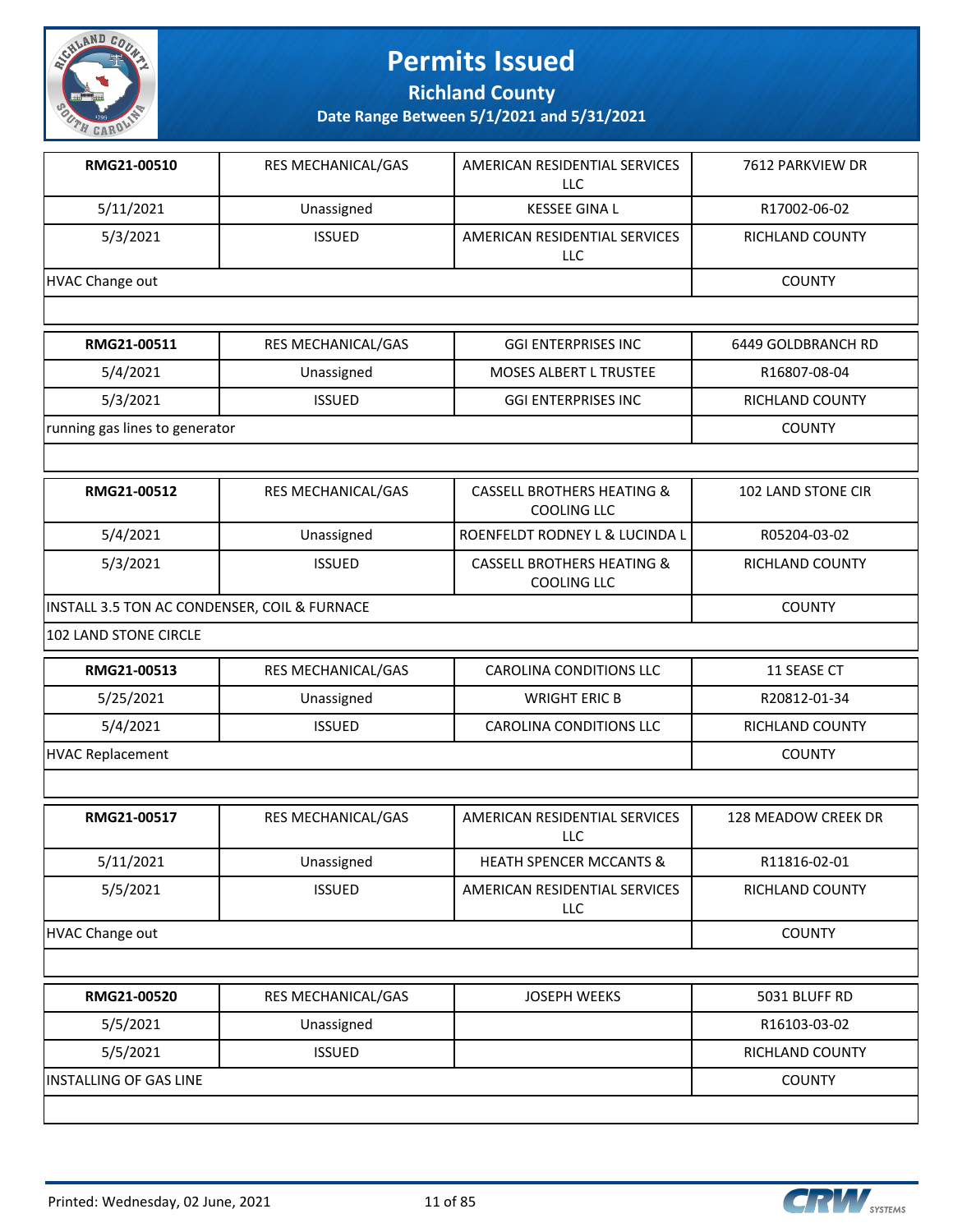

**Richland County**

**Date Range Between 5/1/2021 and 5/31/2021**

| RMG21-00521                 | <b>RES MECHANICAL/GAS</b> | <b>COMFORT EXPERTS HEATING AND</b><br>COOLING LLC | 8120 GREENBROOK RD |
|-----------------------------|---------------------------|---------------------------------------------------|--------------------|
| 5/10/2021                   | Unassigned                | <b>CHEESEBORO MARY E</b>                          | R17106-04-01       |
| 5/5/2021                    | FINAL FD                  | <b>COMFORT EXPERTS HEATING AND</b><br>COOLING LLC | RICHLAND COUNTY    |
| IINSTALL NEW 3 TON GAS PACK |                           |                                                   | <b>COUNTY</b>      |

| RMG21-00522                           | <b>RES MECHANICAL/GAS</b> | <b>CASSELL BROTHERS HEATING &amp;</b><br>COOLING LLC | 1336 YOUNG DR   |
|---------------------------------------|---------------------------|------------------------------------------------------|-----------------|
| 5/10/2021                             | Unassigned                | <b>GOODMAN DARREN L</b>                              | R07403-02-11    |
| 5/5/2021                              | <b>ISSUED</b>             | <b>CASSELL BROTHERS HEATING &amp;</b><br>COOLING LLC | RICHLAND COUNTY |
| <b>IINSTALL 2 TON SPLIT HEAT PUMP</b> |                           |                                                      | <b>COUNTY</b>   |

1336 YOUNG DR

| RMG21-00523             | <b>RES MECHANICAL/GAS</b> | CASSELL BROTHERS HEATING &<br>COOLING LLC            | 1336 YOUNG DR   |
|-------------------------|---------------------------|------------------------------------------------------|-----------------|
| 5/10/2021               | Unassigned                | <b>GOODMAN DARREN L</b>                              | R07403-02-11    |
| 5/5/2021                | <b>ISSUED</b>             | <b>CASSELL BROTHERS HEATING &amp;</b><br>COOLING LLC | RICHLAND COUNTY |
| IINSTALL 22 K GENERATOR |                           |                                                      | <b>COUNTY</b>   |

1336 YOUNG DR

| RMG21-00525     | <b>RES MECHANICAL/GAS</b> | AMERICAN RESIDENTIAL SERVICES<br>LLC | 324 CORNFLOWER DR |
|-----------------|---------------------------|--------------------------------------|-------------------|
| 5/11/2021       | Unassigned                | <b>MORALES LUIS A &amp; SHERLY Y</b> | R17514-04-01      |
| 5/6/2021        | <b>ISSUED</b>             | AMERICAN RESIDENTIAL SERVICES<br>LLC | RICHLAND COUNTY   |
| HVAC Change out |                           |                                      | <b>COUNTY</b>     |

| RMG21-00526     | <b>RES MECHANICAL/GAS</b> | AMERICAN RESIDENTIAL SERVICES<br>LLC.       | <b>173 THOMASTON DR</b> |
|-----------------|---------------------------|---------------------------------------------|-------------------------|
| 5/11/2021       | Unassigned                | <b>BROWN SANDRA K</b>                       | R17515-04-22            |
| 5/6/2021        | <b>ISSUED</b>             | AMERICAN RESIDENTIAL SERVICES<br><b>LLC</b> | <b>RICHLAND COUNTY</b>  |
| HVAC Change out |                           |                                             | <b>COUNTY</b>           |
|                 |                           |                                             |                         |

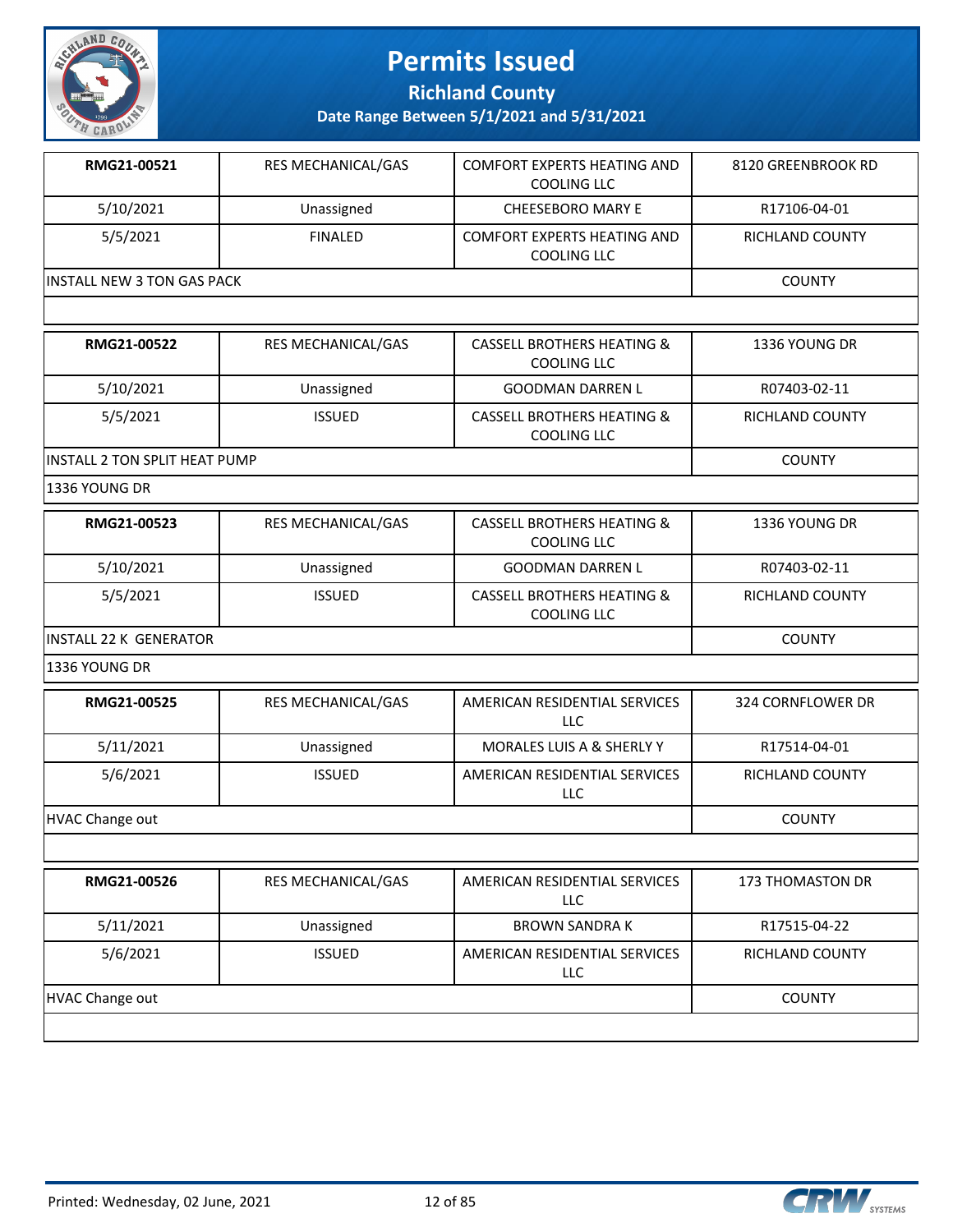

**Richland County**

| RMG21-00527                             | RES MECHANICAL/GAS                                        | LEVER REPAIRS INC                                           | 9 GRANBURY CT          |  |
|-----------------------------------------|-----------------------------------------------------------|-------------------------------------------------------------|------------------------|--|
| 5/10/2021                               | Unassigned                                                | JENDRON JANET W                                             | R23309-05-20           |  |
| 5/6/2021                                | <b>ISSUED</b>                                             | LEVER REPAIRS INC                                           | RICHLAND COUNTY        |  |
|                                         | 3.5 ton 14 seer A/C and coil, and 2.5 ton split heat pump |                                                             | <b>COUNTY</b>          |  |
|                                         |                                                           |                                                             |                        |  |
| RMG21-00528                             | RES MECHANICAL/GAS                                        | AMERICAN RESIDENTIAL SERVICES<br><b>LLC</b>                 | 170 HARDWOOD DR        |  |
| 5/11/2021                               | Unassigned                                                | <b>TAYLOR ROBERT</b>                                        | R17414-01-22           |  |
| 5/6/2021                                | <b>ISSUED</b>                                             | AMERICAN RESIDENTIAL SERVICES<br><b>LLC</b>                 | RICHLAND COUNTY        |  |
| <b>HVAC Change out</b>                  |                                                           |                                                             | <b>COUNTY</b>          |  |
|                                         |                                                           |                                                             |                        |  |
| RMG21-00529                             | RES MECHANICAL/GAS                                        | <b>CASSELL BROTHERS HEATING &amp;</b><br><b>COOLING LLC</b> | 13 CABIN CT            |  |
| 5/10/2021                               | Unassigned                                                | <b>BURGIN MARION &amp; SALLIE /JTWRS</b>                    | R02416-07-20           |  |
| 5/7/2021                                | <b>ISSUED</b>                                             | <b>CASSELL BROTHERS HEATING &amp;</b><br><b>COOLING LLC</b> | <b>RICHLAND COUNTY</b> |  |
| <b>INSTALL 22 KW GENERATOR</b>          |                                                           |                                                             | <b>COUNTY</b>          |  |
| 13 CABIN CT                             |                                                           |                                                             |                        |  |
| RMG21-00531                             | RES MECHANICAL/GAS                                        | CAROLINA CONDITIONS LLC                                     | <b>106 DOE DR</b>      |  |
| 5/25/2021                               | Unassigned                                                | <b>TAYLOR CHRISSY R</b>                                     | R28116-02-03           |  |
| 5/7/2021                                | <b>ISSUED</b>                                             | <b>CAROLINA CONDITIONS LLC</b>                              | <b>RICHLAND COUNTY</b> |  |
| <b>HVAC Replacement</b>                 | <b>COUNTY</b>                                             |                                                             |                        |  |
|                                         |                                                           |                                                             |                        |  |
| RMG21-00533                             | RES MECHANICAL/GAS                                        | AMERICAN RESIDENTIAL SERVICES<br>LLC                        | 2913 PLYMOUTH ROCK RD  |  |
| 5/11/2021                               | Unassigned                                                | MIDDLETON EVLANER M &                                       | R19116-03-01           |  |
| 5/10/2021                               | <b>ISSUED</b>                                             | AMERICAN RESIDENTIAL SERVICES<br><b>LLC</b>                 | RICHLAND COUNTY        |  |
| <b>HVAC Change out</b>                  |                                                           |                                                             | <b>COUNTY</b>          |  |
|                                         |                                                           |                                                             |                        |  |
| RMG21-00534                             | RES MECHANICAL/GAS                                        | <b>JAMES A BRADSHER</b>                                     | 641 GLADIOLUS DR       |  |
| 5/11/2021                               | Unassigned                                                | JONES JAMES O                                               | R20316-01-31           |  |
| 5/10/2021                               | <b>FINALED</b><br><b>JAMES A BRADSHER</b>                 |                                                             |                        |  |
| reconnect gas after smoke damage repair |                                                           |                                                             | <b>COUNTY</b>          |  |
|                                         |                                                           |                                                             |                        |  |

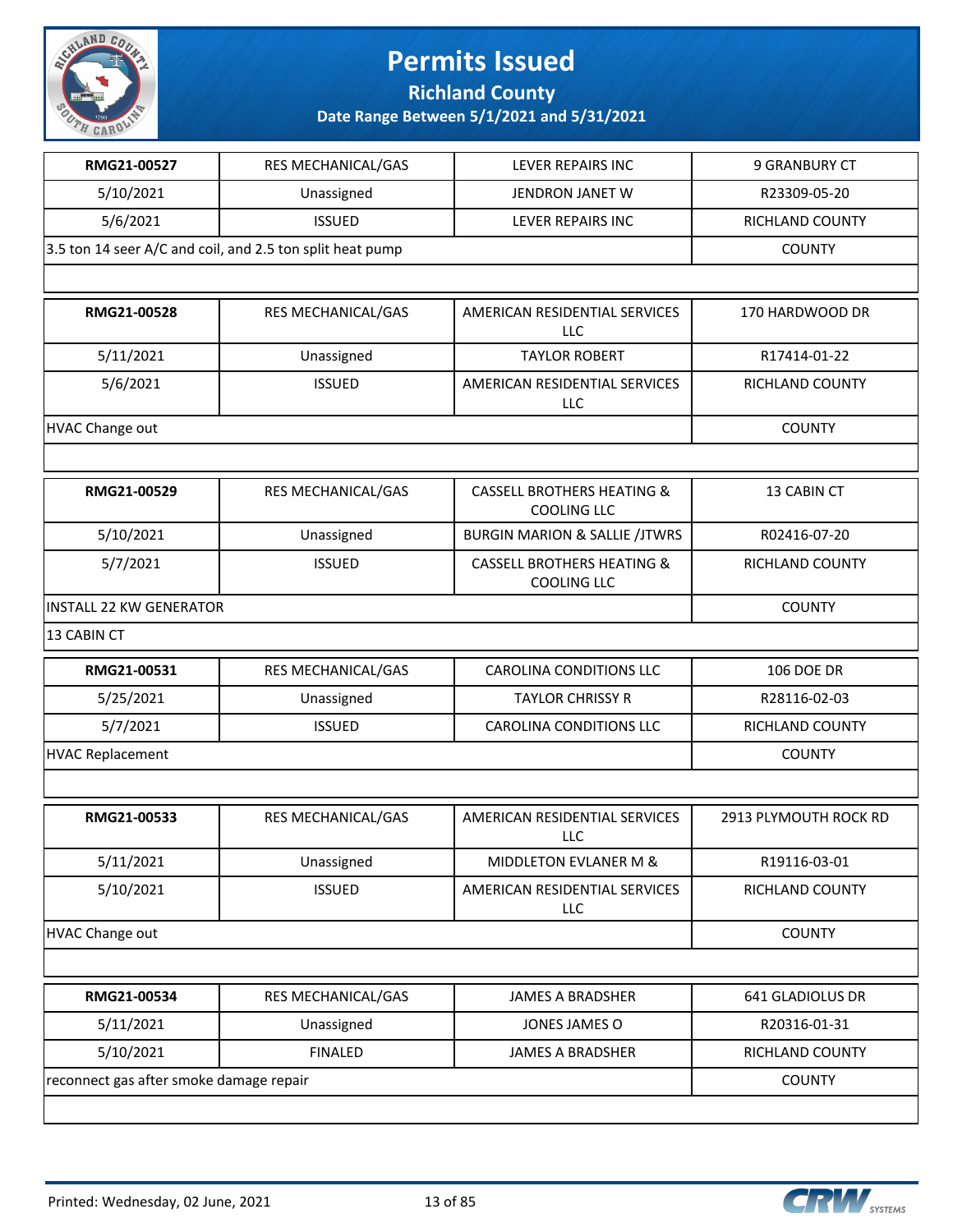

**Richland County**

**Date Range Between 5/1/2021 and 5/31/2021**

| RMG21-00538            | RES MECHANICAL/GAS | AMERICAN RESIDENTIAL SERVICES<br>LLC        | <b>653 BITTERNUT DR</b> |
|------------------------|--------------------|---------------------------------------------|-------------------------|
| 5/17/2021              | Unassigned         | MONTGOMERY ALLEN L &<br><b>DEBORAH</b>      | R22010-13-14            |
| 5/10/2021              | <b>ISSUED</b>      | AMERICAN RESIDENTIAL SERVICES<br>LLC        | RICHLAND COUNTY         |
| <b>HVAC Change out</b> |                    |                                             | <b>COUNTY</b>           |
|                        |                    |                                             |                         |
| RMG21-00539            | RES MECHANICAL/GAS | AMERICAN RESIDENTIAL SERVICES<br>LLC        | 2025 MARY HILL DR       |
| 5/17/2021              | Unassigned         | <b>BROWN MARVIN B</b>                       | R07408-05-09            |
| 5/10/2021              | <b>ISSUED</b>      | AMERICAN RESIDENTIAL SERVICES<br>LLC        | RICHLAND COUNTY         |
| <b>HVAC Change out</b> |                    |                                             | <b>COUNTY</b>           |
|                        |                    |                                             |                         |
| RMG21-00540            | RES MECHANICAL/GAS | AMERICAN RESIDENTIAL SERVICES<br><b>LLC</b> | 2070 DREXEL LAKE DR     |
| 5/17/2021              | Unassigned         | <b>EVANS WESLEY O &amp;</b>                 | R19711-02-13            |
| 5/10/2021              | <b>ISSUED</b>      | AMERICAN RESIDENTIAL SERVICES<br>LLC        | RICHLAND COUNTY         |
| <b>HVAC Change out</b> | <b>COUNTY</b>      |                                             |                         |
|                        |                    |                                             |                         |
| RMG21-00541            | RES MECHANICAL/GAS | AMERICAN RESIDENTIAL SERVICES<br>LLC        | <b>32 KENNEBECK CT</b>  |
| 5/17/2021              | Unassigned         | PATTERSON ADRIAN B &                        | R20515-02-20            |
| 5/10/2021              | <b>ISSUED</b>      | AMERICAN RESIDENTIAL SERVICES<br>LLC        | RICHLAND COUNTY         |
| HVAC Change out        | <b>COUNTY</b>      |                                             |                         |
|                        |                    |                                             |                         |
| RMG21-00542            | RES MECHANICAL/GAS | AMERICAN RESIDENTIAL SERVICES<br><b>LLC</b> | 208 EDGECLIFF WAY       |
| 5/17/2021              | Unassigned         | SMOTHERS REGINA & MICHAEL L                 | R23102-09-21            |
| 5/10/2021              | <b>ISSUED</b>      | AMERICAN RESIDENTIAL SERVICES<br><b>LLC</b> | RICHLAND COUNTY         |

HVAC Change out COUNTY

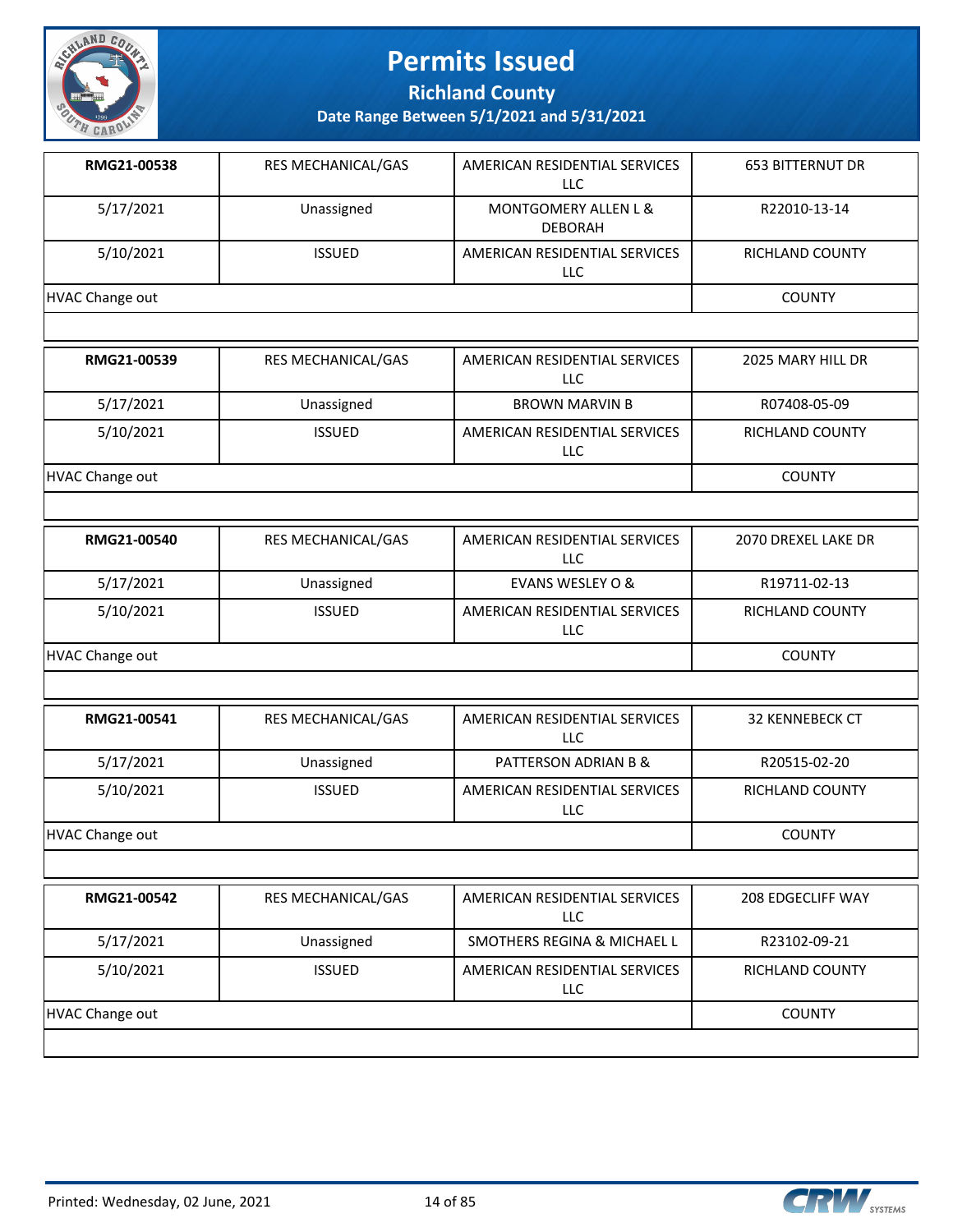

**Richland County**

**Date Range Between 5/1/2021 and 5/31/2021**

| RMG21-00543     | <b>RES MECHANICAL/GAS</b> | AMERICAN RESIDENTIAL SERVICES<br>LLC | 105 LAKE CAROLINA BLVD |
|-----------------|---------------------------|--------------------------------------|------------------------|
| 5/17/2021       | Unassigned                | LUCATERO LEOPOLDO E                  | R23204-09-03           |
| 5/11/2021       | <b>ISSUED</b>             | AMERICAN RESIDENTIAL SERVICES<br>LLC | <b>RICHLAND COUNTY</b> |
| HVAC Change out |                           |                                      | <b>COUNTY</b>          |
|                 |                           |                                      |                        |

| RMG21-00545                                              | <b>RES MECHANICAL/GAS</b> | 2ND WIND HEATING AND AIR<br>CONDITIONING INC        | 1523 LABURNUM DR       |
|----------------------------------------------------------|---------------------------|-----------------------------------------------------|------------------------|
| 5/14/2021                                                | Unassigned                | HUNT MIGNONETTE B & CRAIG H                         | R13705-14-07           |
| 5/11/2021                                                | <b>ISSUED</b>             | 2ND WIND HEATING AND AIR<br><b>CONDITIONING INC</b> | <b>RICHLAND COUNTY</b> |
| To intall Tempstar 3 Ton 16 Seer GP and Class A Ductwork |                           |                                                     | <b>COUNTY</b>          |

| RMG21-00546     | <b>RES MECHANICAL/GAS</b> | AMERICAN RESIDENTIAL SERVICES<br>LLC | 373 SUMMER BEND RD |
|-----------------|---------------------------|--------------------------------------|--------------------|
| 5/17/2021       | Unassigned                | <b>HOSKINS JESSIE W</b>              | R17216-13-06       |
| 5/11/2021       | <b>ISSUED</b>             | AMERICAN RESIDENTIAL SERVICES<br>LLC | RICHLAND COUNTY    |
| HVAC Change out |                           |                                      | <b>COUNTY</b>      |

| RMG21-00547                      | <b>RES MECHANICAL/GAS</b> | <b>CASSELL BROTHERS HEATING &amp;</b><br>COOLING LLC | 101 BILMONT DR  |
|----------------------------------|---------------------------|------------------------------------------------------|-----------------|
| 5/13/2021                        | Unassigned                | JOHNSON RONALD LEE &                                 | R02314-03-14    |
| 5/11/2021                        | <b>ISSUED</b>             | <b>CASSELL BROTHERS HEATING &amp;</b><br>COOLING LLC | RICHLAND COUNTY |
| <b>IINSTALL 1 TON MINI SPLIT</b> |                           |                                                      | <b>COUNTY</b>   |

101 BILMONT DR

| RMG21-00548                   | <b>RES MECHANICAL/GAS</b> | <b>CASSELL BROTHERS HEATING &amp;</b><br>COOLING LLC | 542 HILLER RD          |
|-------------------------------|---------------------------|------------------------------------------------------|------------------------|
| 5/12/2021                     | Unassigned                | THURMOND RYAN HEATH &                                | R00400-01-07           |
| 5/11/2021                     | <b>ISSUED</b>             | <b>CASSELL BROTHERS HEATING &amp;</b><br>COOLING LLC | <b>RICHLAND COUNTY</b> |
| INSTALL 20,000 BTU MINI SPLIT | <b>COUNTY</b>             |                                                      |                        |
| <b>1542 HILLER RD</b>         |                           |                                                      |                        |

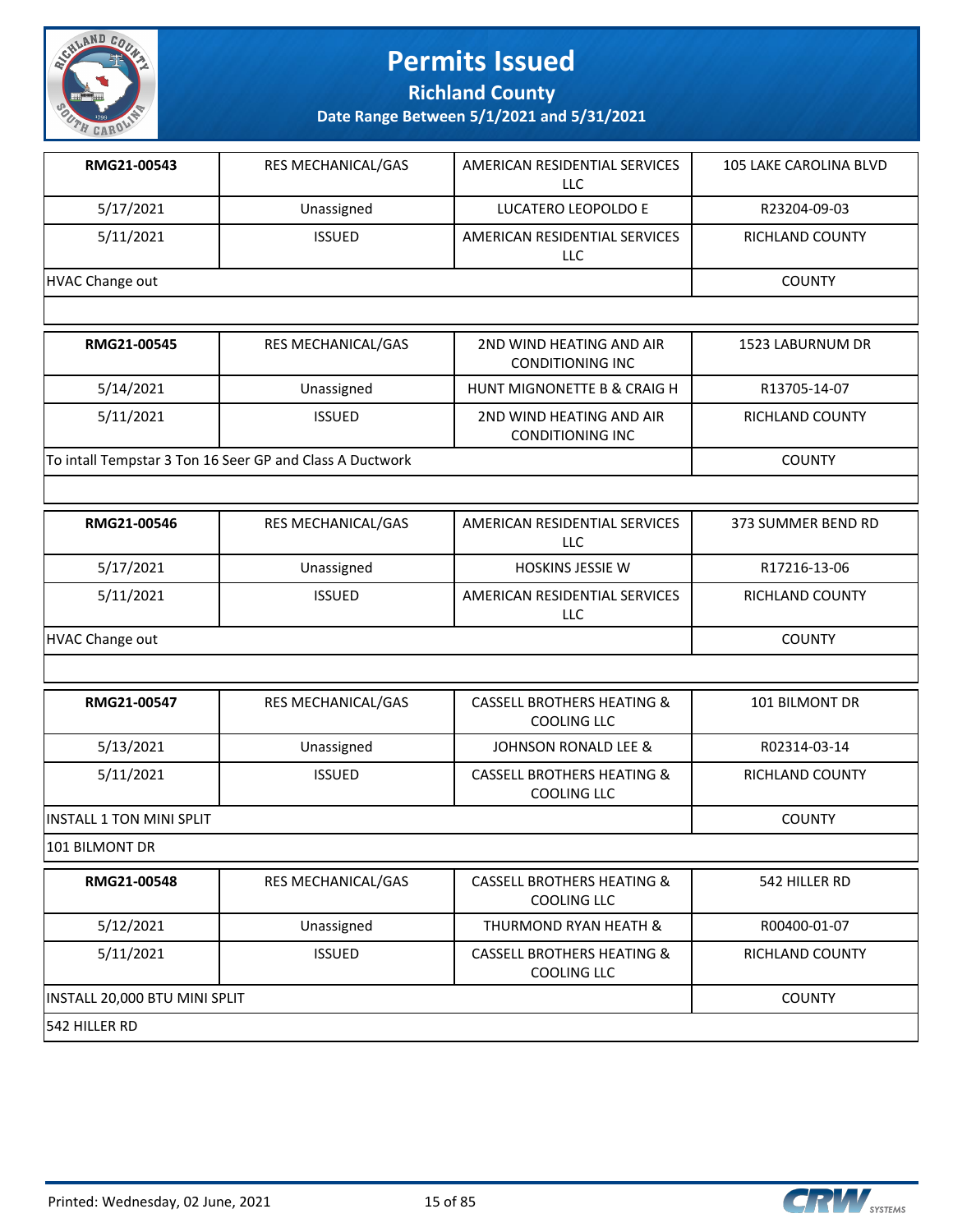

**Richland County**

**Date Range Between 5/1/2021 and 5/31/2021**

| RMG21-00549                   | <b>RES MECHANICAL/GAS</b> | <b>CASSELL BROTHERS HEATING &amp;</b><br>COOLING LLC        | <b>30 SWEET THORNE CIR</b> |
|-------------------------------|---------------------------|-------------------------------------------------------------|----------------------------|
| 5/12/2021                     | Unassigned                | <b>GLENN ROBERT &amp; OCTAVIA</b>                           | R04109-04-61               |
| 5/11/2021                     | <b>ISSUED</b>             | <b>CASSELL BROTHERS HEATING &amp;</b><br><b>COOLING LLC</b> | RICHLAND COUNTY            |
| INSTALL 3 TON SPLIT HEAT PUMP |                           |                                                             | <b>COUNTY</b>              |
|                               |                           |                                                             |                            |

30 SWEET THORNE CIRCLE

| <b>RMG21-00550</b>  | RES MECHANICAL/GAS | 1ST CHOICE PLUMBING & GAS, LLC | 5932 WESTON AVE        |
|---------------------|--------------------|--------------------------------|------------------------|
| 5/11/2021           | Unassigned         |                                | R11708-04-20           |
| 5/11/2021           | <b>ISSUED</b>      | 1ST CHOICE PLUMBING & GAS, LLC | <b>RICHLAND COUNTY</b> |
| <b>RUN GAS LINE</b> |                    |                                | <b>COUNTY</b>          |

| RMG21-00552      | <b>RES MECHANICAL/GAS</b> | AIR ADVANCE HEATING & AIR<br><b>CONDITIONING</b> | 7501 YORKHOUSE RD      |
|------------------|---------------------------|--------------------------------------------------|------------------------|
| 5/12/2021        | Unassigned                | RANDLE ANGELA                                    | R17009-06-03           |
| 5/11/2021        | <b>ISSUED</b>             | AIR ADVANCE HEATING & AIR<br><b>CONDITIONING</b> | <b>RICHLAND COUNTY</b> |
| linstallation Of |                           |                                                  | <b>COUNTY</b>          |

| RMG21-00553 | <b>RES MECHANICAL/GAS</b> | AMERICAN RESIDENTIAL SERVICES<br><b>LLC</b> | 10 WOODLANDS VILLAGE CT |
|-------------|---------------------------|---------------------------------------------|-------------------------|
| 5/17/2021   | Unassigned                | <b>WALKER CHARLES &amp; MARIA</b>           | R22812-01-28            |
| 5/12/2021   | <b>ISSUED</b>             | AMERICAN RESIDENTIAL SERVICES<br>LLC        | <b>RICHLAND COUNTY</b>  |
| Duct work   |                           |                                             | <b>COUNTY</b>           |
|             |                           |                                             |                         |

| RMG21-00554 | RES MECHANICAL/GAS | AMERICAN RESIDENTIAL SERVICES<br><b>LLC</b> | 5 WHITHORN WAY         |
|-------------|--------------------|---------------------------------------------|------------------------|
| 5/17/2021   | Unassigned         | LEWIS CHARLES G &                           | R20509-01-04           |
| 5/12/2021   | <b>ISSUED</b>      | AMERICAN RESIDENTIAL SERVICES<br><b>LLC</b> | <b>RICHLAND COUNTY</b> |
| Duct work   |                    |                                             | <b>COUNTY</b>          |
|             |                    |                                             |                        |

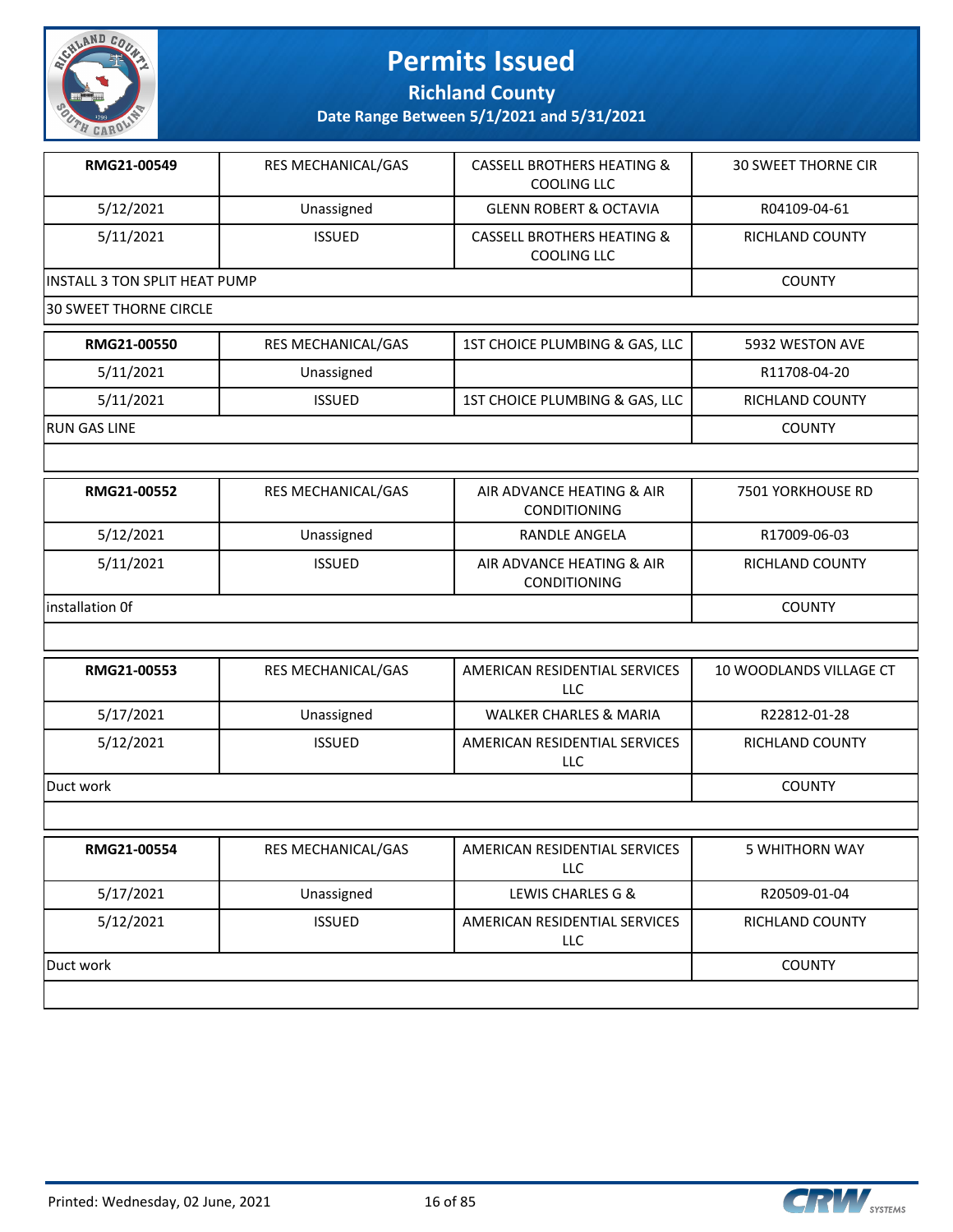

**Richland County**

| RMG21-00555                                | RES MECHANICAL/GAS | AMERICAN RESIDENTIAL SERVICES<br><b>LLC</b>                 | 137 CAUGHMAN RIDGE RD                 |
|--------------------------------------------|--------------------|-------------------------------------------------------------|---------------------------------------|
| 5/17/2021                                  | Unassigned         | <b>JONES JAMES</b>                                          | R19112-06-16                          |
| 5/12/2021                                  | <b>ISSUED</b>      | AMERICAN RESIDENTIAL SERVICES<br>LLC                        | RICHLAND COUNTY                       |
| <b>HVAC Change out</b>                     |                    |                                                             | <b>COUNTY</b>                         |
|                                            |                    |                                                             |                                       |
| RMG21-00556                                | RES MECHANICAL/GAS | AMERICAN RESIDENTIAL SERVICES<br><b>LLC</b>                 | 430 GLACIER WAY                       |
| 5/17/2021                                  | Unassigned         | <b>LANE TASHAUNA</b>                                        | R17514-14-09                          |
| 5/12/2021                                  | <b>ISSUED</b>      | AMERICAN RESIDENTIAL SERVICES<br><b>LLC</b>                 | RICHLAND COUNTY                       |
| <b>HVAC Change out</b>                     |                    |                                                             | <b>COUNTY</b>                         |
|                                            |                    |                                                             |                                       |
| RMG21-00559                                | RES MECHANICAL/GAS | <b>CASSELL BROTHERS HEATING &amp;</b><br><b>COOLING LLC</b> | <b>205 SAVANNAH BRANCH TRL</b>        |
| 5/13/2021                                  | Unassigned         | MILLS JAMES L & ELIZABETH KATE                              | R02611-06-03                          |
| 5/12/2021                                  | <b>ISSUED</b>      | <b>CASSELL BROTHERS HEATING &amp;</b><br><b>COOLING LLC</b> | RICHLAND COUNTY                       |
| INSTALL 4 TON AC CONDENSER, COIL & FURNACE | <b>COUNTY</b>      |                                                             |                                       |
| 205 SAVANNAH BRANCH TRAIL                  |                    |                                                             |                                       |
| RMG21-00564                                | RES MECHANICAL/GAS | AMERICAN RESIDENTIAL SERVICES<br><b>LLC</b>                 | 71 PEPPER GRASS CT                    |
| 5/17/2021                                  | Unassigned         | <b>MATTHEWS ROBERT J</b>                                    | R25806-03-29                          |
| 5/13/2021                                  | <b>ISSUED</b>      | AMERICAN RESIDENTIAL SERVICES<br>LLC                        | RICHLAND COUNTY                       |
| <b>HVAC Change out</b>                     |                    |                                                             | <b>COUNTY</b>                         |
|                                            |                    |                                                             |                                       |
| RMG21-00565                                | RES MECHANICAL/GAS | AMERICAN RESIDENTIAL SERVICES<br><b>LLC</b>                 | 1423 HEYWARD BROCKINGTON<br><b>RD</b> |
| 5/17/2021                                  | Unassigned         | <b>GETER HENRIETTA</b>                                      | R09504-03-12                          |
| 5/13/2021                                  | <b>ISSUED</b>      | AMERICAN RESIDENTIAL SERVICES<br>LLC                        | RICHLAND COUNTY                       |
| <b>HVAC Change out</b>                     |                    |                                                             | <b>COUNTY</b>                         |

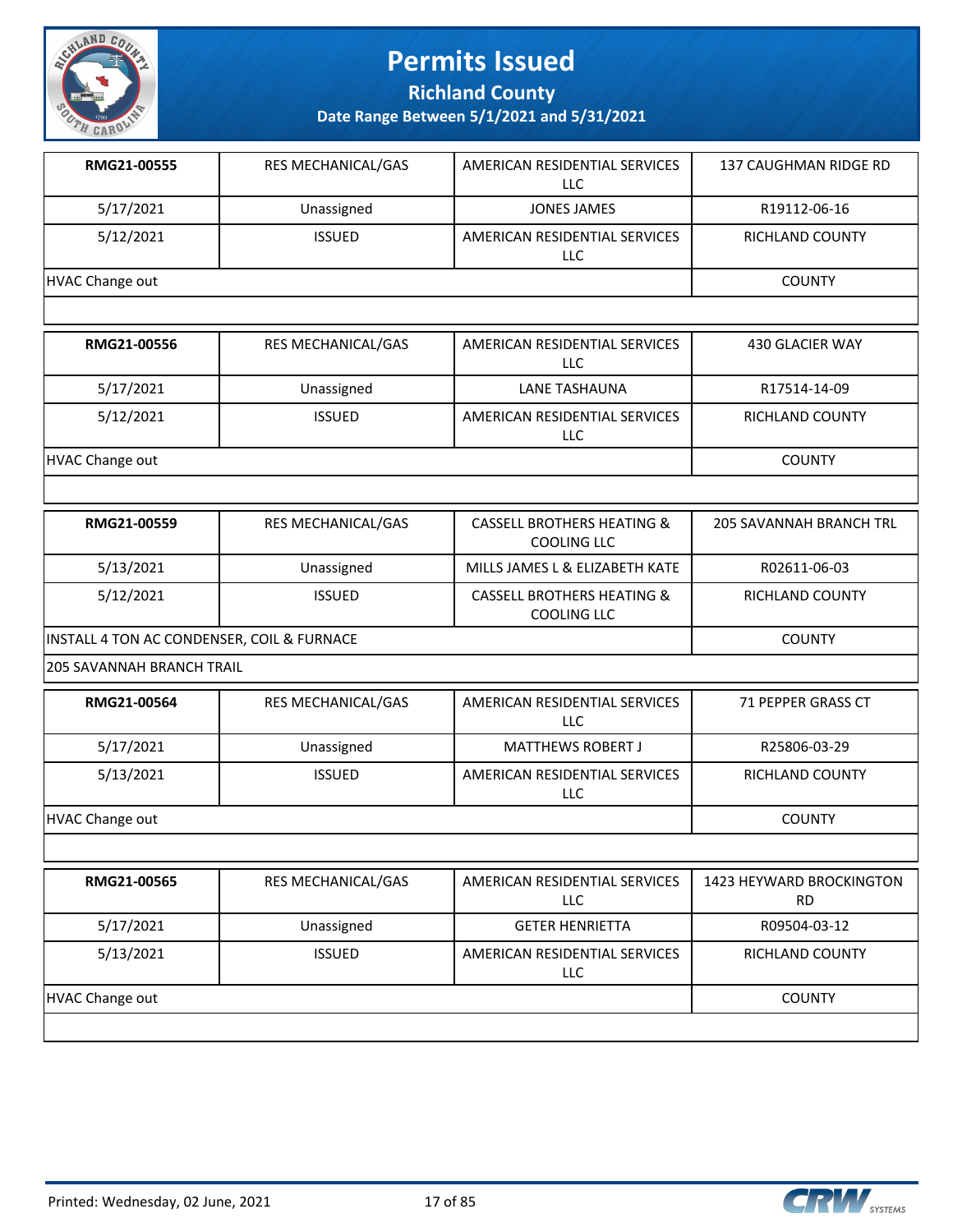

**Richland County**

| RMG21-00567                                       | RES MECHANICAL/GAS | <b>POWERS &amp; GREGORY INC</b>             | 320 UPLAND TRAIL RD              |
|---------------------------------------------------|--------------------|---------------------------------------------|----------------------------------|
| 5/13/2021                                         | Unassigned         | <b>HARRIS JAMES D &amp;</b>                 | R25811-03-02                     |
| 5/13/2021                                         | <b>FINALED</b>     | POWERS & GREGORY INC                        | RICHLAND COUNTY                  |
| Upsize Gas Line from 3/4 to 1 1/4 for Pool Heater |                    |                                             | <b>COUNTY</b>                    |
|                                                   |                    |                                             |                                  |
| RMG21-00569                                       | RES MECHANICAL/GAS | AMERICAN RESIDENTIAL SERVICES<br><b>LLC</b> | 2241 ROLLING HILLS RD            |
| 5/17/2021                                         | Unassigned         | <b>REED LULA</b>                            | R07506-06-14                     |
| 5/13/2021                                         | <b>ISSUED</b>      | AMERICAN RESIDENTIAL SERVICES<br>LLC        | RICHLAND COUNTY                  |
| <b>HVAC Change out</b>                            |                    |                                             | <b>COUNTY</b>                    |
|                                                   |                    |                                             |                                  |
| RMG21-00572                                       | RES MECHANICAL/GAS | AMERICAN RESIDENTIAL SERVICES<br><b>LLC</b> | 244 CURVEWOOD RD                 |
| 5/17/2021                                         | Unassigned         | <b>SUMTER DERRICK</b>                       | R23008-08-06                     |
| 5/14/2021                                         | <b>ISSUED</b>      | AMERICAN RESIDENTIAL SERVICES<br>LLC        | RICHLAND COUNTY                  |
| <b>HVAC Change out</b>                            | <b>COUNTY</b>      |                                             |                                  |
|                                                   |                    |                                             |                                  |
| RMG21-00574                                       | RES MECHANICAL/GAS | ADVANCED TECHNOLOGY LLC (MC)                | 1024 MOUNT VERNON CHURCH<br>RD A |
| 5/17/2021                                         | Unassigned         |                                             | R01600-10-28                     |
| 5/17/2021                                         | <b>FINALED</b>     | ADVANCED TECHNOLOGY LLC (MC)                | RICHLAND COUNTY                  |
| <b>INSTALL 3.5 TON HEAT PUMP</b>                  |                    |                                             | A COUNTY                         |
|                                                   |                    |                                             |                                  |
| RMG21-00581                                       | RES MECHANICAL/GAS | AMERICAN RESIDENTIAL SERVICES<br>LLC        | 4 FOUNDERS RIDGE CT              |
| 5/25/2021                                         | Unassigned         | <b>CANNON MELTON &amp;</b>                  | R23107-07-13                     |
| 5/18/2021                                         | <b>ISSUED</b>      | AMERICAN RESIDENTIAL SERVICES<br>LLC        | RICHLAND COUNTY                  |
| <b>HVAC Change out</b>                            | <b>COUNTY</b>      |                                             |                                  |
|                                                   |                    |                                             |                                  |

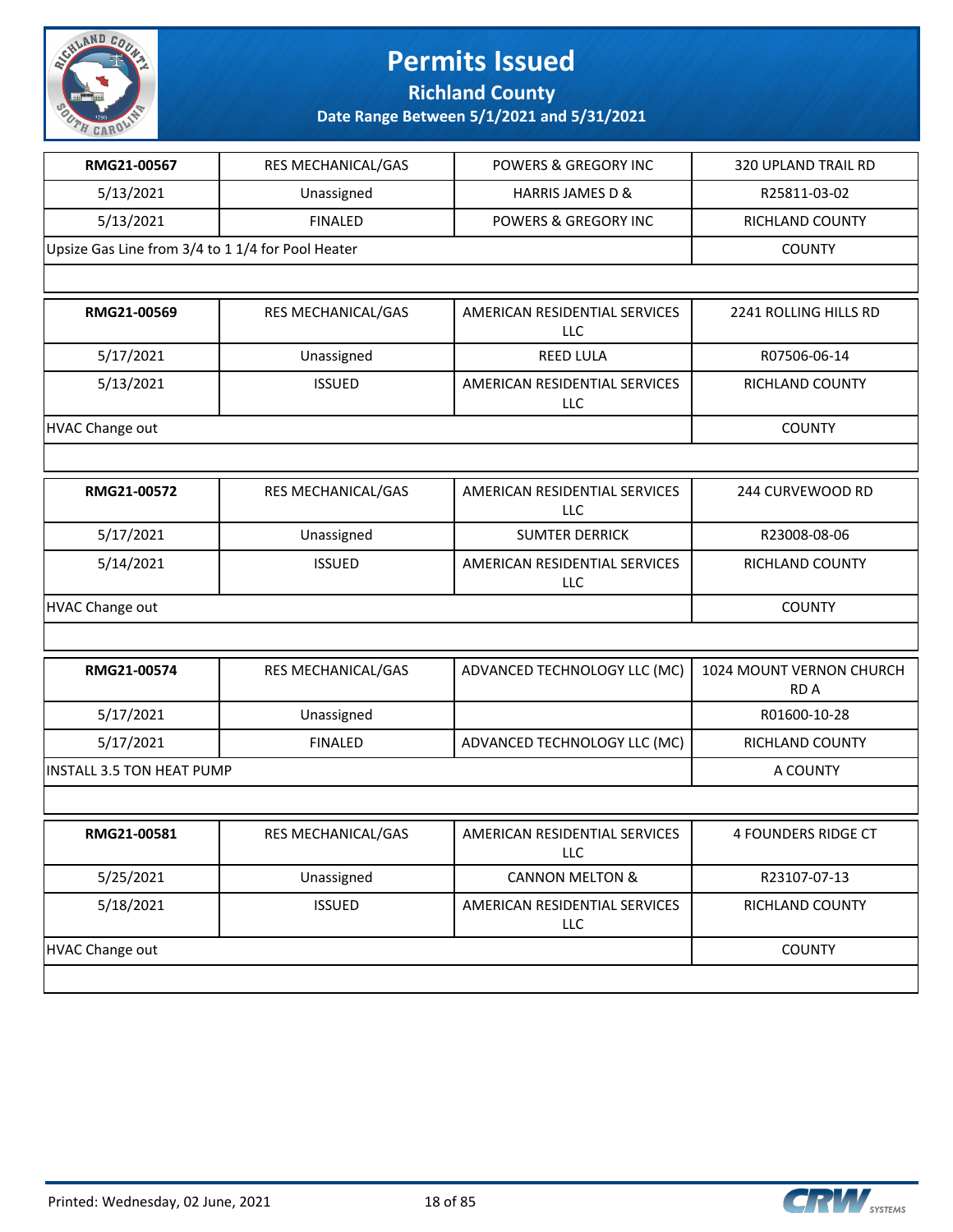

**Richland County**

| RMG21-00582                       | RES MECHANICAL/GAS | AMERICAN RESIDENTIAL SERVICES<br>LLC                        | 124 TRILLIUM RD        |
|-----------------------------------|--------------------|-------------------------------------------------------------|------------------------|
| 5/25/2021                         | Unassigned         | <b>TAYLOR SHANNON</b>                                       | R20307-07-29           |
| 5/18/2021                         | <b>ISSUED</b>      | AMERICAN RESIDENTIAL SERVICES<br>LLC                        | <b>RICHLAND COUNTY</b> |
| <b>HVAC Change out</b>            |                    |                                                             | <b>COUNTY</b>          |
|                                   |                    |                                                             |                        |
| RMG21-00583                       | RES MECHANICAL/GAS | JOE BURNS HEATING AND AIR LLC                               | 222 ASHTON HILL DR     |
| 5/28/2021                         | Unassigned         | ALDRIDGE EDGAR A JR & JANE Z                                | R23201-05-20           |
| 5/18/2021                         | <b>ISSUED</b>      | JOE BURNS HEATING AND AIR LLC                               | RICHLAND COUNTY        |
| Replace HVAC                      |                    |                                                             | <b>COUNTY</b>          |
|                                   |                    |                                                             |                        |
| RMG21-00584                       | RES MECHANICAL/GAS | <b>CASSELL BROTHERS HEATING &amp;</b><br><b>COOLING LLC</b> | 983 STRADLEY LN        |
| 5/19/2021                         | Unassigned         | REUER JOSHUA A & KENDAL N                                   | R02603-04-37           |
| 5/18/2021                         | <b>ISSUED</b>      | <b>CASSELL BROTHERS HEATING &amp;</b><br><b>COOLING LLC</b> | RICHLAND COUNTY        |
| INSTALL 9000 BTU MINI-SPLIT       |                    |                                                             | <b>COUNTY</b>          |
| 983 STRADLEY LANE                 |                    |                                                             |                        |
| RMG21-00587                       | RES MECHANICAL/GAS | <b>GGI ENTERPRISES INC</b>                                  | 2012 SALEM CHURCH RD   |
| 5/21/2021                         | Unassigned         | <b>BYRD FRANCES H</b>                                       | R02309-01-03           |
| 5/19/2021                         | <b>ISSUED</b>      | <b>GGI ENTERPRISES INC</b>                                  | RICHLAND COUNTY        |
| running gas lines to generator    |                    |                                                             | <b>COUNTY</b>          |
| job cost is in with the 10500     |                    |                                                             |                        |
| RMG21-00589                       | RES MECHANICAL/GAS | AMERICAN RESIDENTIAL SERVICES<br>LLC                        | 1154 CONGAREE RD       |
| 5/25/2021                         | Unassigned         | MCMILLION IRMA M                                            | R24700-10-03           |
| 5/20/2021                         | <b>ISSUED</b>      | AMERICAN RESIDENTIAL SERVICES<br>LLC                        | RICHLAND COUNTY        |
| <b>HVAC Change out</b>            |                    |                                                             | <b>COUNTY</b>          |
|                                   |                    |                                                             |                        |
| RMG21-00591                       | RES MECHANICAL/GAS | SUPERIOR PLUMBING & GAS INC                                 | 213 CAMDEN CHASE       |
| 5/20/2021                         | Unassigned         | Holly Kyle                                                  | R25701-05-17           |
| 5/20/2021                         | <b>ISSUED</b>      | SUPERIOR PLUMBING & GAS INC                                 | RICHLAND COUNTY        |
| Install gas line for pool heater. |                    |                                                             | <b>COUNTY</b>          |
|                                   |                    |                                                             |                        |

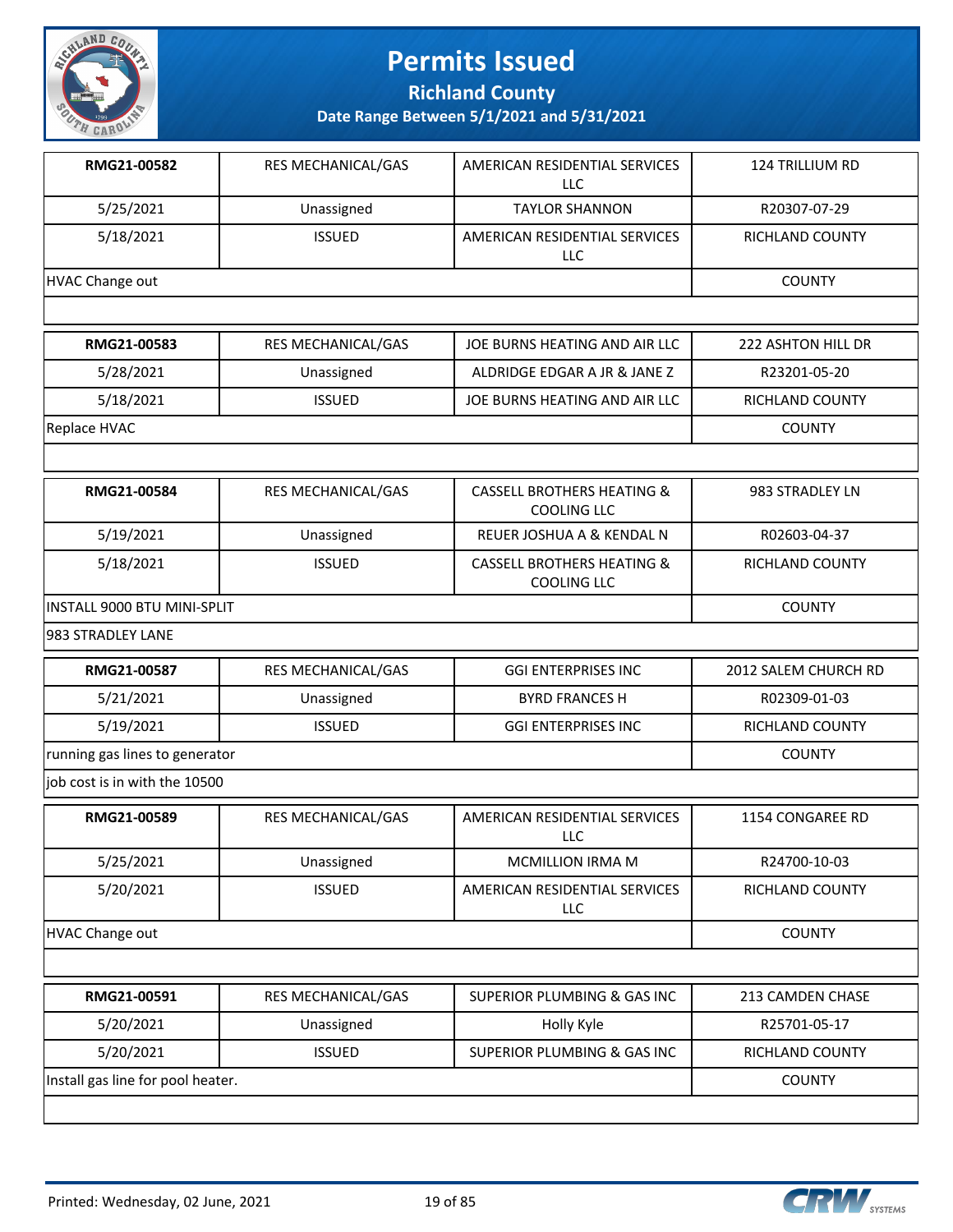

**Richland County**

| RMG21-00592                        | RES MECHANICAL/GAS | Michelle Sightler                                           | 137 MANORWOOD CT D   |
|------------------------------------|--------------------|-------------------------------------------------------------|----------------------|
| 5/20/2021                          | Unassigned         | SEITZER PROPERTIES LLC                                      | R04983-01-35         |
| 5/20/2021                          | <b>ISSUED</b>      | CAROLINA COMFORT INC                                        | RICHLAND COUNTY      |
| Change out Apt Unit                |                    |                                                             | <b>D COUNTY</b>      |
| Seitzer, 137 Manor Wood Dr, Unit D |                    |                                                             |                      |
| RMG21-00593                        | RES MECHANICAL/GAS | <b>CASSELL BROTHERS HEATING &amp;</b><br><b>COOLING LLC</b> | 310 AUTUMN RUN CIR   |
| 5/20/2021                          | Unassigned         | <b>FRIEDMAN JANET</b>                                       | R23103-12-59         |
| 5/20/2021                          | <b>ISSUED</b>      | <b>CASSELL BROTHERS HEATING &amp;</b><br><b>COOLING LLC</b> | RICHLAND COUNTY      |
| INSTALL 2.5 TON SPLIT HEAT PUMP    |                    |                                                             | <b>COUNTY</b>        |
| 310 AUTUMN RUN CIRCLE              |                    |                                                             |                      |
| RMG21-00594                        | RES MECHANICAL/GAS | <b>CASSELL BROTHERS HEATING &amp;</b><br><b>COOLING LLC</b> | 116 BAILEY SLICE RD  |
| 5/20/2021                          | Unassigned         | <b>BROWN DAVIS RAY JR</b>                                   | R01700-01-11         |
| 5/20/2021                          | <b>ISSUED</b>      | <b>CASSELL BROTHERS HEATING &amp;</b><br><b>COOLING LLC</b> | RICHLAND COUNTY      |
| INSTALL 18,000 BTU MINI SPLIT      |                    |                                                             | <b>COUNTY</b>        |
| 116 BAILEY SLICE RD                |                    |                                                             |                      |
| RMG21-00595                        | RES MECHANICAL/GAS | CAROLINA COMFORT INC                                        | 225 DELAINE WOODS DR |
| 5/21/2021                          | Unassigned         | PLATO JONATHAN                                              | R05108-06-03         |
| 5/20/2021                          | <b>ISSUED</b>      | Michelle Sightler                                           | RICHLAND COUNTY      |
| Change out HVAC unit               | <b>COUNTY</b>      |                                                             |                      |
| 225 Delaine Woods Dr, Plato        |                    |                                                             |                      |
| RMG21-00597                        | RES MECHANICAL/GAS | AMERICAN RESIDENTIAL SERVICES<br>LLC                        | 541 SLOAN RD         |
| 5/25/2021                          | Unassigned         | <b>SCOTT ERNEST R &amp; LAURA T</b>                         | R17314-09-02         |
| 5/21/2021                          | <b>ISSUED</b>      | AMERICAN RESIDENTIAL SERVICES<br><b>LLC</b>                 | RICHLAND COUNTY      |
| HVAC Change out                    |                    |                                                             | <b>COUNTY</b>        |
|                                    |                    |                                                             |                      |
| RMG21-00599                        | RES MECHANICAL/GAS | AMERICAN RESIDENTIAL SERVICES<br><b>LLC</b>                 | 312 RIVERWALK WAY    |
| 5/25/2021                          | Unassigned         | <b>JONES ALONZA B</b>                                       | R05012-01-22         |
| 5/24/2021                          | <b>ISSUED</b>      | AMERICAN RESIDENTIAL SERVICES<br>LLC                        | RICHLAND COUNTY      |
| <b>HVAC Change out</b>             |                    |                                                             | <b>COUNTY</b>        |
|                                    |                    |                                                             |                      |

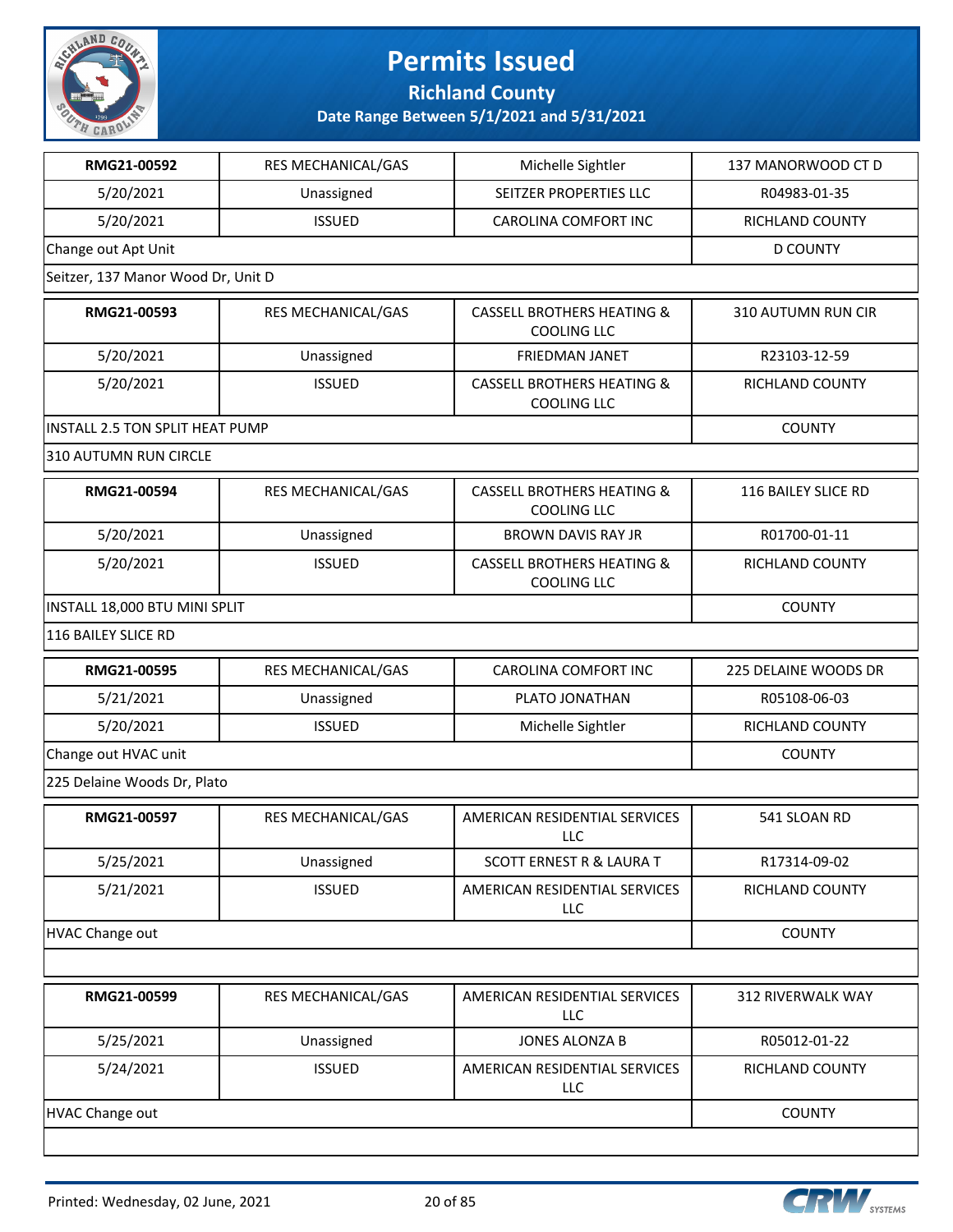

**Richland County**

**Date Range Between 5/1/2021 and 5/31/2021**

| RMG21-00600                          | RES MECHANICAL/GAS                                        | <b>CAROLINA CONDITIONS LLC</b>                              | 7428 COACHMAKER CIR    |  |  |
|--------------------------------------|-----------------------------------------------------------|-------------------------------------------------------------|------------------------|--|--|
| 5/25/2021                            | Unassigned                                                | <b>NEWMAN ZACHARY</b>                                       | R16307-02-20           |  |  |
| 5/24/2021                            | <b>ISSUED</b>                                             | <b>CAROLINA CONDITIONS LLC</b>                              | <b>RICHLAND COUNTY</b> |  |  |
| Partial Duct replacement             |                                                           |                                                             |                        |  |  |
|                                      |                                                           |                                                             |                        |  |  |
| RMG21-00602                          | RES MECHANICAL/GAS                                        | 2ND WIND HEATING AND AIR<br><b>CONDITIONING INC</b>         | 2103 BEE RIDGE RD      |  |  |
| 5/25/2021                            | Unassigned                                                | <b>CORNING ROLAND S</b>                                     | R20012-03-48           |  |  |
| 5/24/2021                            | <b>ISSUED</b>                                             | 2ND WIND HEATING AND AIR<br><b>CONDITIONING INC</b>         | RICHLAND COUNTY        |  |  |
|                                      | To install Down Armstrong 3.5 Ton 15 Seer Split Heat Pump |                                                             | <b>COUNTY</b>          |  |  |
|                                      |                                                           |                                                             |                        |  |  |
| RMG21-00603                          | RES MECHANICAL/GAS                                        | <b>CASSELL BROTHERS HEATING &amp;</b><br><b>COOLING LLC</b> | 725 SAXONY DR          |  |  |
| 5/25/2021                            | Unassigned                                                | <b>MARCKX MARC CHRISTIAN &amp;</b>                          | R03312-01-13           |  |  |
| 5/24/2021                            | <b>ISSUED</b>                                             | <b>CASSELL BROTHERS HEATING &amp;</b><br><b>COOLING LLC</b> | RICHLAND COUNTY        |  |  |
| <b>INSTALL 3 TON SPLIT HEAT PUMP</b> |                                                           |                                                             | <b>COUNTY</b>          |  |  |
| 725 SAXONY DR                        |                                                           |                                                             |                        |  |  |
| RMG21-00607                          | RES MECHANICAL/GAS                                        | ACL MECHANICAL SERVICES LLC                                 | 51 MALLET HILL RD      |  |  |
| 5/25/2021                            | Unassigned                                                |                                                             | R25701-04-20           |  |  |
| 5/25/2021                            | <b>ISSUED</b>                                             |                                                             | <b>RICHLAND COUNTY</b> |  |  |
| <b>TURN GAS BACK ON</b>              |                                                           |                                                             | <b>COUNTY</b>          |  |  |
|                                      |                                                           |                                                             |                        |  |  |
|                                      | Number of RES MECHANICAL/GAS/Unassigned Permits: 64       |                                                             |                        |  |  |
| RPV21-00150                          | RES PHOTOVOLTAIC SYSTEM                                   | Titan Solar Power SC Inc (GC)                               | 1328 FRESHLY MILL RD   |  |  |
| 5/3/2021                             | <b>GROUND MOUNT</b>                                       | <b>MCANDREWS SUNEE</b>                                      | R03700-03-16           |  |  |

4/14/2021 | ISSUED | Titan Solar Power SC Inc (GC) | RICHLAND COUNTY 25 ground-mounted solar panel installation, 8.5kW COUNTY

### **Number of RES PHOTOVOLTAIC SYSTEM/GROUND MOUNT Permits: 1**

| 21-00005                                                      | RES PHOTOVOLTAIC SYSTEM | SUNPRO SOLAR (GC) | 316 CAMP CREEK DR      |
|---------------------------------------------------------------|-------------------------|-------------------|------------------------|
| 5/28/2021                                                     | <b>ROOFTOP</b>          | MSE SUB I LLC     | R26002-02-04           |
| 5/4/2021                                                      | <b>ISSUED</b>           | SUNPRO SOLAR (GC) | <b>RICHLAND COUNTY</b> |
| Install solar panels onto existing residential roof.          |                         |                   | <b>COUNTY</b>          |
| Panel upgrade/disconnect needed. Dominion is utility provider |                         |                   |                        |

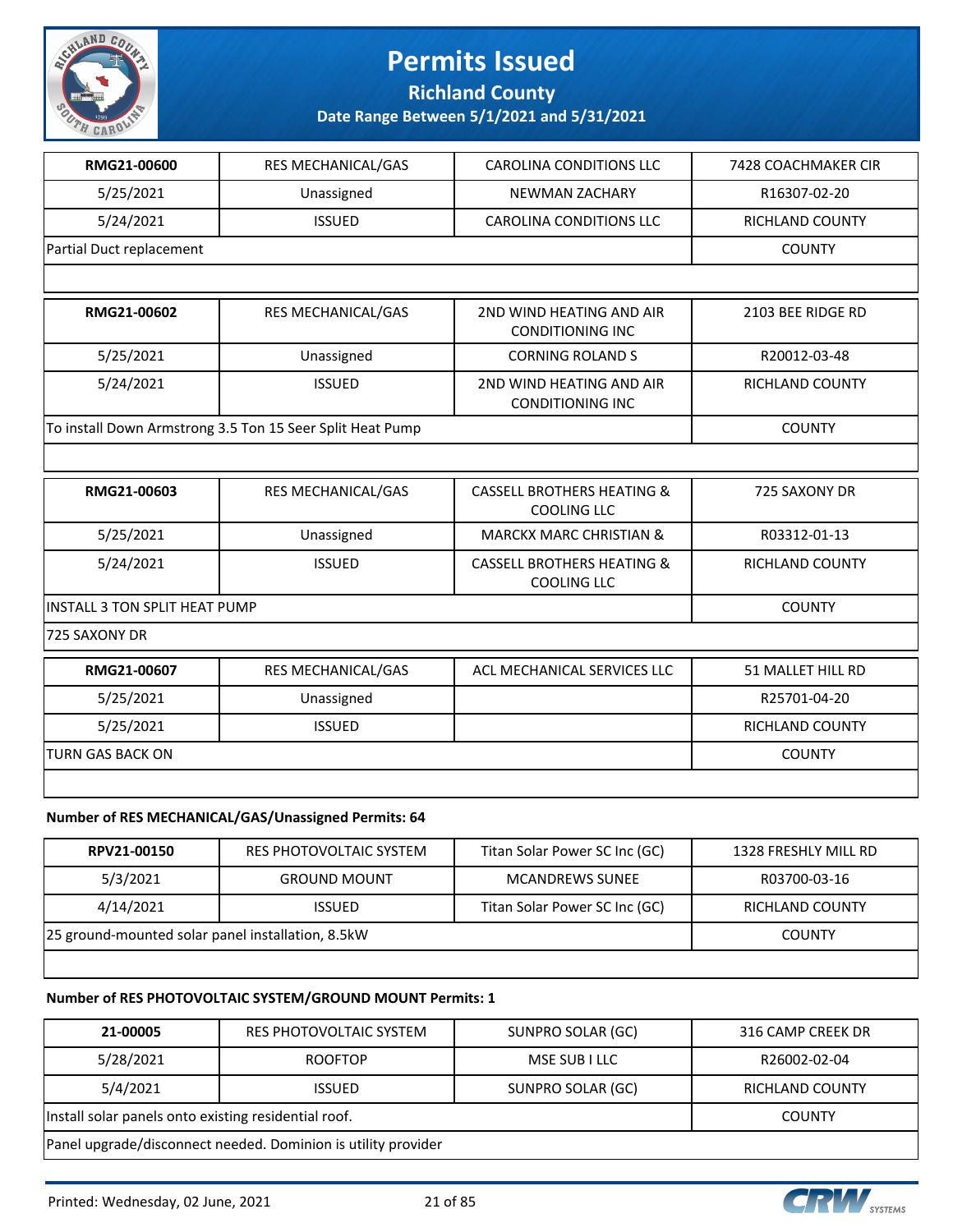

**Richland County**

| RPV20-00214                                           | RES PHOTOVOLTAIC SYSTEM | RENU ENERGY SOLUTIONS LLC(GC)               | <b>6 PALM CRESCENT CT</b>    |
|-------------------------------------------------------|-------------------------|---------------------------------------------|------------------------------|
| 5/21/2021                                             | <b>ROOFTOP</b>          | <b>SELF MARSHAK</b>                         | R17614-06-12                 |
| 10/9/2020                                             | <b>ISSUED</b>           | RENU ENERGY SOLUTIONS LLC(GC)               | RICHLAND COUNTY              |
| Installation of roof mounted solar panels-- 30        |                         |                                             | <b>COUNTY</b>                |
|                                                       |                         |                                             |                              |
| RPV21-00132                                           | RES PHOTOVOLTAIC SYSTEM | BELLO SOLAR ENERGY LLC (COA)                | <b>523 WHITEWATER DR</b>     |
| 5/25/2021                                             | <b>ROOFTOP</b>          | <b>NESBIT BO D &amp; SHENNA</b>             | R02608-04-01                 |
| 3/30/2021                                             | <b>ISSUED</b>           | BELLO SOLAR ENERGY LLC (COA)                | RICHLAND COUNTY              |
| Installing 19 solar panels                            |                         |                                             | <b>COUNTY</b>                |
| roof mounted                                          |                         |                                             |                              |
| RPV21-00139                                           | RES PHOTOVOLTAIC SYSTEM | EFFICIENT HOME SERVICES OF<br>SOUTH CAROLIN | 1710 DOMINION DR             |
| 5/20/2021                                             | <b>ROOFTOP</b>          | <b>GHIROLI JOSHUA</b>                       | R19114-06-05                 |
| 4/7/2021                                              | <b>ISSUED</b>           | EFFICIENT HOME SERVICES OF<br>SOUTH CAROLIN | <b>RICHLAND COUNTY</b>       |
| Install Roofmount solar system                        |                         |                                             | <b>COUNTY</b>                |
|                                                       |                         |                                             |                              |
| RPV21-00149                                           | RES PHOTOVOLTAIC SYSTEM | RENU ENERGY SOLUTIONS LLC(GC)               | <b>6 ARAGON CT</b>           |
| 5/3/2021                                              | <b>ROOFTOP</b>          | DAVY JONATHAN A & JACQUELYN R               | R23102-09-45                 |
| 4/14/2021                                             | <b>FINALED</b>          | RENU ENERGY SOLUTIONS LLC(GC)               | RICHLAND COUNTY              |
| installation of roof mounted solar panels (22 panels) | <b>COUNTY</b>           |                                             |                              |
|                                                       |                         |                                             |                              |
| RPV21-00151                                           | RES PHOTOVOLTAIC SYSTEM | RENU ENERGY SOLUTIONS LLC(GC)               | <b>688 VILLAGE MARKET DR</b> |
| 5/3/2021                                              | <b>ROOFTOP</b>          | KAMBANIS KYRIAKOSS & DANA F                 | R01501-01-44                 |
| 4/14/2021                                             | <b>FINALED</b>          | RENU ENERGY SOLUTIONS LLC(GC)               | RICHLAND COUNTY              |
| installation of roof mounted solar panels (18 panels) |                         |                                             | <b>COUNTY</b>                |
|                                                       |                         |                                             |                              |
| RPV21-00152                                           | RES PHOTOVOLTAIC SYSTEM | Titan Solar Power SC Inc (GC)               | 417 LAKEMONT DR              |
| 5/3/2021                                              | <b>ROOFTOP</b>          | <b>GUTIERREZ NOEL RODRIGUEZ</b>             | R23107-10-28                 |
| 4/14/2021                                             | <b>ISSUED</b>           | Titan Solar Power SC Inc (GC)               | RICHLAND COUNTY              |
| 12 roof-mounted solar panel installation, 4.08kW      |                         |                                             | <b>COUNTY</b>                |
|                                                       |                         |                                             |                              |

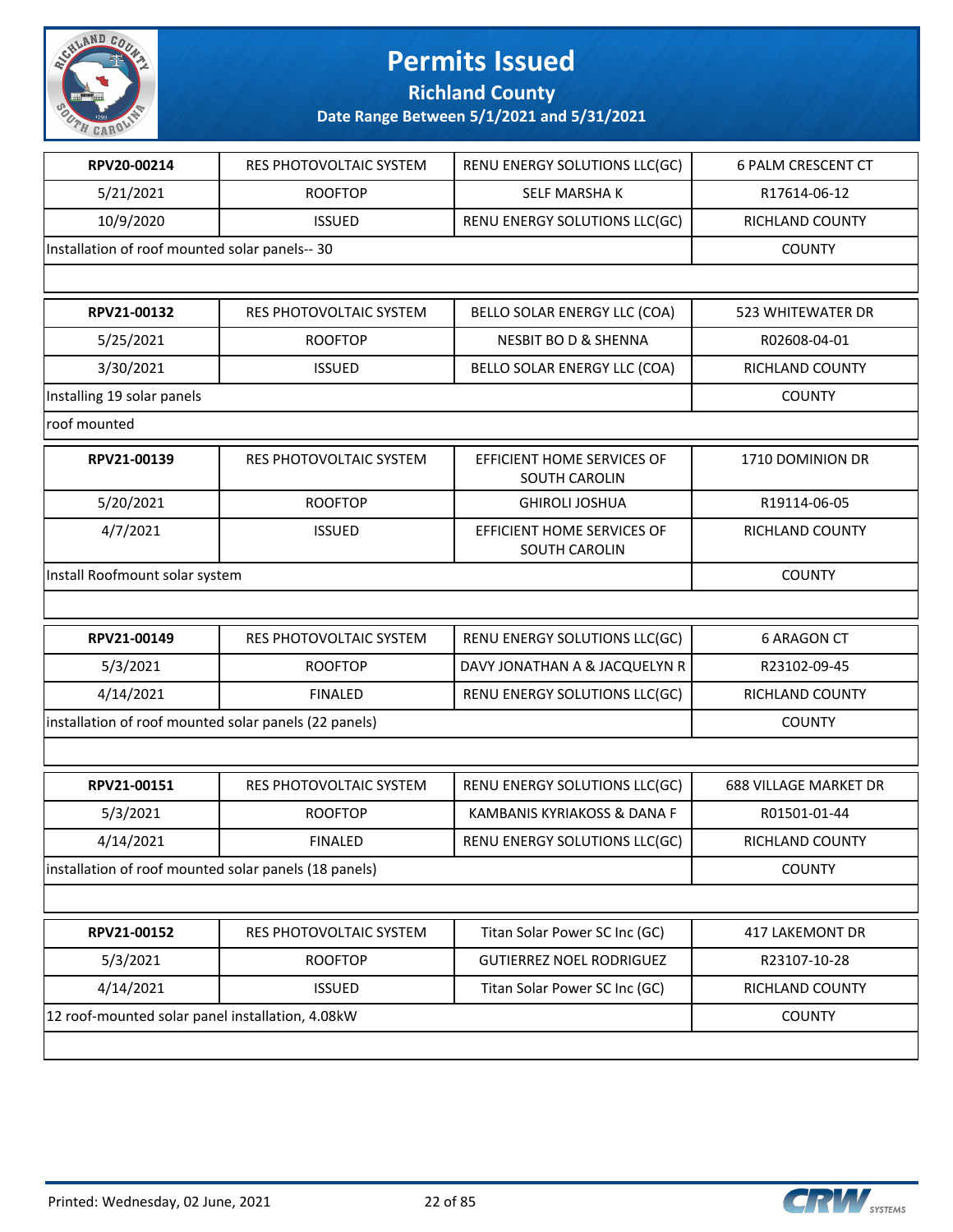

**Richland County**

| RPV21-00153                                      | RES PHOTOVOLTAIC SYSTEM        | Titan Solar Power SC Inc (GC) | 514 RIDGE TRAIL DR         |
|--------------------------------------------------|--------------------------------|-------------------------------|----------------------------|
| 5/5/2021                                         | <b>ROOFTOP</b>                 | <b>BETHOW NYICWEI A</b>       | R23106-07-10               |
| 4/16/2021                                        | <b>ISSUED</b>                  | Titan Solar Power SC Inc (GC) | RICHLAND COUNTY            |
| 27 roof-mounted solar panel installation, 9.18kW |                                |                               | <b>COUNTY</b>              |
|                                                  |                                |                               |                            |
| RPV21-00154                                      | RES PHOTOVOLTAIC SYSTEM        | Titan Solar Power SC Inc (GC) | 377 SUMMER BEND RD         |
| 5/5/2021                                         | <b>ROOFTOP</b>                 | <b>WILLARD CHARLES B</b>      | R17216-13-07               |
| 4/16/2021                                        | <b>ISSUED</b>                  | Titan Solar Power SC Inc (GC) | RICHLAND COUNTY            |
| 18 roof-mounted solar panel installation, 6.66kW |                                |                               | <b>COUNTY</b>              |
|                                                  |                                |                               |                            |
| RPV21-00156                                      | <b>RES PHOTOVOLTAIC SYSTEM</b> | ECO RENOS LLC (RBS)           | <b>100 PEPPER GRASS DR</b> |
| 5/5/2021                                         | <b>ROOFTOP</b>                 | POOLE VALERIE                 | R25810-02-37               |
| 4/19/2021                                        | <b>ISSUED</b>                  | ECO RENOS LLC (RBS)           | RICHLAND COUNTY            |
| Rooftop solar panels                             |                                |                               | <b>COUNTY</b>              |
|                                                  |                                |                               |                            |
| RPV21-00157                                      | RES PHOTOVOLTAIC SYSTEM        | Titan Solar Power SC Inc (GC) | 214 CADDIS CREEK RD        |
| 5/11/2021                                        | <b>ROOFTOP</b>                 | PAPP GEORGE N & SUZANN F      | R05107-05-39               |
| 4/20/2021                                        | <b>ISSUED</b>                  | Titan Solar Power SC Inc (GC) | RICHLAND COUNTY            |
| 26 roof-mounted solar panel installation, 8.84kW |                                |                               | <b>COUNTY</b>              |
|                                                  |                                |                               |                            |
| RPV21-00158                                      | RES PHOTOVOLTAIC SYSTEM        | BELLO SOLAR ENERGY LLC (COA)  | 1 YORKTON CT               |
| 5/12/2021                                        | <b>ROOFTOP</b>                 | <b>WEAVER DONALD R</b>        | R20305-01-66               |
| 4/21/2021                                        | <b>ISSUED</b>                  | BELLO SOLAR ENERGY LLC (COA)  | RICHLAND COUNTY            |
| Installing 25 solar panels                       |                                |                               | <b>COUNTY</b>              |
| roof mounted                                     |                                |                               |                            |
| RPV21-00159                                      | RES PHOTOVOLTAIC SYSTEM        | BELLO SOLAR ENERGY LLC (COA)  | 206 NEWCASTLE DR           |
| 5/19/2021                                        | <b>ROOFTOP</b>                 | <b>CREECH ROMIE</b>           | R14212-10-21               |
| 4/22/2021                                        | <b>ISSUED</b>                  | BELLO SOLAR ENERGY LLC (COA)  | <b>RICHLAND COUNTY</b>     |
| Installing 20 solar panels                       |                                |                               | <b>COUNTY</b>              |
| roof mounted                                     |                                |                               |                            |

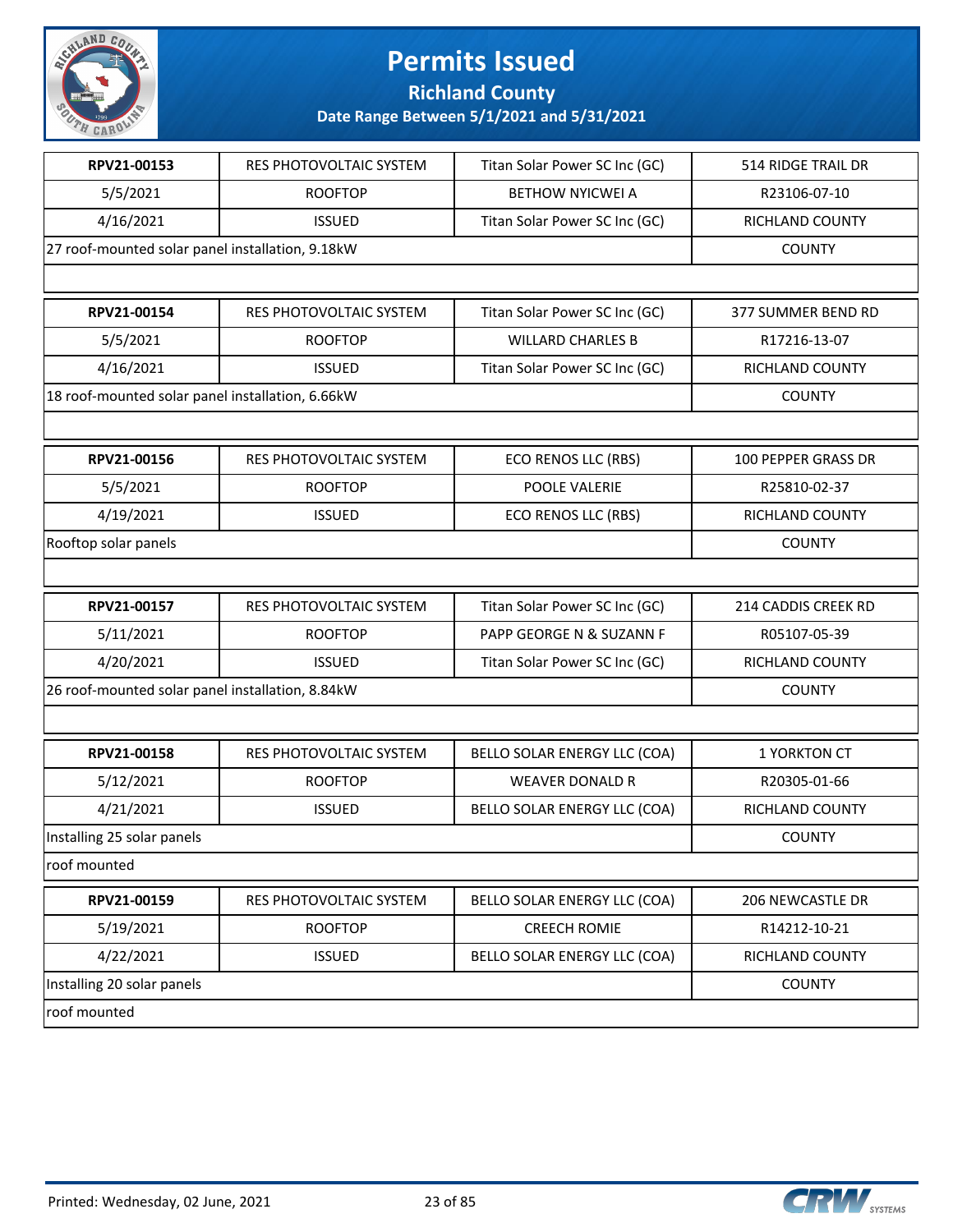

**Richland County**

**Date Range Between 5/1/2021 and 5/31/2021**

| RPV21-00161                     | RES PHOTOVOLTAIC SYSTEM | SOUTH CAROLINA RENEWABLE<br>ENERGY LLC        | 6049 ROBINWOOD RD |
|---------------------------------|-------------------------|-----------------------------------------------|-------------------|
| 5/14/2021                       | <b>ROOFTOP</b>          | <b>HEBERT JAMES R &amp;</b>                   | R16810-08-05      |
| 4/27/2021                       | <b>ISSUED</b>           | SOUTH CAROLINA RENEWABLE<br><b>ENERGY LLC</b> | RICHLAND COUNTY   |
| Install Solar Panels Roof Mount |                         |                                               | <b>COUNTY</b>     |

| RPV21-00162                                            | RES PHOTOVOLTAIC SYSTEM | SOUTH CAROLINA RENEWABLE<br>ENERGY LLC | <b>10 BEN BRUSH CT</b> |
|--------------------------------------------------------|-------------------------|----------------------------------------|------------------------|
| 5/14/2021                                              | <b>ROOFTOP</b>          | CALDWELL JASON M & AMY W               | R17514-05-03           |
| 4/27/2021                                              | ISSUED.                 | SOUTH CAROLINA RENEWABLE<br>ENERGY LLC | <b>RICHLAND COUNTY</b> |
| Install Solar Panels Roof Mount for Caldwell Residence |                         |                                        | <b>COUNTY</b>          |

| RPV21-00163                     | RES PHOTOVOLTAIC SYSTEM | SOUTH CAROLINA RENEWABLE<br>ENERGY LLC        | 5 PINE SPUR CT  |
|---------------------------------|-------------------------|-----------------------------------------------|-----------------|
| 5/14/2021                       | <b>ROOFTOP</b>          | KLAWER KENNETH L &                            | R14813-07-51    |
| 4/27/2021                       | <b>FINALED</b>          | SOUTH CAROLINA RENEWABLE<br><b>ENERGY LLC</b> | RICHLAND COUNTY |
| Install Solar Panels Roof Mount |                         |                                               | <b>COUNTY</b>   |

| RPV21-00164                  | RES PHOTOVOLTAIC SYSTEM | BELLO SOLAR ENERGY LLC (COA) | 426 PINE KNOT RD |
|------------------------------|-------------------------|------------------------------|------------------|
| 5/19/2021                    | <b>ROOFTOP</b>          | MAJOR HENRI C & MARGARET R   | R20503-14-03     |
| 4/27/2021                    | <b>ISSUED</b>           | BELLO SOLAR ENERGY LLC (COA) | RICHLAND COUNTY  |
| Installing 17 solar panels - |                         |                              | <b>COUNTY</b>    |

roof mounted

| RPV21-00165                | RES PHOTOVOLTAIC SYSTEM | BELLO SOLAR ENERGY LLC (COA) | 123 GREEN ROSE RD |
|----------------------------|-------------------------|------------------------------|-------------------|
| 5/19/2021                  | <b>ROOFTOP</b>          | MERCADO REBECCA DAWN         | R20301-01-05      |
| 4/27/2021                  | <b>ISSUED</b>           | BELLO SOLAR ENERGY LLC (COA) | RICHLAND COUNTY   |
| Installing 20 solar panels |                         |                              | <b>COUNTY</b>     |
| المصلحين بصمما كالصصما     |                         |                              |                   |

roof mounted

| RPV21-00166                                            | RES PHOTOVOLTAIC SYSTEM | <b>BLUE RAVEN SOLAR</b>  | 31 HARVEST MOON CT |
|--------------------------------------------------------|-------------------------|--------------------------|--------------------|
| 5/18/2021                                              | <b>ROOFTOP</b>          | WAGUESPACK DARREN PAUL & | R17614-07-11       |
| 4/27/2021                                              | <b>ISSUED</b>           | <b>BLUE RAVEN SOLAR</b>  | RICHLAND COUNTY    |
| Waguespack 13.33kW PV Solar Panel Installation on Roof |                         |                          | <b>COUNTY</b>      |
|                                                        |                         |                          |                    |

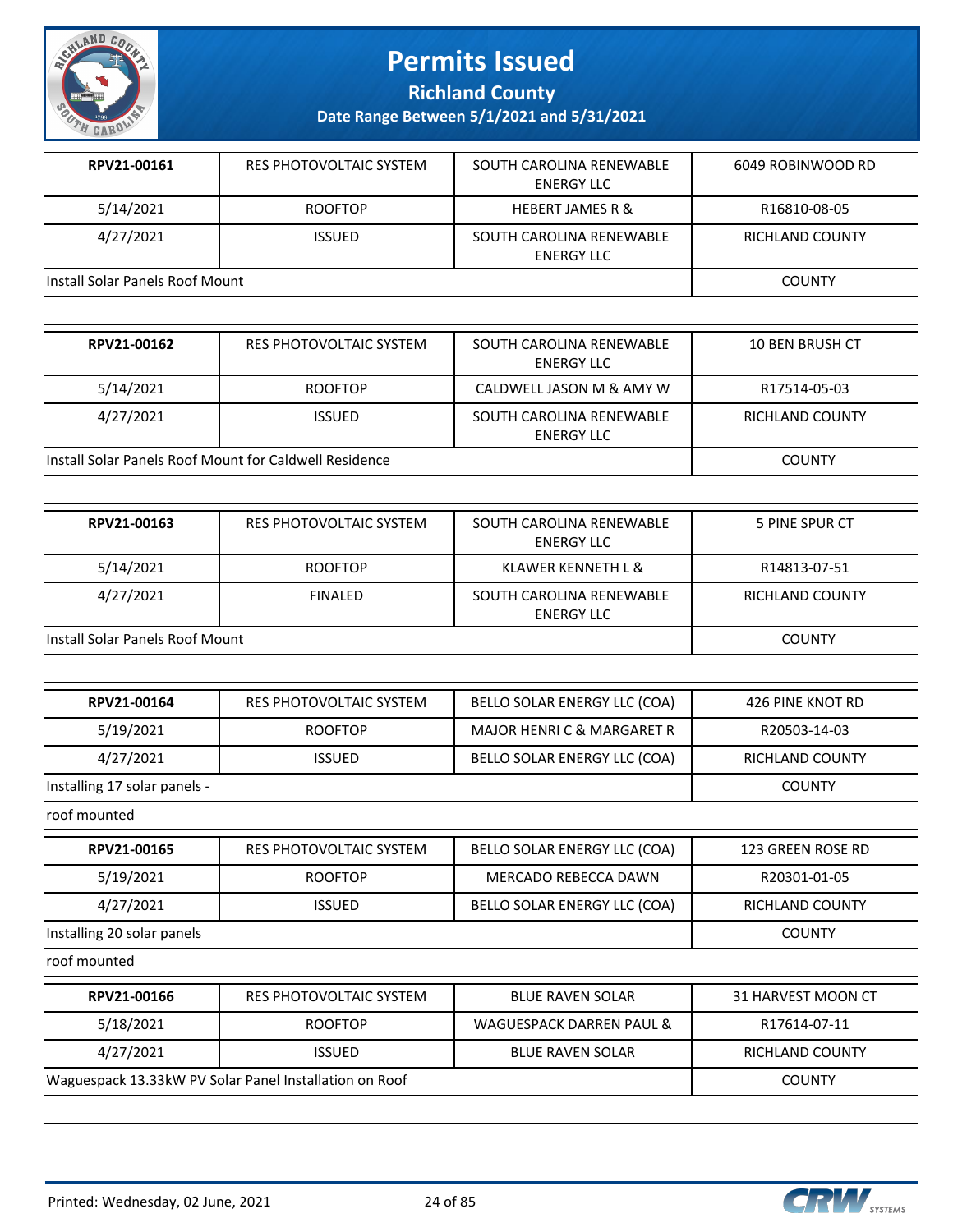

**Richland County**

| RPV21-00168                                          | RES PHOTOVOLTAIC SYSTEM                                   | Titan Solar Power SC Inc (GC)                     | 125 LONG RIDGE DR        |
|------------------------------------------------------|-----------------------------------------------------------|---------------------------------------------------|--------------------------|
| 5/21/2021                                            | <b>ROOFTOP</b>                                            | <b>SHAW CATRINA R</b>                             | R23103-03-45             |
| 4/29/2021                                            | <b>ISSUED</b>                                             | Titan Solar Power SC Inc (GC)                     | RICHLAND COUNTY          |
| 18 roof-mounted solar panel installation, 6.12kW     |                                                           |                                                   | <b>COUNTY</b>            |
|                                                      |                                                           |                                                   |                          |
| RPV21-00171                                          | RES PHOTOVOLTAIC SYSTEM                                   | SUNPRO SOLAR (GC)                                 | 104 HASTINGS POINT DR    |
| 5/24/2021                                            | <b>ROOFTOP</b>                                            | <b>CUNNINGHAM ROBERT &amp;</b><br><b>THILMORE</b> | R14501-02-10             |
| 4/30/2021                                            | <b>ISSUED</b>                                             | SUNPRO SOLAR (GC)                                 | RICHLAND COUNTY          |
| Install solar panels onto existing residential roof  |                                                           |                                                   | <b>COUNTY</b>            |
|                                                      |                                                           |                                                   |                          |
| RPV21-00172                                          | RES PHOTOVOLTAIC SYSTEM                                   | SUNPRO SOLAR (GC)                                 | 168 KILLIAN RD           |
| 5/26/2021                                            | <b>ROOFTOP</b>                                            | CAMPBELL JAMES F & JANICE C                       | R14600-03-71             |
| 4/30/2021                                            | <b>ISSUED</b>                                             | SUNPRO SOLAR (GC)                                 | RICHLAND COUNTY          |
| Installation of Roof Mounted Solar, 36 LG 355 Panels |                                                           |                                                   | <b>COUNTY</b>            |
|                                                      |                                                           |                                                   |                          |
| RPV21-00173                                          | RES PHOTOVOLTAIC SYSTEM                                   | Titan Solar Power SC Inc (GC)                     | <b>300 FERNCLIFFE RD</b> |
| 5/21/2021                                            | <b>ROOFTOP</b>                                            | SKINNER MELISSA                                   | R26005-03-11             |
| 4/30/2021                                            | <b>ISSUED</b>                                             | Titan Solar Power SC Inc (GC)                     | RICHLAND COUNTY          |
| 22 roof-mounted solar panel installation, 8.14kW     |                                                           |                                                   | <b>COUNTY</b>            |
|                                                      |                                                           |                                                   |                          |
| RPV21-00177                                          | RES PHOTOVOLTAIC SYSTEM                                   | G3 SOLAR (COA)                                    | 360 VALLEY HEIGHTS LN    |
| 5/25/2021                                            | <b>ROOFTOP</b>                                            | JONES EUSLEY B SR                                 | R20002-10-06             |
| 5/3/2021                                             | <b>ISSUED</b>                                             | G3 SOLAR (COA)                                    | RICHLAND COUNTY          |
|                                                      | Professional installation of black on black rooftop solar |                                                   | <b>COUNTY</b>            |
| Property Plat: R20002-10-06                          |                                                           |                                                   |                          |
| RPV21-00178                                          | RES PHOTOVOLTAIC SYSTEM                                   | G3 SOLAR (COA)                                    | 4 KINGSTREE CT           |
| 5/25/2021                                            | <b>ROOFTOP</b>                                            | <b>COLEMAN JENNIFER</b>                           | R17311-02-12             |
| 5/3/2021                                             | <b>ISSUED</b>                                             | G3 SOLAR (COA)                                    | RICHLAND COUNTY          |
|                                                      | Professional installation of black on black rooftop solar |                                                   | <b>COUNTY</b>            |
| Property Plat: R17311-02-12                          |                                                           |                                                   |                          |

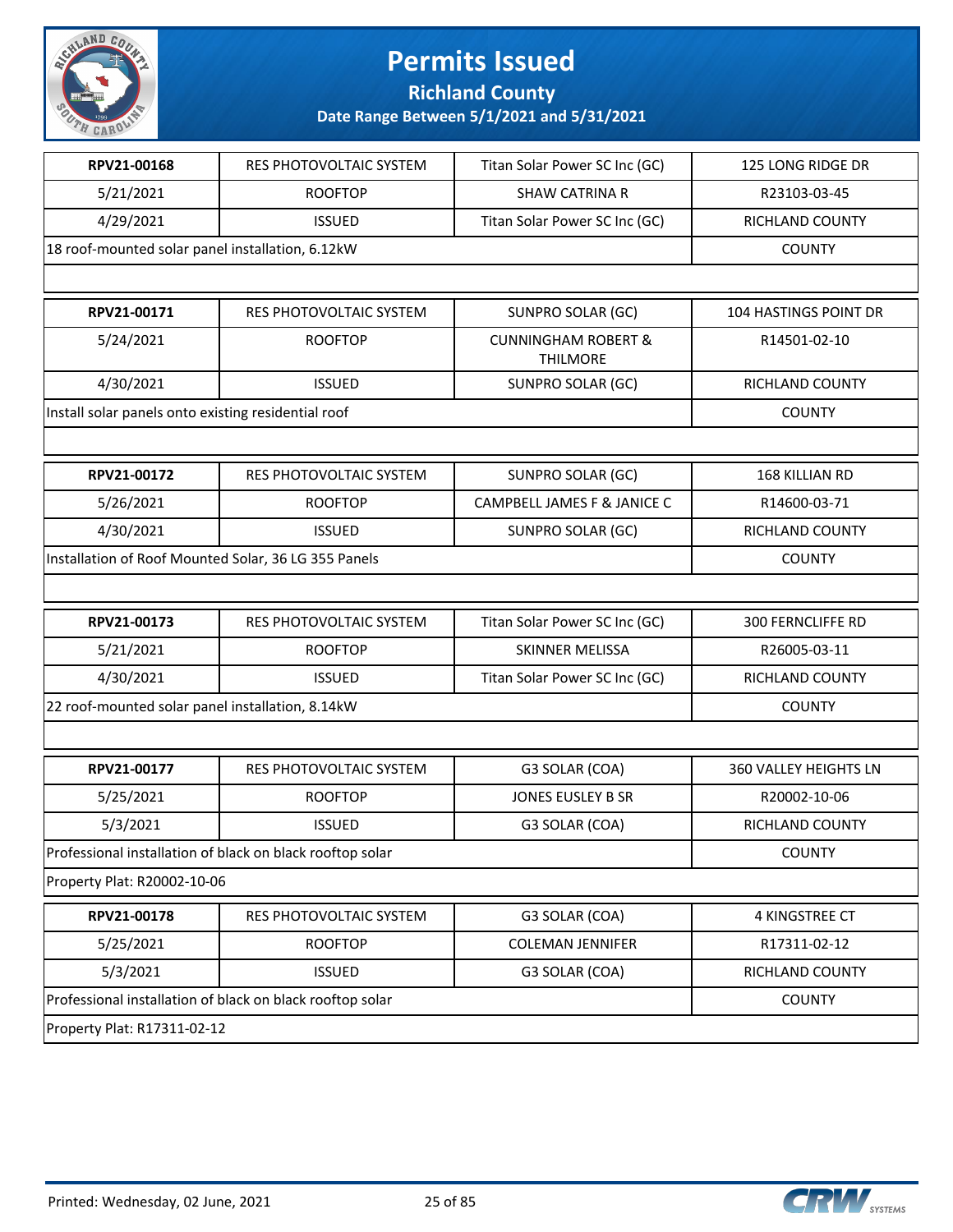

**Richland County**

**Date Range Between 5/1/2021 and 5/31/2021**

| RPV21-00179                          | RES PHOTOVOLTAIC SYSTEM | SOUTH CAROLINA RENEWABLE<br>ENERGY LLC        | 1029 HEART PINE DR |
|--------------------------------------|-------------------------|-----------------------------------------------|--------------------|
| 5/14/2021                            | <b>ROOFTOP</b>          | SUTPHIN RODNEY C & STEPHANIE C                | R14814-07-01       |
| 5/3/2021                             | <b>ISSUED</b>           | SOUTH CAROLINA RENEWABLE<br><b>ENERGY LLC</b> | RICHLAND COUNTY    |
| Install Solar Panels on Pergola Roof |                         |                                               | <b>COUNTY</b>      |

| RPV21-00198                     | RES PHOTOVOLTAIC SYSTEM | SOUTH CAROLINA RENEWABLE<br><b>ENERGY LLC</b> | 204 SETON HALL DR |
|---------------------------------|-------------------------|-----------------------------------------------|-------------------|
| 5/14/2021                       | <b>ROOFTOP</b>          | PITTS KATRINA L                               | R20116-08-15      |
| 5/12/2021                       | <b>ISSUED</b>           | SOUTH CAROLINA RENEWABLE<br><b>ENERGY LLC</b> | RICHLAND COUNTY   |
| Install Solar Panels Roof Mount |                         |                                               | <b>COUNTY</b>     |
|                                 |                         |                                               |                   |

### **Number of RES PHOTOVOLTAIC SYSTEM/ROOFTOP Permits: 27**

| RPL21-00032                           | <b>RES PLUMBING</b>                                    | <b>CAROLINA CONDITIONS LLC</b>          | 3608 GREENWAY DR         |
|---------------------------------------|--------------------------------------------------------|-----------------------------------------|--------------------------|
| 5/4/2021                              | Unassigned                                             | Rebecca Smith & Shane Sammons           | R16812-02-43             |
| 4/26/2021                             | <b>ISSUED</b>                                          | <b>CAROLINA CONDITIONS LLC</b>          | RICHLAND COUNTY          |
| Drain line replace                    |                                                        |                                         | <b>COUNTY</b>            |
|                                       |                                                        |                                         |                          |
| RPL21-00033                           | <b>RES PLUMBING</b>                                    | <b>KAY PLUMBING SERVICES LLC</b>        | <b>4 ECHO SPRINGS CT</b> |
| 5/4/2021                              | Unassigned                                             | <b>MANLEY KAHLIL V &amp; CHARLES JR</b> | R22809-03-14             |
| 5/3/2021                              | <b>FINALED</b>                                         | <b>KAY PLUMBING SERVICES LLC</b>        | <b>RICHLAND COUNTY</b>   |
| Gas Line - Tankless Water             | <b>COUNTY</b>                                          |                                         |                          |
| gas line - tankless                   |                                                        |                                         |                          |
| RPL21-00034                           | <b>RES PLUMBING</b>                                    | <b>JOSEPH WEEKS</b>                     | 5031 BLUFF RD            |
| 5/5/2021                              | Unassigned                                             |                                         | R16103-03-02             |
| 5/5/2021                              | <b>ISSUED</b>                                          |                                         | RICHLAND COUNTY          |
|                                       | INSTALL TUB, SINK, COMMODE, FIXTURE & HOT WATER HEATER |                                         | <b>COUNTY</b>            |
|                                       |                                                        |                                         |                          |
| RPL21-00037                           | <b>RES PLUMBING</b>                                    | LEE BROTHERS CONST CO                   | 6611 CROSSFIELD RD       |
| 5/17/2021                             | Unassigned                                             | <b>DENT BERTHA</b>                      | R16808-06-03             |
| 5/17/2021                             | <b>ISSUED</b>                                          | LEE BROTHERS CONST CO                   | <b>RICHLAND COUNTY</b>   |
| hot water heater, plumbing, gas lines |                                                        |                                         | <b>COUNTY</b>            |
|                                       |                                                        |                                         |                          |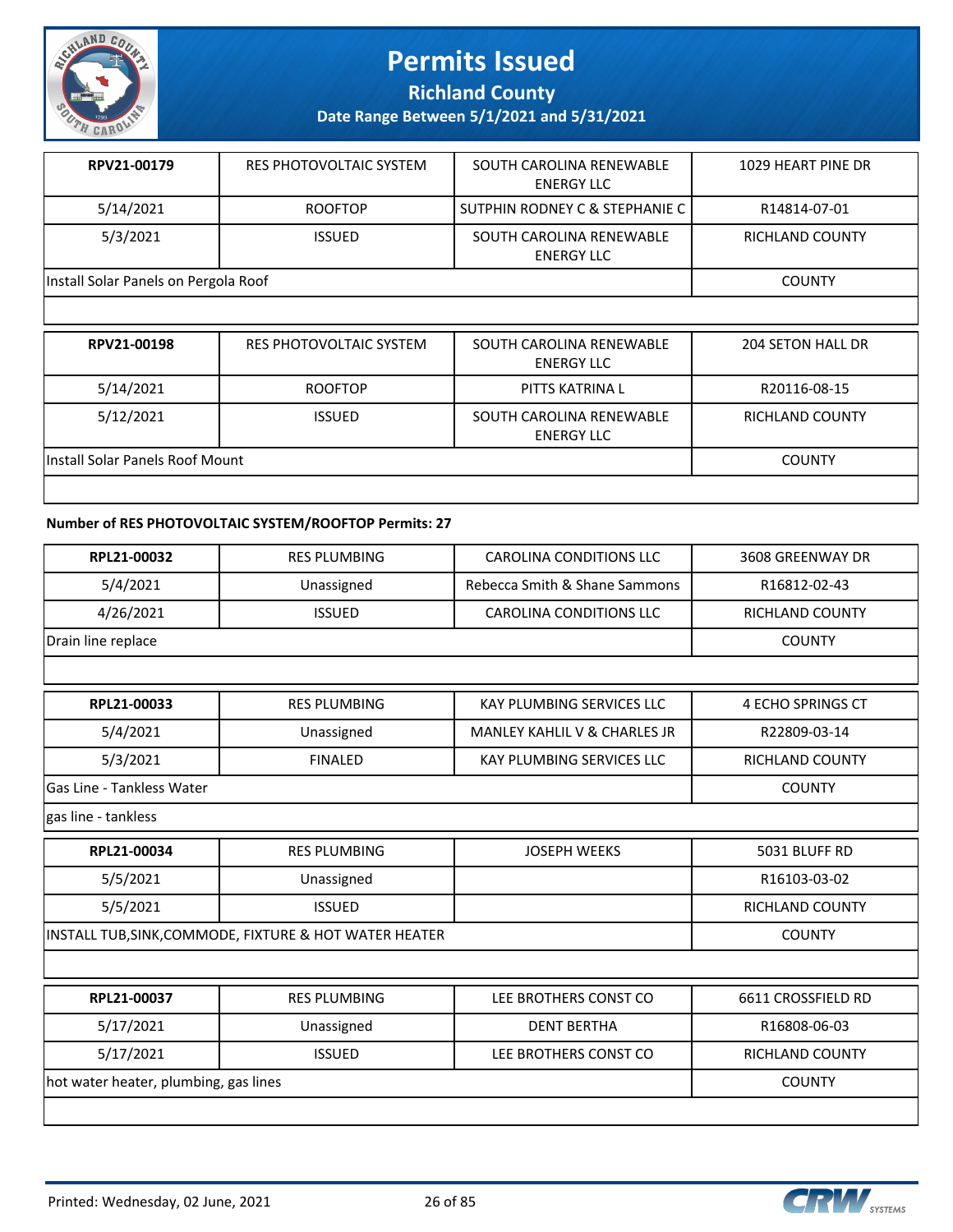

**Richland County**

**Date Range Between 5/1/2021 and 5/31/2021**

| RPL21-00038 | <b>RES PLUMBING</b> | CAROLINA CONDITIONS LLC | 205 CHARTWELL RD |
|-------------|---------------------|-------------------------|------------------|
| 5/20/2021   | Unassigned          | BLAIR MARY ANN          | R06012-04-15     |
| 5/20/2021   | <b>ISSUED</b>       | CAROLINA CONDITIONS LLC | RICHLAND COUNTY  |
| Repipe      |                     |                         | <b>COUNTY</b>    |
|             |                     |                         |                  |

#### **Number of RES PLUMBING/Unassigned Permits: 5**

| RRF20-00863                            | <b>RES ROOFING</b>                                        | <b>EBBEN MICHAEL ALEY</b>                        | <b>22 BEARDS CREEK CIR</b> |
|----------------------------------------|-----------------------------------------------------------|--------------------------------------------------|----------------------------|
| 5/13/2021                              | Unassigned                                                | <b>CAMP LAWHORNE LLC</b>                         | R01401-01-08               |
| 10/9/2020                              | <b>FINALED</b>                                            | <b>EBBEN MICHAEL ALEY</b>                        | <b>RICHLAND COUNTY</b>     |
|                                        | Replacing damaged shingles on a residential home, framing |                                                  | <b>COUNTY</b>              |
| LICENSE NUMBER FOR CONTRACTOR: G122463 |                                                           |                                                  |                            |
| RRF21-00140                            | <b>RES ROOFING</b>                                        | MICHAEL G. WILSON DBA WILSON'S<br><b>ROOFING</b> | <b>106 LONDONBERRY CIR</b> |
| 5/4/2021                               | Unassigned                                                | <b>BRIDGES CHARLES SHAWN</b>                     | R06025-01-09               |
| 3/3/2021                               | <b>ISSUED</b>                                             | MICHAEL G. WILSON DBA WILSON'S<br><b>ROOFING</b> | <b>RICHLAND COUNTY</b>     |
| Tear Off & Install                     |                                                           |                                                  | <b>COUNTY</b>              |
|                                        |                                                           |                                                  |                            |
| RRF21-00156                            | <b>RES ROOFING</b>                                        | MICHAEL G. WILSON DBA WILSON'S<br><b>ROOFING</b> | 316 OAK CREEK CIR          |
| 5/4/2021                               | Unassigned                                                | <b>DUNLAP BERNICE</b>                            | R20111-01-45               |
| 3/8/2021                               | <b>ISSUED</b>                                             | MICHAEL G. WILSON DBA WILSON'S<br><b>ROOFING</b> | <b>RICHLAND COUNTY</b>     |
| Tear Off & Install                     |                                                           |                                                  | <b>COUNTY</b>              |
|                                        |                                                           |                                                  |                            |
| RRF21-00172                            | <b>RES ROOFING</b>                                        | MICHAEL G. WILSON DBA WILSON'S<br><b>ROOFING</b> | <b>145 AMERICAN AVE</b>    |
| 5/4/2021                               | Unassigned                                                | <b>HOWELL ALBERTINE</b>                          | R21615-07-06               |
| 3/12/2021                              | <b>ISSUED</b>                                             | MICHAEL G. WILSON DBA WILSON'S<br><b>ROOFING</b> | RICHLAND COUNTY            |
| Tear Off & Install                     |                                                           |                                                  | <b>COUNTY</b>              |
|                                        |                                                           |                                                  |                            |

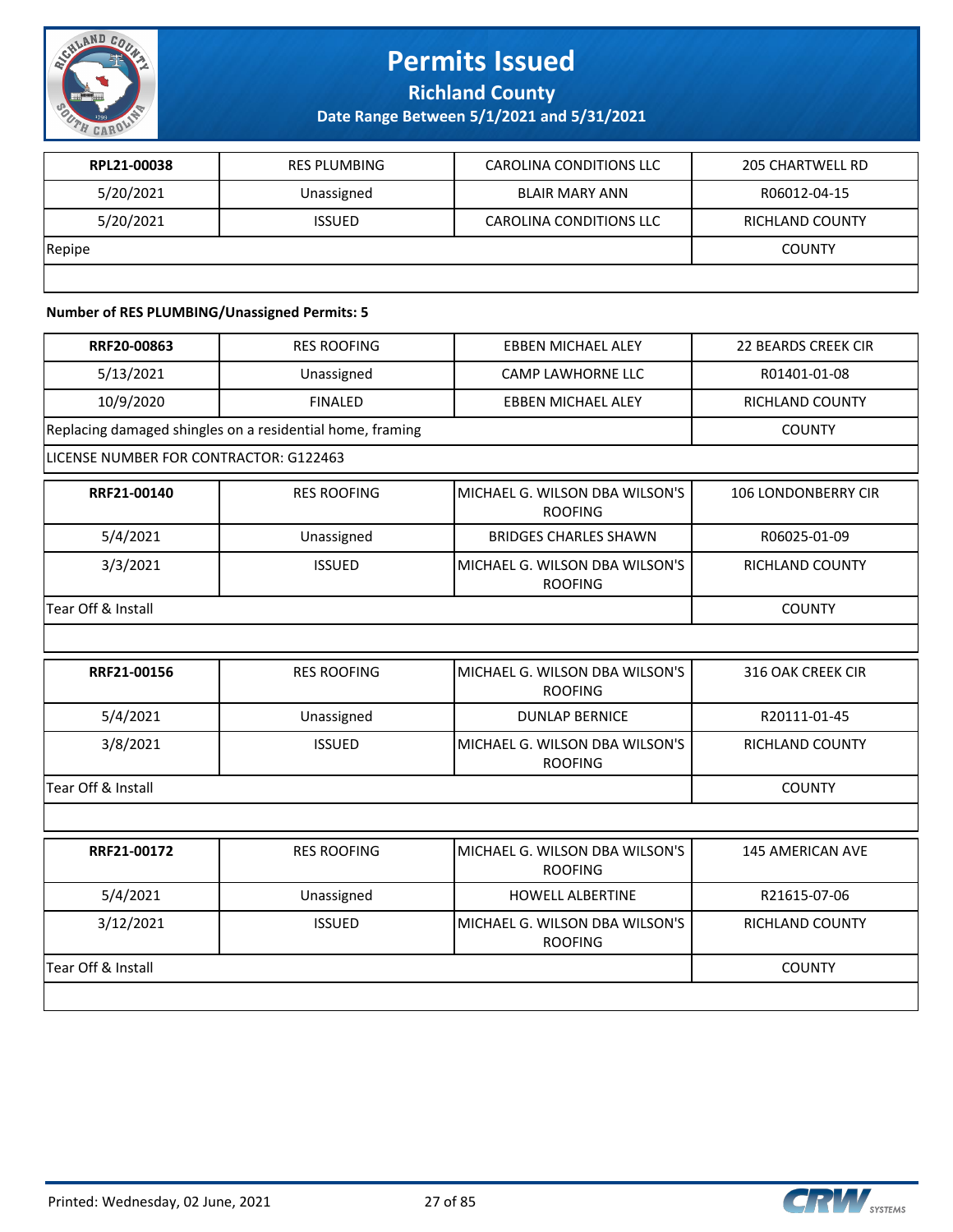

**Richland County**

**Date Range Between 5/1/2021 and 5/31/2021**

| RRF21-00184               | <b>RES ROOFING</b> | <b>RUMSEY CONSTRUCTION &amp;</b><br>RENOVATION LLC        | <b>209 FOX GROVE CIR</b> |
|---------------------------|--------------------|-----------------------------------------------------------|--------------------------|
| 5/17/2021                 | Unassigned         | <b>FLUELLEN RODERICK M</b>                                | R23116-09-28             |
| 3/19/2021                 | <b>ISSUED</b>      | <b>RUMSEY CONSTRUCTION &amp;</b><br><b>RENOVATION LLC</b> | <b>RICHLAND COUNTY</b>   |
| Replacing roof and siding |                    |                                                           | COUNTY                   |

#### PERMIT FOR ROOF REPLACEMENT ONLY

| RRF21-00208                  | <b>RES ROOFING</b> | <b>BURGIN RESIDENTIAL &amp;</b><br><b>COMMERCIAL SVCS INC</b> | 2404 HERTFORD DR       |
|------------------------------|--------------------|---------------------------------------------------------------|------------------------|
| 5/7/2021                     | Unassigned         | HINKLE KATHLEEN S                                             | R07506-04-09           |
| 3/25/2021                    | <b>ISSUED</b>      | <b>BURGIN RESIDENTIAL &amp;</b><br><b>COMMERCIAL SVCS INC</b> | <b>RICHLAND COUNTY</b> |
| <b>Full Roof Replacement</b> |                    |                                                               |                        |

| RRF21-00258     | <b>RES ROOFING</b> | <b>MARCOS ARANGO</b>                 | 207 MARINERS COVE DR |
|-----------------|--------------------|--------------------------------------|----------------------|
| 5/5/2021        | Unassigned         | <b>BUMGARNER NED A &amp; TERRY L</b> | R23206-01-32         |
| 4/7/2021        | <b>ISSUED</b>      | <b>MARCOS ARANGO</b>                 | RICHLAND COUNTY      |
| <b>IRE ROOF</b> |                    |                                      | <b>COUNTY</b>        |

| RRF21-00259           | <b>RES ROOFING</b> | <b>BURGIN RESIDENTIAL &amp;</b><br><b>COMMERCIAL SVCS INC</b> | 108 LAZY COVE LN |
|-----------------------|--------------------|---------------------------------------------------------------|------------------|
| 5/5/2021              | Unassigned         | <b>DUESLER ANTHONY J &amp;</b>                                | R01411-04-01     |
| 4/8/2021              | <b>ISSUED</b>      | <b>BURGIN RESIDENTIAL &amp;</b><br><b>COMMERCIAL SVCS INC</b> | RICHLAND COUNTY  |
| Full Roof Replacement |                    |                                                               | <b>COUNTY</b>    |

**RRF21-00263** RES ROOFING MICHAEL G. WILSON DBA WILSON'S ROOFING 2530 KNEECE RD 5/4/2021 Unassigned PEARSON MARKQUAIL R16911-02-73 4/12/2021 ISSUED MICHAEL G. WILSON DBA WILSON'S ROOFING RICHLAND COUNTY Tear Off & Install COUNTY

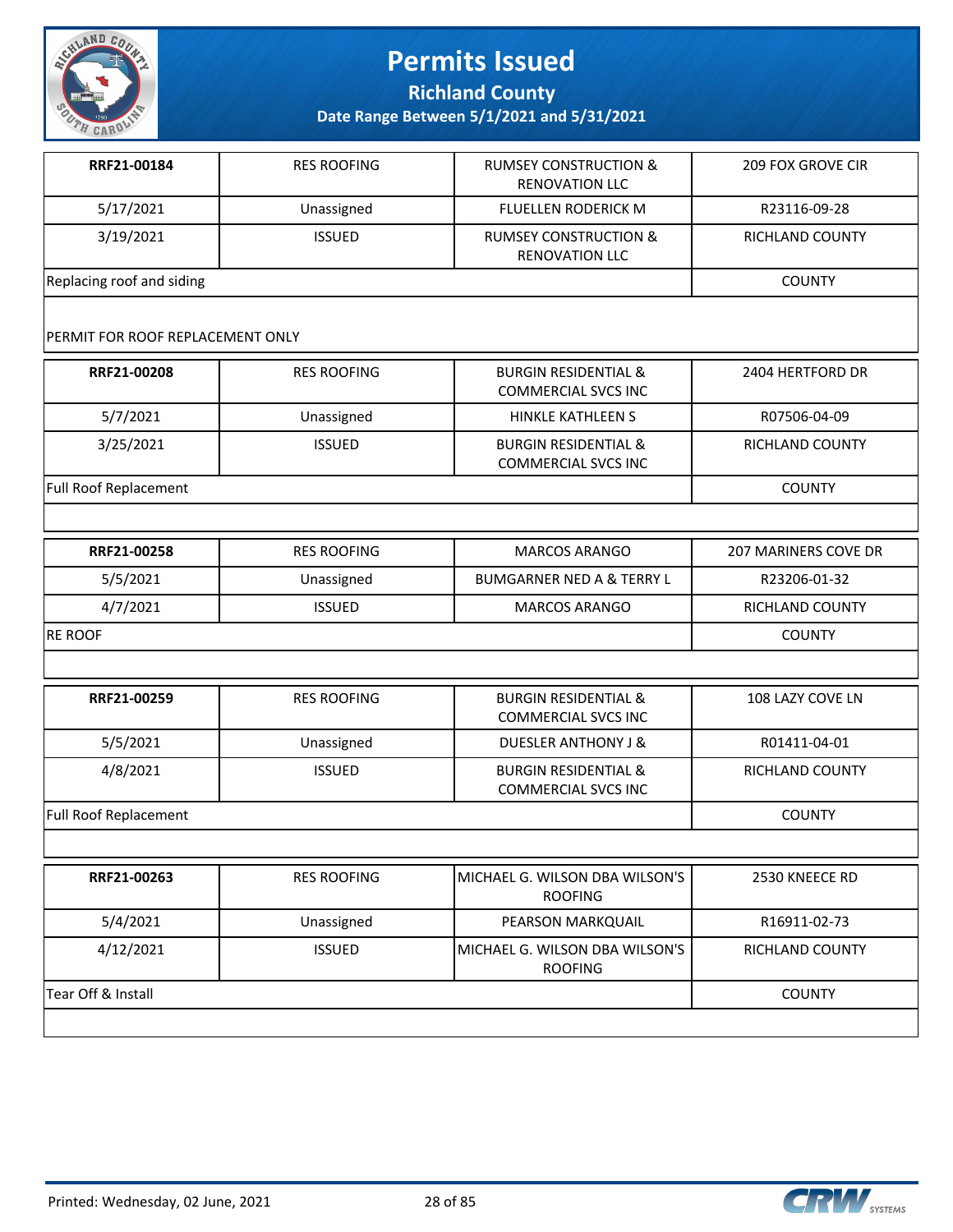

**Richland County**

| RRF21-00264              | <b>RES ROOFING</b> | PREMIERE ROOFING LLC (GC)                                     | <b>4558 STORKLAND AVE</b> |
|--------------------------|--------------------|---------------------------------------------------------------|---------------------------|
| 5/5/2021                 | Unassigned         | <b>CATOE CARLEEN NEWTON</b>                                   | R14109-07-07              |
| 4/13/2021                | <b>ISSUED</b>      | PREMIERE ROOFING LLC (GC)                                     | RICHLAND COUNTY           |
| Roof Installation        |                    |                                                               | <b>FOREST ACRES</b>       |
|                          |                    |                                                               |                           |
| RRF21-00265              | <b>RES ROOFING</b> | PREMIERE ROOFING LLC (GC)                                     | 107 BITHYNIA CIR          |
| 5/5/2021                 | Unassigned         | <b>ROPPO GAIL B</b>                                           | R04116-08-03              |
| 4/13/2021                | <b>FINALED</b>     | PREMIERE ROOFING LLC (GC)                                     | <b>RICHLAND COUNTY</b>    |
| Roof Installation        |                    |                                                               | <b>COUNTY</b>             |
|                          |                    |                                                               |                           |
| RRF21-00268              | <b>RES ROOFING</b> | PREMIERE ROOFING LLC (GC)                                     | 124 WHITWOOD CIR          |
| 5/5/2021                 | Unassigned         | <b>GUYTON DWAIN L</b>                                         | R04915-06-29              |
| 4/14/2021                | <b>ISSUED</b>      | PREMIERE ROOFING LLC (GC)                                     | RICHLAND COUNTY           |
| Roof Installation        |                    |                                                               | <b>COUNTY</b>             |
|                          |                    |                                                               |                           |
| RRF21-00269              | <b>RES ROOFING</b> | PREMIERE ROOFING LLC (GC)                                     | 131 MISTY MOUNTAIN LN     |
| 5/5/2021                 | Unassigned         | <b>CONNER JAMES H TRUSTEE</b>                                 | R02900-01-37              |
| 4/15/2021                | <b>FINALED</b>     | PREMIERE ROOFING LLC (GC)                                     | RICHLAND COUNTY           |
| Roof Installation        |                    |                                                               | <b>COUNTY</b>             |
|                          |                    |                                                               |                           |
| RRF21-00271              | <b>RES ROOFING</b> | Joye Roofing                                                  | 2261 HOLLINGSHED RD       |
| 5/5/2021                 | Unassigned         | FISHER BRIAN D                                                | R05200-01-31              |
| 4/15/2021                | <b>ISSUED</b>      | Derek Joye                                                    | RICHLAND COUNTY           |
| Re-Roof and gutters      |                    |                                                               | <b>COUNTY</b>             |
|                          |                    |                                                               |                           |
| RRF21-00272              | <b>RES ROOFING</b> | <b>BURGIN RESIDENTIAL &amp;</b><br><b>COMMERCIAL SVCS INC</b> | 11 TINDAL RIDGE PT        |
| 5/5/2021                 | Unassigned         | <b>LOCKETTE TA'ISHA</b>                                       | R03503-04-17              |
| 4/15/2021                | <b>ISSUED</b>      | <b>BURGIN RESIDENTIAL &amp;</b><br><b>COMMERCIAL SVCS INC</b> | <b>RICHLAND COUNTY</b>    |
| Partial Roof Replacement |                    |                                                               | <b>COUNTY</b>             |
|                          |                    |                                                               |                           |

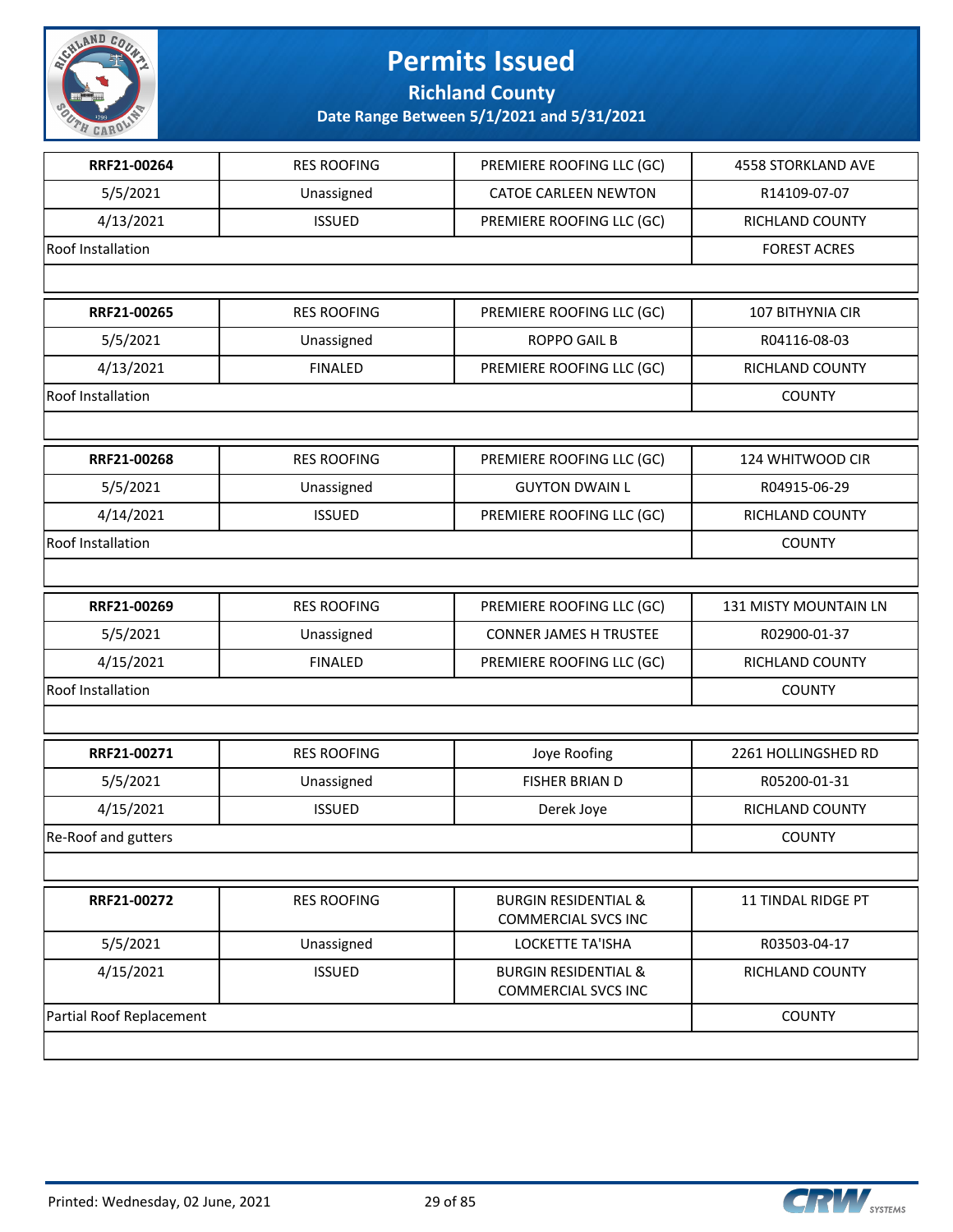

**Richland County**

| RRF21-00273                  | <b>RES ROOFING</b> | <b>BURGIN RESIDENTIAL &amp;</b><br><b>COMMERCIAL SVCS INC</b> | 4 COTTING CT           |
|------------------------------|--------------------|---------------------------------------------------------------|------------------------|
| 5/5/2021                     | Unassigned         | JACKSON JAMES BENJAMIN III &                                  | R04213-01-43           |
| 4/15/2021                    | <b>ISSUED</b>      | <b>BURGIN RESIDENTIAL &amp;</b><br><b>COMMERCIAL SVCS INC</b> | <b>RICHLAND COUNTY</b> |
| Full Roof Replacement        |                    |                                                               | <b>COUNTY</b>          |
|                              |                    |                                                               |                        |
| RRF21-00274                  | <b>RES ROOFING</b> | <b>BURGIN RESIDENTIAL &amp;</b><br><b>COMMERCIAL SVCS INC</b> | 334 STEEPLE CREST N    |
| 5/5/2021                     | Unassigned         | <b>BOSTICK-TOMPKINS FUNERAL</b><br><b>HOME</b>                | R05301-03-27           |
| 4/15/2021                    | <b>ISSUED</b>      | <b>BURGIN RESIDENTIAL &amp;</b><br><b>COMMERCIAL SVCS INC</b> | RICHLAND COUNTY        |
| <b>Full Roof Replacement</b> |                    |                                                               | <b>COUNTY</b>          |
|                              |                    |                                                               |                        |
| RRF21-00275                  | <b>RES ROOFING</b> | <b>BURGIN RESIDENTIAL &amp;</b><br><b>COMMERCIAL SVCS INC</b> | 241 CEDAR SHOALS WAY   |
| 5/5/2021                     | Unassigned         | HAMILTON BONITA H & HENRY L                                   | R06800-02-50           |
| 4/15/2021                    | <b>ISSUED</b>      | <b>BURGIN RESIDENTIAL &amp;</b><br><b>COMMERCIAL SVCS INC</b> | RICHLAND COUNTY        |
| Full Roof Replacement        |                    |                                                               | <b>COUNTY</b>          |
|                              |                    |                                                               |                        |
| RRF21-00276                  | <b>RES ROOFING</b> | PREMIERE ROOFING LLC (GC)                                     | 318 BASSETT LOOP       |
| 5/5/2021                     | Unassigned         | <b>ALSTON TASHA</b>                                           | R23209-08-29           |
| 4/15/2021                    | <b>ISSUED</b>      | PREMIERE ROOFING LLC (GC)                                     | RICHLAND COUNTY        |
| Roof Installation            |                    |                                                               | <b>COUNTY</b>          |
|                              |                    |                                                               |                        |
| RRF21-00279                  | <b>RES ROOFING</b> | <b>BURGIN RESIDENTIAL &amp;</b><br><b>COMMERCIAL SVCS INC</b> | 2345 LOCUST RD         |
| 5/5/2021                     | Unassigned         | <b>ALLEN FRAZIER SCOTT &amp;</b>                              | R19704-08-02           |
| 4/15/2021                    | <b>ISSUED</b>      | <b>BURGIN RESIDENTIAL &amp;</b><br><b>COMMERCIAL SVCS INC</b> | RICHLAND COUNTY        |
| Roof Replacement             |                    |                                                               | <b>COUNTY</b>          |
|                              |                    |                                                               |                        |

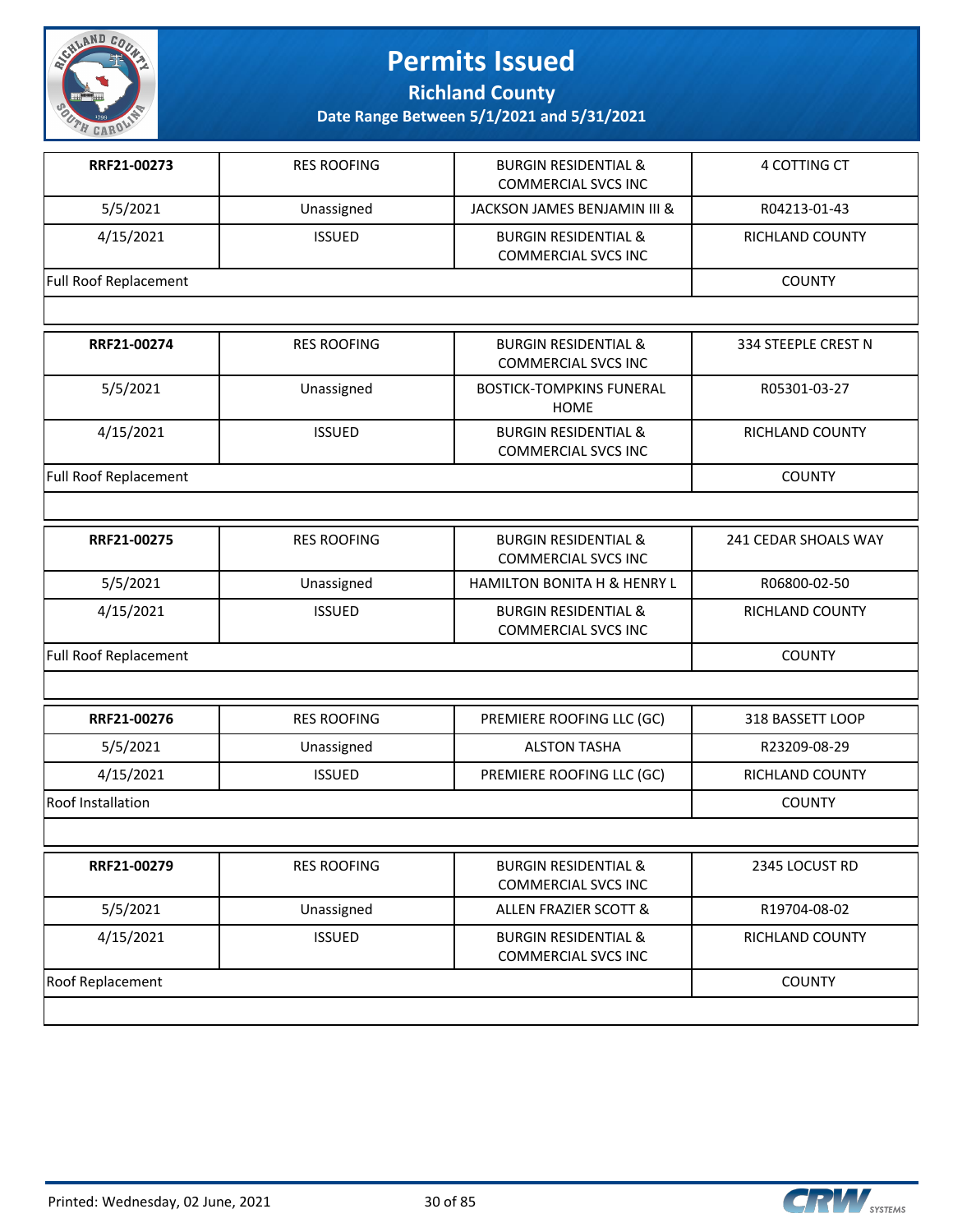

**Richland County**

| RRF21-00280               | <b>RES ROOFING</b> | <b>ANTHONY AUSTIN PAGE</b>                    | 1132 SPRINGWELL RD     |
|---------------------------|--------------------|-----------------------------------------------|------------------------|
| 5/5/2021                  | Unassigned         | THORNTON DOROTHY M                            | R06013-05-06           |
| 4/15/2021                 | <b>ISSUED</b>      | <b>ANTHONY AUSTIN PAGE</b>                    | RICHLAND COUNTY        |
| Tear off and re-roof home |                    |                                               | <b>COUNTY</b>          |
|                           |                    |                                               |                        |
| RRF21-00282               | <b>RES ROOFING</b> | MAYHEM ROOFING AND<br><b>CONSTRUCTION LLC</b> | 146 GATE POST LN       |
| 5/11/2021                 | Unassigned         | <b>Wounded Warriors Support</b><br>Foundation | R22706-07-19           |
| 4/16/2021                 | <b>ISSUED</b>      | MAYHEM ROOFING AND<br><b>CONSTRUCTION LLC</b> | RICHLAND COUNTY        |
| <b>Replace Roofing</b>    |                    |                                               | <b>COUNTY</b>          |
|                           |                    |                                               |                        |
| RRF21-00285               | <b>RES ROOFING</b> | PREMIERE ROOFING LLC (GC)                     | 201 CHERRY BLOSSOM LN  |
| 5/5/2021                  | Unassigned         | SIMS WILLIAM J                                | R14404-01-02           |
| 4/19/2021                 | <b>FINALED</b>     | PREMIERE ROOFING LLC (GC)                     | <b>RICHLAND COUNTY</b> |
| Roof Installation         |                    |                                               | <b>COUNTY</b>          |
|                           |                    |                                               |                        |
| RRF21-00286               | <b>RES ROOFING</b> | ALPHA & OMEGA CONSTRUCTION<br><b>LLC</b>      | 8021 EXETER LN         |
| 5/5/2021                  | Unassigned         | WASHBURN JASON C & NANCY J                    | R19801-09-03           |
| 4/19/2021                 | <b>ISSUED</b>      | ALPHA & OMEGA CONSTRUCTION<br>LLC             | RICHLAND COUNTY        |
| remove and replace roof   |                    |                                               | <b>COUNTY</b>          |
|                           |                    |                                               |                        |
| RRF21-00287               | <b>RES ROOFING</b> | <b>DEREK JOYE</b>                             | <b>15 SUNTURF CIR</b>  |
| 5/5/2021                  | Unassigned         | WILSON JOSEPH A                               | R20011-03-06           |
| 4/19/2021                 | <b>ISSUED</b>      | Derek Joye                                    | RICHLAND COUNTY        |
| Re-Roof                   |                    |                                               | <b>COUNTY</b>          |
|                           |                    |                                               |                        |
| RRF21-00289               | <b>RES ROOFING</b> | PREMIERE ROOFING LLC (GC)                     | 9 SCANLEY CT           |
| 5/5/2021                  | Unassigned         | <b>TERRY LEIGH-ANN</b>                        | R04110-01-52           |
| 4/20/2021                 | <b>ISSUED</b>      | PREMIERE ROOFING LLC (GC)                     | <b>RICHLAND COUNTY</b> |
| Roof Installation         |                    |                                               | <b>COUNTY</b>          |
|                           |                    |                                               |                        |
|                           |                    |                                               |                        |

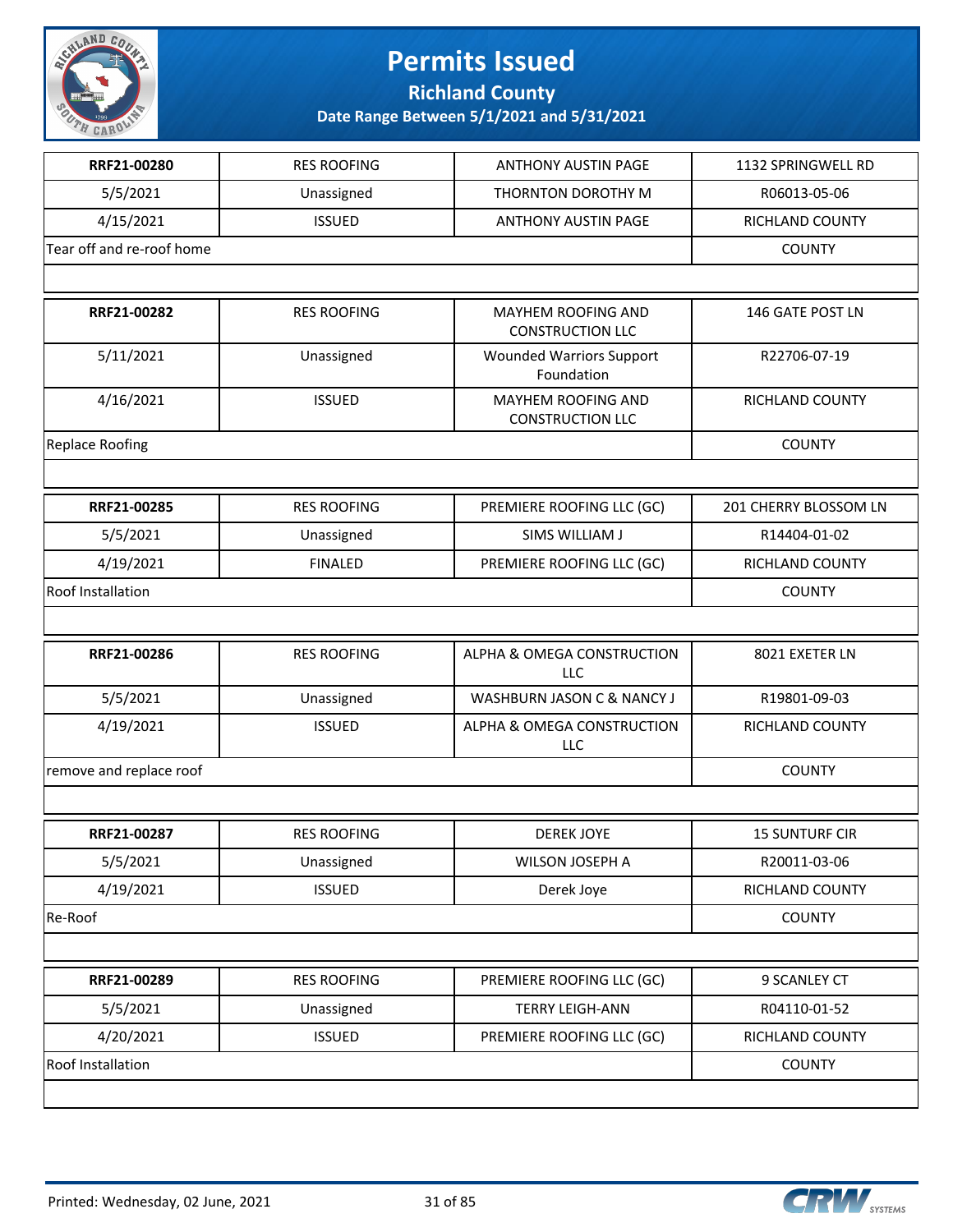

### **Permits Issued Richland County**

|                                                 | <b>RES ROOFING</b> | SHINGLES NOW LLC                                   | 208 ASCOT RIDGE RD     |
|-------------------------------------------------|--------------------|----------------------------------------------------|------------------------|
| 5/5/2021                                        | Unassigned         | <b>ISEMAN LUCERNE W</b>                            | R05203-01-13           |
| 4/20/2021                                       | <b>FINALED</b>     | SHINGLES NOW LLC                                   | RICHLAND COUNTY        |
| Remove and replace shingles                     | <b>COUNTY</b>      |                                                    |                        |
|                                                 |                    |                                                    |                        |
| RRF21-00291                                     | <b>RES ROOFING</b> | SHINGLES NOW LLC                                   | <b>30 VANDOVER CIR</b> |
| 5/5/2021                                        | Unassigned         | RHODEN JOANNES                                     | R19005-01-18           |
| 4/20/2021                                       | <b>FINALED</b>     | SHINGLES NOW LLC                                   | <b>RICHLAND COUNTY</b> |
| Remove and replace shingles                     |                    |                                                    | <b>COUNTY</b>          |
|                                                 |                    |                                                    |                        |
| RRF21-00292                                     | <b>RES ROOFING</b> | LEONARD CORNELL HINNANT DBA<br><b>RAIN PROOF R</b> | 6418 FROST AVE         |
| 5/25/2021                                       | Unassigned         | <b>BRAZELL JOSEPH L</b>                            | R07515-04-12           |
| 4/20/2021                                       | <b>ISSUED</b>      | LEONARD CORNELL HINNANT DBA<br><b>RAIN PROOF R</b> | RICHLAND COUNTY        |
| Tear off reroof replace bad wood clean up debri |                    |                                                    | <b>COUNTY</b>          |
|                                                 |                    |                                                    |                        |
| RRF21-00297                                     | <b>RES ROOFING</b> | PREMIERE ROOFING LLC (GC)                          | 18 AERIE CT            |
|                                                 |                    |                                                    |                        |
| 5/5/2021                                        | Unassigned         | <b>BROUGHER TIMOTHY L &amp; AIMEE B</b>            | R05210-07-50           |
| 4/21/2021                                       | <b>VOID</b>        | PREMIERE ROOFING LLC (GC)                          | RICHLAND COUNTY        |
| <b>Roof Installation</b>                        |                    |                                                    | COLUMBIA               |
| PROPERTY IS LOCATED IN THE CITY OF COLUMBIA     |                    |                                                    |                        |
| RRF21-00298                                     | <b>RES ROOFING</b> | THE RED SHIRT GUYS ROOFING LLC                     | 504 SOLOMON ST         |
| 5/5/2021                                        | Unassigned         | <b>WILSON LETTIE C</b>                             | R36806-05-09           |
| 4/21/2021                                       | <b>ISSUED</b>      | THE RED SHIRT GUYS ROOFING LLC                     | <b>RICHLAND COUNTY</b> |
| Tear off and Re-roof                            |                    |                                                    | <b>EASTOVER</b>        |
| Roofing                                         |                    |                                                    |                        |
| RRF21-00299                                     | <b>RES ROOFING</b> | PREMIERE ROOFING LLC (GC)                          | 405 LONG NEEDLE RD     |
| 5/5/2021                                        | Unassigned         | <b>RUFFIN JAMIE M</b>                              | R20307-01-03           |
| 4/21/2021                                       | <b>ISSUED</b>      | PREMIERE ROOFING LLC (GC)                          | RICHLAND COUNTY        |

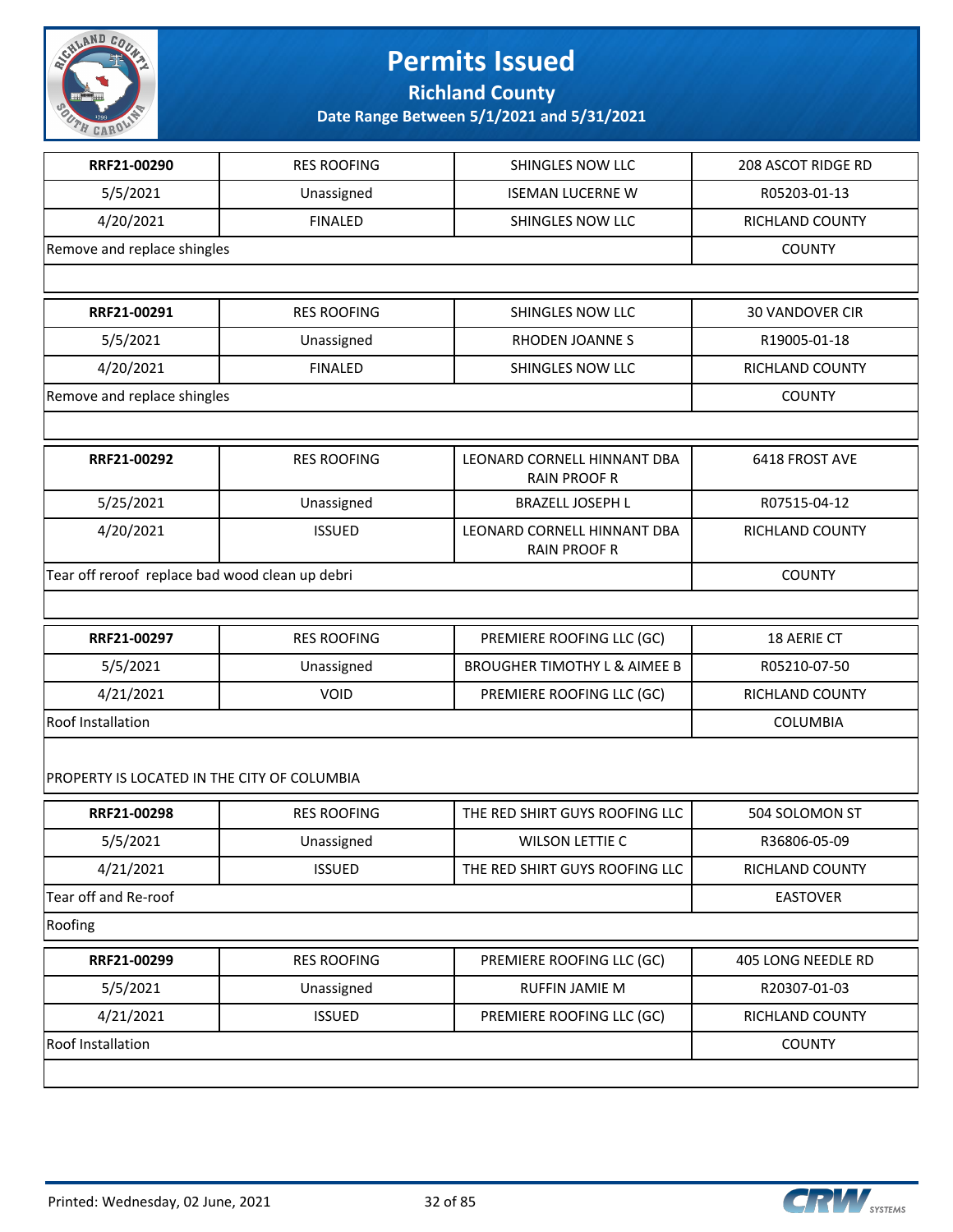

**Richland County**

| RRF21-00300                     | <b>RES ROOFING</b> | PREMIERE ROOFING LLC (GC)                                     | 216 LANCEWOOD RD       |
|---------------------------------|--------------------|---------------------------------------------------------------|------------------------|
| 5/5/2021                        | Unassigned         | <b>VIDRINE NICHOLAS C</b>                                     | R07303-03-05           |
| 4/22/2021                       | <b>FINALED</b>     | PREMIERE ROOFING LLC (GC)                                     | <b>RICHLAND COUNTY</b> |
| Roof Installation               |                    |                                                               | <b>COUNTY</b>          |
|                                 |                    |                                                               |                        |
| RRF21-00301                     | <b>RES ROOFING</b> | PREMIERE ROOFING LLC (GC)                                     | 233 NORTH CROSSING DR  |
| 5/5/2021                        | Unassigned         | <b>FEARRINGTON PEGGY JEAN</b>                                 | R23010-09-14           |
| 4/22/2021                       | <b>FINALED</b>     | PREMIERE ROOFING LLC (GC)                                     | <b>RICHLAND COUNTY</b> |
| Roof Installation               |                    |                                                               | <b>COUNTY</b>          |
|                                 |                    |                                                               |                        |
| RRF21-00302                     | <b>RES ROOFING</b> | PREMIERE ROOFING LLC (GC)                                     | 9717 HIGHGATE RD       |
| 5/5/2021                        | Unassigned         | PADUA MICHAEL HONESTO III                                     | R19906-05-07           |
| 4/22/2021                       | <b>ISSUED</b>      | PREMIERE ROOFING LLC (GC)                                     | RICHLAND COUNTY        |
| Roof Installation               |                    |                                                               | <b>COUNTY</b>          |
|                                 |                    |                                                               |                        |
| RRF21-00303                     | <b>RES ROOFING</b> | <b>BURGIN RESIDENTIAL &amp;</b><br><b>COMMERCIAL SVCS INC</b> | 321 HAY HILL CT        |
| 5/5/2021                        | Unassigned         | <b>BURRACK BRENDA BELL &amp;</b>                              | R25913-01-11           |
| 4/22/2021                       | <b>ISSUED</b>      | <b>BURGIN RESIDENTIAL &amp;</b><br><b>COMMERCIAL SVCS INC</b> | RICHLAND COUNTY        |
| <b>Full Roof Replacement</b>    |                    |                                                               | <b>COUNTY</b>          |
|                                 |                    |                                                               |                        |
| RRF21-00304                     | <b>RES ROOFING</b> | PREMIERE ROOFING LLC (GC)                                     | 7119 NANCY AVE         |
| 5/5/2021                        | Unassigned         | <b>JENKINS PAMELA B</b>                                       | R14216-14-13           |
| 4/22/2021                       | <b>FINALED</b>     | PREMIERE ROOFING LLC (GC)                                     | RICHLAND COUNTY        |
| Roof Installation               |                    |                                                               | <b>COUNTY</b>          |
|                                 |                    |                                                               |                        |
| RRF21-00305                     | <b>RES ROOFING</b> | <b>BROS ROOFING &amp; REPAIRS LLC</b>                         | 30 ADERLEY OAK CT      |
| 5/5/2021                        | Unassigned         | Darric Williams                                               | R02510-03-09           |
| 4/22/2021                       | <b>ISSUED</b>      | BROS ROOFING & REPAIRS LLC                                    | RICHLAND COUNTY        |
| Remove and Replace all shingles |                    |                                                               | <b>COUNTY</b>          |
|                                 |                    |                                                               |                        |

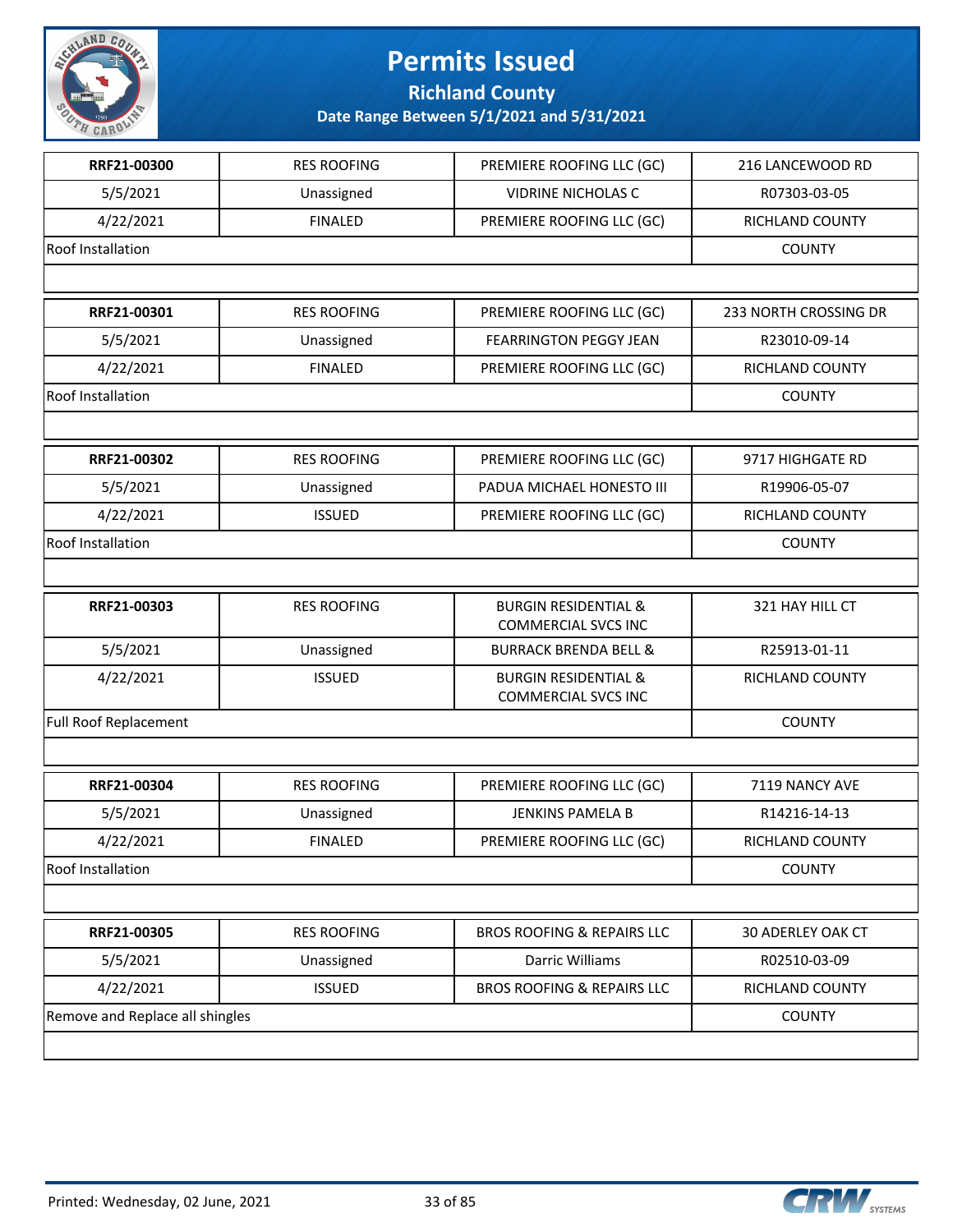

**Richland County**

| RRF21-00306                  | <b>RES ROOFING</b> | THE RED SHIRT GUYS ROOFING LLC                                | 22 CADDIS CREEK CT |
|------------------------------|--------------------|---------------------------------------------------------------|--------------------|
| 5/5/2021                     | Unassigned         | RICE JAMES ROY JR                                             | R05107-04-24       |
| 4/23/2021                    | <b>ISSUED</b>      | THE RED SHIRT GUYS ROOFING LLC                                | RICHLAND COUNTY    |
| Tear off and Re-roof         |                    |                                                               | <b>COUNTY</b>      |
| Roofing                      |                    |                                                               |                    |
| RRF21-00317                  | <b>RES ROOFING</b> | <b>BURGIN RESIDENTIAL &amp;</b><br><b>COMMERCIAL SVCS INC</b> | 468 WOODHOUSE LOOP |
| 5/5/2021                     | Unassigned         | <b>WOMACK GENEVIEVE J</b>                                     | R02513-06-06       |
| 4/26/2021                    | <b>ISSUED</b>      | <b>BURGIN RESIDENTIAL &amp;</b><br><b>COMMERCIAL SVCS INC</b> | RICHLAND COUNTY    |
| <b>Full Roof Replacement</b> |                    |                                                               | <b>COUNTY</b>      |
|                              |                    |                                                               |                    |
| RRF21-00319                  | <b>RES ROOFING</b> | <b>BURGIN RESIDENTIAL &amp;</b><br><b>COMMERCIAL SVCS INC</b> | 304 SILVER FOX LN  |
| 5/5/2021                     | Unassigned         | ROSS BLANDING D & GALE G                                      | R05182-01-59       |
| 4/26/2021                    | <b>ISSUED</b>      | <b>BURGIN RESIDENTIAL &amp;</b><br><b>COMMERCIAL SVCS INC</b> | RICHLAND COUNTY    |
| <b>Full Roof Replacement</b> |                    |                                                               | <b>COUNTY</b>      |
|                              |                    |                                                               |                    |
| RRF21-00322                  | <b>RES ROOFING</b> | PREMIERE ROOFING LLC (GC)                                     | 102 BRASSFIELD CT  |
| 5/5/2021                     | Unassigned         | <b>BOUKNIGHT JAMES LEWIS</b>                                  | R03407-01-24       |
| 4/27/2021                    | <b>FINALED</b>     | PREMIERE ROOFING LLC (GC)                                     | RICHLAND COUNTY    |
| Roof Installation            |                    |                                                               | <b>COUNTY</b>      |
|                              |                    |                                                               |                    |
| RRF21-00326                  | <b>RES ROOFING</b> | <b>BURGIN RESIDENTIAL &amp;</b><br><b>COMMERCIAL SVCS INC</b> | 11 HARLAN CT       |
| 5/5/2021                     | Unassigned         | ALGAR WILLIAM R & GERALDINE M                                 | R03404-06-17       |
| 4/28/2021                    | <b>ISSUED</b>      | <b>BURGIN RESIDENTIAL &amp;</b><br><b>COMMERCIAL SVCS INC</b> | RICHLAND COUNTY    |
| Full Roof Replacement        |                    |                                                               | <b>COUNTY</b>      |
|                              |                    |                                                               |                    |
| RRF21-00327                  | <b>RES ROOFING</b> | PREMIERE ROOFING LLC (GC)                                     | 1728 SAPLING DR    |
| 5/5/2021                     | Unassigned         | <b>BITZAS STEVE J &amp; EUGENIA K</b>                         | R07408-08-14       |
| 4/29/2021                    | <b>ISSUED</b>      | PREMIERE ROOFING LLC (GC)                                     | RICHLAND COUNTY    |
| Roof Installation            |                    |                                                               | <b>COUNTY</b>      |
|                              |                    |                                                               |                    |

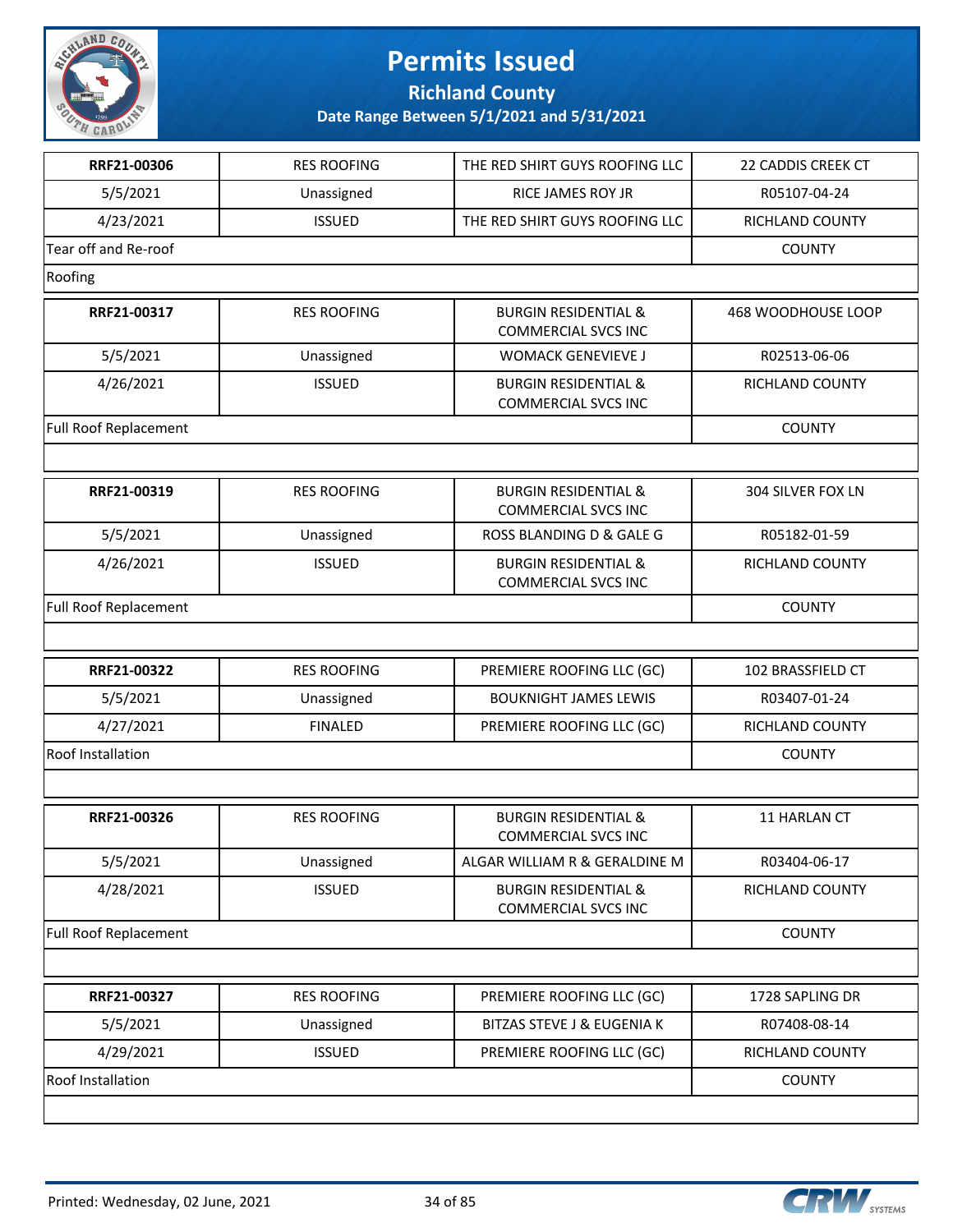

**Richland County**

| RRF21-00328                        | <b>RES ROOFING</b> | <b>BURGIN RESIDENTIAL &amp;</b><br><b>COMMERCIAL SVCS INC</b> | 227 WALNUT GROVE CIR   |
|------------------------------------|--------------------|---------------------------------------------------------------|------------------------|
| 5/5/2021                           | Unassigned         | COLVIN GEORGIA G & CHARLES N                                  | R03408-02-21           |
| 4/29/2021                          | <b>ISSUED</b>      | <b>BURGIN RESIDENTIAL &amp;</b><br><b>COMMERCIAL SVCS INC</b> | RICHLAND COUNTY        |
| Full Roof Replacement              |                    |                                                               | <b>COUNTY</b>          |
|                                    |                    |                                                               |                        |
| RRF21-00329                        | <b>RES ROOFING</b> | <b>BURGIN RESIDENTIAL &amp;</b><br><b>COMMERCIAL SVCS INC</b> | 325 DELAINE WOODS DR   |
| 5/5/2021                           | Unassigned         | MCMILLIAN EDWARD L &                                          | R05108-06-24           |
| 4/29/2021                          | <b>ISSUED</b>      | <b>BURGIN RESIDENTIAL &amp;</b><br><b>COMMERCIAL SVCS INC</b> | RICHLAND COUNTY        |
| <b>Full Roof Replacement</b>       |                    |                                                               | <b>COUNTY</b>          |
|                                    |                    |                                                               |                        |
| RRF21-00331                        | <b>RES ROOFING</b> | THE RED SHIRT GUYS ROOFING LLC                                | 328 BEECHWOOD LN       |
| 5/5/2021                           | Unassigned         | <b>ASTOR INDY LLC</b>                                         | R05206-02-22           |
| 4/30/2021                          | <b>ISSUED</b>      | THE RED SHIRT GUYS ROOFING LLC                                | RICHLAND COUNTY        |
| Tear off and Re-roof               |                    |                                                               | <b>COUNTY</b>          |
| Roofing                            |                    |                                                               |                        |
| RRF21-00332                        | <b>RES ROOFING</b> | MARCOS ARANGO                                                 | 1701 THORNDYKE DR      |
| 5/11/2021                          | Unassigned         | BROWN JONATHAN ANTWAN                                         | R14205-09-15           |
| 4/30/2021                          | <b>ISSUED</b>      | <b>MARCOS ARANGO</b>                                          | <b>RICHLAND COUNTY</b> |
| <b>RE ROOF</b>                     |                    |                                                               | <b>COUNTY</b>          |
|                                    |                    |                                                               |                        |
| RRF21-00333                        | <b>RES ROOFING</b> | <b>RANDY R HARDEE</b>                                         | 397 SUMMER BEND RD     |
| 5/5/2021                           | Unassigned         | RIGGINS ROSHANDA MONIQUE                                      | R17215-07-66           |
| 5/3/2021                           | <b>FINALED</b>     | <b>RANDY R HARDEE</b>                                         | <b>RICHLAND COUNTY</b> |
| Residential Re-Roof                |                    |                                                               | <b>COUNTY</b>          |
|                                    |                    |                                                               |                        |
| RRF21-00334                        | <b>RES ROOFING</b> |                                                               | 310 FIRETOWER RD       |
| 5/13/2021                          | Unassigned         |                                                               | R04000-04-25           |
| 5/3/2021                           | <b>ISSUED</b>      | SHS CONSTRUCTION SERVICES LLC                                 | <b>RICHLAND COUNTY</b> |
| REPAIR/REPLACEMENT SHINGLE         |                    |                                                               | <b>COUNTY</b>          |
| <b>WAITING ON SIGNED CONTRACT.</b> |                    |                                                               |                        |

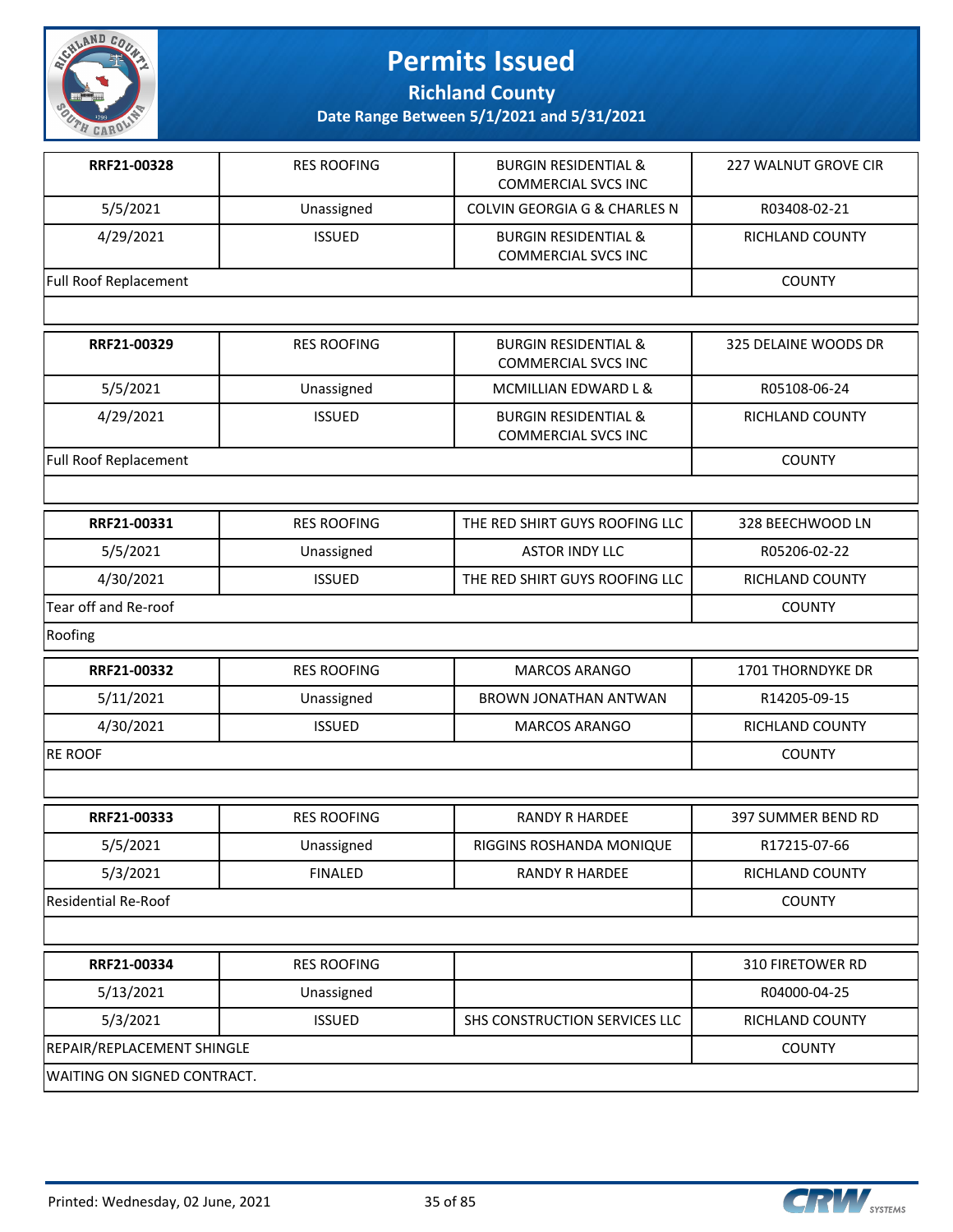

**Richland County**

| RRF21-00335                  | <b>RES ROOFING</b> | THE RED SHIRT GUYS ROOFING LLC                                | 905 MURCHISON DR   |
|------------------------------|--------------------|---------------------------------------------------------------|--------------------|
| 5/5/2021                     | Unassigned         |                                                               | R17611-08-11       |
| 5/3/2021                     | <b>ISSUED</b>      | THE RED SHIRT GUYS ROOFING LLC                                | RICHLAND COUNTY    |
| Tear off and Re-roof         |                    |                                                               | <b>COUNTY</b>      |
| Roofing                      |                    |                                                               |                    |
| RRF21-00336                  | <b>RES ROOFING</b> | <b>BURGIN RESIDENTIAL &amp;</b><br><b>COMMERCIAL SVCS INC</b> | 7808 CASTLETON LN  |
| 5/5/2021                     | Unassigned         | JEWELL WILLIAM & DORINDA                                      | R16916-04-09       |
| 5/3/2021                     | <b>ISSUED</b>      | <b>BURGIN RESIDENTIAL &amp;</b><br><b>COMMERCIAL SVCS INC</b> | RICHLAND COUNTY    |
| <b>Full Roof Replacement</b> |                    |                                                               | <b>COUNTY</b>      |
|                              |                    |                                                               |                    |
| RRF21-00337                  | <b>RES ROOFING</b> | PREMIERE ROOFING LLC (GC)                                     | 133 TIMMONS RD     |
| 5/7/2021                     | Unassigned         | MIELKE CARA M                                                 | R01404-02-04       |
| 5/3/2021                     | <b>ISSUED</b>      | PREMIERE ROOFING LLC (GC)                                     | RICHLAND COUNTY    |
| Roof Installation            |                    |                                                               | <b>COUNTY</b>      |
|                              |                    |                                                               |                    |
| RRF21-00338                  | <b>RES ROOFING</b> | PREMIERE ROOFING LLC (GC)                                     | 112 FORTY LOVE PT  |
| 5/7/2021                     | Unassigned         | <b>JOHNSON TILLMAN E &amp;</b>                                | R01402-01-18       |
| 5/3/2021                     | <b>ISSUED</b>      | PREMIERE ROOFING LLC (GC)                                     | RICHLAND COUNTY    |
| Roof Installation            |                    |                                                               | <b>COUNTY</b>      |
|                              |                    |                                                               |                    |
| RRF21-00339                  | <b>RES ROOFING</b> | PREMIERE ROOFING LLC (GC)                                     | 141 TIMMONS RD     |
| 5/7/2021                     | Unassigned         | MCCATHERN IRVING A JR &                                       | R01404-02-05       |
| 5/4/2021                     | <b>ISSUED</b>      | PREMIERE ROOFING LLC (GC)                                     | RICHLAND COUNTY    |
| Roof Installation            |                    |                                                               | <b>COUNTY</b>      |
|                              |                    |                                                               |                    |
| RRF21-00340                  | <b>RES ROOFING</b> | <b>MARK A GRAHAM</b>                                          | 1013 ROCKYKNOLL DR |
| 5/13/2021                    | Unassigned         | <b>STROMAN ANNJENETTE</b>                                     | R09516-10-03       |
| 5/5/2021                     | <b>FINALED</b>     | <b>MARK A GRAHAM</b>                                          | RICHLAND COUNTY    |
| Tear off and replace         |                    |                                                               | <b>COUNTY</b>      |
|                              |                    |                                                               |                    |

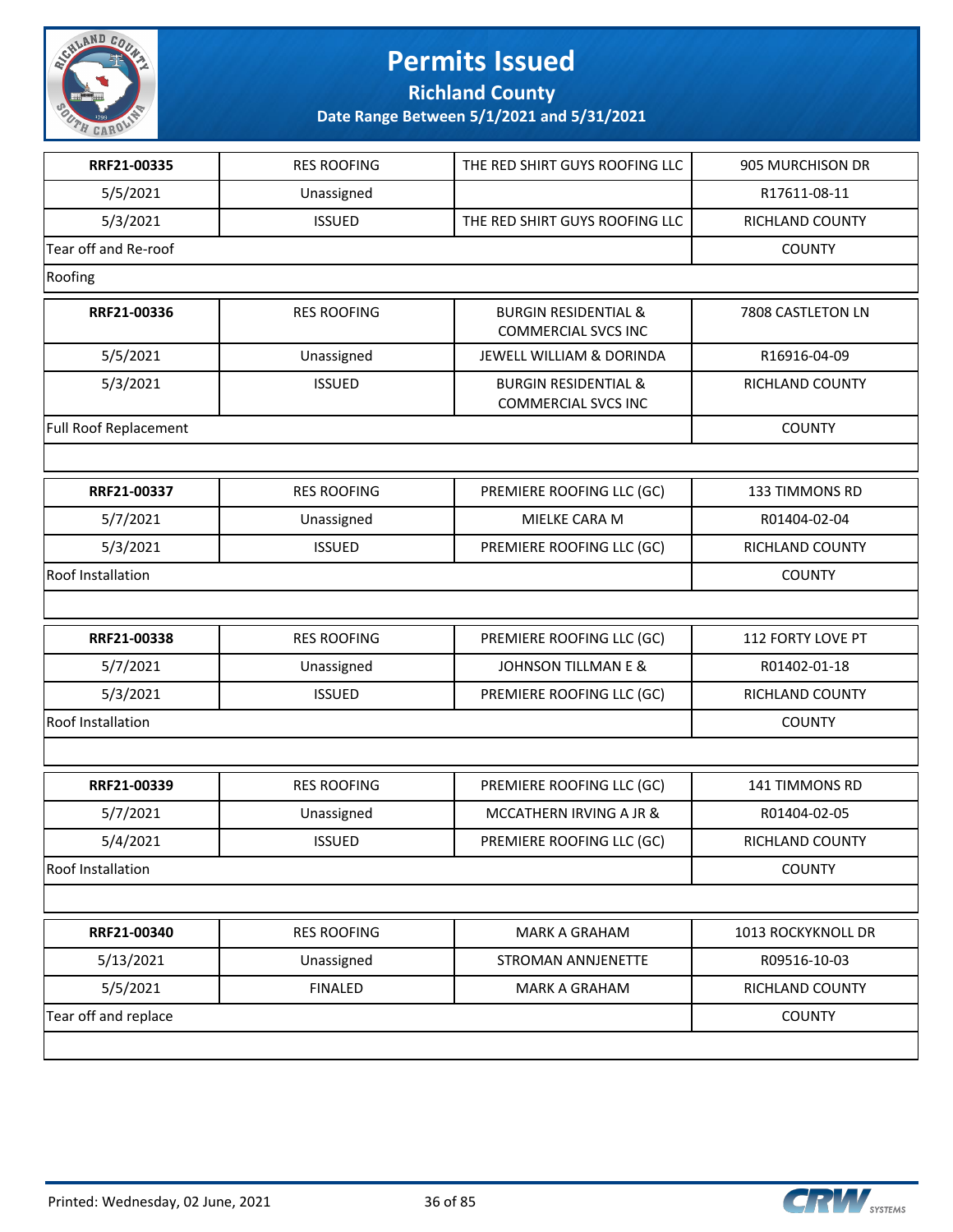

#### **Permits Issued Richland County**

| RRF21-00341                    | <b>RES ROOFING</b> | SHINGLES NOW LLC                                              | 206 HARBOR DR         |
|--------------------------------|--------------------|---------------------------------------------------------------|-----------------------|
| 5/10/2021                      | Unassigned         | <b>WYATT TOM P</b>                                            | R23211-03-04          |
| 5/5/2021                       | <b>FINALED</b>     | SHINGLES NOW LLC                                              | RICHLAND COUNTY       |
| Remove and replace shingles    |                    |                                                               | <b>COUNTY</b>         |
|                                |                    |                                                               |                       |
| RRF21-00342                    | <b>RES ROOFING</b> | SHINGLES NOW LLC                                              | 126 PALMETTO PARK CIR |
| 5/10/2021                      | Unassigned         | Jude Mollaneda                                                | R23209-08-50          |
| 5/5/2021                       | <b>FINALED</b>     | SHINGLES NOW LLC                                              | RICHLAND COUNTY       |
| Remove and replace shingles    |                    |                                                               | <b>COUNTY</b>         |
|                                |                    |                                                               |                       |
| RRF21-00344                    | <b>RES ROOFING</b> | PREMIERE ROOFING LLC (GC)                                     | 705 SPARROW HAWK CT   |
| 5/10/2021                      | Unassigned         | WHITE JOHN O & AMY L                                          | R17707-03-23          |
| 5/5/2021                       | <b>ISSUED</b>      | PREMIERE ROOFING LLC (GC)                                     | RICHLAND COUNTY       |
| <b>Residential Roof Repair</b> |                    |                                                               | <b>COUNTY</b>         |
|                                |                    |                                                               |                       |
| RRF21-00345                    | <b>RES ROOFING</b> | PREMIERE ROOFING LLC (GC)                                     | 211 SUMMIT SQ         |
| 5/10/2021                      | Unassigned         | <b>MOSS SHIRAI B</b>                                          | R23011-01-12          |
| 5/6/2021                       | <b>FINALED</b>     | PREMIERE ROOFING LLC (GC)                                     | RICHLAND COUNTY       |
| Roof Installation              |                    |                                                               | <b>COUNTY</b>         |
|                                |                    |                                                               |                       |
| RRF21-00346                    | <b>RES ROOFING</b> | <b>BURGIN RESIDENTIAL &amp;</b><br><b>COMMERCIAL SVCS INC</b> | 502 DEERWOOD ST       |
| 5/28/2021                      | Unassigned         | SUTTON WILLIAM M & JEAN W                                     | R13805-05-28          |
| 5/6/2021                       | <b>ISSUED</b>      | <b>BURGIN RESIDENTIAL &amp;</b><br><b>COMMERCIAL SVCS INC</b> | RICHLAND COUNTY       |
| <b>Full Roof Replacement</b>   |                    |                                                               | <b>COUNTY</b>         |
|                                |                    |                                                               |                       |
| RRF21-00347                    | <b>RES ROOFING</b> | <b>TERRY BELL</b>                                             | 109 TEAL WAY          |
| 5/7/2021                       | Unassigned         |                                                               | R23010-07-03          |
| 5/7/2021                       | <b>FINALED</b>     |                                                               | RICHLAND COUNTY       |
| REPAIR/REPLACE ROOF            |                    |                                                               | <b>COUNTY</b>         |
|                                |                    |                                                               |                       |

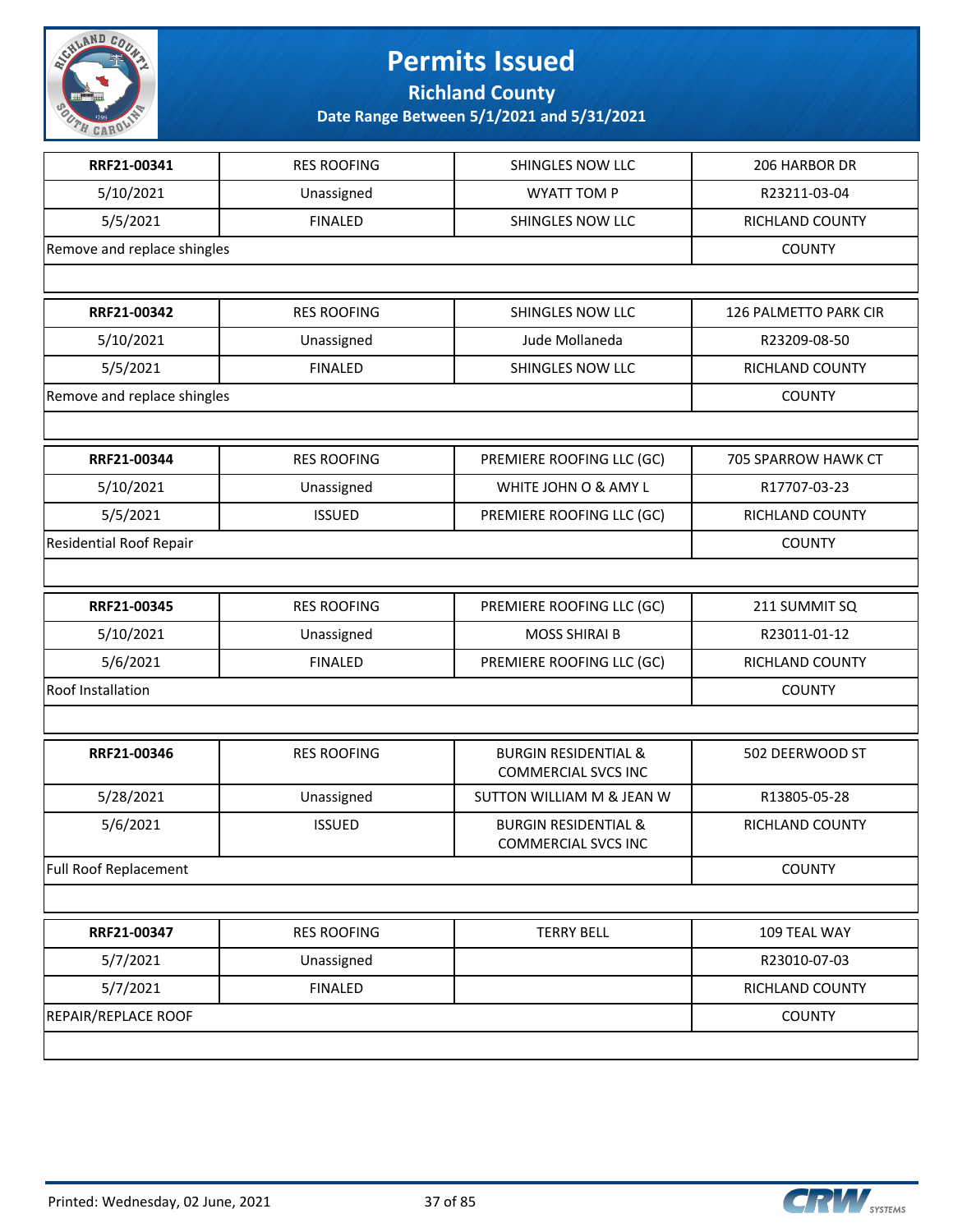

**Richland County**

| RRF21-00348                    | <b>RES ROOFING</b> | PREMIERE ROOFING LLC (GC)                     | 213 HILTON VILLAGE DR   |
|--------------------------------|--------------------|-----------------------------------------------|-------------------------|
| 5/10/2021                      | Unassigned         | AMICK BRYAN O &                               | R00416-03-02            |
| 5/7/2021                       | <b>ISSUED</b>      | PREMIERE ROOFING LLC (GC)                     | RICHLAND COUNTY         |
| <b>Residential Roof Repair</b> |                    |                                               | <b>COUNTY</b>           |
|                                |                    |                                               |                         |
| RRF21-00349                    | <b>RES ROOFING</b> | PREMIERE ROOFING LLC (GC)                     | 1111 BLUME RD           |
| 5/17/2021                      | Unassigned         | <b>HALL CAROLINE HOLLIDAY &amp;</b>           | R06900-03-10            |
| 5/10/2021                      | <b>ISSUED</b>      | PREMIERE ROOFING LLC (GC)                     | <b>RICHLAND COUNTY</b>  |
| Roof Installation              |                    |                                               | <b>COUNTY</b>           |
|                                |                    |                                               |                         |
| RRF21-00350                    | <b>RES ROOFING</b> | MARCOS ARANGO                                 | 8 POLO HILL CT          |
| 5/12/2021                      | Unassigned         | PATEL PRAFUL M & PARUL P                      | R20013-01-46            |
| 5/11/2021                      | <b>ISSUED</b>      | <b>MARCOS ARANGO</b>                          | <b>RICHLAND COUNTY</b>  |
| <b>RE ROOF</b>                 |                    |                                               | <b>COUNTY</b>           |
|                                |                    |                                               |                         |
| RRF21-00351                    | <b>RES ROOFING</b> | MAYHEM ROOFING AND<br><b>CONSTRUCTION LLC</b> | 7827 DARTMORE LN        |
| 5/12/2021                      | Unassigned         | <b>JACKSON LINDA COLE</b>                     | R16915-02-09            |
| 5/11/2021                      | <b>ISSUED</b>      | MAYHEM ROOFING AND<br><b>CONSTRUCTION LLC</b> | RICHLAND COUNTY         |
| Replace Shingle Roofing        | <b>COUNTY</b>      |                                               |                         |
|                                |                    |                                               |                         |
| RRF21-00352                    | <b>RES ROOFING</b> | MAYHEM ROOFING AND<br><b>CONSTRUCTION LLC</b> | 1303 PARLIAMENT LAKE DR |
| 5/12/2021                      | Unassigned         | HARTER KIMBERLY D                             | R19803-03-14            |
| 5/11/2021                      | <b>ISSUED</b>      | MAYHEM ROOFING AND<br><b>CONSTRUCTION LLC</b> | RICHLAND COUNTY         |
|                                |                    |                                               | <b>COUNTY</b>           |
|                                |                    |                                               |                         |
| RRF21-00353                    | <b>RES ROOFING</b> | SHINGLES NOW LLC                              | 16 PLUM WOOD CT         |
| 5/12/2021                      | Unassigned         | <b>EVANS BROOKEN</b>                          | R04012-02-11            |
| 5/12/2021                      | <b>FINALED</b>     | SHINGLES NOW LLC                              | <b>RICHLAND COUNTY</b>  |
| Remove and replace shingles    |                    |                                               | <b>COUNTY</b>           |
|                                |                    |                                               |                         |

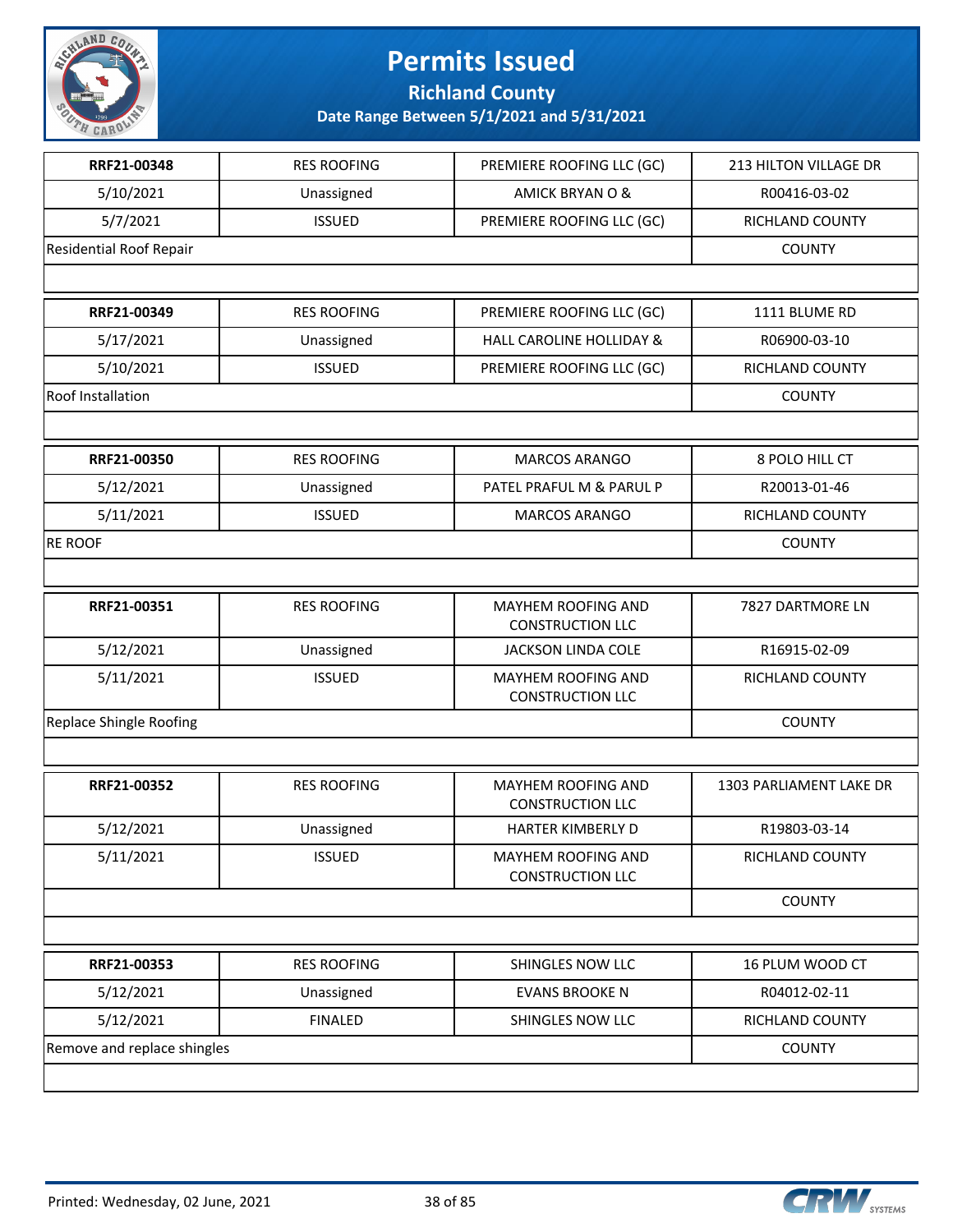

**Richland County**

| RRF21-00354                | <b>RES ROOFING</b> | PREMIERE ROOFING LLC (GC)                                     | 105 HOLLINGSHED CREEK BLVD |
|----------------------------|--------------------|---------------------------------------------------------------|----------------------------|
| 5/17/2021                  | Unassigned         | <b>HODGE MARK G &amp; KIMBERLY H</b>                          | R03502-02-02               |
| 5/12/2021                  | <b>ISSUED</b>      | PREMIERE ROOFING LLC (GC)                                     | RICHLAND COUNTY            |
| Roof Installation          |                    |                                                               | <b>COUNTY</b>              |
|                            |                    |                                                               |                            |
| RRF21-00355                | <b>RES ROOFING</b> | PREMIERE ROOFING LLC (GC)                                     | 3850 NORTHSHORE RD         |
| 5/27/2021                  | Unassigned         | <b>FINLEY FAMILY TRUST</b>                                    | R16806-03-01               |
| 5/12/2021                  | <b>ISSUED</b>      | PREMIERE ROOFING LLC (GC)                                     | <b>RICHLAND COUNTY</b>     |
| Roof Installation          |                    |                                                               | <b>COUNTY</b>              |
|                            |                    |                                                               |                            |
| RRF21-00356                | <b>RES ROOFING</b> | SILVER LAKE CONSTRUCTION                                      | 110 FAIRCREST WAY          |
| 5/13/2021                  | Unassigned         |                                                               | R20314-04-05               |
| 5/12/2021                  | <b>FINALED</b>     | SILVER LAKE CONSTRUCTION                                      | RICHLAND COUNTY            |
| REPAIR/REPLACEMENT OF ROOF |                    |                                                               | <b>COUNTY</b>              |
|                            |                    |                                                               |                            |
| RRF21-00357                | <b>RES ROOFING</b> | <b>BURGIN RESIDENTIAL &amp;</b><br><b>COMMERCIAL SVCS INC</b> | 108 PATIO PL               |
| 5/28/2021                  | Unassigned         | MARCENGILL SANDRA                                             | R05114-02-06               |
| 5/13/2021                  | <b>ISSUED</b>      | <b>BURGIN RESIDENTIAL &amp;</b><br><b>COMMERCIAL SVCS INC</b> | RICHLAND COUNTY            |
| Full Roof Replacement      | <b>COUNTY</b>      |                                                               |                            |
|                            |                    |                                                               |                            |
| RRF21-00358                | <b>RES ROOFING</b> | PREMIERE ROOFING LLC (GC)                                     | 205 JAYBIRD LN             |
| 5/17/2021                  | Unassigned         | <b>GARRETT ANITA M</b>                                        | R20210-01-37               |
| 5/13/2021                  | <b>ISSUED</b>      | PREMIERE ROOFING LLC (GC)                                     | RICHLAND COUNTY            |
| Roof Installation          |                    |                                                               | <b>COUNTY</b>              |
|                            |                    |                                                               |                            |
| RRF21-00362                | <b>RES ROOFING</b> | PREMIERE ROOFING LLC (GC)                                     | 124 STONE HILL RD          |
| 5/17/2021                  | Unassigned         | PHILLIPS MICHAEL R & VICKY L                                  | R01600-10-06               |
| 5/14/2021                  | <b>ISSUED</b>      | PREMIERE ROOFING LLC (GC)                                     | RICHLAND COUNTY            |
| Roof Installation          |                    |                                                               | <b>COUNTY</b>              |
|                            |                    |                                                               |                            |

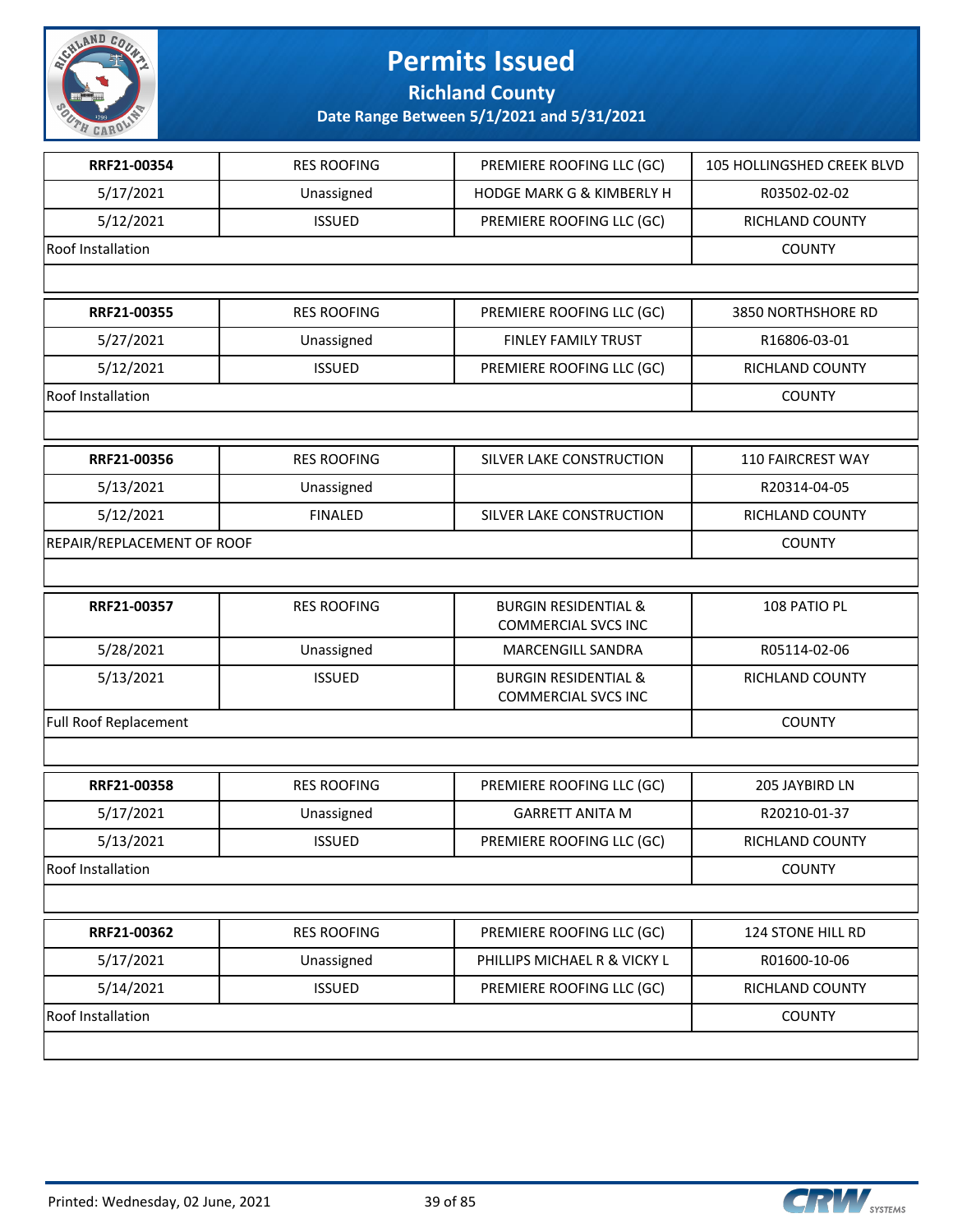

**Richland County**

| RRF21-00365                   | <b>RES ROOFING</b> | <b>RANDY R HARDEE</b>                | 733 WALTERS LN         |
|-------------------------------|--------------------|--------------------------------------|------------------------|
| 5/17/2021                     | Unassigned         | MOORE JOHN LUTHER ETAL               | R16304-07-06           |
| 5/17/2021                     | <b>FINALED</b>     | <b>RANDY R HARDEE</b>                | RICHLAND COUNTY        |
| <b>Residential ReRoof</b>     |                    |                                      | <b>COUNTY</b>          |
|                               |                    |                                      |                        |
| RRF21-00367                   | <b>RES ROOFING</b> | PREMIERE ROOFING LLC (GC)            | 1007 SWEET THORNE CT   |
| 5/19/2021                     | Unassigned         | <b>OREE PAMELA</b>                   | R04113-01-29           |
| 5/17/2021                     | <b>ISSUED</b>      | PREMIERE ROOFING LLC (GC)            | RICHLAND COUNTY        |
| Roof Installation             |                    |                                      | <b>COUNTY</b>          |
|                               |                    |                                      |                        |
| RRF21-00368                   | <b>RES ROOFING</b> | <b>DEREK JOYE</b>                    | 624 APPALOOSA DR       |
| 5/18/2021                     | Unassigned         | REED DAVID J                         | R24600-02-08           |
| 5/17/2021                     | <b>ISSUED</b>      | <b>DEREK JOYE</b>                    | <b>RICHLAND COUNTY</b> |
| tear off shingles and re-roof |                    |                                      | <b>COUNTY</b>          |
|                               |                    |                                      |                        |
| RRF21-00369                   | <b>RES ROOFING</b> | STORM TEAM CONSTRUCTION INC<br>(COA) | 3 LONG GLEN CT         |
| 5/18/2021                     | Unassigned         | <b>SUTTON ERICA D</b>                | R23103-12-06           |
| 5/17/2021                     | <b>ISSUED</b>      | STORM TEAM CONSTRUCTION INC<br>(COA) | RICHLAND COUNTY        |
| shingle to shingle reroof     |                    |                                      | <b>COUNTY</b>          |
|                               |                    |                                      |                        |
| RRF21-00370                   | <b>RES ROOFING</b> | WILLM CONSTRUCTION (GC)              | 128 CHIMNEY HILL RD    |
| 5/18/2021                     | Unassigned         | <b>BIEDIGER MICHAEL BROOKS &amp;</b> | R13616-04-10           |
| 5/18/2021                     | <b>ISSUED</b>      | WILLM CONSTRUCTION (GC)              | RICHLAND COUNTY        |
| Tear off & reroof             |                    |                                      | <b>COUNTY</b>          |
|                               |                    |                                      |                        |
| RRF21-00371                   | <b>RES ROOFING</b> | PREMIERE ROOFING LLC (GC)            | 3753 GREENLEAF RD      |
| 5/19/2021                     | Unassigned         | <b>EVANS KRISTIAN</b>                | R16811-03-12           |
| 5/18/2021                     | <b>ISSUED</b>      | PREMIERE ROOFING LLC (GC)            | RICHLAND COUNTY        |
| Roof Installation             |                    |                                      | <b>COUNTY</b>          |
|                               |                    |                                      |                        |

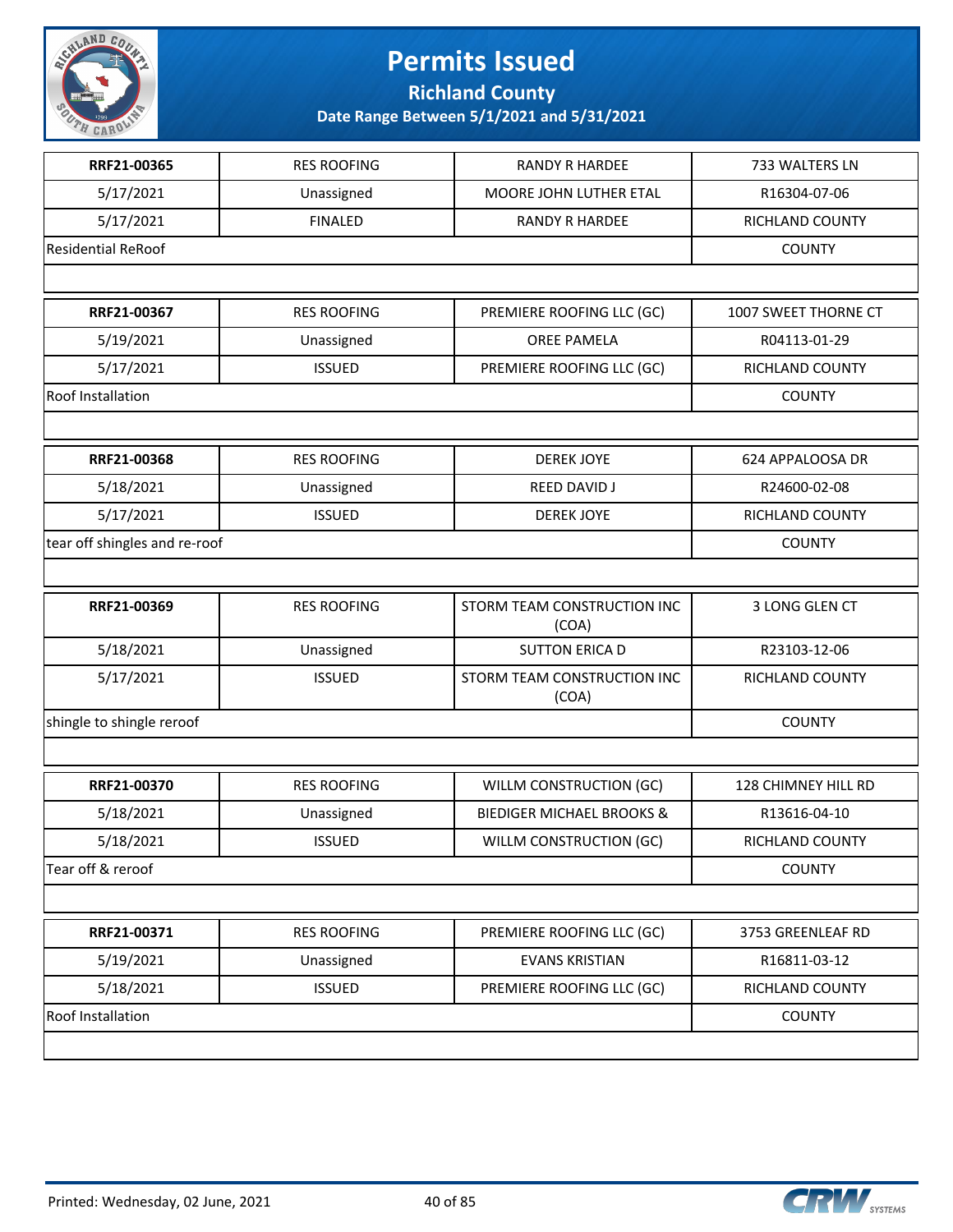

**Richland County**

| RRF21-00372                   | <b>RES ROOFING</b> | PAUL RENNISON                          | 512 GREAT NORTH RD        |
|-------------------------------|--------------------|----------------------------------------|---------------------------|
| 5/18/2021                     | Unassigned         | <b>WALTER ERIC &amp; FRAN</b>          | R20004-05-30              |
| 5/18/2021                     | <b>FINALED</b>     | PAUL RENNISON                          | RICHLAND COUNTY           |
| Replace roof w/ like material |                    |                                        | <b>COUNTY</b>             |
|                               |                    |                                        |                           |
| RRF21-00373                   | <b>RES ROOFING</b> | THE RED SHIRT GUYS ROOFING LLC         | <b>34 CARDINGTON CT</b>   |
| 5/19/2021                     | Unassigned         | <b>BAILEY CATHERINE L</b>              | R19213-01-05              |
| 5/18/2021                     | <b>ISSUED</b>      | THE RED SHIRT GUYS ROOFING LLC         | RICHLAND COUNTY           |
| Tear off and Re-roof          |                    |                                        | <b>COUNTY</b>             |
| Roofing                       |                    |                                        |                           |
| RRF21-00374                   | <b>RES ROOFING</b> | THE RED SHIRT GUYS ROOFING LLC         | <b>409 SOUTHAMPTON DR</b> |
| 5/19/2021                     | Unassigned         | WILDS WILLIAM A & ASHLEY L             | R04203-05-09              |
| 5/18/2021                     | <b>ISSUED</b>      | THE RED SHIRT GUYS ROOFING LLC         | RICHLAND COUNTY           |
| Tear off and re-roof          |                    | <b>COUNTY</b>                          |                           |
| Roofing                       |                    |                                        |                           |
| RRF21-00375                   | <b>RES ROOFING</b> | PREMIERE ROOFING LLC (GC)              | 1805 EDGEMORE RD          |
| 5/21/2021                     | Unassigned         | <b>BOWMAN DANNY M &amp; CHERYL D</b>   | R16913-05-08              |
| 5/19/2021                     | <b>ISSUED</b>      | PREMIERE ROOFING LLC (GC)              | RICHLAND COUNTY           |
| Roof Installation             |                    |                                        | <b>COUNTY</b>             |
|                               |                    |                                        |                           |
| RRF21-00376                   | <b>RES ROOFING</b> | PREMIERE ROOFING LLC (GC)              | 118 SCANLEY RD            |
| 5/21/2021                     | Unassigned         | <b>BECKETT DALLAS L &amp; GRETTA H</b> | R04109-01-20              |
| 5/19/2021                     | <b>ISSUED</b>      | PREMIERE ROOFING LLC (GC)              | RICHLAND COUNTY           |
| <b>Roof Installation</b>      |                    |                                        | <b>COUNTY</b>             |
|                               |                    |                                        |                           |
| RRF21-00379                   | <b>RES ROOFING</b> | PREMIERE ROOFING LLC (GC)              | 1526 LEESBURG RD          |
| 5/21/2021                     | Unassigned         | <b>BLACK OAK INDUSTRIAL</b>            | R16415-07-04              |
| 5/21/2021                     | <b>ISSUED</b>      | PREMIERE ROOFING LLC (GC)              | RICHLAND COUNTY           |
| <b>Roof Installation</b>      |                    |                                        | <b>COUNTY</b>             |
|                               |                    |                                        |                           |

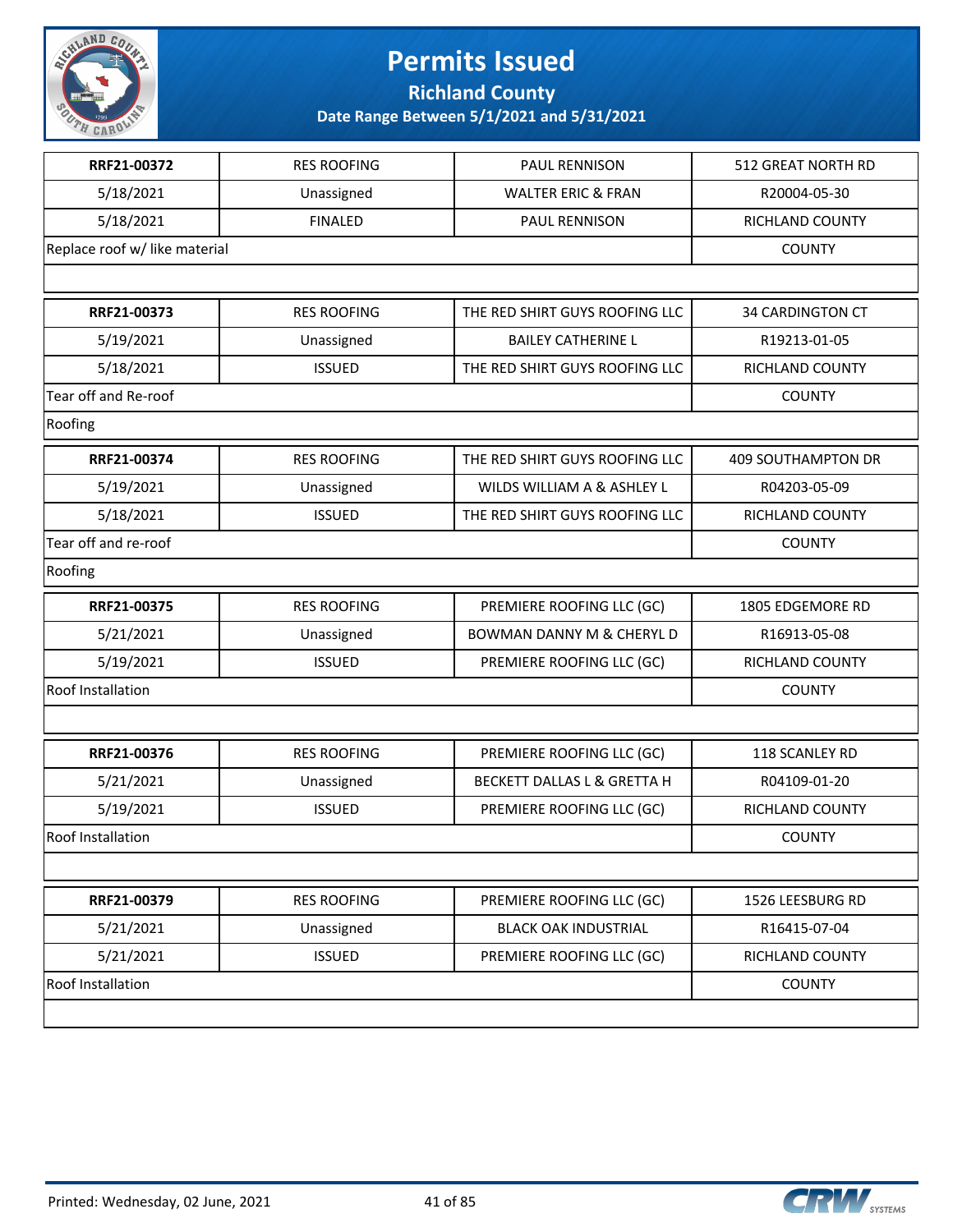

**Richland County**

| RRF21-00380                              | <b>RES ROOFING</b> | <b>TEDDY LEE ROOFING</b>                           | 1201 CASTLE PINCKNEY RD |
|------------------------------------------|--------------------|----------------------------------------------------|-------------------------|
| 5/21/2021                                | Unassigned         | BECKWORTH JAMES M LIFE ESTATE                      | R16816-02-11            |
| 5/21/2021                                | <b>ISSUED</b>      | <b>TEDDY LEE ROOFING</b>                           | RICHLAND COUNTY         |
| Remove old shingles and Replace with new |                    |                                                    | <b>COUNTY</b>           |
|                                          |                    |                                                    |                         |
| RRF21-00381                              | <b>RES ROOFING</b> | SILVER LAKE CONSTRUCTION                           | 328 RISDON WAY          |
| 5/25/2021                                | Unassigned         | DENTIS PHILIP S & JESSICA                          | R22906-01-02            |
| 5/22/2021                                | <b>ISSUED</b>      | SILVER LAKE CONSTRUCTION                           | RICHLAND COUNTY         |
| Reroof                                   |                    |                                                    | <b>COUNTY</b>           |
|                                          |                    |                                                    |                         |
| RRF21-00383                              | <b>RES ROOFING</b> | <b>RANDY R HARDEE</b>                              | 119 FILSON BLUFF DR     |
| 5/25/2021                                | Unassigned         | ROBERT & DEBRA CONN TRUST                          | R05301-01-47            |
| 5/24/2021                                | <b>ISSUED</b>      | <b>RANDY R HARDEE</b>                              | RICHLAND COUNTY         |
| <b>Residential ReRoof</b>                |                    |                                                    | <b>COUNTY</b>           |
|                                          |                    |                                                    |                         |
| RRF21-00384                              | <b>RES ROOFING</b> | LEONARD CORNELL HINNANT DBA<br><b>RAIN PROOF R</b> | 2543 SEA GULL LN        |
| 5/25/2021                                | Unassigned         | AMERICAN HOUSING TRUST I                           | R09507-04-02            |
| 5/24/2021                                | <b>ISSUED</b>      | LEONARD CORNELL HINNANT DBA<br><b>RAIN PROOF R</b> | <b>RICHLAND COUNTY</b>  |
| Repair and replace roof                  |                    |                                                    | <b>COUNTY</b>           |
|                                          |                    |                                                    |                         |
| RRF21-00385                              | <b>RES ROOFING</b> | PREMIERE ROOFING LLC (GC)                          | <b>5 BILSTON CT</b>     |
| 5/27/2021                                | Unassigned         | LEE TIMOTHY L                                      | R04209-03-59            |
| 5/25/2021                                | <b>ISSUED</b>      | PREMIERE ROOFING LLC (GC)                          | RICHLAND COUNTY         |
| Roof Installation                        |                    |                                                    | <b>COUNTY</b>           |
|                                          |                    |                                                    |                         |
| RRF21-00386                              | <b>RES ROOFING</b> | PREMIERE ROOFING LLC (GC)                          | 423 ENGLISH IVY LN      |
| 5/27/2021                                | Unassigned         | HENSLEY MARY ELAINE                                | R04102-08-09            |
| 5/25/2021                                | <b>ISSUED</b>      | PREMIERE ROOFING LLC (GC)                          | RICHLAND COUNTY         |
| <b>Roof Installation</b>                 |                    |                                                    | <b>COUNTY</b>           |
|                                          |                    |                                                    |                         |

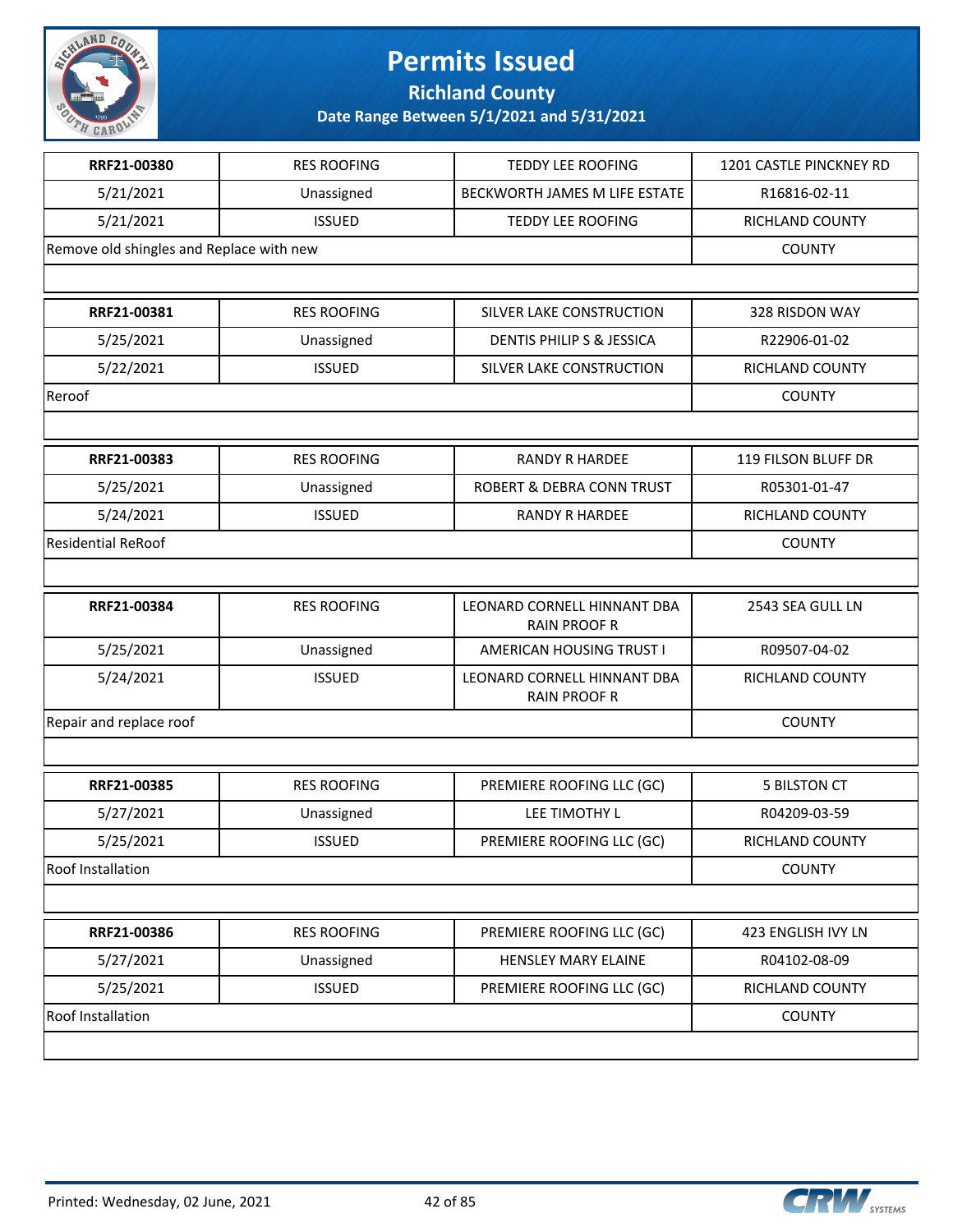

**Richland County**

**Date Range Between 5/1/2021 and 5/31/2021**

| RRF21-00387       | <b>RES ROOFING</b> | PREMIERE ROOFING LLC (GC)     | <b>16 ROSEPINE DR</b>  |
|-------------------|--------------------|-------------------------------|------------------------|
| 5/27/2021         | Unassigned         | KINGSBURY BONITA M            | R17314-05-05           |
| 5/25/2021         | <b>ISSUED</b>      | PREMIERE ROOFING LLC (GC)     | RICHLAND COUNTY        |
| Roof Installation |                    |                               | <b>COUNTY</b>          |
|                   |                    |                               |                        |
| RRF21-00388       | <b>RES ROOFING</b> | PREMIERE ROOFING LLC (GC)     | 142 EMERALD LAKE RD    |
| 5/27/2021         | Unassigned         | <b>HAYES LUETTA M</b>         | R22001-09-11           |
| 5/25/2021         | <b>ISSUED</b>      | PREMIERE ROOFING LLC (GC)     | RICHLAND COUNTY        |
| Roof Installation | <b>COUNTY</b>      |                               |                        |
|                   |                    |                               |                        |
| RRF21-00389       | <b>RES ROOFING</b> | PREMIERE ROOFING LLC (GC)     | <b>18 ENGRID CT</b>    |
| 5/27/2021         | Unassigned         | WEST RAYMOND C & JE AN TIMBOL | R22906-03-41           |
| 5/25/2021         | <b>ISSUED</b>      | PREMIERE ROOFING LLC (GC)     | <b>RICHLAND COUNTY</b> |
| Roof Installation |                    |                               | <b>COUNTY</b>          |
|                   |                    |                               |                        |

#### **Number of RES ROOFING/Unassigned Permits: 95**

| RBD21-00873               | IRESIDENTIAL ACCESSORY ADDITION<br>& ADD/ALT       | <b>CAROLINA CARPORTS INC</b>          | 240 CHIMNEYRIDGE DR    |
|---------------------------|----------------------------------------------------|---------------------------------------|------------------------|
| 5/3/2021                  | ACCESSORY ADD/ALT                                  | <b>SHELL ANTHONY</b>                  | R25709-03-14           |
| 4/13/2021                 | <b>ISSUED</b>                                      | CAROLINA CARPORTS INC                 | RICHLAND COUNTY        |
|                           | detached metal garage 24x26 anchored to a new slab |                                       | <b>COUNTY</b>          |
|                           |                                                    |                                       |                        |
| RBD21-00879               | IRESIDENTIAL ACCESSORY ADDITION<br>& ADD/ALT       | A & B BUILDING GROUP LLC              | 13 SAND SPUR RD        |
| 5/3/2021                  | ACCESSORY ADD/ALT                                  | <b>GUNST RALPH DANA &amp; ELLEN S</b> | R22805-01-19           |
| 4/14/2021                 | <b>ISSUED</b>                                      | A & B BUILDING GROUP LLC              | <b>RICHLAND COUNTY</b> |
| 262 sq ft Garage Addition |                                                    |                                       | <b>COUNTY</b>          |
|                           |                                                    |                                       |                        |
| RBD21-00882               | RESIDENTIAL ACCESSORY ADDITION                     | <b>CAROLINA CARPORTS INC</b>          | 108 LOST TREE DR       |

| RBDZI-UU88Z                 | IRESIDENTIAL ACCESSORY ADDITION<br>& ADD/ALT | CAROLINA CARPORTS INC.       | TU8 LUST TREE DR       |
|-----------------------------|----------------------------------------------|------------------------------|------------------------|
| 5/3/2021                    | ACCESSORY ADD/ALT                            | <b>VOGEL HARRY T</b>         | R20110-02-02           |
| 4/14/2021                   | <b>ISSUED</b>                                | <b>CAROLINA CARPORTS INC</b> | <b>RICHLAND COUNTY</b> |
| detached metal open carport |                                              |                              | <b>COUNTY</b>          |
|                             |                                              |                              |                        |

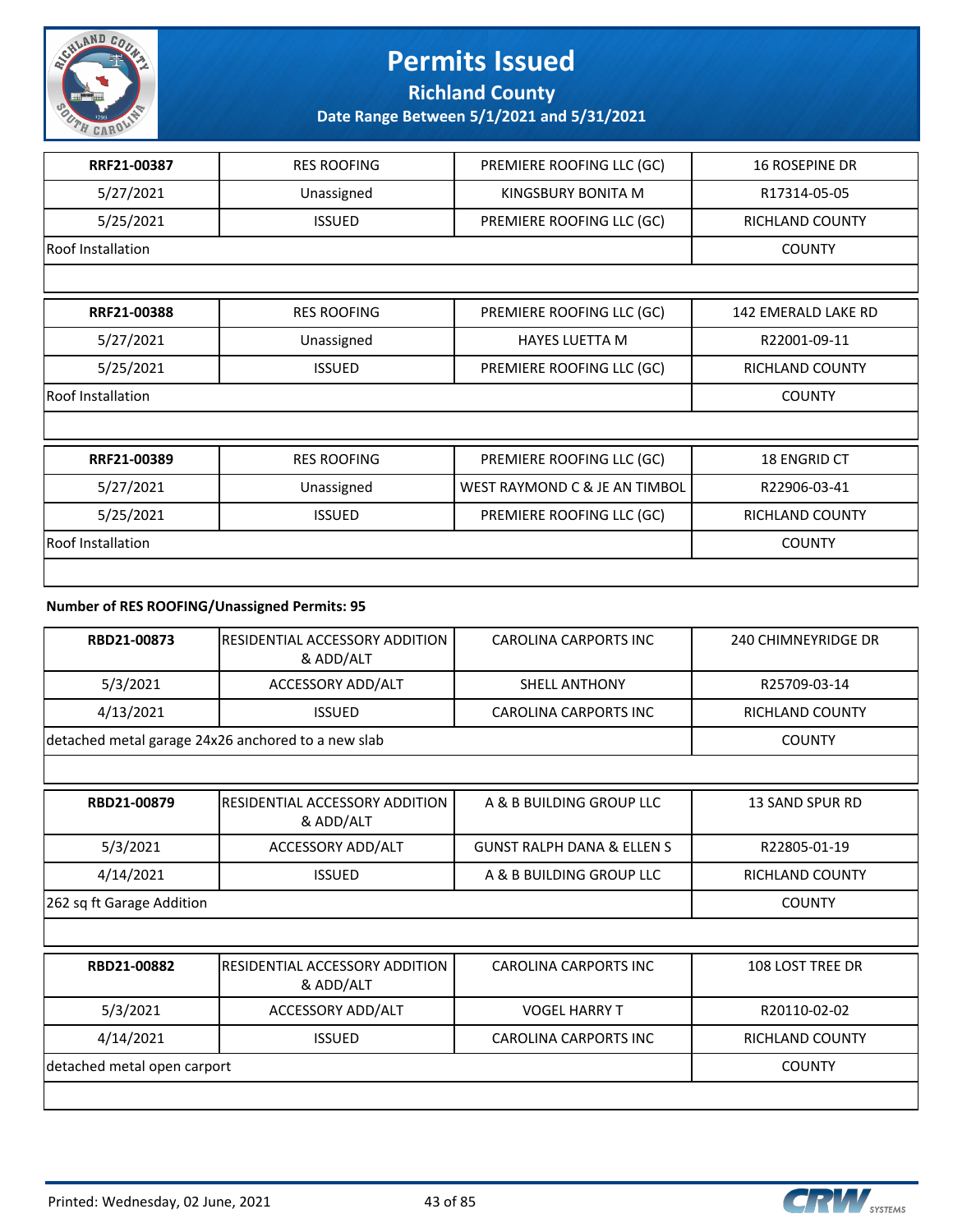

**Richland County**

**Date Range Between 5/1/2021 and 5/31/2021**

| RBD21-01086                                  | <b>IRESIDENTIAL ACCESSORY ADDITION</b><br>& ADD/ALT | SOUTH CAROLINA RENEWABLE<br>ENERGY LLC | 1029 HEART PINE DR |  |
|----------------------------------------------|-----------------------------------------------------|----------------------------------------|--------------------|--|
| 5/21/2021                                    | ACCESSORY ADD/ALT                                   | SUTPHIN RODNEY C & STEPHANIE C         | R14814-07-01       |  |
| 5/4/2021                                     | <b>ISSUED</b>                                       | SOUTH CAROLINA RENEWABLE<br>ENERGY LLC | RICHLAND COUNTY    |  |
| Install Pergola for solar panel installation |                                                     |                                        | <b>COUNTY</b>      |  |
|                                              |                                                     |                                        |                    |  |

#### **Number of RESIDENTIAL ACCESSORY ADDITION & ADD/ALT/ACCESSORY ADD/ALT Permits: 4**

| RBD20-01838                          | <b>IRESIDENTIAL ACCESSORY ADDITION</b><br>& ADD/ALT | DONALD RICHARDSON                      | 1350 BLACKBERRY RD     |
|--------------------------------------|-----------------------------------------------------|----------------------------------------|------------------------|
| 5/6/2021                             | ACCESSORY ADDITION                                  | <b>GARMAN THOMAS O &amp; CYNTHIA S</b> | R32300-02-08           |
| 11/16/2020                           | <b>FINALED</b>                                      | DONALD RICHARDSON                      | <b>RICHLAND COUNTY</b> |
| SHED FOR AGRICULTURE USE W/ ELECTRIC |                                                     |                                        | <b>COUNTY</b>          |
|                                      |                                                     |                                        |                        |

#### **Number of RESIDENTIAL ACCESSORY ADDITION & ADD/ALT/ACCESSORY ADDITION Permits: 1**

| RBD21-00539      | <b>RESIDENTIAL ADDITIONS &amp;</b><br>ADD/ALT | ORION CONSTRUCTION COMPANY         | <b>805 SWEET THORNE RD</b> |
|------------------|-----------------------------------------------|------------------------------------|----------------------------|
| 5/4/2021         | <b>ADDITION</b>                               | <b>MEANS GLORIA E</b>              | R04110-03-61               |
| 3/5/2021         | <b>ISSUED</b>                                 | ORION CONSTRUCTION COMPANY         | RICHLAND COUNTY            |
| SUNROOM ADDITION |                                               |                                    | <b>COUNTY</b>              |
|                  |                                               |                                    |                            |
| RBD21-00875      | <b>RESIDENTIAL ADDITIONS &amp;</b><br>ADD/ALT | <b>KELLY RANDOLPH SCHRADER III</b> | <b>108 STEEPLECHASE N</b>  |
| 5/3/2021         | <b>ADDITION</b>                               | MCFADDEN SALETHA B & GABRIEL       | R21908-01-07               |
| 4/13/2021        | <b>ISSUED</b>                                 | <b>KELLY RANDOLPH SCHRADER III</b> | <b>RICHLAND COUNTY</b>     |
| add sunroom      |                                               |                                    | <b>COUNTY</b>              |
|                  |                                               |                                    |                            |
| RBD21-00897      | <b>RESIDENTIAL ADDITIONS &amp;</b><br>ADD/ALT | <b>BENCHMARK BUILDERS LLC</b>      | <b>320 BELLE GROVE CIR</b> |
| 5/5/2021         | <b>ADDITION</b>                               | DIEBOLD EDWARD N & DAWN L          | R23114-03-03               |
| 4/14/2021        | <b>ISSUED</b>                                 | <b>BENCHMARK BUILDERS LLC</b>      | <b>RICHLAND COUNTY</b>     |
|                  |                                               |                                    | <b>COUNTY</b>              |
|                  |                                               |                                    |                            |

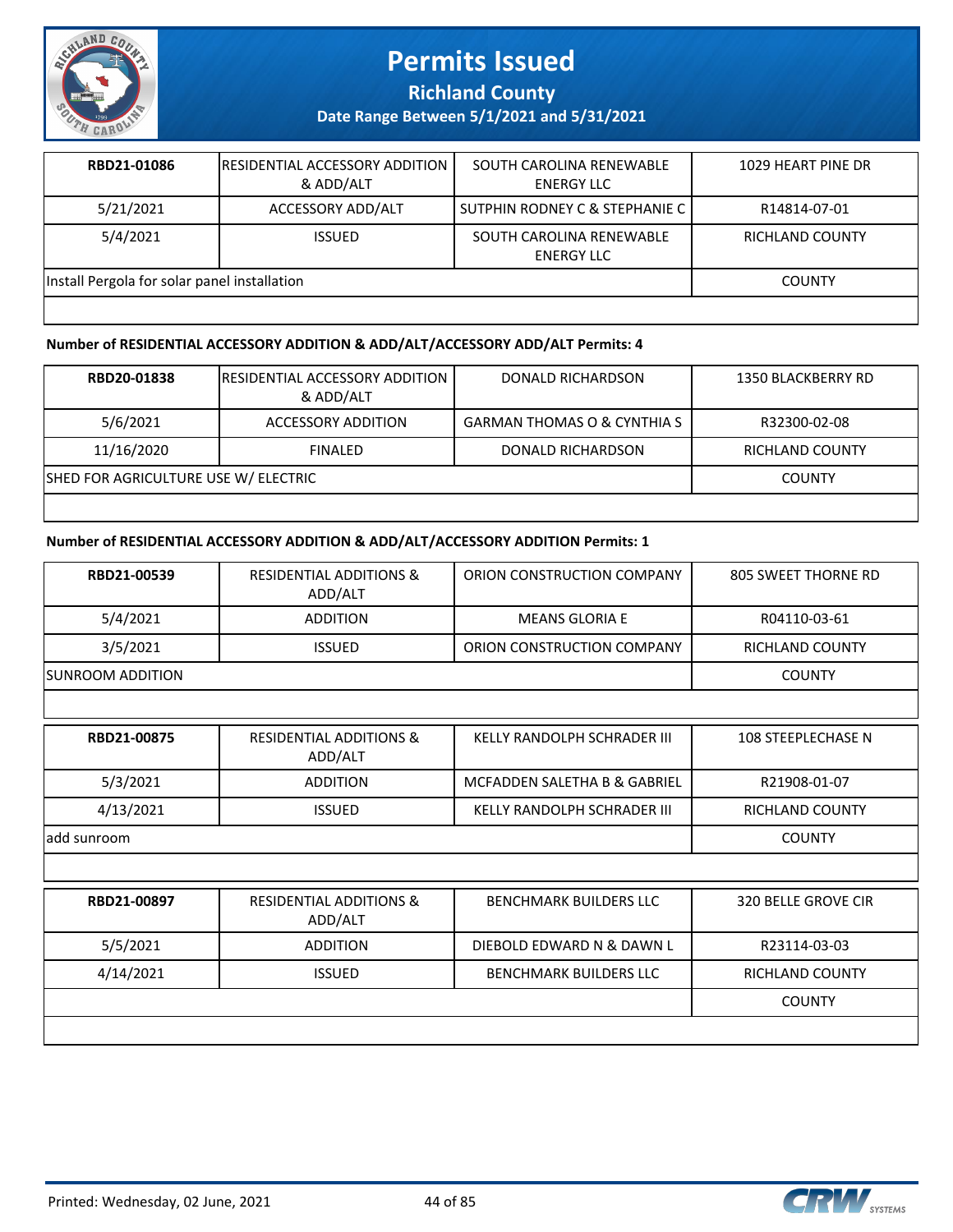

**Richland County**

| RBD21-00916                           | <b>RESIDENTIAL ADDITIONS &amp;</b><br>ADD/ALT | MICHAEL C REU DBA ARCHADECK<br>OF CENTRALSC | 4 STONEWALL CT  |
|---------------------------------------|-----------------------------------------------|---------------------------------------------|-----------------|
| 5/13/2021                             | <b>ADDITION</b>                               | <b>GOGUEN GERALD &amp; LINDA</b>            | R04209-03-10    |
| 4/16/2021                             | <b>ISSUED</b>                                 | MICHAEL C REU DBA ARCHADECK<br>OF CENTRALSC | RICHLAND COUNTY |
| Existing porch to sun room conversion |                                               |                                             | <b>COUNTY</b>   |

| RBD21-00917                                | <b>RESIDENTIAL ADDITIONS &amp;</b><br>ADD/ALT | MICHAEL C REU DBA ARCHADECK<br>OF CENTRALSC | 44 OLDE SPRINGS RD |
|--------------------------------------------|-----------------------------------------------|---------------------------------------------|--------------------|
| 5/13/2021                                  | <b>ADDITION</b>                               | MCKINNEY HARRY D & KATHRYN T                | R20007-01-21       |
| 4/16/2021                                  | <b>ISSUED</b>                                 | MICHAEL C REU DBA ARCHADECK<br>OF CENTRALSC | RICHLAND COUNTY    |
| Porch to sun room conversion & paver patio |                                               |                                             | <b>COUNTY</b>      |

| RBD21-00983       | <b>RESIDENTIAL ADDITIONS &amp;</b><br>ADD/ALT | ANDERSON TREVA LYNN & | 415 IVYWOOD LN  |
|-------------------|-----------------------------------------------|-----------------------|-----------------|
| 5/24/2021         | <b>ADDITION</b>                               | ANDERSON TREVA LYNN & | R17810-03-05    |
| 4/23/2021         | <b>ISSUED</b>                                 |                       | RICHLAND COUNTY |
| IATTACHED PERGOLA |                                               |                       | <b>COUNTY</b>   |

| RBD21-00989         | <b>RESIDENTIAL ADDITIONS &amp;</b><br>ADD/ALT | J.C. HOLSTON HOME<br><b>IMPROVEMENT</b> | 50 CAYMUS CT           |
|---------------------|-----------------------------------------------|-----------------------------------------|------------------------|
| 5/13/2021           | <b>ADDITION</b>                               |                                         | R17416-04-09           |
| 4/26/2021           | <b>ISSUED</b>                                 | J.C. HOLSTON HOME<br><b>IMPROVEMENT</b> | <b>RICHLAND COUNTY</b> |
| 12*15 room addition |                                               |                                         | <b>COUNTY</b>          |

| RBD21-00990                      | <b>RESIDENTIAL ADDITIONS &amp;</b><br>ADD/ALT | ENTZMINGER BRIDGET D | <b>20 ENTZMINGER PATH</b> |
|----------------------------------|-----------------------------------------------|----------------------|---------------------------|
| 5/18/2021                        | <b>ADDITION</b>                               | ENTZMINGER BRIDGET D | R10000-01-17              |
| 4/26/2021                        | <b>ISSUED</b>                                 |                      | <b>RICHLAND COUNTY</b>    |
| ADDITION OF A GAME ROOM AND DECK |                                               |                      | <b>COUNTY</b>             |
|                                  |                                               |                      |                           |

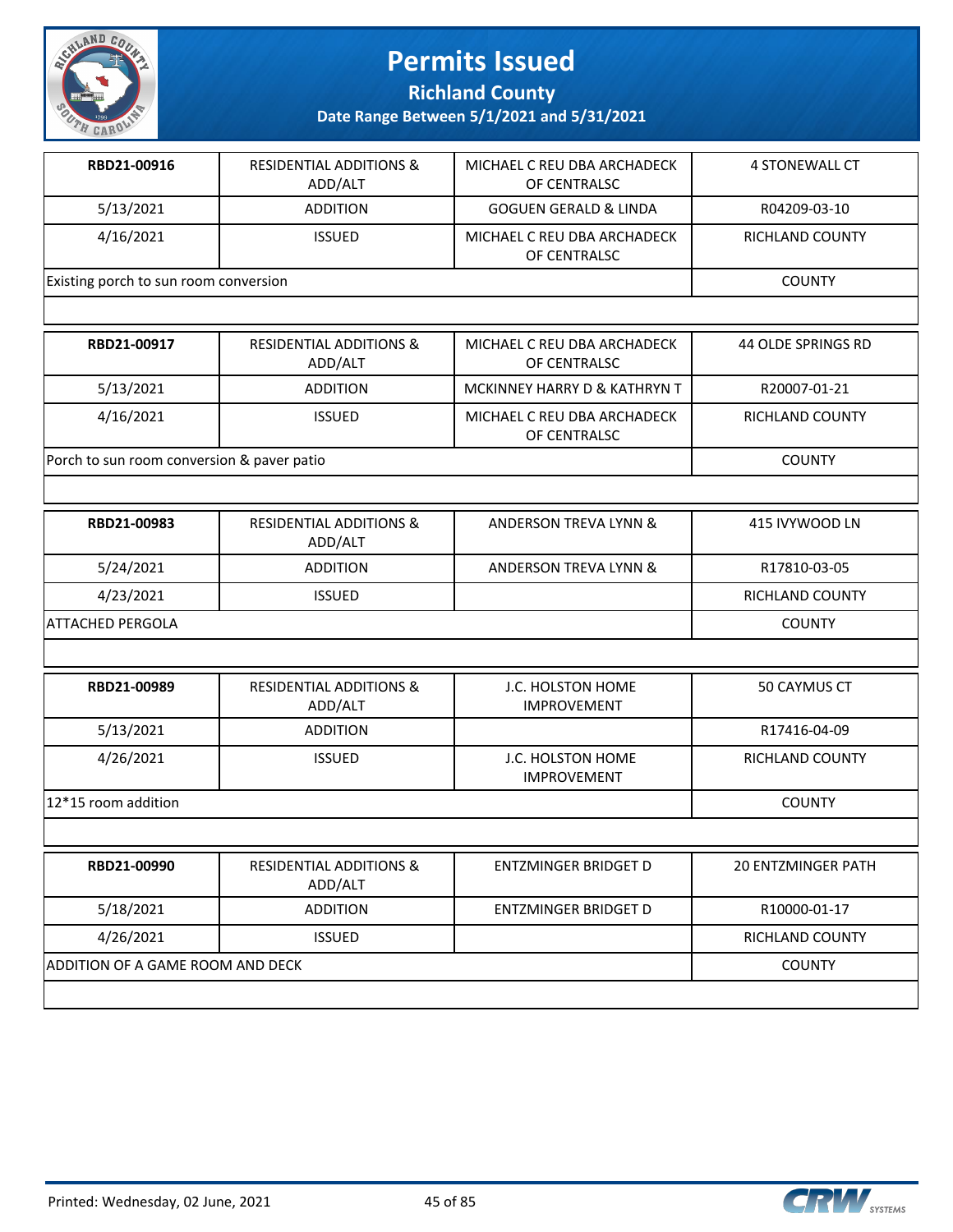

**Richland County**

**Date Range Between 5/1/2021 and 5/31/2021**

| RBD21-01019        | <b>RESIDENTIAL ADDITIONS &amp;</b><br>ADD/ALT | TIMOTHY M MISHOU LLC DBA<br>MISHOU CONSTRUCTION | 1017 STEEPLE RIDGE RD  |
|--------------------|-----------------------------------------------|-------------------------------------------------|------------------------|
| 5/19/2021          | <b>ADDITION</b>                               |                                                 | R05301-02-03           |
| 4/28/2021          | <b>ISSUED</b>                                 | TIMOTHY M MISHOU LLC DBA<br>MISHOU CONSTRUCTION | <b>RICHLAND COUNTY</b> |
| ADDITION OF A DECK |                                               |                                                 | <b>COUNTY</b>          |
|                    |                                               |                                                 |                        |

| RBD21-01121                     | <b>RESIDENTIAL ADDITIONS &amp;</b><br>ADD/ALT | LEEPER BRUCE E & BEVERLEY W | 303 GRINDERS MILL RD   |
|---------------------------------|-----------------------------------------------|-----------------------------|------------------------|
| 5/11/2021                       | <b>ADDITION</b>                               | LEEPER BRUCE E & BEVERLEY W | R20103-04-40           |
| 5/5/2021                        | <b>FINALED</b>                                |                             | <b>RICHLAND COUNTY</b> |
| <b>BACK PORCH</b>               |                                               |                             | <b>COUNTY</b>          |
|                                 |                                               |                             |                        |
| RBD21-01246                     | <b>RESIDENTIAL ADDITIONS &amp;</b><br>ADD/ALT | <b>DAVID R NOSS</b>         | 214 ALGRAVE WAY        |
| 5/21/2021                       | <b>ADDITION</b>                               |                             | R20410-02-13           |
| 5/18/2021                       | <b>ISSUED</b>                                 | DAVID R NOSS                | <b>RICHLAND COUNTY</b> |
| 16X22 SCREEN PORCH & 16X33 DECK |                                               |                             | <b>COUNTY</b>          |

#### **Number of RESIDENTIAL ADDITIONS & ADD/ALT/ADDITION Permits: 11**

| RBD21-00830 | <b>RESIDENTIAL ADDITIONS &amp;</b><br>ADD/ALT                | PREMIER HOME BUILDERS           | 5310 PINESTRAW RD           |
|-------------|--------------------------------------------------------------|---------------------------------|-----------------------------|
| 5/10/2021   | ADDITION/ALTERATION                                          | <b>GABLE AGNES DALE MOORE</b>   | R14111-02-18                |
| 4/8/2021    | <b>ISSUED</b>                                                | <b>PREMIER HOME BUILDERS</b>    | <b>RICHLAND COUNTY</b>      |
|             | Aprox 763 new add across back / reno kitchen                 |                                 |                             |
|             |                                                              |                                 |                             |
|             |                                                              |                                 |                             |
| RBD21-00951 | <b>RESIDENTIAL ADDITIONS &amp;</b><br>ADD/ALT                | <b>B3 BUILDERS LLC</b>          | <b>208 WORTHINGTON PKWY</b> |
| 5/13/2021   | ADDITION/ALTERATION                                          | <b>WILSON DOROTHY BUCKHANAN</b> | R23004-05-01                |
| 4/20/2021   | <b>ISSUED</b>                                                | <b>B3 BUILDERS LLC</b>          | <b>RICHLAND COUNTY</b>      |
|             | Deck Removal and complete rebuild of 14 x 12 deck and stairs |                                 | <b>COUNTY</b>               |



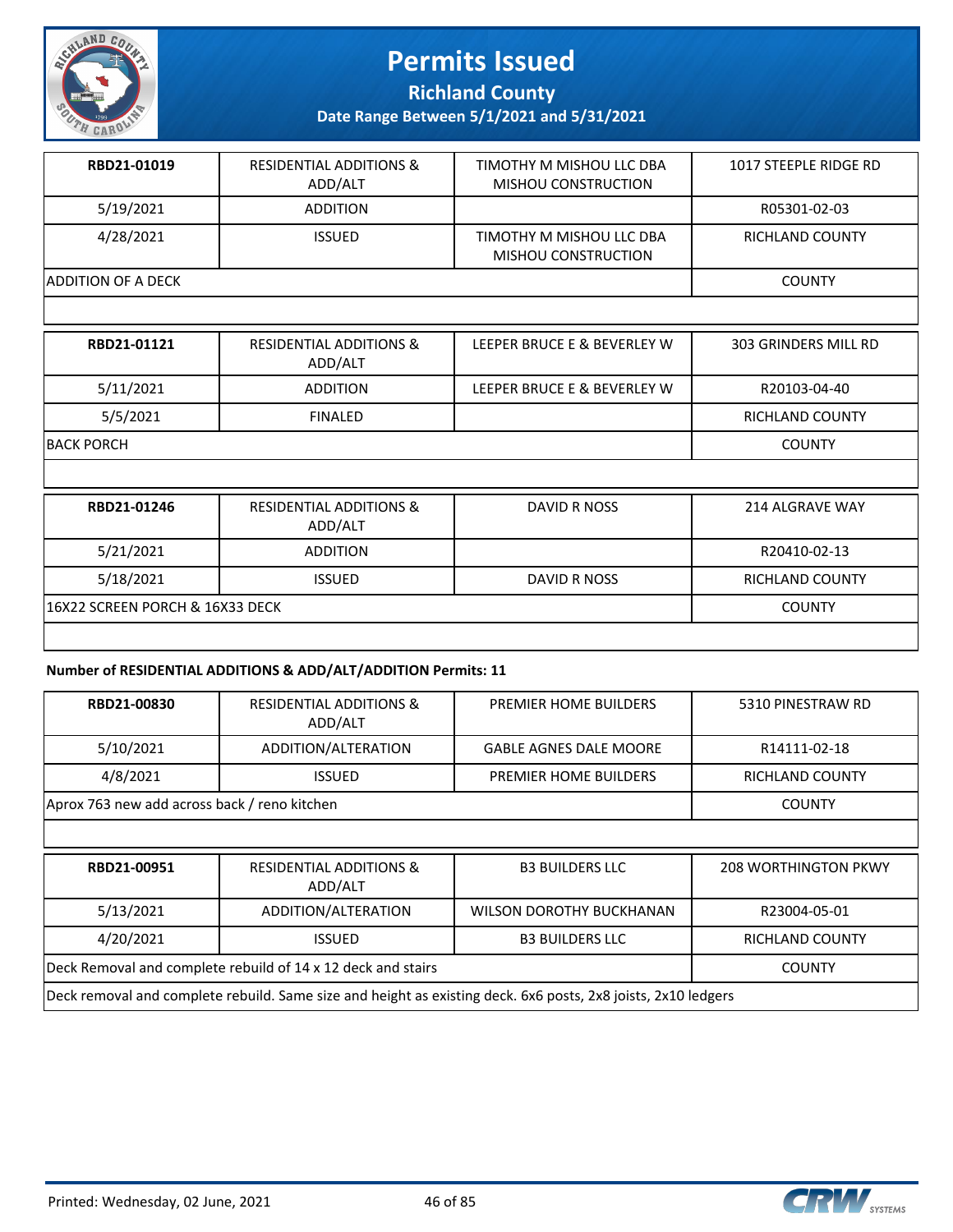

**Richland County**

**Date Range Between 5/1/2021 and 5/31/2021**

| RBD21-01028                                              | <b>RESIDENTIAL ADDITIONS &amp;</b><br>ADD/ALT | CHRISTOPHER TRUETT MCKENZIE        | 9010 MONTICELLO RD     |
|----------------------------------------------------------|-----------------------------------------------|------------------------------------|------------------------|
| 5/27/2021                                                | ADDITION/ALTERATION                           | HIGH GROUND FARM LLC               | R08000-04-16           |
| 4/29/2021                                                | <b>ISSUED</b>                                 | <b>CHRISTOPHER TRUETT MCKENZIE</b> | <b>RICHLAND COUNTY</b> |
| Repair Existing Front porch and add roof over rear porch |                                               |                                    | <b>COUNTY</b>          |

| RBD21-01167                                                  | <b>RESIDENTIAL ADDITIONS &amp;</b><br>ADD/ALT | <b>EVAN WILSON (RBB)</b>                 | 6129 POPLAR RIDGE RD   |
|--------------------------------------------------------------|-----------------------------------------------|------------------------------------------|------------------------|
| 5/28/2021                                                    | ADDITION/ALTERATION                           | DANDO JONATHAN C & ANNA<br><b>CLAIRE</b> | R16809-06-10           |
| 5/11/2021                                                    | <b>ISSUED</b>                                 | EVAN WILSON (RBB)                        | <b>RICHLAND COUNTY</b> |
| Interior Renovation, convert carport to heating living space |                                               |                                          | <b>COUNTY</b>          |
|                                                              |                                               |                                          |                        |

#### **Number of RESIDENTIAL ADDITIONS & ADD/ALT/ADDITION/ALTERATION Permits: 4**

| RBD21-00945                              | RESIDENTIAL ALTERATIONS | ROBERT WINDE JR                     | 5 ASHFIELD LN   |  |
|------------------------------------------|-------------------------|-------------------------------------|-----------------|--|
| 5/19/2021                                | ACCESSORY ALTERATION    | <b>TOMPKINS LEE E &amp; TRACY T</b> | R20412-03-33    |  |
| 4/20/2021                                | <b>VOID</b>             | ROBERT WINDE JR                     | RICHLAND COUNTY |  |
| Imaster bath renovation                  |                         |                                     | <b>COUNTY</b>   |  |
|                                          |                         |                                     |                 |  |
| CONTRACTOR SELECT WRONG PERMIT SUB TYPE. |                         |                                     |                 |  |

#### **Number of RESIDENTIAL ALTERATIONS/ACCESSORY ALTERATION Permits: 1**

| RESIDENTIAL ALTERATIONS                                           | INETWORK BUILDING CONTRACTORS | 1004 WAGES RD          |  |  |
|-------------------------------------------------------------------|-------------------------------|------------------------|--|--|
| <b>ALTERATIONS</b>                                                | NEW DIMENSIONS OF HOPE        | R14800-02-11           |  |  |
| <b>ISSUED</b>                                                     | INETWORK BUILDING CONTRACTORS | RICHLAND COUNTY        |  |  |
| Painting, install dry wall, front porch column, window            |                               | <b>COUNTY</b>          |  |  |
| this is a continue of previous permit RBD20-00326                 |                               |                        |  |  |
| WAITING ON SIGNE CONTRACT AND PLANS                               |                               |                        |  |  |
| RESIDENTIAL ALTERATIONS                                           | NEW CREATION CONSTRUCTION     | <b>6 MARSH HAWK LN</b> |  |  |
| <b>ALTERATIONS</b>                                                | BERRY CHENNIS COURTNEY JR &   | R23203-04-08           |  |  |
| 4/2/2021<br><b>ISSUED</b><br>NEW CREATION CONSTRUCTION            |                               |                        |  |  |
| Extend Knee wall to ceiling add door to close in<br><b>COUNTY</b> |                               |                        |  |  |
|                                                                   |                               |                        |  |  |
| CONTRACTOR NEED TO UPLOAD PLANS & SIGNED CONTRACT.                |                               |                        |  |  |
|                                                                   |                               |                        |  |  |

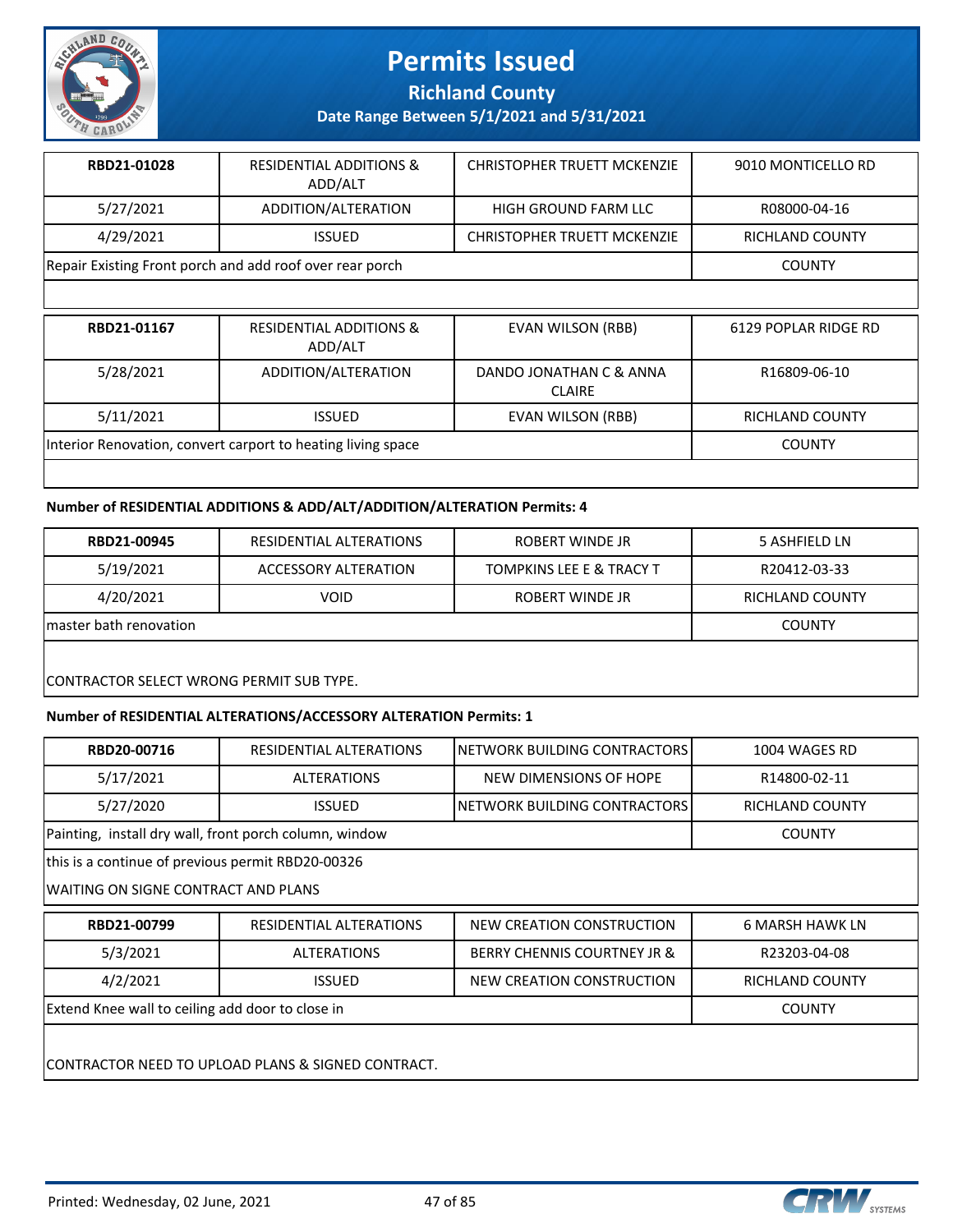

**Richland County**

| RBD21-00835                           | <b>RESIDENTIAL ALTERATIONS</b>                                               | <b>CLARENCE ALSTON</b>                                    | <b>213 FOX GROVE CIR</b>  |
|---------------------------------------|------------------------------------------------------------------------------|-----------------------------------------------------------|---------------------------|
| 5/13/2021                             | <b>ALTERATIONS</b>                                                           |                                                           | R23116-09-29              |
| 4/8/2021                              | <b>ISSUED</b>                                                                | <b>CLARENCE ALSTON</b>                                    | RICHLAND COUNTY           |
|                                       | INTEROR RENOVATION INCLUDING MEP & INSULATION                                |                                                           | <b>COUNTY</b>             |
|                                       |                                                                              |                                                           |                           |
| RBD21-00950                           | <b>RESIDENTIAL ALTERATIONS</b>                                               | SOUTHERN REFLECTION BUILDING<br>& REMODELIN               | <b>144 GROVER ABLE LN</b> |
| 5/14/2021                             | <b>ALTERATIONS</b>                                                           | <b>SHARPE LARRY</b>                                       | R12500-02-13              |
| 4/20/2021                             | <b>ISSUED</b>                                                                | SOUTHERN REFLECTION BUILDING<br>& REMODELIN               | RICHLAND COUNTY           |
| Moved house onto site. Need to reset. |                                                                              |                                                           | <b>COUNTY</b>             |
|                                       |                                                                              |                                                           |                           |
| RBD21-01133                           | RESIDENTIAL ALTERATIONS                                                      | <b>RUMSEY CONSTRUCTION &amp;</b><br><b>RENOVATION LLC</b> | 7001 DEVON RD             |
| 5/25/2021                             | <b>ALTERATIONS</b>                                                           | BAER ADAM J & KATHRYN L /JTWRS                            | R16303-11-02              |
| 5/7/2021                              | <b>ISSUED</b>                                                                | <b>RUMSEY CONSTRUCTION &amp;</b><br><b>RENOVATION LLC</b> | <b>RICHLAND COUNTY</b>    |
| <b>Updating Kitchen</b>               | <b>COUNTY</b>                                                                |                                                           |                           |
|                                       | Remove paneling replace drywall, new cabinets, new lighting, extend gas line |                                                           |                           |
| RBD21-01171                           | RESIDENTIAL ALTERATIONS                                                      | <b>MADCO CONTRACTING &amp;</b><br>CONSULTING SVCS (GC)    | 108 RIDEOUTTE POINT RD    |
| 5/27/2021                             | <b>ALTERATIONS</b>                                                           | <b>EVANS NANCY MARCHELE &amp;</b>                         | R02304-01-11              |
| 5/11/2021                             | <b>ISSUED</b>                                                                | <b>MADCO CONTRACTING &amp;</b><br>CONSULTING SVCS (GC)    | RICHLAND COUNTY           |
|                                       | South Carolina Dept of Disability Bathroom Modification                      |                                                           | <b>COUNTY</b>             |
|                                       |                                                                              |                                                           |                           |
| RBD21-01230                           | RESIDENTIAL ALTERATIONS                                                      | <b>FORD REMODELING</b>                                    | 315 RUNNING FOX RD        |
| 5/24/2021                             | <b>ALTERATIONS</b>                                                           |                                                           | R22814-04-04              |
| 5/17/2021                             | <b>ISSUED</b>                                                                | <b>FORD REMODELING</b>                                    | RICHLAND COUNTY           |
| deck                                  |                                                                              |                                                           | <b>COUNTY</b>             |
|                                       |                                                                              |                                                           |                           |
| RBD21-01251                           | RESIDENTIAL ALTERATIONS                                                      | ROBERT WINDE JR                                           | 5 ASHFIELD LN             |
| 5/19/2021                             | <b>ALTERATIONS</b>                                                           |                                                           | R20412-03-33              |
| 5/19/2021                             | <b>ISSUED</b>                                                                | ROBERT WINDE JR                                           | RICHLAND COUNTY           |
| <b>MASTER BATH RENOVATION</b>         |                                                                              |                                                           | <b>COUNTY</b>             |
|                                       |                                                                              |                                                           |                           |

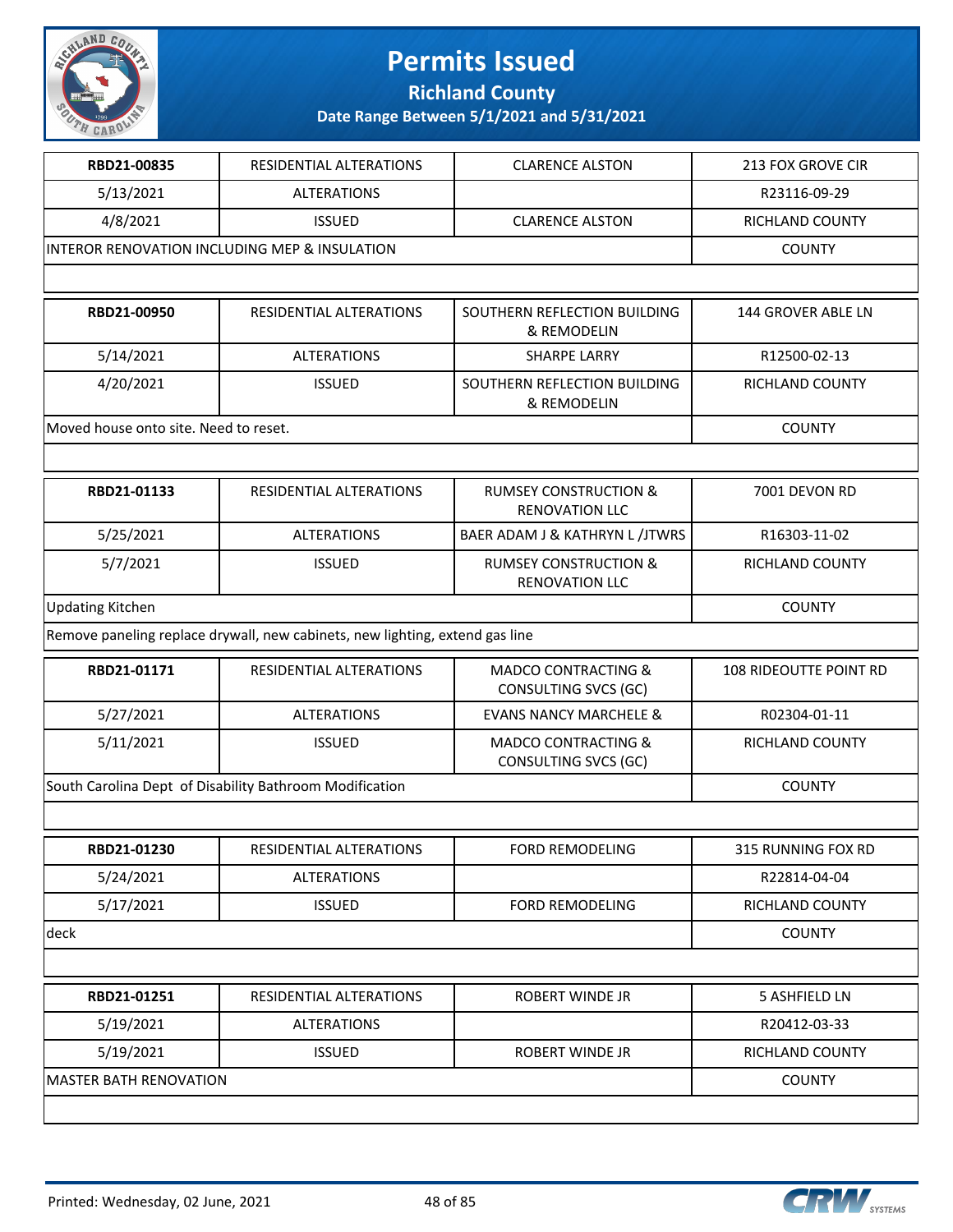

**Richland County**

**Date Range Between 5/1/2021 and 5/31/2021**

| RBD21-01257                              | <b>RESIDENTIAL ALTERATIONS</b> | <b>MADCO CONTRACTING &amp;</b><br>CONSULTING SVCS (GC) | 200 STOCKLAND RD |
|------------------------------------------|--------------------------------|--------------------------------------------------------|------------------|
| 5/21/2021                                | <b>ALTERATIONS</b>             | <b>STARKS MARY &amp; TIMOTHY</b>                       | R05104-06-37     |
| 5/19/2021                                | <b>ISSUED</b>                  | <b>MADCO CONTRACTING &amp;</b><br>CONSULTING SVCS (GC) | RICHLAND COUNTY  |
| relocate plumbing and construct new ramp |                                |                                                        | <b>COUNTY</b>    |
|                                          |                                |                                                        |                  |

#### **Number of RESIDENTIAL ALTERATIONS/ALTERATIONS Permits: 9**

| RBD16-00931                     | RESIDENTIAL NEW ACCESSORY<br><b>STRUCTURE</b> | YEARY RONALD L II | 1236 NE MILES RD       |
|---------------------------------|-----------------------------------------------|-------------------|------------------------|
| 5/3/2021                        | Unassigned                                    | YEARY RONALD L II | R23600-04-15           |
| 6/9/2016                        | <b>ISSUED</b>                                 |                   | <b>RICHLAND COUNTY</b> |
| STORAGE SHED(PORTABLE BUILDING) |                                               |                   | <b>COUNTY</b>          |

| RBD16-00998 | RESIDENTIAL NEW ACCESSORY<br><b>STRUCTURE</b> | <b>CAROLINA CARPORTS INC</b> | 2401 EXTON SHORE DR    |
|-------------|-----------------------------------------------|------------------------------|------------------------|
| 5/3/2021    | Unassigned                                    | FORDHAM SAUNDRA G            | R19214-02-04           |
| 6/21/2016   | <b>ISSUED</b>                                 | <b>CAROLINA CARPORTS INC</b> | <b>RICHLAND COUNTY</b> |
|             |                                               |                              | <b>COUNTY</b>          |

| RBD16-01053 | RESIDENTIAL NEW ACCESSORY<br><b>STRUCTURE</b> | CAROLINA CARPORTS INC | 1544 CONGRESS RD |
|-------------|-----------------------------------------------|-----------------------|------------------|
| 5/3/2021    | Unassigned                                    | PAUL BARBARA O'KELLY  | R33200-02-16     |
| 6/30/2016   | <b>ISSUED</b>                                 | CAROLINA CARPORTS INC | RICHLAND COUNTY  |
|             |                                               |                       | <b>COUNTY</b>    |

| RBD16-01054 | RESIDENTIAL NEW ACCESSORY<br><b>STRUCTURE</b> | CAROLINA CARPORTS INC        | 1324 HAZELWOOD RD      |
|-------------|-----------------------------------------------|------------------------------|------------------------|
| 5/3/2021    | Unassigned                                    | <b>BUTLER CHRISTOPHER W</b>  | R19104-04-13           |
| 6/30/2016   | <b>ISSUED</b>                                 | <b>CAROLINA CARPORTS INC</b> | <b>RICHLAND COUNTY</b> |
|             |                                               |                              | <b>COUNTY</b>          |
|             |                                               |                              |                        |

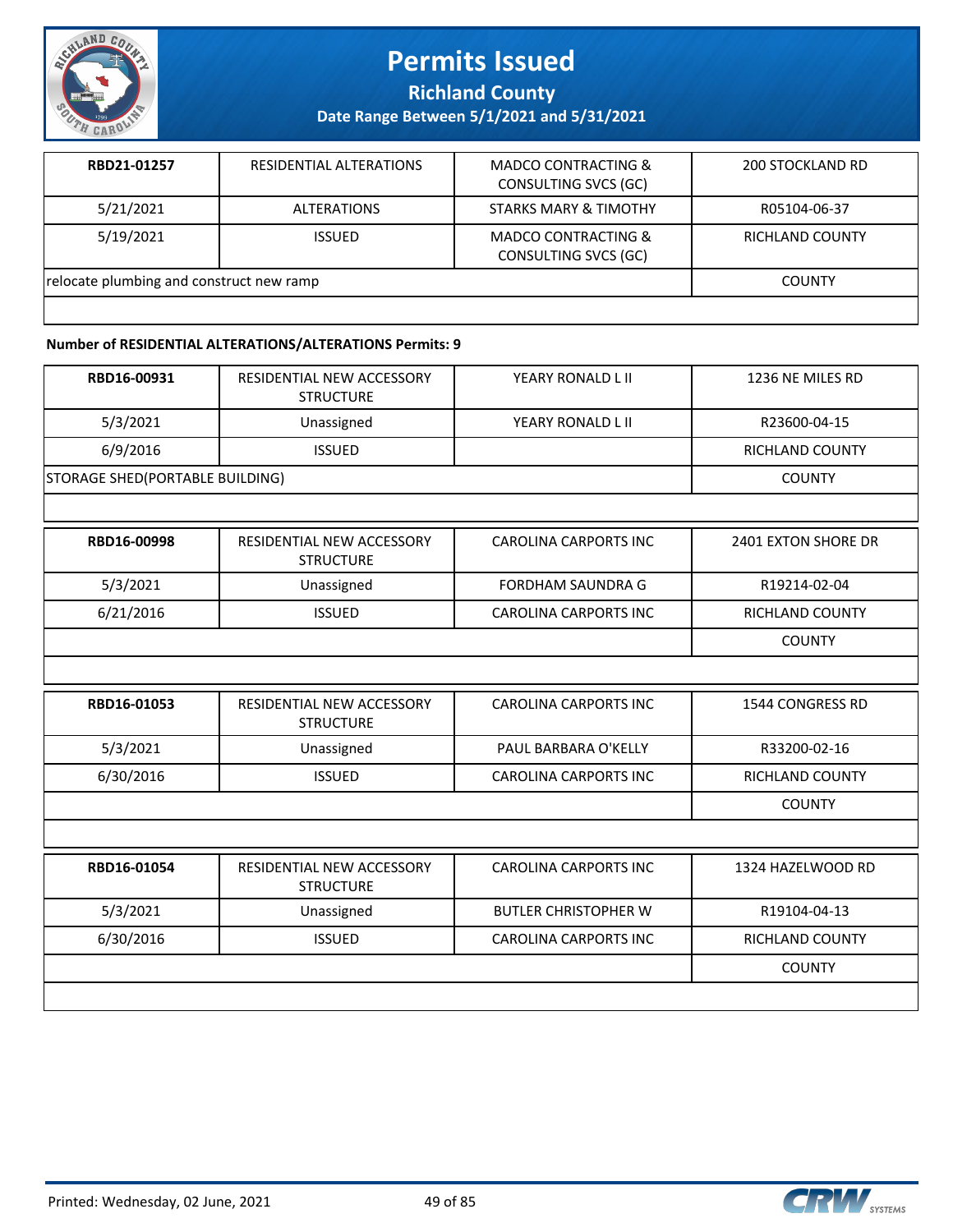

**Richland County**

| RBD16-01278                             | RESIDENTIAL NEW ACCESSORY<br><b>STRUCTURE</b> | <b>CAROLINA CARPORTS INC</b>                                                                         | 106 CAPERS CHAPEL RD |
|-----------------------------------------|-----------------------------------------------|------------------------------------------------------------------------------------------------------|----------------------|
| 5/3/2021                                | Unassigned                                    | JAHELKA RHETT A & MICHEL A                                                                           | R00200-01-02         |
| 8/9/2016                                | <b>ISSUED</b>                                 | <b>CAROLINA CARPORTS INC</b>                                                                         | RICHLAND COUNTY      |
|                                         |                                               |                                                                                                      | <b>COUNTY</b>        |
|                                         |                                               |                                                                                                      |                      |
| RBD16-01732                             | RESIDENTIAL NEW ACCESSORY<br><b>STRUCTURE</b> | <b>CAROLINA CARPORTS INC</b>                                                                         | 1711 LONER RD        |
| 5/3/2021                                | Unassigned                                    | <b>BOOZER WADE L &amp; GAYLE L</b>                                                                   | R10200-04-28         |
| 10/28/2016                              | <b>ISSUED</b>                                 | <b>CAROLINA CARPORTS INC</b>                                                                         | RICHLAND COUNTY      |
|                                         |                                               |                                                                                                      | <b>COUNTY</b>        |
|                                         |                                               |                                                                                                      |                      |
| RBD21-00602                             | RESIDENTIAL NEW ACCESSORY<br><b>STRUCTURE</b> | <b>CYNTHIA HUGGINS</b>                                                                               | 620 WYNETTE WAY      |
| 5/25/2021                               | Unassigned                                    |                                                                                                      | R25707-02-12         |
| 3/12/2021                               | <b>ISSUED</b>                                 |                                                                                                      | RICHLAND COUNTY      |
| COMPUTER GAME & STORAGE ROOM            |                                               |                                                                                                      | <b>COUNTY</b>        |
| WAITING ON THE STATEMENT OF DISCLOSURE. |                                               |                                                                                                      |                      |
| RBD21-00810                             | RESIDENTIAL NEW ACCESSORY<br><b>STRUCTURE</b> | DIXON KENNETH DEVEAUX &                                                                              | 2636 TROTTER ROAD    |
| 5/14/2021                               | Unassigned                                    |                                                                                                      |                      |
| 4/6/2021                                | <b>ISSUED</b>                                 | DIXON KENNETH DEVEAUX &                                                                              |                      |
| <b>STORAGE SHED</b>                     |                                               |                                                                                                      |                      |
|                                         |                                               | ADDRESS WAS CHANGED FROM 2704 TROTTER ROAD TO 2636 TROTTER ROAD PER ALFREDA TINDAL. (SEE ATTACHMENT) |                      |
| RBD21-00926                             | RESIDENTIAL NEW ACCESSORY<br><b>STRUCTURE</b> | <b>COATES ROBERT D</b>                                                                               | 54 LOVE VALLEY CT    |
| 5/10/2021                               | Unassigned                                    |                                                                                                      | R01416-01-14         |
| 4/19/2021                               | <b>ISSUED</b>                                 | <b>COATES ROBERT D</b>                                                                               | RICHLAND COUNTY      |
| <b>METAL SHED</b>                       |                                               |                                                                                                      | <b>COUNTY</b>        |
|                                         |                                               |                                                                                                      |                      |
| RBD21-00979                             | RESIDENTIAL NEW ACCESSORY<br><b>STRUCTURE</b> | <b>WASHINGTON CLIFTON T &amp;</b>                                                                    | 246 GAY RD           |
| 5/14/2021                               | Unassigned                                    |                                                                                                      | R29900-02-78         |
| 4/23/2021                               | <b>ISSUED</b>                                 | <b>WASHINGTON CLIFTON T &amp;</b>                                                                    | RICHLAND COUNTY      |
| <b>DETACHED GARAGE</b>                  |                                               |                                                                                                      | <b>COUNTY</b>        |
|                                         |                                               |                                                                                                      |                      |

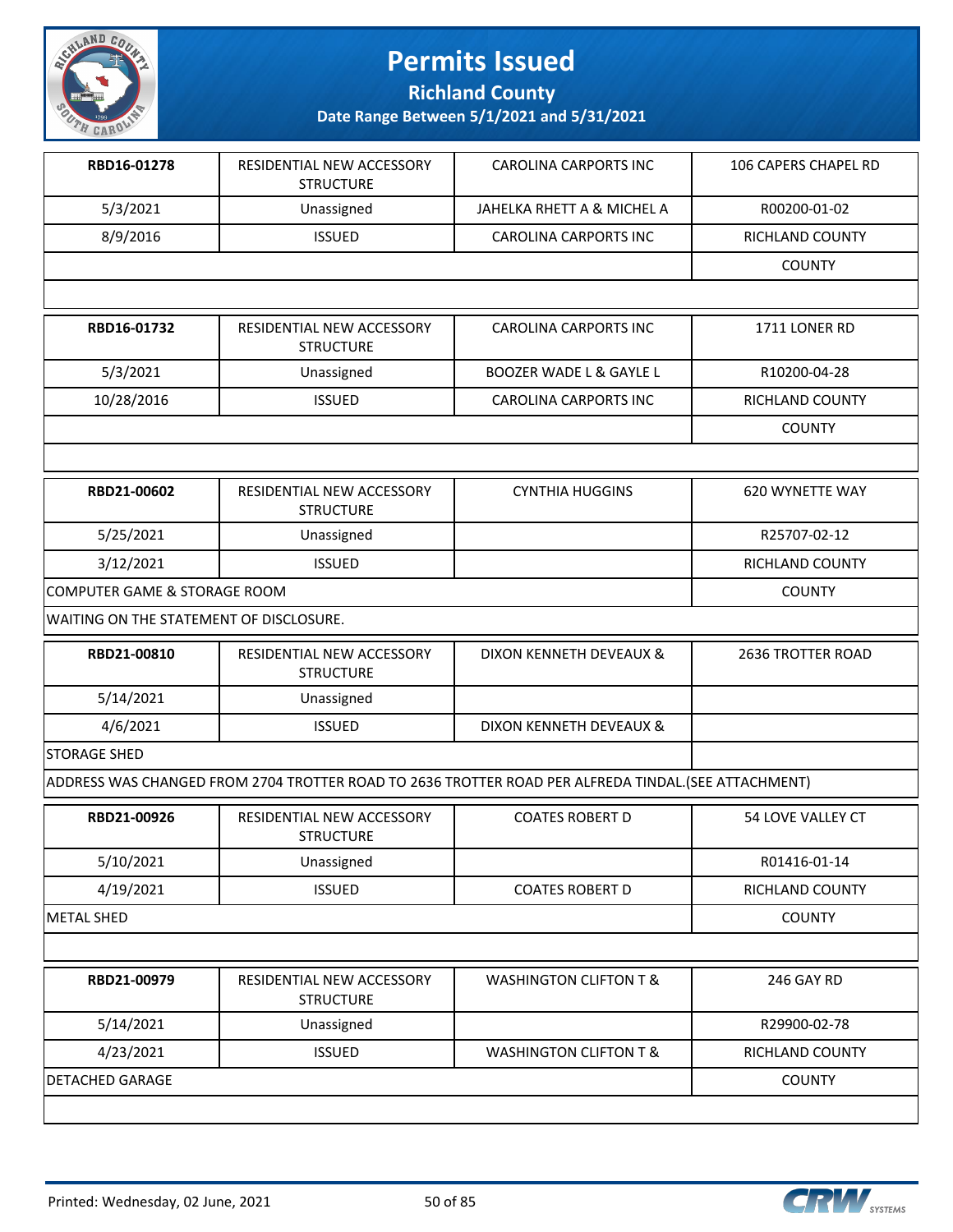

**Richland County**

| RBD21-00981                                         | RESIDENTIAL NEW ACCESSORY<br><b>STRUCTURE</b>                 | <b>WASHINGTON CLIFTON T &amp;</b>    | 246 GAY RD                  |
|-----------------------------------------------------|---------------------------------------------------------------|--------------------------------------|-----------------------------|
| 5/13/2021                                           | Unassigned                                                    |                                      | R29900-02-78                |
| 4/23/2021                                           | <b>ISSUED</b>                                                 | <b>WASHINGTON CLIFTON T &amp;</b>    | RICHLAND COUNTY             |
| POOL HOUSE                                          |                                                               |                                      | <b>COUNTY</b>               |
|                                                     |                                                               |                                      |                             |
| RBD21-01001                                         | RESIDENTIAL NEW ACCESSORY<br><b>STRUCTURE</b>                 | <b>GORDON GREGORY L &amp; ANNA R</b> | <b>18 HERITAGE HILLS CT</b> |
| 5/18/2021                                           | Unassigned                                                    | <b>GORDON GREGORY L &amp; ANNA R</b> | R14701-01-18                |
| 4/27/2021                                           | <b>ISSUED</b>                                                 |                                      | RICHLAND COUNTY             |
| STORAGE FOR CAMPER                                  |                                                               |                                      | <b>COUNTY</b>               |
|                                                     |                                                               |                                      |                             |
| RBD21-01020                                         | RESIDENTIAL NEW ACCESSORY<br><b>STRUCTURE</b>                 | <b>TODD SAMUEL Y &amp; LOUISE M</b>  | 552 HILLER RD               |
| 5/17/2021                                           | Unassigned                                                    | TODD SAMUEL Y & LOUISE M             | R00415-01-02                |
| 4/28/2021                                           | <b>ISSUED</b>                                                 |                                      | RICHLAND COUNTY             |
| SHED 18X21 METAL BUILDING                           |                                                               |                                      | <b>COUNTY</b>               |
|                                                     |                                                               |                                      |                             |
| RBD21-01021                                         | RESIDENTIAL NEW ACCESSORY<br><b>STRUCTURE</b>                 | PARKER TIMOTHY ALLEN &               | 1119 SANDY ST               |
| 5/20/2021                                           | Unassigned                                                    | PARKER TIMOTHY ALLEN &               | R25908-04-20                |
| 4/28/2021                                           | <b>ISSUED</b>                                                 |                                      | RICHLAND COUNTY             |
| DETACHED GARAGE/WN UTILITIES                        |                                                               |                                      | <b>COUNTY</b>               |
|                                                     | PLAN REVIEW WAS PAID UNDER PERMIT NUMBER RBD21-00778.         |                                      |                             |
| RBD21-01071                                         | RESIDENTIAL NEW ACCESSORY<br><b>STRUCTURE</b>                 | RENU ENERGY SOLUTIONS LLC(GC)        | 1150 ELM SAVANNAH RD        |
| 5/26/2021                                           | Unassigned                                                    | <b>BITLER GORDON C ETAL</b>          | R30300-02-32                |
| 5/3/2021                                            | <b>ISSUED</b>                                                 | RENU ENERGY SOLUTIONS LLC(GC)        | RICHLAND COUNTY             |
| construction of a detached structure (41ftx22"11ft) |                                                               |                                      | <b>COUNTY</b>               |
|                                                     | 943 sq ft COST IS ON PV CONTRACT ATTACHED*** UNDER SOLAR PORT |                                      |                             |
| RBD21-01127                                         | RESIDENTIAL NEW ACCESSORY<br><b>STRUCTURE</b>                 | REICHARD KRISTA                      | 601 MOUNT VALLEY RD         |
| 5/26/2021                                           | Unassigned                                                    | <b>REICHARD KRISTA</b>               | R12400-02-46                |
| 5/6/2021                                            | <b>ISSUED</b>                                                 |                                      | RICHLAND COUNTY             |
| AGRICULTURAL BUILDING                               |                                                               |                                      | <b>COUNTY</b>               |
|                                                     |                                                               |                                      |                             |

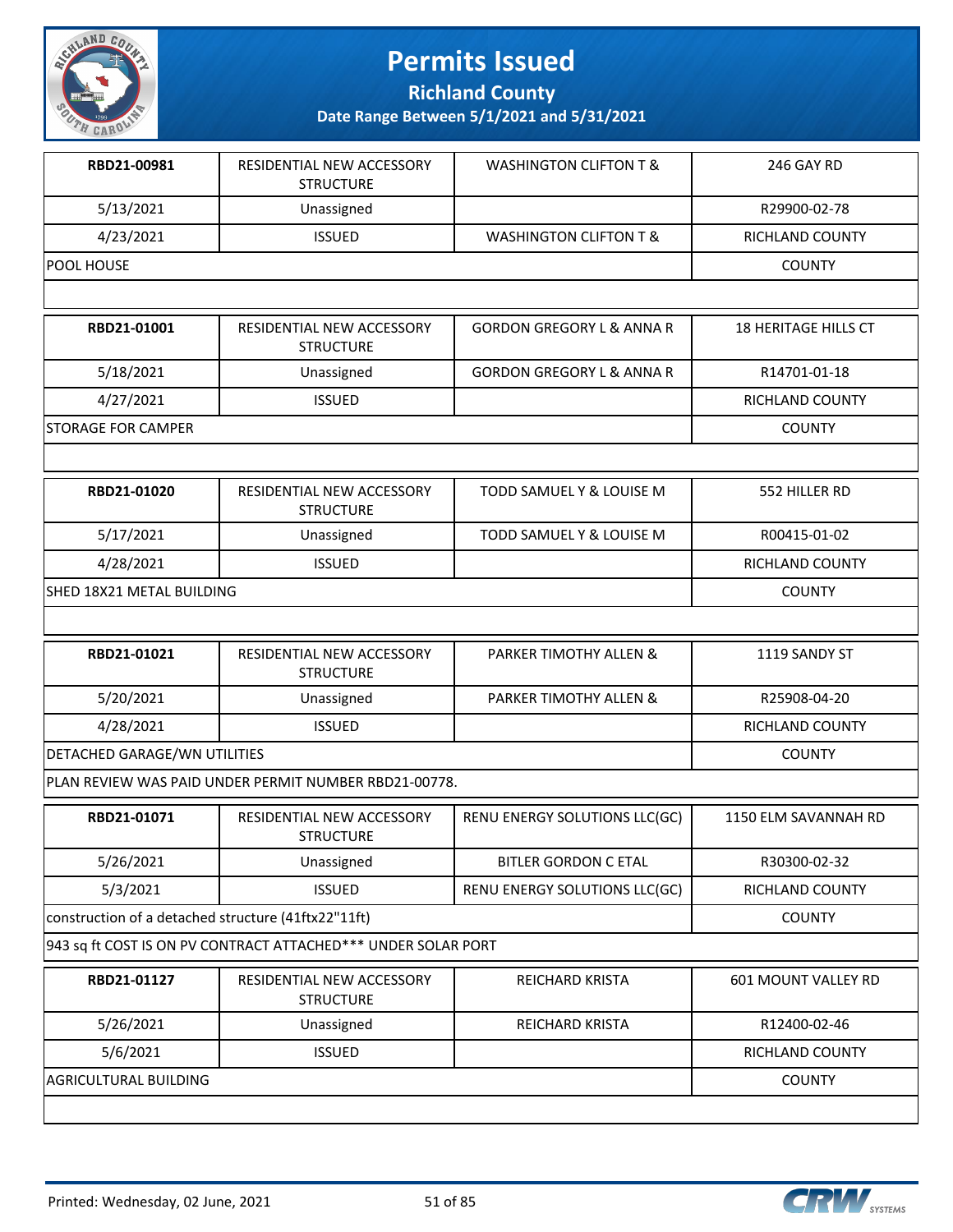

**Richland County**

**Date Range Between 5/1/2021 and 5/31/2021**

| RBD21-01146                            | <b>RESIDENTIAL NEW ACCESSORY</b><br><b>STRUCTURE</b> | WHITFIELD KEITH MCRAE & | 748 DIAL CREEK RD |
|----------------------------------------|------------------------------------------------------|-------------------------|-------------------|
| 5/28/2021                              | Unassigned                                           | WHITFIELD KEITH MCRAE & | R25810-05-28      |
| 5/7/2021                               | <b>ISSUED</b>                                        |                         | RICHLAND COUNTY   |
| <b>OUTDOOR GRILL AREA OPEN CARPORT</b> |                                                      |                         | <b>COUNTY</b>     |
|                                        |                                                      |                         |                   |

| RBD21-01166      | <b>RESIDENTIAL NEW ACCESSORY</b><br><b>STRUCTURE</b> | THORNTON HUBERT D & ENOLA G | <b>10 KINGSTREE CT</b> |
|------------------|------------------------------------------------------|-----------------------------|------------------------|
| 5/20/2021        | Unassigned                                           |                             | R17311-02-09           |
| 5/11/2021        | <b>ISSUED</b>                                        | THORNTON HUBERT D & ENOLA G | <b>RICHLAND COUNTY</b> |
| STORAGE/MAN CAVE |                                                      |                             | <b>COUNTY</b>          |
|                  |                                                      |                             |                        |

#### **Number of RESIDENTIAL NEW ACCESSORY STRUCTURE/Unassigned Permits: 18**

| RBD20-01640                         | RESIDENTIAL NEW CONSTRUCTION | PRESTIGE CONSTRUCTION GROUP       | 1650 HORSESHOE DR A    |
|-------------------------------------|------------------------------|-----------------------------------|------------------------|
| 5/21/2021                           | SINGLE FAM TOWNHOME          | CACERES ADELAIDA                  | R17012-01-03           |
| 10/14/2020                          | <b>ISSUED</b>                | PRESTIGE CONSTRUCTION GROUP<br>LL | <b>RICHLAND COUNTY</b> |
| Construct 6 single family townhomes | A COUNTY                     |                                   |                        |
|                                     |                              |                                   |                        |
| RBD21-01009                         | RESIDENTIAL NEW CONSTRUCTION | D R HORTON INC (COA)              | 441 STONE HOLLOW DR    |
| 5/18/2021                           | SINGLE FAM TOWNHOME          | STONEMONT DEVELOPMENT LLC         | R04100-01-09           |

4/27/2021 | ISSUED | DR HORTON INC (COA) | RICHLAND COUNTY

Single Family New Construction **COUNTY COUNTY** 

#### **Number of RESIDENTIAL NEW CONSTRUCTION/SINGLE FAM TOWNHOME Permits: 2**

| RBD21-00582                                        | RESIDENTIAL NEW CONSTRUCTION | <b>GARY L FRAZIER</b>    | 5400 LEESBURG RD       |
|----------------------------------------------------|------------------------------|--------------------------|------------------------|
| 5/10/2021                                          | SINGLE FAMILY RES            | <b>MICKENS DOROTHY A</b> | R35600-01-16           |
| 3/10/2021                                          | APPROVED                     | <b>GARY L FRAZIER</b>    | <b>RICHLAND COUNTY</b> |
| Building a residential house                       |                              |                          | <b>COUNTY</b>          |
|                                                    |                              |                          |                        |
| RBD21-00650                                        | RESIDENTIAL NEW CONSTRUCTION | LAWRENCE HOLDINGS LLC    | 25 MARSHBROOK CT       |
| 5/11/2021                                          | SINGLE FAMILY RES            | <b>SCOTT COTHEA B</b>    | R27907-01-17           |
| 3/17/2021                                          | <b>ISSUED</b>                | LAWRENCE HOLDINGS LLC    | <b>RICHLAND COUNTY</b> |
| Single family home on a crawl space in Hopkins, SC |                              |                          | <b>COUNTY</b>          |
|                                                    |                              |                          |                        |

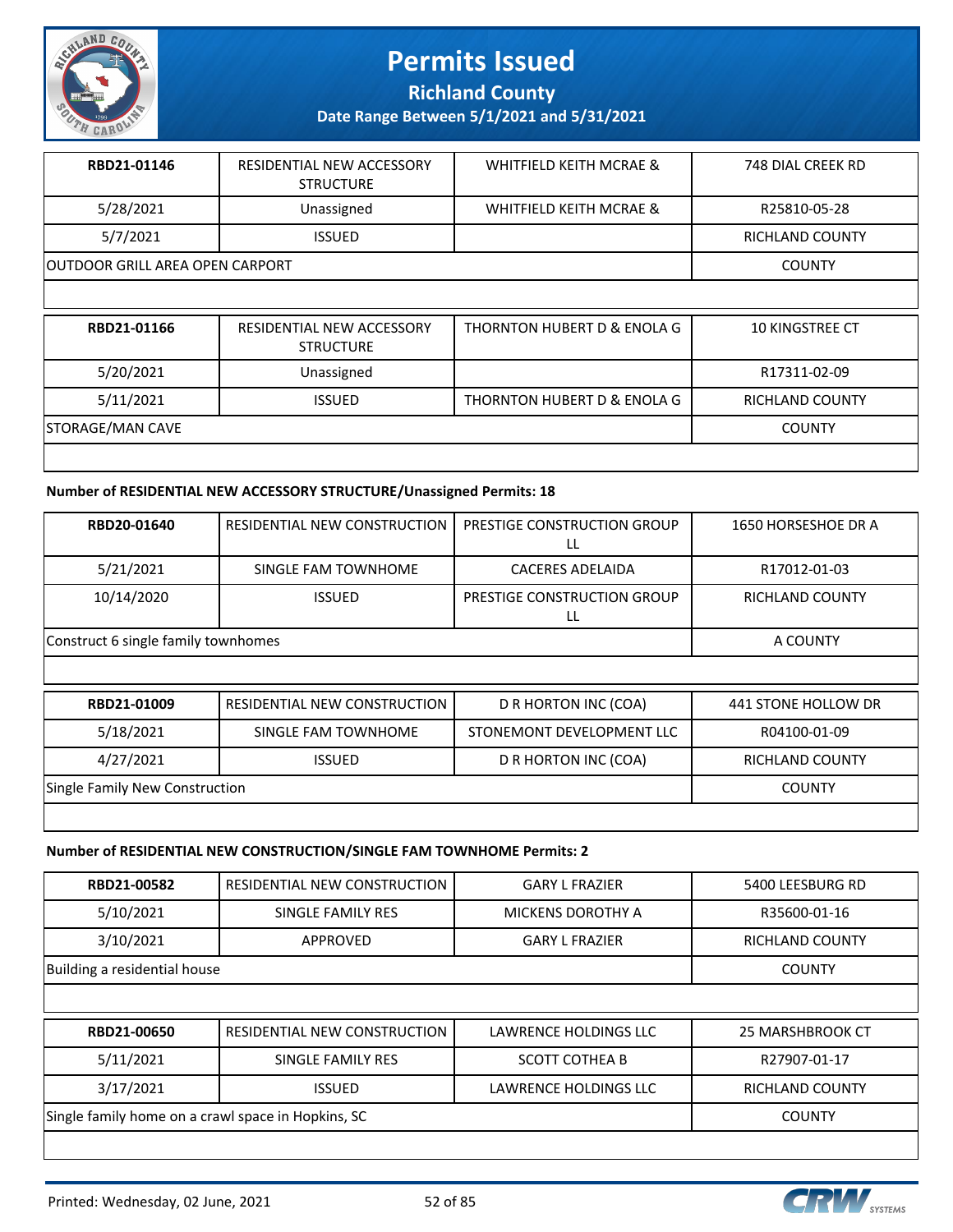

**Richland County**

| RBD21-00757                                   | RESIDENTIAL NEW CONSTRUCTION        | RODRIGUEZ MARCOS MANUEL<br><b>ARIAS</b> | <b>617 BURMASTER DR</b> |
|-----------------------------------------------|-------------------------------------|-----------------------------------------|-------------------------|
| 5/19/2021                                     | <b>SINGLE FAMILY RES</b>            |                                         | R25708-01-14            |
| 3/30/2021                                     | <b>ISSUED</b>                       | RODRIGUEZ MARCOS MANUEL<br><b>ARIAS</b> | <b>RICHLAND COUNTY</b>  |
| NEW SINGLE FAMILY DWELLING                    |                                     |                                         | <b>COUNTY</b>           |
|                                               |                                     |                                         |                         |
| RBD21-00773                                   | RESIDENTIAL NEW CONSTRUCTION        | <b>GREAT SOUTHERN HOMES INC</b>         | 923 BEAUFORT FARM RD    |
| 5/3/2021                                      | <b>SINGLE FAMILY RES</b>            | GS JACOBS CREEK LLC*                    | R17800-04-68            |
| 3/31/2021                                     | <b>ISSUED</b>                       | <b>GREAT SOUTHERN HOMES INC</b>         | <b>RICHLAND COUNTY</b>  |
| Devonshire B                                  |                                     |                                         | <b>COUNTY</b>           |
|                                               |                                     |                                         |                         |
| RBD21-00807                                   | RESIDENTIAL NEW CONSTRUCTION        | <b>JOEL B BAKER</b>                     | 1002 R STOUDEMAYER RD   |
| 5/5/2021                                      | <b>SINGLE FAMILY RES</b>            | LLOYD JEREMY D &                        | R00900-02-04            |
| 4/6/2021                                      | <b>ISSUED</b>                       | <b>JOEL B BAKER</b>                     | RICHLAND COUNTY         |
| New custom construction of single family home |                                     |                                         | <b>COUNTY</b>           |
|                                               |                                     |                                         |                         |
| RBD21-00823                                   | <b>RESIDENTIAL NEW CONSTRUCTION</b> | <b>ARTHEMUS M HILL II</b>               | 122 DEEPWOOD LN         |
| 5/13/2021                                     | <b>SINGLE FAMILY RES</b>            |                                         | R24900-07-20            |
| 4/7/2021                                      | <b>ISSUED</b>                       |                                         | <b>RICHLAND COUNTY</b>  |
| NEW SINGLE FAMILY RESIDENCE                   |                                     |                                         | <b>COUNTY</b>           |
|                                               |                                     |                                         |                         |
| RBD21-00871                                   | RESIDENTIAL NEW CONSTRUCTION        | MUNGO HOMES PROPERTIES LLC              | 556 HARBOUR POINTE DR   |
| 5/3/2021                                      | <b>SINGLE FAMILY RES</b>            | <b>MUNGO HOMES PROPERTIES LLC</b>       | R23205-20-12            |
| 4/13/2021                                     | <b>ISSUED</b>                       |                                         | RICHLAND COUNTY         |
| Single family dwelling                        |                                     |                                         | <b>COUNTY</b>           |
|                                               |                                     |                                         |                         |

| <b>RBD21-00880</b>     | RESIDENTIAL NEW CONSTRUCTION | MUNGO HOMES PROPERTIES LLC | 908 TONSI DR    |
|------------------------|------------------------------|----------------------------|-----------------|
| 5/3/2021               | SINGLE FAMILY RES            | MUNGO HOMES PROPERTIES LLC | R25800-03-52    |
| 4/14/2021              | <b>ISSUED</b>                |                            | RICHLAND COUNTY |
| Single family dwelling |                              |                            | <b>COUNTY</b>   |
|                        |                              |                            |                 |

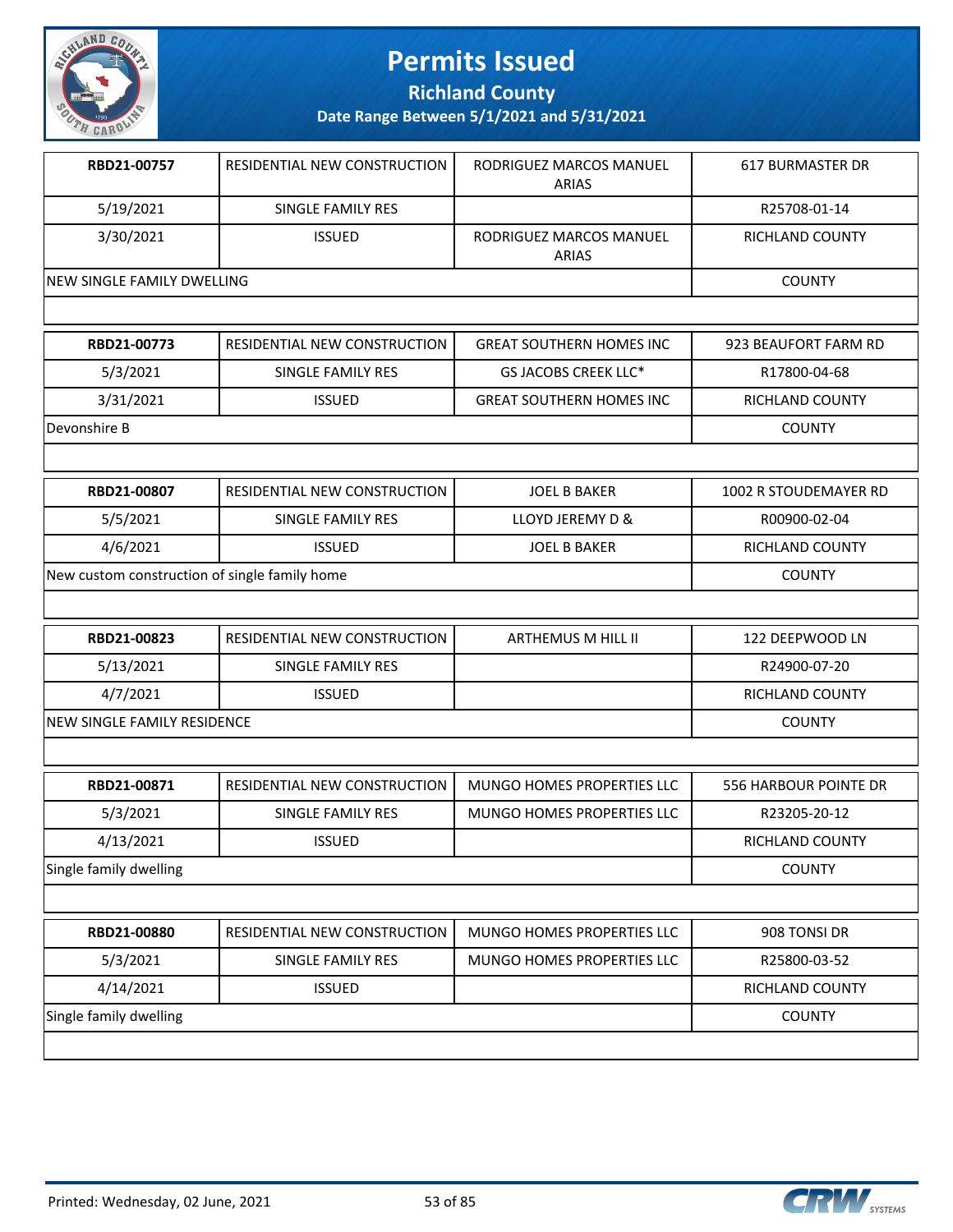

**Richland County**

| RBD21-00883                       | RESIDENTIAL NEW CONSTRUCTION                                                          | D R HORTON INC (COA)       | <b>104 BELGRAVE DR</b> |
|-----------------------------------|---------------------------------------------------------------------------------------|----------------------------|------------------------|
| 5/3/2021                          | SINGLE FAMILY RES                                                                     | <b>WINDING PATH LLC</b>    | R14800-05-22           |
| 4/14/2021                         | <b>ISSUED</b>                                                                         | D R HORTON INC (COA)       | RICHLAND COUNTY        |
| Single Family New Construction    |                                                                                       |                            | <b>COUNTY</b>          |
|                                   |                                                                                       |                            |                        |
| RBD21-00890                       | RESIDENTIAL NEW CONSTRUCTION                                                          | <b>BRYAN R POTTS</b>       | 1315 OLD RD            |
| 5/3/2021                          | SINGLE FAMILY RES                                                                     |                            | R01414-03-04           |
| 4/14/2021                         | <b>HOLD</b>                                                                           | DENNIS FRICK BUILDERS INC  | RICHLAND COUNTY        |
| <b>NEW SINGLE FAMILY DWELLING</b> |                                                                                       |                            | <b>COUNTY</b>          |
|                                   | HOMEOWNER EMAIL NICK DAY NEW PLANS AN ADDITIONAL \$10.53 IS NOW DUE BEFORE INSPECTION |                            |                        |
| RBD21-00898                       | RESIDENTIAL NEW CONSTRUCTION                                                          | <b>EASTWOOD HOMES LLC</b>  | 247 FALLING LEAVES LN  |
| 5/5/2021                          | SINGLE FAMILY RES                                                                     | EASTWOOD HOMES LLC         | R20516-04-03           |
| 4/14/2021                         | <b>ISSUED</b>                                                                         |                            | RICHLAND COUNTY        |
| Single Family residential         |                                                                                       |                            | <b>COUNTY</b>          |
|                                   |                                                                                       |                            |                        |
| RBD21-00899                       | RESIDENTIAL NEW CONSTRUCTION                                                          | MUNGO HOMES PROPERTIES LLC | 625 FROW DR            |
| 5/3/2021                          | SINGLE FAMILY RES                                                                     | MUNGO HOMES PROPERTIES LLC | R25800-03-52           |
| 4/15/2021                         | <b>ISSUED</b>                                                                         |                            | RICHLAND COUNTY        |
| Single family dwelling            |                                                                                       |                            | <b>COUNTY</b>          |
|                                   |                                                                                       |                            |                        |
| RBD21-00900                       | RESIDENTIAL NEW CONSTRUCTION                                                          | MUNGO HOMES PROPERTIES LLC | 512 MALACHITE LN       |
| 5/3/2021                          | SINGLE FAMILY RES                                                                     | MUNGO HOMES PROPERTIES LLC | R01716-04-15           |
| 4/15/2021                         | <b>ISSUED</b>                                                                         |                            | <b>RICHLAND COUNTY</b> |
| Single family dwelling            |                                                                                       |                            | <b>COUNTY</b>          |
|                                   |                                                                                       |                            |                        |
| RBD21-00901                       | RESIDENTIAL NEW CONSTRUCTION                                                          | <b>EASTWOOD HOMES LLC</b>  | 253 FALLING LEAVES LN  |
| 5/4/2021                          | SINGLE FAMILY RES                                                                     | EASTWOOD HOMES LLC         | R20516-04-04           |
| 4/15/2021                         | <b>ISSUED</b>                                                                         |                            | <b>RICHLAND COUNTY</b> |
| Single Family residential         |                                                                                       |                            | <b>COUNTY</b>          |
|                                   |                                                                                       |                            |                        |

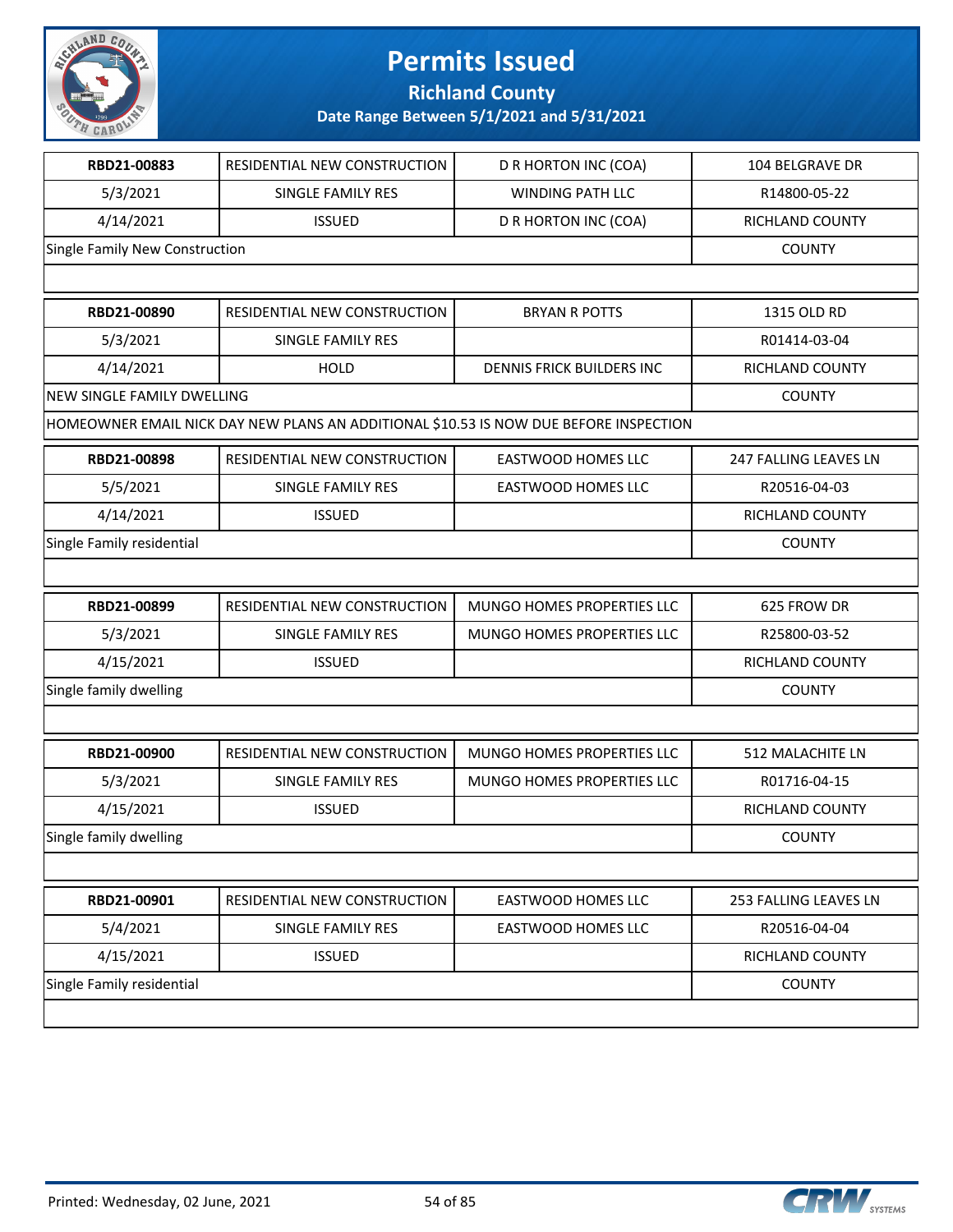

#### **Richland County**

| RBD21-00902                | RESIDENTIAL NEW CONSTRUCTION | <b>GREAT SOUTHERN HOMES INC</b>   | 318 HEART SPRINGS LN    |
|----------------------------|------------------------------|-----------------------------------|-------------------------|
| 5/4/2021                   | <b>SINGLE FAMILY RES</b>     | <b>GREAT SOUTHERN HOMES INC</b>   | R17800-04-68            |
| 4/15/2021                  | <b>ISSUED</b>                | <b>GREAT SOUTHERN HOMES INC</b>   | RICHLAND COUNTY         |
| Devonshire II B            |                              |                                   | <b>COUNTY</b>           |
|                            |                              |                                   |                         |
| RBD21-00903                | RESIDENTIAL NEW CONSTRUCTION | <b>GREAT SOUTHERN HOMES INC</b>   | 325 HEART SPRINGS LN    |
| 5/4/2021                   | SINGLE FAMILY RES            | <b>GREAT SOUTHERN HOMES INC</b>   | R17800-04-68            |
| 4/15/2021                  | <b>ISSUED</b>                | <b>GREAT SOUTHERN HOMES INC</b>   | RICHLAND COUNTY         |
| <b>Bentcreek A</b>         |                              |                                   | <b>COUNTY</b>           |
|                            |                              |                                   |                         |
| RBD21-00904                | RESIDENTIAL NEW CONSTRUCTION | <b>GREAT SOUTHERN HOMES INC</b>   | 321 HEART SPRINGS LN    |
| 5/4/2021                   | <b>SINGLE FAMILY RES</b>     | <b>GREAT SOUTHERN HOMES INC.</b>  | R17800-04-68            |
| 4/15/2021                  | <b>ISSUED</b>                | <b>GREAT SOUTHERN HOMES INC</b>   | RICHLAND COUNTY         |
| Davenport II E             |                              |                                   | <b>COUNTY</b>           |
|                            |                              |                                   |                         |
| RBD21-00905                | RESIDENTIAL NEW CONSTRUCTION | <b>SMITH MARTIN L &amp;</b>       | 118 APPLETON CORNER WAY |
| 5/4/2021                   | SINGLE FAMILY RES            |                                   | R27500-02-49            |
| 4/15/2021                  | <b>ISSUED</b>                | <b>SMITH MARTIN L &amp;</b>       | RICHLAND COUNTY         |
| NEW SINGLE FAMILY DWELLING |                              |                                   | <b>COUNTY</b>           |
|                            |                              |                                   |                         |
| RBD21-00907                | RESIDENTIAL NEW CONSTRUCTION | <b>EASTWOOD HOMES LLC</b>         | 337 SUNNYCREST LN       |
| 5/3/2021                   | SINGLE FAMILY RES            | EASTWOOD HOMES OF COLUMBIA<br>LLC | R23208-13-12            |
| 4/15/2021                  | <b>ISSUED</b>                | <b>EASTWOOD HOMES LLC</b>         | RICHLAND COUNTY         |
| Single Family residential  |                              |                                   | <b>COUNTY</b>           |
|                            |                              |                                   |                         |
| RBD21-00908                | RESIDENTIAL NEW CONSTRUCTION | <b>EASTWOOD HOMES LLC</b>         | 253 BAYSDALE DR         |
|                            |                              |                                   |                         |
| 5/4/2021                   | SINGLE FAMILY RES            | <b>EASTWOOD HOMES LLC</b>         | R23208-13-18            |
| 4/15/2021                  | <b>ISSUED</b>                |                                   | RICHLAND COUNTY         |
| Single Family residential  |                              |                                   | <b>COUNTY</b>           |

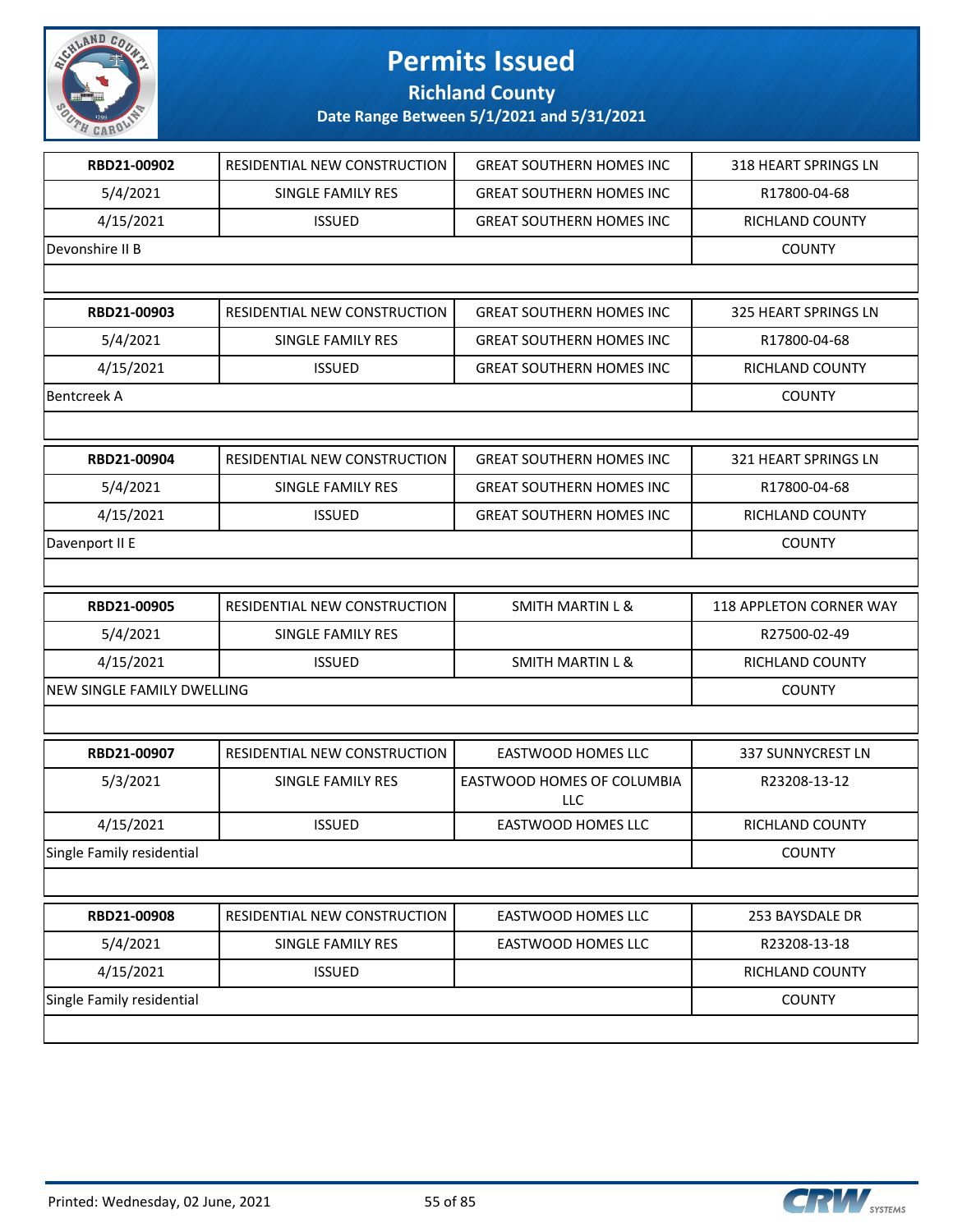

**Richland County**

| RBD21-00911                         | RESIDENTIAL NEW CONSTRUCTION | <b>EASTWOOD HOMES LLC</b>     | <b>348 SUNNYCREST LN</b> |
|-------------------------------------|------------------------------|-------------------------------|--------------------------|
| 5/4/2021                            | SINGLE FAMILY RES            | LAKE CAROLINA DEVELOPMENT INC | R23200-01-32             |
| 4/15/2021                           | <b>ISSUED</b>                | <b>EASTWOOD HOMES LLC</b>     | RICHLAND COUNTY          |
| Single Family residential           |                              |                               | <b>COUNTY</b>            |
| <b>Walk Out Basement Foundation</b> |                              |                               |                          |
| RBD21-00913                         | RESIDENTIAL NEW CONSTRUCTION | <b>EASTWOOD HOMES LLC</b>     | 305 AUTUMN POND DR       |
| 5/4/2021                            | SINGLE FAMILY RES            | <b>EASTWOOD HOMES LLC</b>     | R20515-12-03             |
| 4/15/2021                           | <b>ISSUED</b>                |                               | RICHLAND COUNTY          |
| Single Family residential           |                              |                               | <b>COUNTY</b>            |
|                                     |                              |                               |                          |
| RBD21-00914                         | RESIDENTIAL NEW CONSTRUCTION | MUNGO HOMES PROPERTIES LLC    | 582 MALACHITE LN         |
| 5/6/2021                            | SINGLE FAMILY RES            | MUNGO HOMES PROPERTIES LLC    | R01716-04-28             |
| 4/16/2021                           | <b>ISSUED</b>                |                               | RICHLAND COUNTY          |
| Single family dwelling              |                              |                               | <b>COUNTY</b>            |
|                                     |                              |                               |                          |
| RBD21-00918                         | RESIDENTIAL NEW CONSTRUCTION | MUNGO HOMES PROPERTIES LLC    | 402 KEEBLE DR            |
| 5/10/2021                           | SINGLE FAMILY RES            | MUNGO HOMES PROPERTIES LLC    | R17111-02-01             |
| 4/16/2021                           | <b>ISSUED</b>                |                               | RICHLAND COUNTY          |
| Single family dwelling              |                              |                               | <b>COUNTY</b>            |
|                                     |                              |                               |                          |
| RBD21-00919                         | RESIDENTIAL NEW CONSTRUCTION | <b>EASTWOOD HOMES LLC</b>     | 346 LANDOVER RD          |
| 5/6/2021                            | <b>SINGLE FAMILY RES</b>     | <b>EASTWOOD HOMES LLC</b>     | R23200-01-32             |
| 4/16/2021                           | <b>ISSUED</b>                |                               | RICHLAND COUNTY          |
| Single Family residential           |                              |                               | <b>COUNTY</b>            |
|                                     |                              |                               |                          |
| RBD21-00921                         | RESIDENTIAL NEW CONSTRUCTION | MUNGO HOMES PROPERTIES LLC    | 406 KEEBLE DR            |
| 5/10/2021                           | SINGLE FAMILY RES            | MUNGO HOMES PROPERTIES LLC    | R17111-02-01             |
| 4/19/2021                           | <b>ISSUED</b>                |                               | RICHLAND COUNTY          |
| Single family dwelling              |                              |                               | <b>COUNTY</b>            |
|                                     |                              |                               |                          |

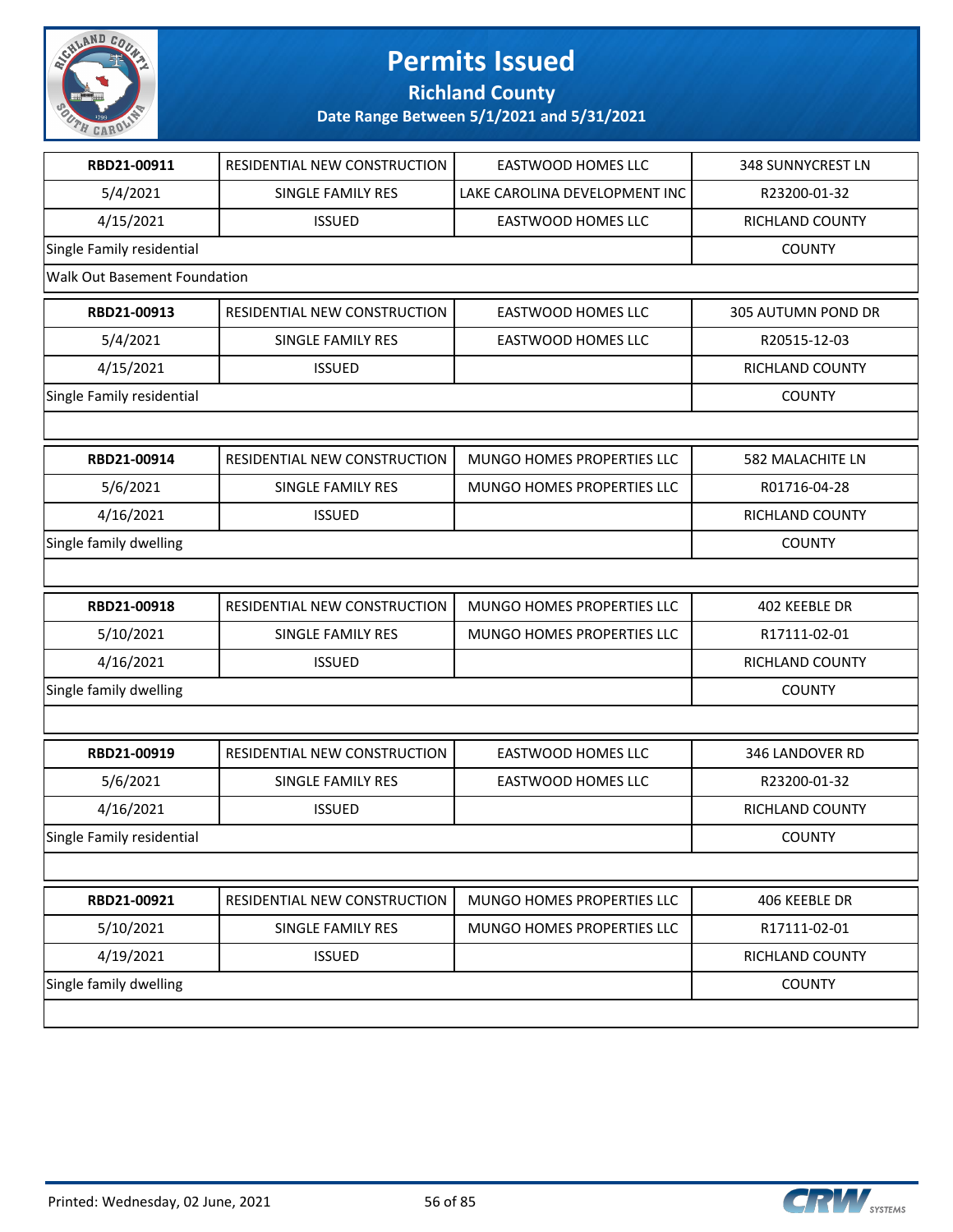

**Richland County**

| RBD21-00922                           | RESIDENTIAL NEW CONSTRUCTION | <b>STANLEY MARTIN HOMES LLC</b>          | 943 NORTH SAGE DROP RD |
|---------------------------------------|------------------------------|------------------------------------------|------------------------|
| 5/10/2021                             | SINGLE FAMILY RES            | STANLEY MARTIN COMPANIES LLC             | R20513-03-39           |
| 4/19/2021                             | <b>ISSUED</b>                | STANLEY MARTIN HOMES LLC                 | RICHLAND COUNTY        |
| Build single family residence         |                              |                                          | <b>COUNTY</b>          |
|                                       |                              |                                          |                        |
| RBD21-00925                           | RESIDENTIAL NEW CONSTRUCTION | <b>GARY L FRAZIER</b>                    | 379 PINE GROVE RD      |
| 5/10/2021                             | <b>SINGLE FAMILY RES</b>     | PHILLIPS JULIE F                         | R10400-01-02           |
| 4/19/2021                             | <b>ISSUED</b>                | <b>GARY L FRAZIER</b>                    | <b>RICHLAND COUNTY</b> |
| Building a residential house          |                              |                                          | <b>COUNTY</b>          |
|                                       |                              |                                          |                        |
| RBD21-00927                           | RESIDENTIAL NEW CONSTRUCTION | <b>GREAT SOUTHERN HOMES INC</b>          | 1167 DEEP CREEK RD     |
| 5/13/2021                             | SINGLE FAMILY RES            | <b>GREAT SOUTHERN HOMES INC</b>          | R17800-04-68           |
| 4/19/2021                             | <b>ISSUED</b>                | <b>GREAT SOUTHERN HOMES INC</b>          | RICHLAND COUNTY        |
| <b>Bentcreek D</b>                    |                              |                                          | <b>COUNTY</b>          |
|                                       |                              |                                          |                        |
| RBD21-00928                           | RESIDENTIAL NEW CONSTRUCTION | CARL W HANCE JR                          | 263 COLUMBIA CLUB DR E |
| 5/10/2021                             | SINGLE FAMILY RES            | HANCE WAYNE & GEORGINA /<br><b>JTWRS</b> | R20408-01-06           |
| 4/19/2021                             | <b>ISSUED</b>                | CARL W HANCE JR                          | RICHLAND COUNTY        |
| construct new Single family residence |                              |                                          | <b>COUNTY</b>          |
| build new single family residence     |                              |                                          |                        |
| RBD21-00929                           | RESIDENTIAL NEW CONSTRUCTION | HURRICANE CONSTRUCTION INC               | 620 ROSERIDGE DR       |
| 5/10/2021                             | SINGLE FAMILY RES            | HURRICANE CONSTRUCTION INC               | R14806-06-02           |
| 4/19/2021                             | <b>ISSUED</b>                | HURRICANE CONSTRUCTION INC               | RICHLAND COUNTY        |
| Lot #77 Amber Creek                   |                              |                                          | <b>COUNTY</b>          |
|                                       |                              |                                          |                        |
| RBD21-00930                           | RESIDENTIAL NEW CONSTRUCTION | HURRICANE CONSTRUCTION INC               | 626 ROSERIDGE DR       |
| 5/10/2021                             | SINGLE FAMILY RES            | HURRICANE CONSTRUCTION INC               | R14806-06-01           |
| 4/19/2021                             | <b>ISSUED</b>                | HURRICANE CONSTRUCTION INC               | RICHLAND COUNTY        |
| Lot 78 - Amber Creek                  |                              |                                          | <b>COUNTY</b>          |
|                                       |                              |                                          |                        |

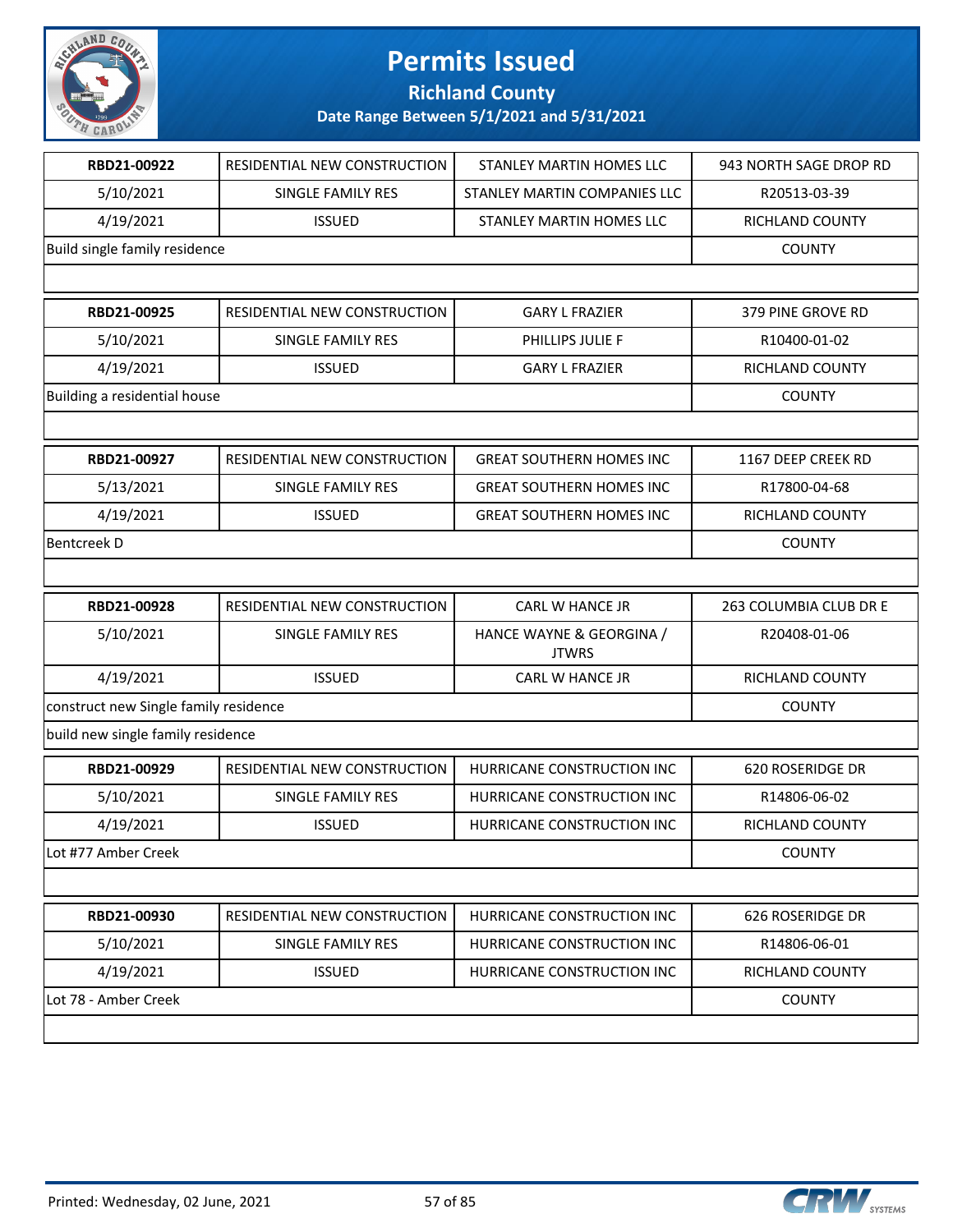

#### **Richland County**

| RBD21-00934            | RESIDENTIAL NEW CONSTRUCTION | JOHN WESTFALL RENOVATIONS  | 1020 JOE MEETZE RD     |
|------------------------|------------------------------|----------------------------|------------------------|
| 5/10/2021              | <b>SINGLE FAMILY RES</b>     | JOHN WESTFALL RENOVATIONS  | R01900-06-43           |
| 4/19/2021              | <b>ISSUED</b>                | JOHN WESTFALL RENOVATIONS  | RICHLAND COUNTY        |
| Building a log home    |                              |                            | <b>COUNTY</b>          |
|                        |                              |                            |                        |
| RBD21-00944            | RESIDENTIAL NEW CONSTRUCTION | MUNGO HOMES PROPERTIES LLC | 553 HARBOUR POINTE DR  |
| 5/11/2021              | <b>SINGLE FAMILY RES</b>     | MUNGO HOMES PROPERTIES LLC | R23205-19-04           |
| 4/20/2021              | <b>ISSUED</b>                |                            | RICHLAND COUNTY        |
| Single family dwelling |                              |                            | <b>COUNTY</b>          |
|                        |                              |                            |                        |
| RBD21-00946            | RESIDENTIAL NEW CONSTRUCTION | MUNGO HOMES PROPERTIES LLC | 319 COMPASS TRL        |
| 5/10/2021              | SINGLE FAMILY RES            | MUNGO HOMES PROPERTIES LLC | R20506-07-19           |
| 4/20/2021              | <b>ISSUED</b>                |                            | <b>RICHLAND COUNTY</b> |
| Single family dwelling |                              |                            | <b>COUNTY</b>          |
|                        |                              |                            |                        |
| RBD21-00948            | RESIDENTIAL NEW CONSTRUCTION | MUNGO HOMES PROPERTIES LLC | 181 ALMOFINI LN        |
| 5/11/2021              | SINGLE FAMILY RES            | MUNGO HOMES PROPERTIES LLC | R01700-04-56           |
| 4/20/2021              | <b>ISSUED</b>                |                            | RICHLAND COUNTY        |
| Single family dwelling |                              |                            | <b>COUNTY</b>          |
|                        |                              |                            |                        |
| RBD21-00952            | RESIDENTIAL NEW CONSTRUCTION | MUNGO HOMES PROPERTIES LLC | 714 SOUTH SAGE DROP RD |
| 5/11/2021              | SINGLE FAMILY RES            | MUNGO HOMES PROPERTIES LLC | R20416-01-41           |
| 4/21/2021              | <b>ISSUED</b>                |                            | <b>RICHLAND COUNTY</b> |
| Single family dwelling |                              |                            | <b>COUNTY</b>          |
|                        |                              |                            |                        |
| RBD21-00953            | RESIDENTIAL NEW CONSTRUCTION | HURRICANE CONSTRUCTION INC | 646 ROSERIDGE DR       |
| 5/12/2021              | SINGLE FAMILY RES            | HURRICANE CONSTRUCTION INC | R14806-05-01           |
| 4/21/2021              | <b>ISSUED</b>                | HURRICANE CONSTRUCTION INC | RICHLAND COUNTY        |
| Lot #85, Amber Creek   |                              |                            | <b>COUNTY</b>          |
|                        |                              |                            |                        |

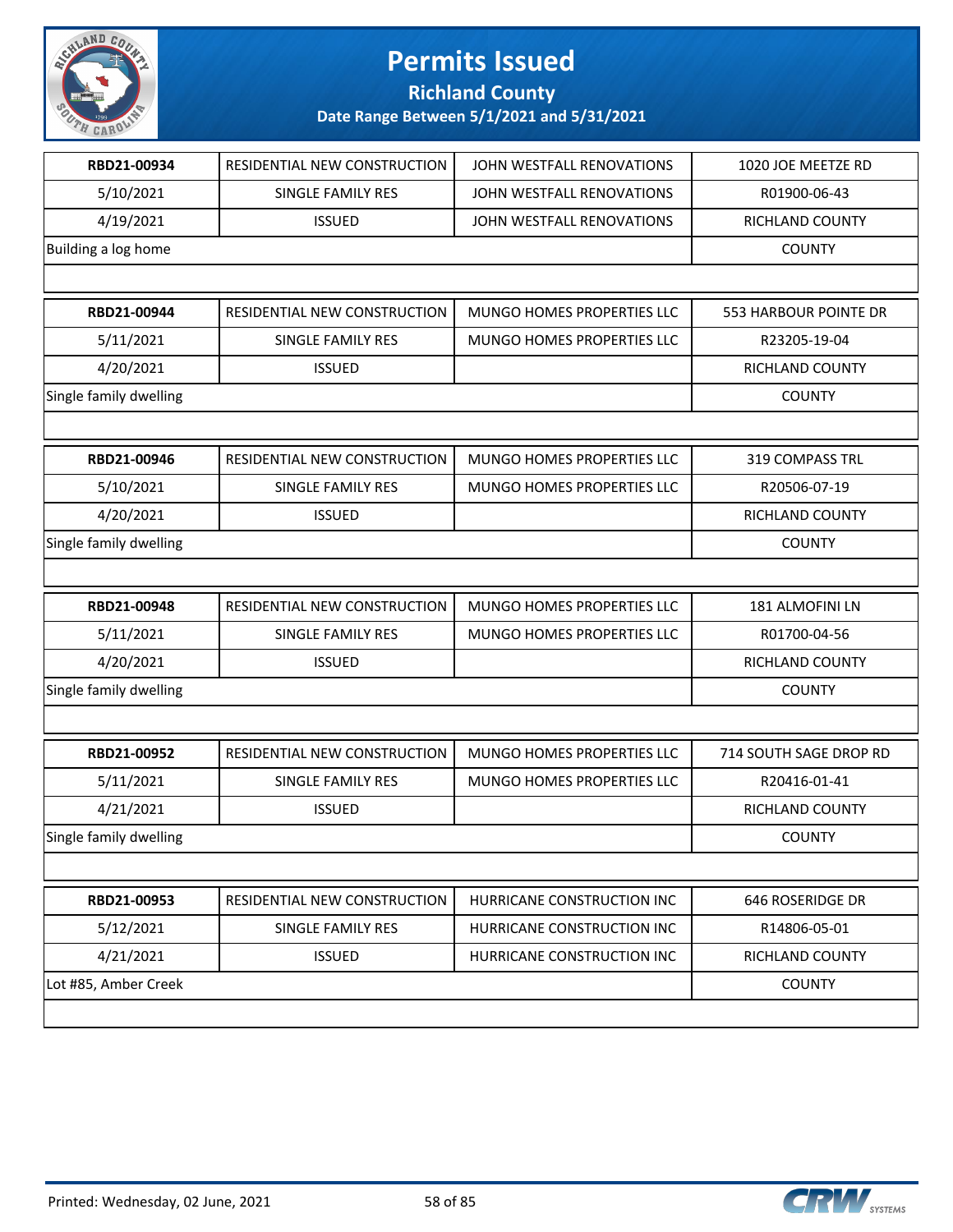

**Richland County**

| RBD21-00960            | RESIDENTIAL NEW CONSTRUCTION | HURRICANE CONSTRUCTION INC      | 43 DALMORE CT        |
|------------------------|------------------------------|---------------------------------|----------------------|
| 5/12/2021              | SINGLE FAMILY RES            | HURRICANE CONSTRUCTION INC      | R14806-05-04         |
| 4/21/2021              | <b>ISSUED</b>                | HURRICANE CONSTRUCTION INC      | RICHLAND COUNTY      |
| Lot #82 Amber Creek    |                              |                                 | <b>COUNTY</b>        |
| 43 Dalmore Ct.         |                              |                                 |                      |
| RBD21-00965            | RESIDENTIAL NEW CONSTRUCTION | <b>GREAT SOUTHERN HOMES INC</b> | 334 HEART SPRINGS LN |
| 5/17/2021              | SINGLE FAMILY RES            | <b>GREAT SOUTHERN HOMES INC</b> | R17800-04-68         |
| 4/22/2021              | <b>ISSUED</b>                | <b>GREAT SOUTHERN HOMES INC</b> | RICHLAND COUNTY      |
| <b>Buck Island A</b>   |                              |                                 | <b>COUNTY</b>        |
|                        |                              |                                 |                      |
| RBD21-00966            | RESIDENTIAL NEW CONSTRUCTION | MUNGO HOMES PROPERTIES LLC      | 576 MALACHITE LN     |
| 5/13/2021              | <b>SINGLE FAMILY RES</b>     | MUNGO HOMES PROPERTIES LLC      | R01716-04-27         |
| 4/22/2021              | <b>ISSUED</b>                |                                 | RICHLAND COUNTY      |
| Single family dwelling |                              |                                 | <b>COUNTY</b>        |
|                        |                              |                                 |                      |
| RBD21-00969            | RESIDENTIAL NEW CONSTRUCTION | HURRICANE CONSTRUCTION INC      | 641 ROSERIDGE DR     |
| 5/14/2021              | SINGLE FAMILY RES            | HURRICANE CONSTRUCTION INC      | R14806-04-05         |
| 4/22/2021              | <b>ISSUED</b>                | HURRICANE CONSTRUCTION INC      | RICHLAND COUNTY      |
| Lot #89, Amber Creek   |                              |                                 | <b>COUNTY</b>        |
| 641 Roseridge Dr.      |                              |                                 |                      |
| RBD21-00974            | RESIDENTIAL NEW CONSTRUCTION | MUNGO HOMES PROPERTIES LLC      | 275 COMPASS TRL      |
| 5/13/2021              | SINGLE FAMILY RES            | MUNGO HOMES PROPERTIES LLC      | R20506-07-12         |
| 4/22/2021              | <b>ISSUED</b>                |                                 | RICHLAND COUNTY      |
| Single family dwelling |                              |                                 | <b>COUNTY</b>        |
|                        |                              |                                 |                      |
| RBD21-00976            | RESIDENTIAL NEW CONSTRUCTION | MUNGO HOMES PROPERTIES LLC      | 1062 MATCHINGHAM DR  |
| 5/14/2021              | <b>SINGLE FAMILY RES</b>     | MUNGO HOMES PROPERTIES LLC      | R17111-02-01         |
| 4/23/2021              | <b>ISSUED</b>                |                                 | RICHLAND COUNTY      |
| Single family dwelling |                              |                                 | <b>COUNTY</b>        |
|                        |                              |                                 |                      |
|                        |                              |                                 |                      |

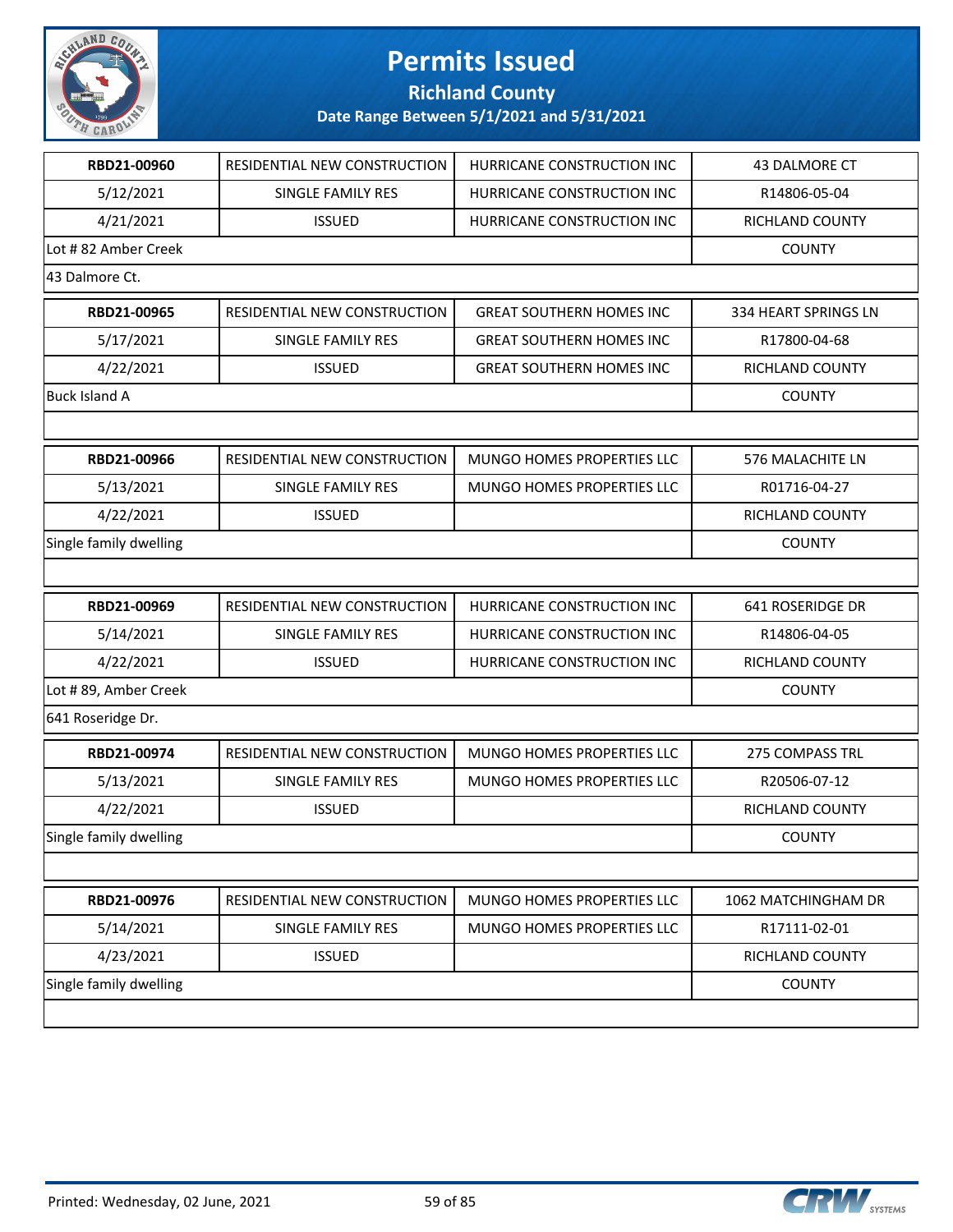

#### **Richland County**

| RBD21-00977            | RESIDENTIAL NEW CONSTRUCTION | <b>GREAT SOUTHERN HOMES INC</b>  | 931 BEAUFORT FARM RD |
|------------------------|------------------------------|----------------------------------|----------------------|
| 5/17/2021              | SINGLE FAMILY RES            | <b>GREAT SOUTHERN HOMES INC</b>  | R17800-04-68         |
| 4/23/2021              | <b>ISSUED</b>                | <b>GREAT SOUTHERN HOMES INC</b>  | RICHLAND COUNTY      |
| <b>Talbot C</b>        |                              |                                  | <b>COUNTY</b>        |
|                        |                              |                                  |                      |
| RBD21-00978            | RESIDENTIAL NEW CONSTRUCTION | <b>GREAT SOUTHERN HOMES INC</b>  | 926 BEAUFORT FARM RD |
| 5/13/2021              | SINGLE FAMILY RES            | <b>GREAT SOUTHERN HOMES INC</b>  | R17800-04-68         |
| 4/23/2021              | <b>ISSUED</b>                | <b>GREAT SOUTHERN HOMES INC</b>  | RICHLAND COUNTY      |
| <b>Bentcreek D</b>     |                              |                                  | <b>COUNTY</b>        |
|                        |                              |                                  |                      |
| RBD21-00980            | RESIDENTIAL NEW CONSTRUCTION | <b>GREAT SOUTHERN HOMES INC</b>  | 930 BEAUFORT FARM RD |
| 5/13/2021              | <b>SINGLE FAMILY RES</b>     | <b>GREAT SOUTHERN HOMES INC.</b> | R17800-04-68         |
| 4/23/2021              | <b>ISSUED</b>                | <b>GREAT SOUTHERN HOMES INC</b>  | RICHLAND COUNTY      |
| Buck Island B          |                              |                                  | <b>COUNTY</b>        |
|                        |                              |                                  |                      |
| RBD21-00984            | RESIDENTIAL NEW CONSTRUCTION | <b>GREAT SOUTHERN HOMES INC</b>  | 934 BEAUFORT FARM RD |
| 5/13/2021              | SINGLE FAMILY RES            | <b>GREAT SOUTHERN HOMES INC</b>  | R17800-04-68         |
| 4/23/2021              | <b>ISSUED</b>                | <b>GREAT SOUTHERN HOMES INC</b>  | RICHLAND COUNTY      |
| <b>Bradley II C</b>    |                              |                                  | <b>COUNTY</b>        |
|                        |                              |                                  |                      |
| RBD21-00986            | RESIDENTIAL NEW CONSTRUCTION | <b>GREAT SOUTHERN HOMES INC</b>  | 935 BEAUFORT FARM RD |
| 5/13/2021              | SINGLE FAMILY RES            | <b>GREAT SOUTHERN HOMES INC</b>  | R17800-04-68         |
| 4/23/2021              | <b>ISSUED</b>                | <b>GREAT SOUTHERN HOMES INC</b>  | RICHLAND COUNTY      |
| Bentcreek C            |                              |                                  | <b>COUNTY</b>        |
|                        |                              |                                  |                      |
| RBD21-00987            | RESIDENTIAL NEW CONSTRUCTION | MUNGO HOMES PROPERTIES LLC       | 1064 MATCHINGHAM DR  |
| 5/14/2021              | SINGLE FAMILY RES            | MUNGO HOMES PROPERTIES LLC       | R17111-02-01         |
| 4/23/2021              | <b>ISSUED</b>                |                                  | RICHLAND COUNTY      |
| Single family dwelling |                              |                                  | <b>COUNTY</b>        |
|                        |                              |                                  |                      |
|                        |                              |                                  |                      |

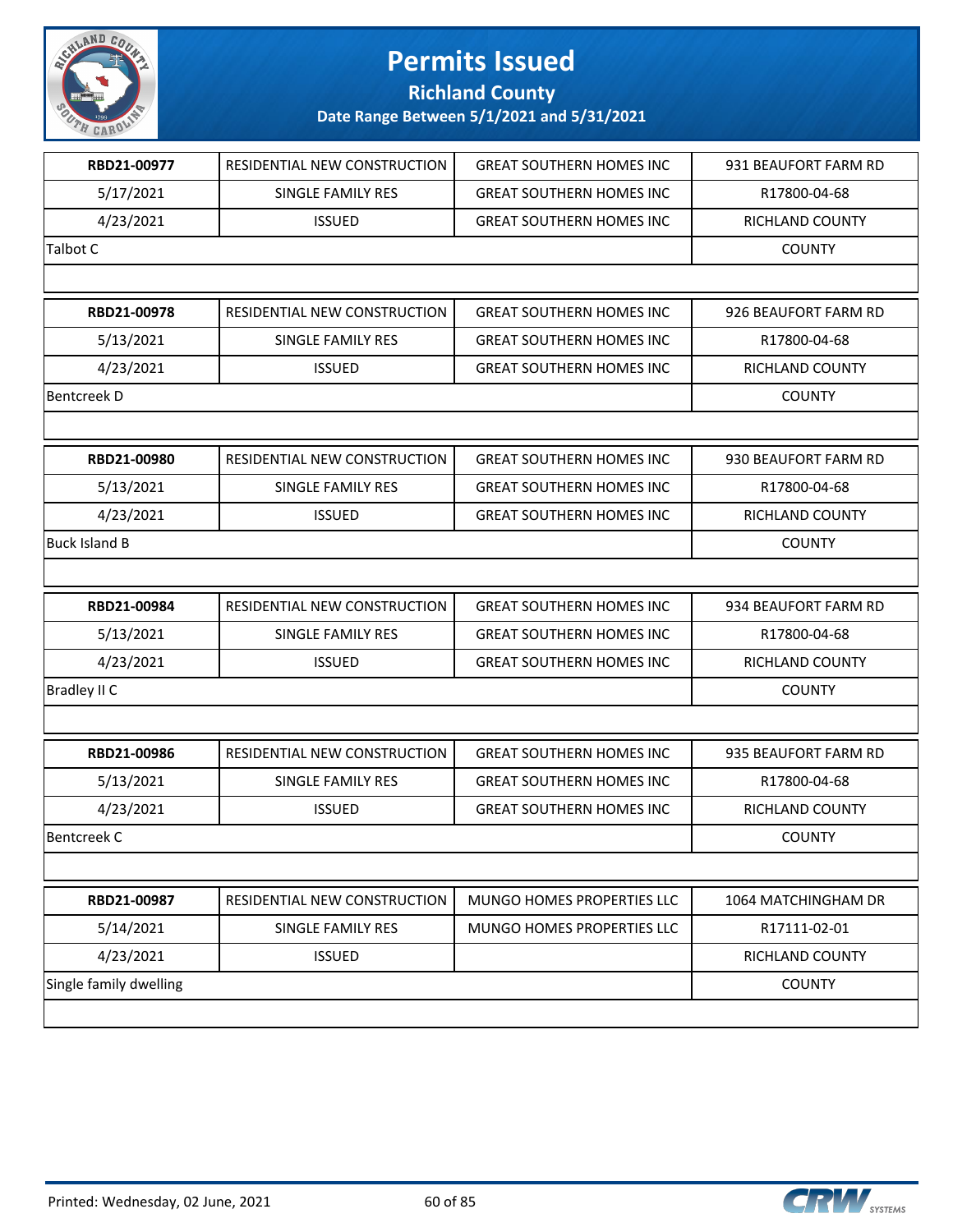

**Richland County**

| RBD21-01000                    | RESIDENTIAL NEW CONSTRUCTION   | HURRICANE CONSTRUCTION INC | <b>625 ROSERIDGE DR</b> |
|--------------------------------|--------------------------------|----------------------------|-------------------------|
| 5/17/2021                      | SINGLE FAMILY RES              | HURRICANE CONSTRUCTION INC | R14806-04-08            |
| 4/27/2021                      | <b>ISSUED</b>                  | HURRICANE CONSTRUCTION INC | RICHLAND COUNTY         |
| Lot #92 Amber Creek            |                                |                            | <b>COUNTY</b>           |
| 625 Roseridge Dr               |                                |                            |                         |
| RBD21-01002                    | RESIDENTIAL NEW CONSTRUCTION   | D R HORTON INC (COA)       | 463 STONE HOLLOW DR     |
| 5/18/2021                      | SINGLE FAMILY RES              | STONEMONT DEVELOPMENT LLC  | R04100-01-09            |
| 4/27/2021                      | <b>ISSUED</b>                  | D R HORTON INC (COA)       | RICHLAND COUNTY         |
| Single Family New Construction |                                |                            | <b>COUNTY</b>           |
|                                |                                |                            |                         |
| RBD21-01003                    | RESIDENTIAL NEW CONSTRUCTION   | D R HORTON INC (COA)       | 457 STONE HOLLOW DR     |
| 5/19/2021                      | SINGLE FAMILY RES              | STONEMONT DEVELOPMENT LLC  | R04100-01-09            |
| 4/27/2021                      | <b>ISSUED</b>                  | D R HORTON INC (COA)       | RICHLAND COUNTY         |
| Single Family New Construction |                                |                            | <b>COUNTY</b>           |
|                                |                                |                            |                         |
| RBD21-01004                    | RESIDENTIAL NEW CONSTRUCTION   | D R HORTON INC (COA)       | 453 STONE HOLLOW DR     |
| 5/19/2021                      | SINGLE FAMILY RES              | STONEMONT DEVELOPMENT LLC  | R04100-01-09            |
| 4/27/2021                      | <b>ISSUED</b>                  | D R HORTON INC (COA)       | RICHLAND COUNTY         |
| Single Family New Construction |                                |                            | <b>COUNTY</b>           |
|                                |                                |                            |                         |
| RBD21-01005                    | RESIDENTIAL NEW CONSTRUCTION   | MUNGO HOMES PROPERTIES LLC | 563 MALACHITE LN        |
| 5/19/2021                      | <b>SINGLE FAMILY RES</b>       | MUNGO HOMES PROPERTIES LLC | R01716-01-47            |
| 4/27/2021                      | <b>ISSUED</b>                  |                            | RICHLAND COUNTY         |
| Single family dwelling         |                                |                            | <b>COUNTY</b>           |
|                                |                                |                            |                         |
| RBD21-01007                    | RESIDENTIAL NEW CONSTRUCTION   | D R HORTON INC (COA)       | 447 STONE HOLLOW DR     |
| 5/18/2021                      | SINGLE FAMILY RES              | STONEMONT DEVELOPMENT LLC  | R04100-01-09            |
| 4/27/2021                      | <b>ISSUED</b>                  | D R HORTON INC (COA)       | RICHLAND COUNTY         |
|                                | Single Family New Construction |                            |                         |
|                                |                                |                            |                         |

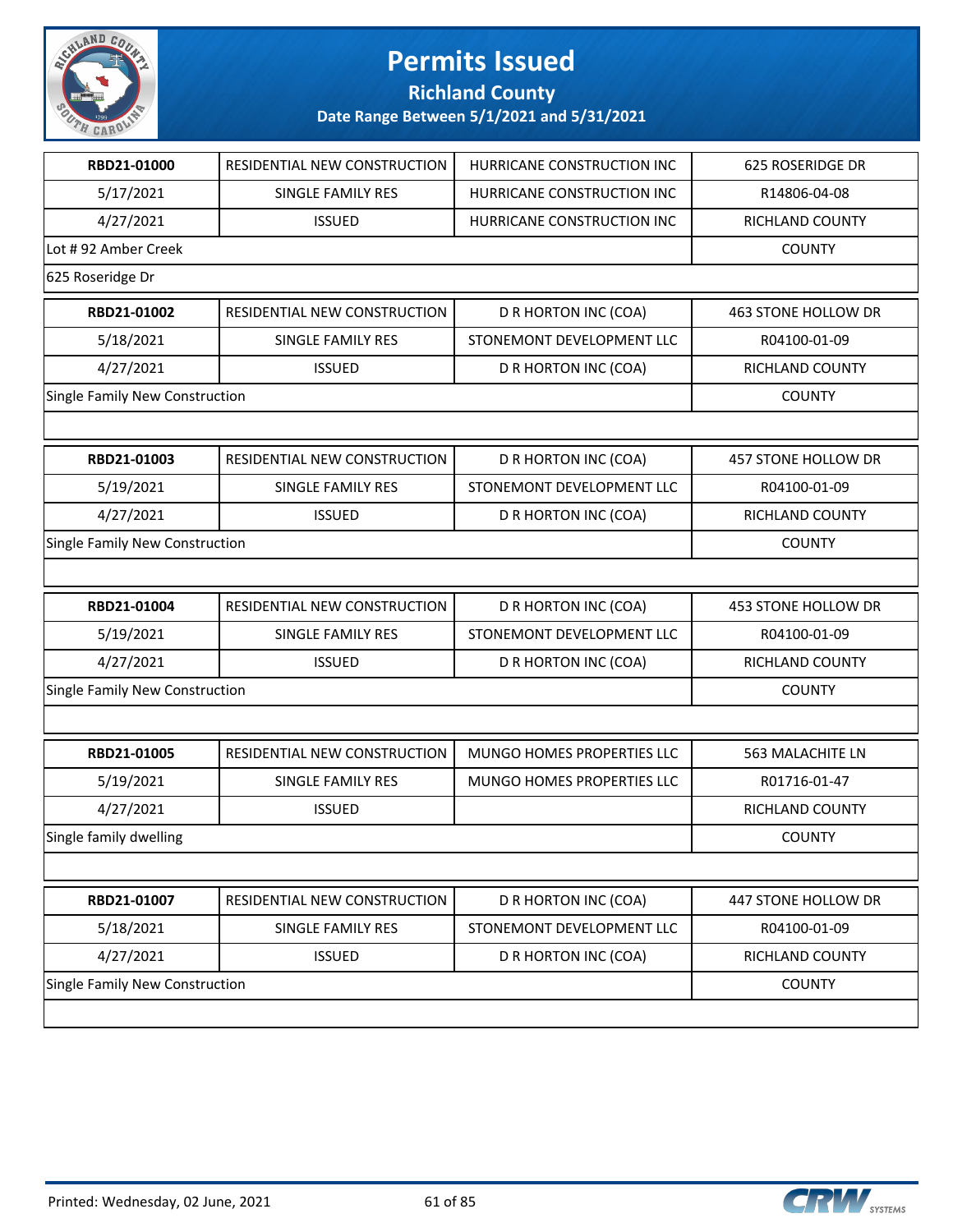

**Richland County**

| RBD21-01010            | RESIDENTIAL NEW CONSTRUCTION | MUNGO HOMES PROPERTIES LLC      | 616 FROW DR          |
|------------------------|------------------------------|---------------------------------|----------------------|
| 5/18/2021              | SINGLE FAMILY RES            | MUNGO HOMES PROPERTIES LLC      | R25800-03-52         |
| 4/27/2021              | <b>ISSUED</b>                |                                 | RICHLAND COUNTY      |
| Single family dwelling |                              |                                 | <b>COUNTY</b>        |
|                        |                              |                                 |                      |
| RBD21-01018            | RESIDENTIAL NEW CONSTRUCTION | MUNGO HOMES PROPERTIES LLC      | 575 MALACHITE LN     |
| 5/21/2021              | SINGLE FAMILY RES            | MUNGO HOMES PROPERTIES LLC      | R01716-01-50         |
| 4/28/2021              | <b>ISSUED</b>                |                                 | RICHLAND COUNTY      |
| Single family dwelling |                              |                                 | <b>COUNTY</b>        |
|                        |                              |                                 |                      |
| RBD21-01022            | RESIDENTIAL NEW CONSTRUCTION | <b>GREAT SOUTHERN HOMES INC</b> | 942 BEAUFORT FARM RD |
| 5/18/2021              | SINGLE FAMILY RES            | <b>GREAT SOUTHERN HOMES INC</b> | R17800-04-68         |
| 4/29/2021              | <b>ISSUED</b>                | <b>GREAT SOUTHERN HOMES INC</b> | RICHLAND COUNTY      |
| McClean A              |                              |                                 | <b>COUNTY</b>        |
|                        |                              |                                 |                      |
| RBD21-01023            | RESIDENTIAL NEW CONSTRUCTION | <b>GREAT SOUTHERN HOMES INC</b> | 1174 DEEP CREEK RD   |
| 5/28/2021              | SINGLE FAMILY RES            | GS JACOBS CREEK LLC*            | R17800-04-68         |
| 4/29/2021              | <b>ISSUED</b>                | <b>GREAT SOUTHERN HOMES INC</b> | RICHLAND COUNTY      |
| Porter II F            |                              |                                 | <b>COUNTY</b>        |
|                        |                              |                                 |                      |
| RBD21-01024            | RESIDENTIAL NEW CONSTRUCTION | <b>GREAT SOUTHERN HOMES INC</b> | 1176 DEEP CREEK RD   |
| 5/19/2021              | SINGLE FAMILY RES            | GS JACOBS CREEK LLC*            | R17800-04-68         |
| 4/29/2021              | <b>ISSUED</b>                | <b>GREAT SOUTHERN HOMES INC</b> | RICHLAND COUNTY      |
| <b>Bentcreek F</b>     |                              |                                 | <b>COUNTY</b>        |
|                        |                              |                                 |                      |
| RBD21-01025            | RESIDENTIAL NEW CONSTRUCTION | <b>GREAT SOUTHERN HOMES INC</b> | 938 BEAUFORT FARM RD |
| 5/18/2021              | SINGLE FAMILY RES            | <b>GS JACOBS CREEK LLC*</b>     | R17800-04-68         |
| 4/29/2021              | <b>ISSUED</b>                | <b>GREAT SOUTHERN HOMES INC</b> | RICHLAND COUNTY      |
|                        |                              |                                 | <b>COUNTY</b>        |
| Porter II E            |                              |                                 |                      |

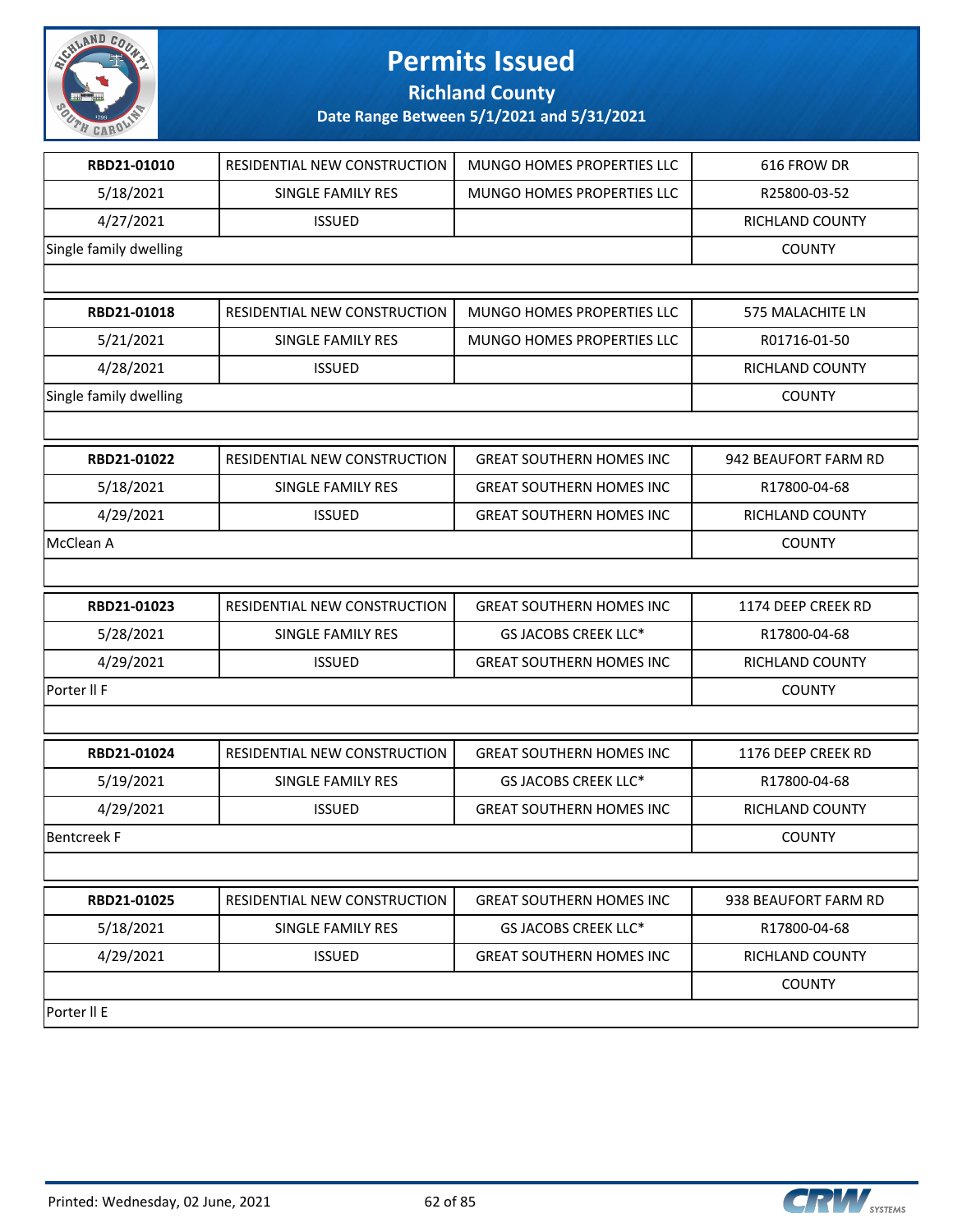

**Richland County**

| RBD21-01026            | <b>RESIDENTIAL NEW CONSTRUCTION</b> | <b>GREAT SOUTHERN HOMES INC</b> | 332 HEART SPRINGS LN   |
|------------------------|-------------------------------------|---------------------------------|------------------------|
| 5/18/2021              | SINGLE FAMILY RES                   | GS JACOBS CREEK LLC*            | R17800-04-68           |
| 4/29/2021              | <b>ISSUED</b>                       | <b>GREAT SOUTHERN HOMES INC</b> | <b>RICHLAND COUNTY</b> |
| Crestfall C6           |                                     |                                 | <b>COUNTY</b>          |
|                        |                                     |                                 |                        |
| RBD21-01027            | RESIDENTIAL NEW CONSTRUCTION        | <b>GREAT SOUTHERN HOMES INC</b> | 1170 DEEP CREEK RD     |
| 5/21/2021              | SINGLE FAMILY RES                   | GS JACOBS CREEK LLC*            | R17800-04-68           |
| 4/29/2021              | <b>ISSUED</b>                       | <b>GREAT SOUTHERN HOMES INC</b> | <b>RICHLAND COUNTY</b> |
|                        |                                     |                                 | <b>COUNTY</b>          |
| Crestfall B            |                                     |                                 |                        |
| RBD21-01031            | RESIDENTIAL NEW CONSTRUCTION        | <b>GREAT SOUTHERN HOMES INC</b> | 330 HEART SPRINGS LN   |
| 5/18/2021              | SINGLE FAMILY RES                   | GS JACOBS CREEK LLC*            | R17800-04-68           |
| 4/29/2021              | <b>ISSUED</b>                       | <b>GREAT SOUTHERN HOMES INC</b> | RICHLAND COUNTY        |
| Bentcreek D            |                                     |                                 | <b>COUNTY</b>          |
| <b>Bentcreek D</b>     |                                     |                                 |                        |
| RBD21-01032            | RESIDENTIAL NEW CONSTRUCTION        | MUNGO HOMES PROPERTIES LLC      | 522 MALACHITE LN       |
| 5/21/2021              | SINGLE FAMILY RES                   | MUNGO HOMES PROPERTIES LLC      | R01716-04-18           |
| 4/29/2021              | <b>ISSUED</b>                       |                                 | RICHLAND COUNTY        |
| Single family dwelling |                                     |                                 | <b>COUNTY</b>          |
|                        |                                     |                                 |                        |
| RBD21-01039            | RESIDENTIAL NEW CONSTRUCTION        | <b>GREAT SOUTHERN HOMES INC</b> | 389 WILLOW WIND RD     |
| 5/21/2021              | SINGLE FAMILY RES                   | <b>GS WILLOW WIND LLC</b>       | R21700-04-11           |
| 4/30/2021              | <b>ISSUED</b>                       | <b>GREAT SOUTHERN HOMES INC</b> | <b>RICHLAND COUNTY</b> |
| Willow Wind A          |                                     |                                 | <b>COUNTY</b>          |
|                        |                                     |                                 |                        |
| RBD21-01041            | RESIDENTIAL NEW CONSTRUCTION        | <b>GREAT SOUTHERN HOMES INC</b> | 367 WILLOW WIND RD     |
| 5/21/2021              | SINGLE FAMILY RES                   | <b>GS WILLOW WIND LLC</b>       | R21700-04-11           |
| 4/30/2021              | <b>ISSUED</b>                       | <b>GREAT SOUTHERN HOMES INC</b> | <b>RICHLAND COUNTY</b> |
| Willow Wind A          |                                     |                                 | <b>COUNTY</b>          |
|                        |                                     |                                 |                        |
|                        |                                     |                                 |                        |

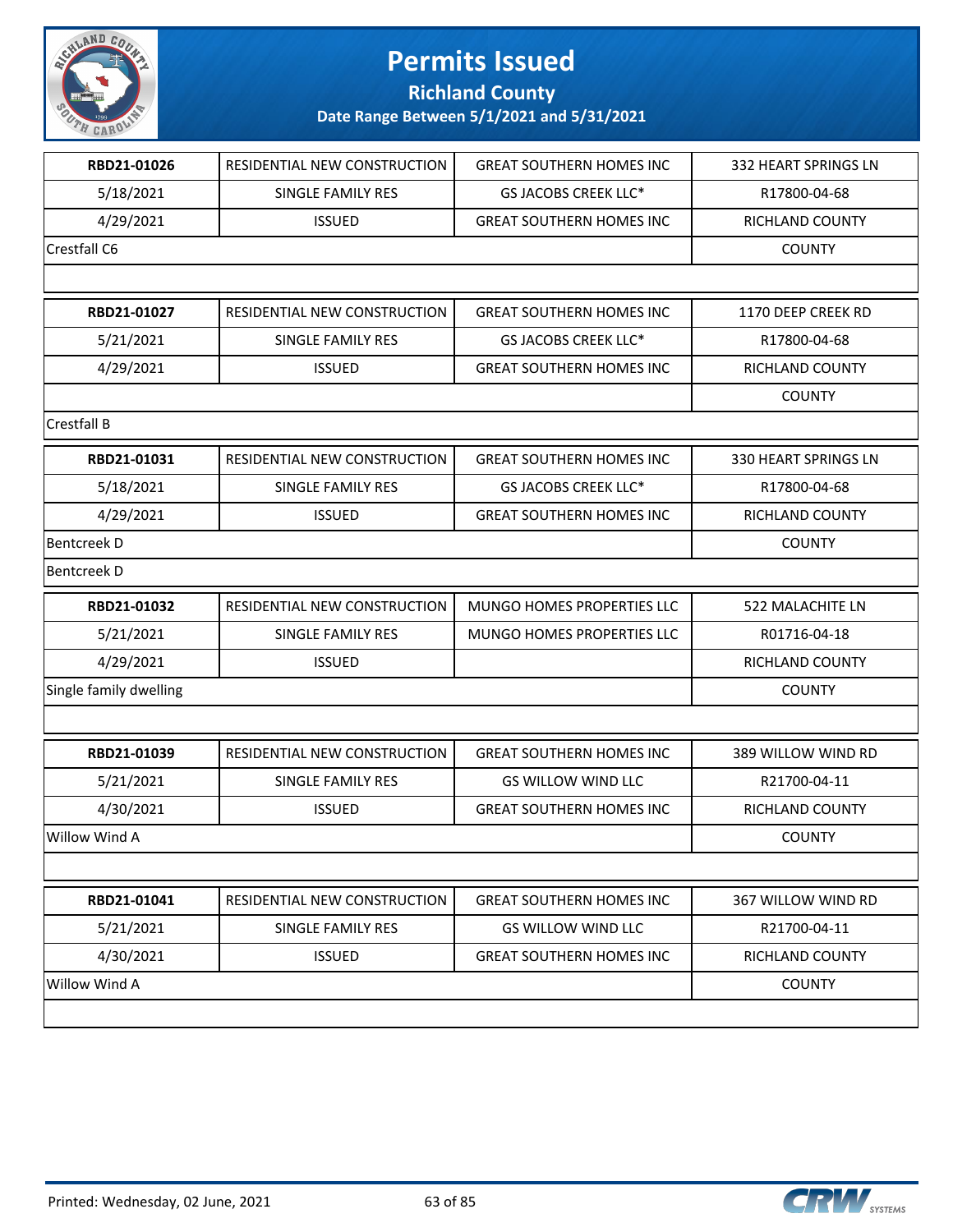

**Richland County**

| RBD21-01042                                 | RESIDENTIAL NEW CONSTRUCTION | <b>GREAT SOUTHERN HOMES INC</b>                    | 357 WILLOW WIND RD     |
|---------------------------------------------|------------------------------|----------------------------------------------------|------------------------|
| 5/21/2021                                   | SINGLE FAMILY RES            | <b>GS WILLOW WIND LLC</b>                          | R21700-04-11           |
| 4/30/2021                                   | <b>ISSUED</b>                | <b>GREAT SOUTHERN HOMES INC</b>                    | RICHLAND COUNTY        |
| Willow Wind B                               |                              |                                                    | <b>COUNTY</b>          |
|                                             |                              |                                                    |                        |
| RBD21-01043                                 | RESIDENTIAL NEW CONSTRUCTION | <b>GREAT SOUTHERN HOMES INC</b>                    | 457 WILLOW WIND RD     |
| 5/17/2021                                   | SINGLE FAMILY RES            | <b>GS WILLOW WIND LLC</b>                          | R21700-04-11           |
| 4/30/2021                                   | <b>ISSUED</b>                | <b>GREAT SOUTHERN HOMES INC</b>                    | <b>RICHLAND COUNTY</b> |
| Willow Wind A                               |                              |                                                    | <b>COUNTY</b>          |
|                                             |                              |                                                    |                        |
| RBD21-01044                                 | RESIDENTIAL NEW CONSTRUCTION | <b>GREAT SOUTHERN HOMES INC</b>                    | 437 WILLOW WIND RD     |
| 5/17/2021                                   | SINGLE FAMILY RES            | <b>GS WILLOW WIND LLC</b>                          | R21700-04-11           |
| 4/30/2021                                   | <b>ISSUED</b>                | <b>GREAT SOUTHERN HOMES INC</b>                    | <b>RICHLAND COUNTY</b> |
| Willow Wind A                               |                              |                                                    | <b>COUNTY</b>          |
|                                             |                              |                                                    |                        |
| RBD21-01060                                 | RESIDENTIAL NEW CONSTRUCTION | MUNGO HOMES PROPERTIES LLC                         | 1068 MATCHINGHAM DR    |
| 5/25/2021                                   | SINGLE FAMILY RES            | <b>MUNGO HOMES PROPERTIES LLC</b>                  | R17111-02-01           |
| 4/30/2021                                   | <b>ISSUED</b>                |                                                    | RICHLAND COUNTY        |
| Single family dwelling                      |                              |                                                    | <b>COUNTY</b>          |
|                                             |                              |                                                    |                        |
| RBD21-01069                                 | RESIDENTIAL NEW CONSTRUCTION | MUNGO HOMES PROPERTIES LLC                         | 629 FROW DR            |
| 5/26/2021                                   | SINGLE FAMILY RES            | MUNGO HOMES PROPERTIES LLC                         | R25800-03-52           |
| 5/3/2021                                    | <b>ISSUED</b>                |                                                    | <b>RICHLAND COUNTY</b> |
| Single family dwelling                      |                              |                                                    | <b>COUNTY</b>          |
|                                             |                              |                                                    |                        |
| RBD21-01075                                 | RESIDENTIAL NEW CONSTRUCTION | EDWARD YANDLE DBA EXECUTIVE<br><b>CONSTRUCTION</b> | 1517 BYWOOD DR         |
| 5/27/2021                                   | SINGLE FAMILY RES            | EDWARD YANDLE DBA EXECUTIVE<br><b>CONSTRUCTION</b> | R16815-04-10           |
| 5/3/2021                                    | <b>ISSUED</b>                | EDWARD YANDLE DBA EXECUTIVE<br><b>CONSTRUCTION</b> | RICHLAND COUNTY        |
| <b>Construct New Single Family Dwelling</b> |                              |                                                    | <b>COUNTY</b>          |
|                                             |                              |                                                    |                        |

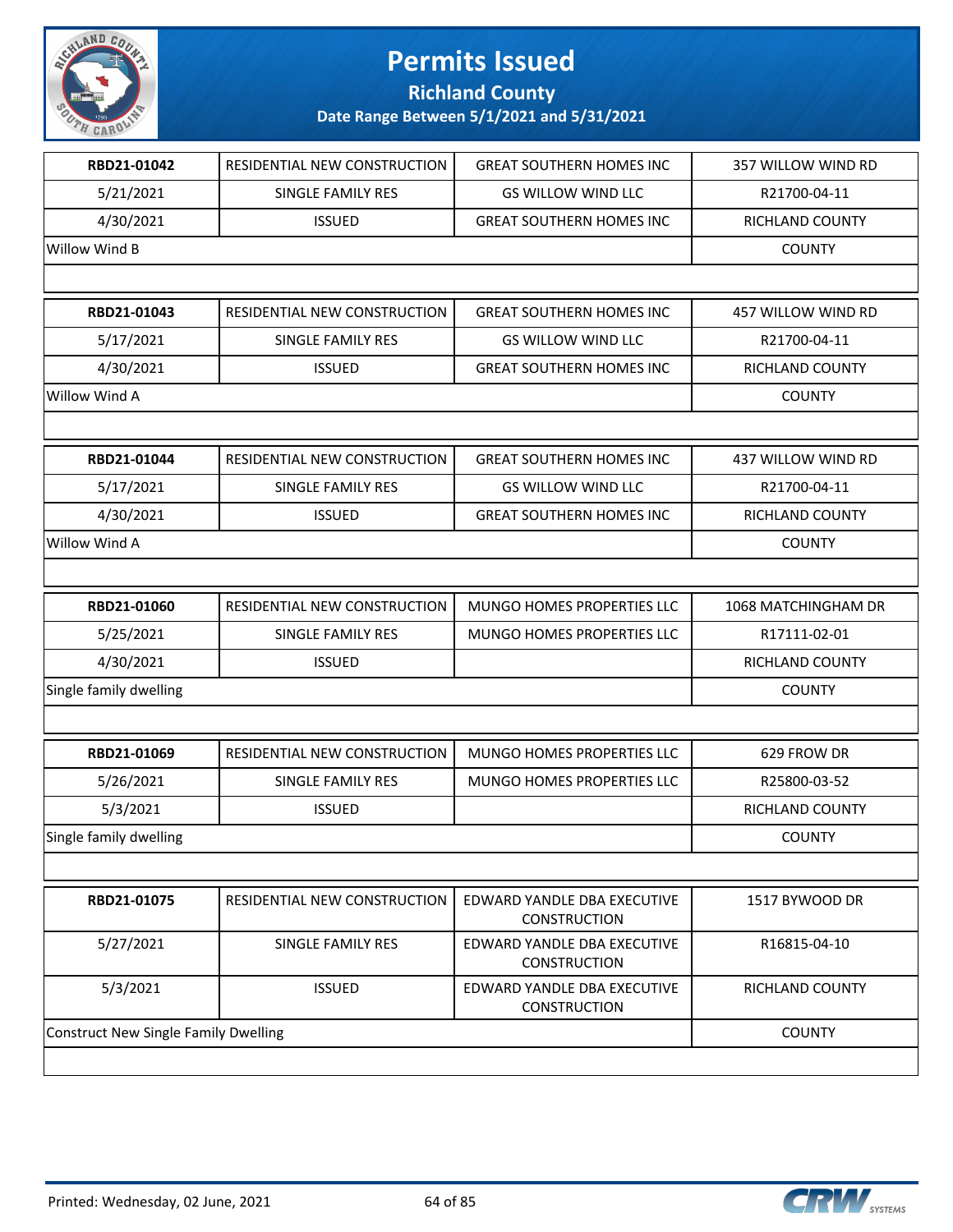

**Richland County**

**Date Range Between 5/1/2021 and 5/31/2021**

| RBD21-01076                          | RESIDENTIAL NEW CONSTRUCTION | EDWARD YANDLE DBA EXECUTIVE<br><b>CONSTRUCTION</b> | 1601 BYWOOD DR  |
|--------------------------------------|------------------------------|----------------------------------------------------|-----------------|
| 5/27/2021                            | SINGLE FAMILY RES            | EDWARD YANDLE DBA EXECUTIVE<br><b>CONSTRUCTION</b> | R16815-04-09    |
| 5/3/2021                             | <b>ISSUED</b>                | EDWARD YANDLE DBA EXECUTIVE<br><b>CONSTRUCTION</b> | RICHLAND COUNTY |
| Construct New Single Family Dwelling |                              |                                                    | <b>COUNTY</b>   |
|                                      |                              |                                                    |                 |

| RBD21-01077                           | RESIDENTIAL NEW CONSTRUCTION | EDWARD YANDLE DBA EXECUTIVE<br><b>CONSTRUCTION</b> | 1609 BYWOOD DR  |
|---------------------------------------|------------------------------|----------------------------------------------------|-----------------|
| 5/27/2021                             | SINGLE FAMILY RES            | EDWARD YANDLE DBA EXECUTIVE<br><b>CONSTRUCTION</b> | R16815-04-08    |
| 5/3/2021                              | <b>ISSUED</b>                | EDWARD YANDLE DBA EXECUTIVE<br><b>CONSTRUCTION</b> | RICHLAND COUNTY |
| Construct New Single Family Residence |                              |                                                    | <b>COUNTY</b>   |

| RBD21-01078                           | RESIDENTIAL NEW CONSTRUCTION | EDWARD YANDLE DBA EXECUTIVE<br><b>CONSTRUCTION</b> | 1617 BYWOOD DR  |
|---------------------------------------|------------------------------|----------------------------------------------------|-----------------|
| 5/27/2021                             | SINGLE FAMILY RES            | EDWARD YANDLE DBA EXECUTIVE<br><b>CONSTRUCTION</b> | R16815-04-07    |
| 5/3/2021                              | <b>ISSUED</b>                | EDWARD YANDLE DBA EXECUTIVE<br><b>CONSTRUCTION</b> | RICHLAND COUNTY |
| Construct New Single Family Residence |                              |                                                    | <b>COUNTY</b>   |

| RBD21-01087            | RESIDENTIAL NEW CONSTRUCTION | MUNGO HOMES PROPERTIES LLC      | 591 MALACHITE LN     |  |
|------------------------|------------------------------|---------------------------------|----------------------|--|
| 5/28/2021              | SINGLE FAMILY RES            | MUNGO HOMES PROPERTIES LLC      | R01716-01-54         |  |
| 5/4/2021               | <b>ISSUED</b>                |                                 | RICHLAND COUNTY      |  |
| Single family dwelling |                              |                                 | <b>COUNTY</b>        |  |
|                        |                              |                                 |                      |  |
| RBD21-01093            | RESIDENTIAL NEW CONSTRUCTION | <b>GREAT SOUTHERN HOMES INC</b> | 941 BEAUFORT FARM RD |  |
| 5/18/2021              | SINGLE FAMILY RES            | GS JACOBS CREEK LLC*            | R17800-04-68         |  |

5/4/2021 | ISSUED GREAT SOUTHERN HOMES INC | RICHLAND COUNTY

Bradley ll A COUNTY

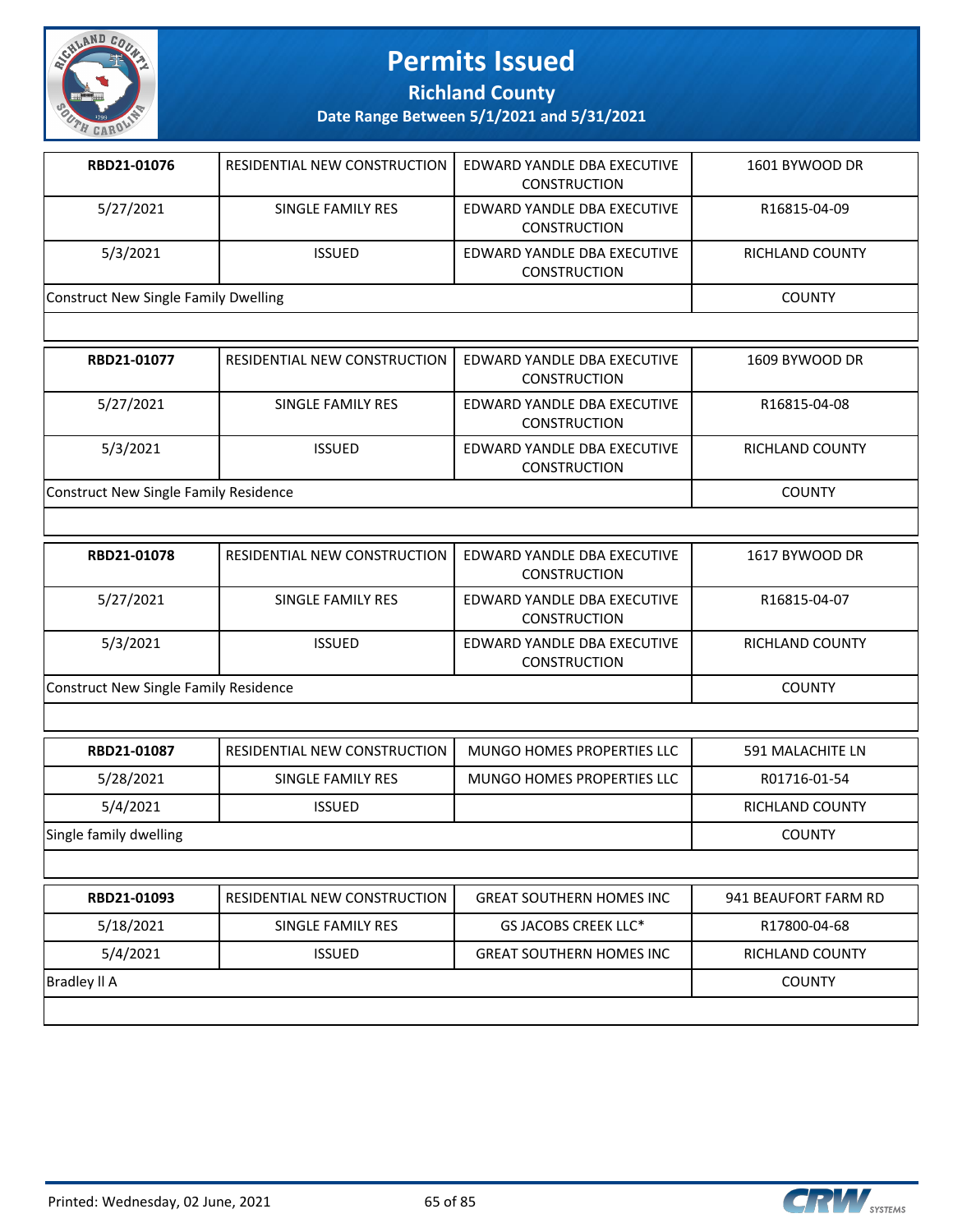

**Richland County**

| RBD21-01094            | RESIDENTIAL NEW CONSTRUCTION | <b>GREAT SOUTHERN HOMES INC</b> | 1180 DEEP CREEK RD |
|------------------------|------------------------------|---------------------------------|--------------------|
| 5/17/2021              | SINGLE FAMILY RES            | GS JACOBS CREEK LLC*            | R17800-04-68       |
| 5/4/2021               | APPROVED                     | <b>GREAT SOUTHERN HOMES INC</b> | RICHLAND COUNTY    |
| Davenport II A         |                              |                                 | <b>COUNTY</b>      |
|                        |                              |                                 |                    |
| RBD21-01099            | RESIDENTIAL NEW CONSTRUCTION | MUNGO HOMES PROPERTIES LLC      | 256 COMPASS TRL    |
| 5/27/2021              | SINGLE FAMILY RES            | MUNGO HOMES PROPERTIES LLC      | R20506-08-16       |
| 5/4/2021               | <b>ISSUED</b>                |                                 | RICHLAND COUNTY    |
| Single family dwelling |                              |                                 | <b>COUNTY</b>      |
|                        |                              |                                 |                    |
| RBD21-01101            | RESIDENTIAL NEW CONSTRUCTION | MUNGO HOMES PROPERTIES LLC      | 571 MALACHITE LN   |
| 5/28/2021              | SINGLE FAMILY RES            | MUNGO HOMES PROPERTIES LLC      | R01716-01-49       |
| 5/5/2021               | <b>ISSUED</b>                |                                 | RICHLAND COUNTY    |
| Single family dwelling |                              |                                 | <b>COUNTY</b>      |
|                        |                              |                                 |                    |
| RBD21-01105            | RESIDENTIAL NEW CONSTRUCTION | MUNGO HOMES PROPERTIES LLC      | 635 FROW DR        |
| 5/28/2021              | SINGLE FAMILY RES            | MUNGO HOMES PROPERTIES LLC      | R25800-03-52       |
| 5/5/2021               | <b>ISSUED</b>                |                                 | RICHLAND COUNTY    |
| Single family dwelling |                              |                                 | <b>COUNTY</b>      |
|                        |                              |                                 |                    |
| RBD21-01123            | RESIDENTIAL NEW CONSTRUCTION | <b>GREAT SOUTHERN HOMES INC</b> | 29 TALLGRASS CT    |
| 5/21/2021              | <b>SINGLE FAMILY RES</b>     | <b>GS WILLOW WIND LLC</b>       | R21700-04-11       |
| 5/6/2021               | <b>ISSUED</b>                | <b>GREAT SOUTHERN HOMES INC</b> | RICHLAND COUNTY    |
| Willow Wind A          |                              |                                 | <b>COUNTY</b>      |
|                        |                              |                                 |                    |
| RBD21-01124            | RESIDENTIAL NEW CONSTRUCTION | <b>GREAT SOUTHERN HOMES INC</b> | 39 TALLGRASS CT    |
| 5/17/2021              | SINGLE FAMILY RES            | <b>GS WILLOW WIND LLC</b>       | R21700-04-11       |
| 5/6/2021               | <b>ISSUED</b>                | <b>GREAT SOUTHERN HOMES INC</b> | RICHLAND COUNTY    |
| Willow Wind B          |                              |                                 | <b>COUNTY</b>      |
|                        |                              |                                 |                    |
|                        |                              |                                 |                    |

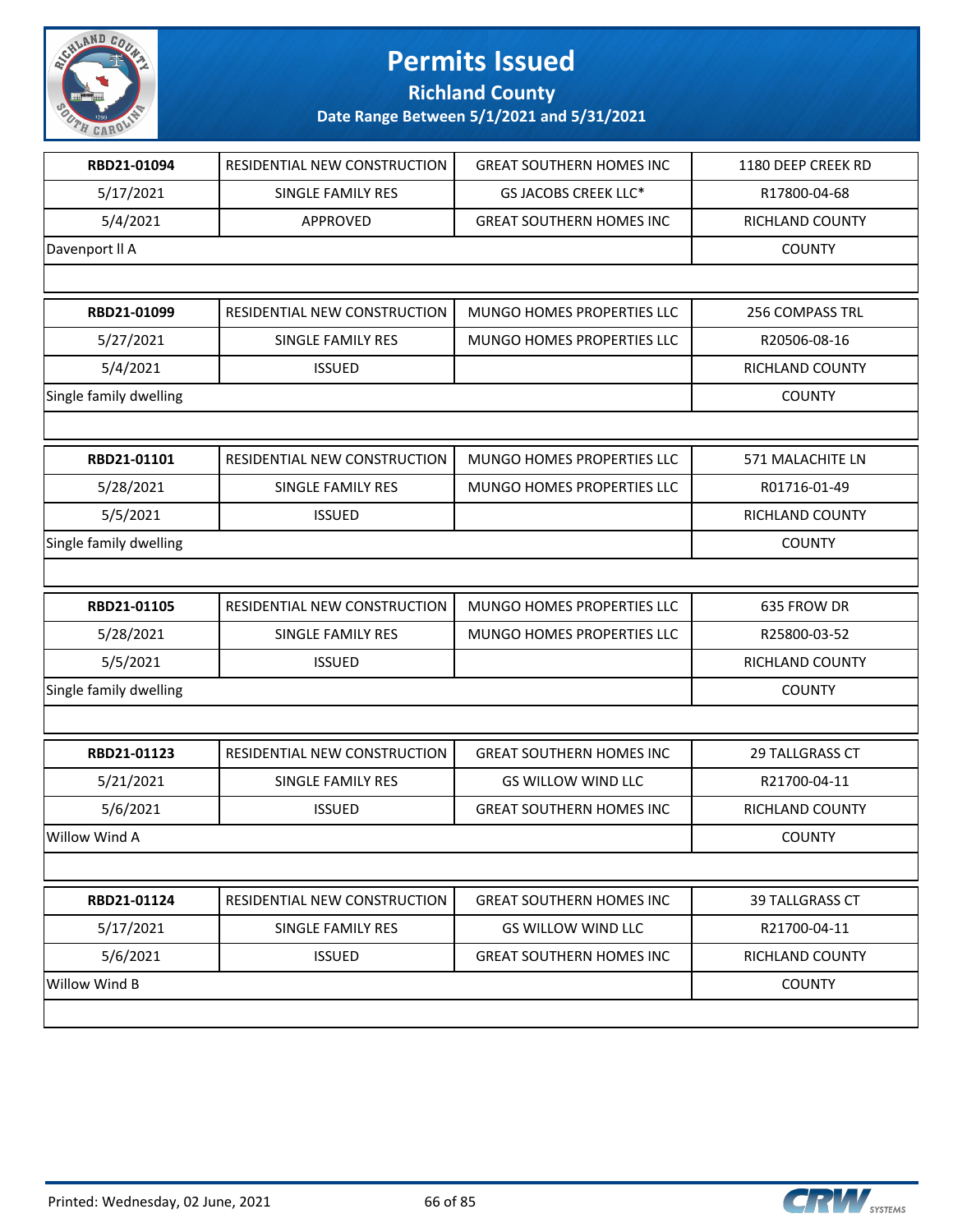

**Richland County**

| RBD21-01125               | RESIDENTIAL NEW CONSTRUCTION | <b>GREAT SOUTHERN HOMES INC</b> | 447 WILLOW WIND RD      |
|---------------------------|------------------------------|---------------------------------|-------------------------|
| 5/17/2021                 | SINGLE FAMILY RES            | <b>GS WILLOW WIND LLC</b>       | R21700-04-11            |
| 5/6/2021                  | <b>ISSUED</b>                | <b>GREAT SOUTHERN HOMES INC</b> | RICHLAND COUNTY         |
| Willow Wind B             |                              |                                 | <b>COUNTY</b>           |
|                           |                              |                                 |                         |
| RBD21-01126               | RESIDENTIAL NEW CONSTRUCTION | <b>GREAT SOUTHERN HOMES INC</b> | 417 WILLOW WIND RD      |
| 5/21/2021                 | SINGLE FAMILY RES            | <b>GS WILLOW WIND LLC</b>       | R21700-04-11            |
| 5/6/2021                  | <b>ISSUED</b>                | <b>GREAT SOUTHERN HOMES INC</b> | RICHLAND COUNTY         |
| Willow Wind A             |                              |                                 | <b>COUNTY</b>           |
|                           |                              |                                 |                         |
| RBD21-01129               | RESIDENTIAL NEW CONSTRUCTION | MUNGO HOMES PROPERTIES LLC      | 1070 MATCHINGHAM DR     |
| 5/28/2021                 | SINGLE FAMILY RES            | MUNGO HOMES PROPERTIES LLC      | R17111-02-01            |
| 5/6/2021                  | <b>ISSUED</b>                |                                 | RICHLAND COUNTY         |
| Single family dwelling    |                              |                                 | <b>COUNTY</b>           |
|                           |                              |                                 |                         |
| RBD21-01130               | RESIDENTIAL NEW CONSTRUCTION | MUNGO HOMES PROPERTIES LLC      | 639 FROW DR             |
| 5/28/2021                 | SINGLE FAMILY RES            | MUNGO HOMES PROPERTIES LLC      | R25800-03-52            |
| 5/6/2021                  | <b>ISSUED</b>                |                                 | RICHLAND COUNTY         |
| Single family dwelling    |                              |                                 | <b>COUNTY</b>           |
|                           |                              |                                 |                         |
| RBD21-01131               | RESIDENTIAL NEW CONSTRUCTION | <b>EASTWOOD HOMES LLC</b>       | <b>19 WHISK FERN CT</b> |
| 5/24/2021                 | SINGLE FAMILY RES            | <b>EASTWOOD HOMES LLC</b>       | R20515-12-09            |
| 5/6/2021                  | <b>ISSUED</b>                |                                 | RICHLAND COUNTY         |
| Single Family residential |                              |                                 | <b>COUNTY</b>           |
|                           |                              |                                 |                         |
| RBD21-01132               | RESIDENTIAL NEW CONSTRUCTION | EASTWOOD HOMES LLC              | 263 FALLING LEAVES LN   |
| 5/26/2021                 | SINGLE FAMILY RES            | EASTWOOD HOMES LLC              | R20516-04-07            |
| 5/6/2021                  | <b>ISSUED</b>                |                                 | RICHLAND COUNTY         |
| Single Family residential |                              |                                 | <b>COUNTY</b>           |
|                           |                              |                                 |                         |

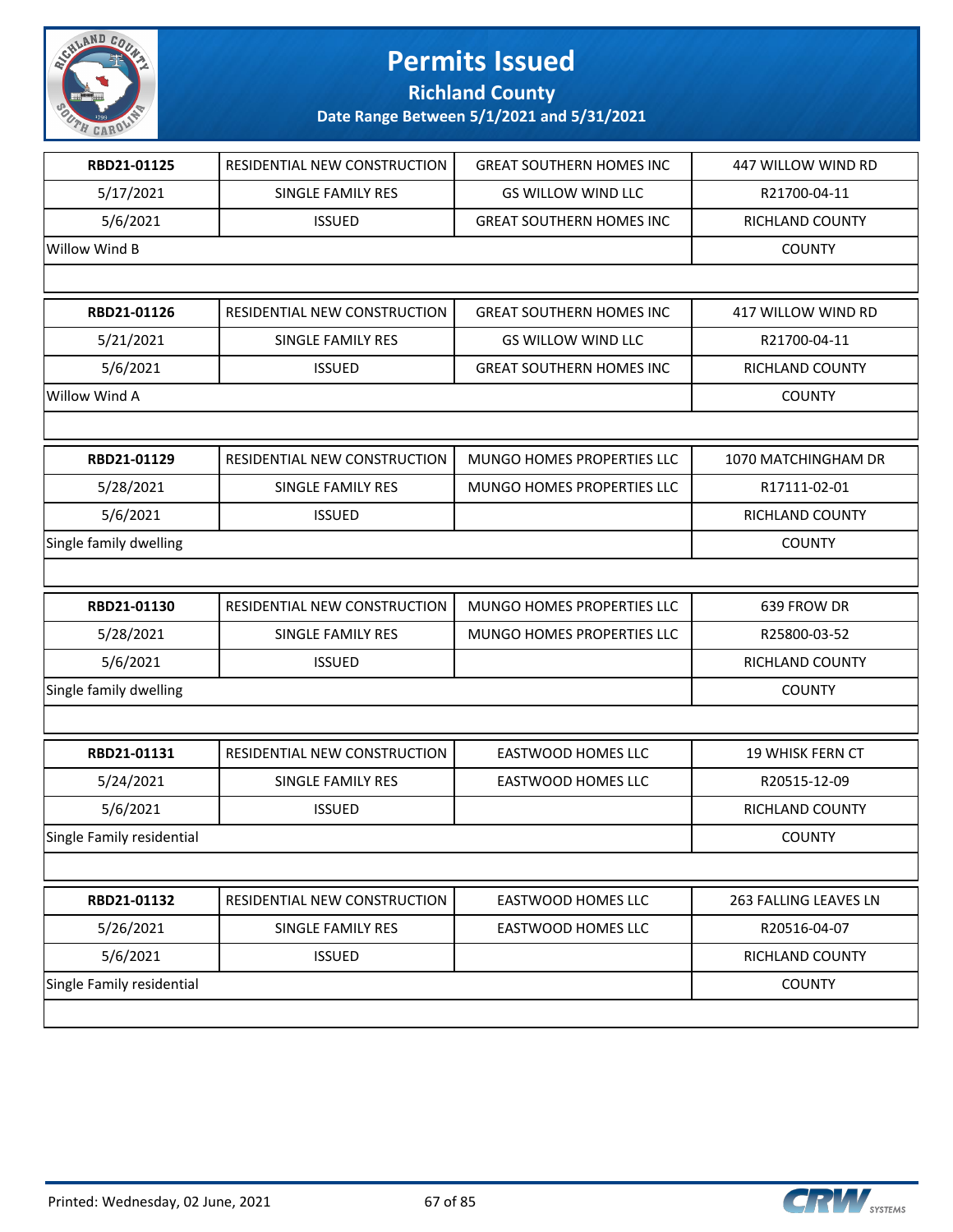

**Richland County**

**Date Range Between 5/1/2021 and 5/31/2021**

| RBD21-01134                   | RESIDENTIAL NEW CONSTRUCTION      | <b>GREAT SOUTHERN HOMES INC</b> | 324 HEART SPRINGS LN   |
|-------------------------------|-----------------------------------|---------------------------------|------------------------|
| 5/18/2021                     | SINGLE FAMILY RES                 | GS JACOBS CREEK LLC*            | R17800-04-68           |
| 5/7/2021                      | <b>ISSUED</b>                     | <b>GREAT SOUTHERN HOMES INC</b> | <b>RICHLAND COUNTY</b> |
| McClean B                     |                                   |                                 | <b>COUNTY</b>          |
|                               |                                   |                                 |                        |
| RBD21-01136                   | RESIDENTIAL NEW CONSTRUCTION      | STANLEY MARTIN HOMES LLC        | 919 NORTH SAGE DROP RD |
| 5/28/2021                     | SINGLE FAMILY RES                 | STANLEY MARTIN COMPANIES LLC    | R20513-03-45           |
| 5/7/2021                      | <b>ISSUED</b>                     | STANLEY MARTIN HOMES LLC        | RICHLAND COUNTY        |
| Build single family residence |                                   |                                 | <b>COUNTY</b>          |
|                               |                                   |                                 |                        |
| RBD21-01234                   | RESIDENTIAL NEW CONSTRUCTION      | D R HORTON INC (COA)            | 520 STONE HOLLOW DR    |
| 5/18/2021                     | SINGLE FAMILY RES                 |                                 | R04104-03-34           |
| 5/18/2021                     | <b>ISSUED</b>                     | D R HORTON INC (COA)            | <b>RICHLAND COUNTY</b> |
|                               | <b>NEW SINGLE FAMILY DWELLING</b> |                                 |                        |
|                               |                                   |                                 |                        |

#### **Number of RESIDENTIAL NEW CONSTRUCTION/SINGLE FAMILY RES Permits: 94**

| RBD21-01068             | RESIDENTIAL REPAIRS        | <b>TERMINIX SERVICE INC</b>       | <b>19 UPPER POND RD</b>  |
|-------------------------|----------------------------|-----------------------------------|--------------------------|
| 5/5/2021                | <b>ACCESSORY REPAIR</b>    | john h pate                       | R22806-06-08             |
| 5/3/2021                | <b>ISSUED</b>              | <b>TERMINIX SERVICE INC</b>       | <b>RICHLAND COUNTY</b>   |
| Replace foundation sill |                            |                                   | <b>COUNTY</b>            |
|                         |                            |                                   |                          |
| RBD21-01070             | <b>RESIDENTIAL REPAIRS</b> | <b>TERMINIX SERVICE INC</b>       | <b>110 CRESTWATER DR</b> |
| 5/5/2021                | <b>ACCESSORY REPAIR</b>    | <b>GORDON CHRISTOPHER T &amp;</b> | R23206-04-13             |
| 5/3/2021                | <b>ISSUED</b>              | TERMINIX SERVICE INC              | <b>RICHLAND COUNTY</b>   |
| Replace shower floor    |                            |                                   | <b>COUNTY</b>            |
|                         |                            |                                   |                          |

#### **Number of RESIDENTIAL REPAIRS/ACCESSORY REPAIR Permits: 2**

| RBD21-00591        | <b>RESIDENTIAL REPAIRS</b> | SOUTHERN SIDING & WINDOW<br><b>CORP</b> | 611 COYOTE LN   |
|--------------------|----------------------------|-----------------------------------------|-----------------|
| 5/6/2021           | <b>REPAIRS</b>             | WELTH MARY E J                          | R23411-01-15    |
| 3/11/2021          | <b>ISSUED</b>              | SOUTHERN SIDING & WINDOW<br><b>CORP</b> | RICHLAND COUNTY |
| replace entry door |                            |                                         | <b>COUNTY</b>   |
|                    |                            |                                         |                 |

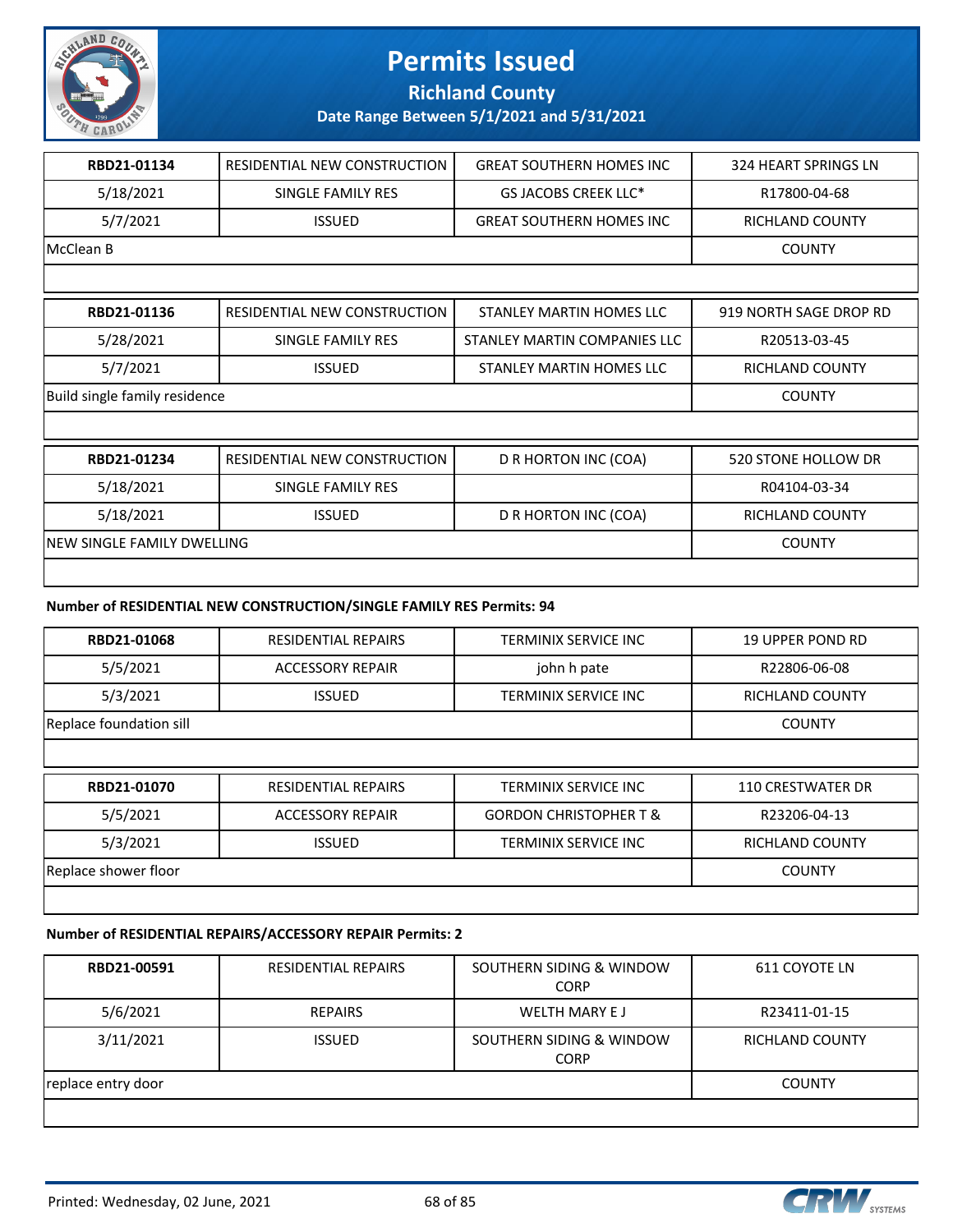

**Richland County**

| RBD21-00611                | <b>RESIDENTIAL REPAIRS</b> | SOUTHERN SIDING & WINDOW<br><b>CORP</b> | <b>204 HOOKSTON WAY</b> |
|----------------------------|----------------------------|-----------------------------------------|-------------------------|
| 5/6/2021                   | <b>REPAIRS</b>             | THOMAS TERRY V & ANDORA                 | R05109-01-04            |
| 3/15/2021                  | <b>ISSUED</b>              | SOUTHERN SIDING & WINDOW<br><b>CORP</b> | <b>RICHLAND COUNTY</b>  |
| replace sliding glass door |                            |                                         | <b>COUNTY</b>           |
|                            |                            |                                         |                         |

| RBD21-00632       | RESIDENTIAL REPAIRS | SOUTHERN SIDING & WINDOW<br><b>CORP</b> | 520 AIKEN HUNT CIR     |
|-------------------|---------------------|-----------------------------------------|------------------------|
| 5/6/2021          | <b>REPAIRS</b>      | <b>IMCKENNA THOMAS D &amp; MARGARET</b> | R25603-01-23           |
| 3/17/2021         | <b>ISSUED</b>       | SOUTHERN SIDING & WINDOW<br><b>CORP</b> | <b>RICHLAND COUNTY</b> |
| replace 8 windows |                     |                                         | <b>COUNTY</b>          |

| RBD21-00742                    | <b>RESIDENTIAL REPAIRS</b> | SOUTHERN SIDING & WINDOW<br><b>CORP</b> | 7438 CLAUDIA DR |
|--------------------------------|----------------------------|-----------------------------------------|-----------------|
| 5/6/2021                       | <b>REPAIRS</b>             | JONES CURTIS E JR & MICHELLE            | R17001-04-10    |
| 3/29/2021                      | <b>ISSUED</b>              | SOUTHERN SIDING & WINDOW<br><b>CORP</b> | RICHLAND COUNTY |
| replace 205 ft soffit & fascia |                            |                                         | <b>COUNTY</b>   |

| RBD21-00743       | <b>RESIDENTIAL REPAIRS</b> | SOUTHERN SIDING & WINDOW<br><b>CORP</b> | <b>632 SADDLEBROOK LN</b> |
|-------------------|----------------------------|-----------------------------------------|---------------------------|
| 5/6/2021          | <b>REPAIRS</b>             | <b>SCHMITT ROBERT WHITNEY &amp;</b>     | R24600-01-12              |
| 3/29/2021         | <b>ISSUED</b>              | SOUTHERN SIDING & WINDOW<br><b>CORP</b> | <b>RICHLAND COUNTY</b>    |
| replace 2 windows |                            |                                         | <b>COUNTY</b>             |
|                   |                            |                                         |                           |
| RBD21-00769       | <b>RESIDENTIAL REPAIRS</b> | SOUTHERN SIDING & WINDOW<br>$\sim$      | <b>121 RANCHERO DR</b>    |

|                                               |                | <b>CORP</b>                             |                        |
|-----------------------------------------------|----------------|-----------------------------------------|------------------------|
| 5/6/2021                                      | <b>REPAIRS</b> | CARTER S C & BETTY D                    | R14210-03-09           |
| 3/31/2021                                     | <b>ISSUED</b>  | SOUTHERN SIDING & WINDOW<br><b>CORP</b> | <b>RICHLAND COUNTY</b> |
| replace 10 windows and 150 ft soffit & fascia |                |                                         | <b>COUNTY</b>          |
|                                               |                |                                         |                        |

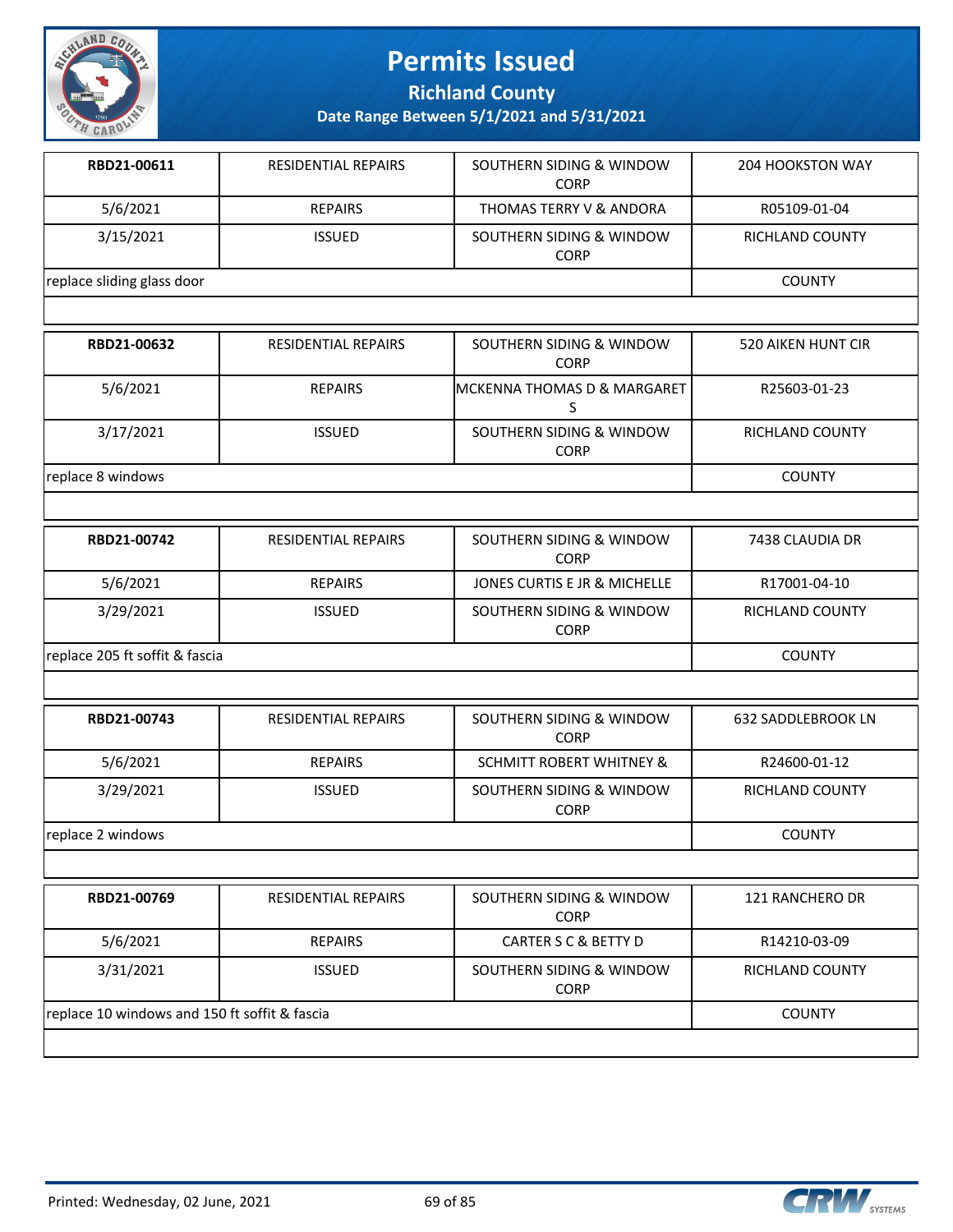

**Richland County**

| RBD21-00770        | <b>RESIDENTIAL REPAIRS</b> | SOUTHERN SIDING & WINDOW<br><b>CORP</b> | 1604 OVERHILL RD                |
|--------------------|----------------------------|-----------------------------------------|---------------------------------|
| 5/6/2021           | <b>REPAIRS</b>             | KIDD BETTY M                            | R16815-06-10                    |
| 3/31/2021          | <b>ISSUED</b>              | SOUTHERN SIDING & WINDOW<br><b>CORP</b> | RICHLAND COUNTY                 |
| replace 14 windows |                            |                                         | <b>COUNTY</b>                   |
|                    |                            |                                         |                                 |
| RBD21-00936        | <b>RESIDENTIAL REPAIRS</b> | SOUTHERN SIDING & WINDOW<br><b>CORP</b> | <b>400 GREENLAKE DR</b>         |
| 5/13/2021          | <b>REPAIRS</b>             | FIELDS MELVIN & ALICIA                  | R25010-08-01                    |
| 4/20/2021          | <b>ISSUED</b>              | SOUTHERN SIDING & WINDOW<br><b>CORP</b> | RICHLAND COUNTY                 |
| replace 7 windows  |                            |                                         | <b>COUNTY</b>                   |
|                    |                            |                                         |                                 |
| RBD21-00937        | RESIDENTIAL REPAIRS        | SOUTHERN SIDING & WINDOW<br><b>CORP</b> | <b>420 PLANTATION POINTE DR</b> |
| 5/13/2021          | <b>REPAIRS</b>             | LONG SUEARD L & JILL R                  | R25903-05-08                    |
| 4/20/2021          | <b>ISSUED</b>              | SOUTHERN SIDING & WINDOW<br><b>CORP</b> | RICHLAND COUNTY                 |
| replace 4 windows  |                            |                                         | <b>COUNTY</b>                   |
|                    |                            |                                         |                                 |
| RBD21-00938        | RESIDENTIAL REPAIRS        | SOUTHERN SIDING & WINDOW<br><b>CORP</b> | 104 THORNFIELD RD               |
| 5/13/2021          | <b>REPAIRS</b>             | KING GLORIA D                           | R20204-03-35                    |
| 4/20/2021          | <b>ISSUED</b>              | SOUTHERN SIDING & WINDOW<br><b>CORP</b> | RICHLAND COUNTY                 |
| replace 4 windows  |                            |                                         | <b>COUNTY</b>                   |
|                    |                            |                                         |                                 |
| RBD21-00939        | <b>RESIDENTIAL REPAIRS</b> | SOUTHERN SIDING & WINDOW<br><b>CORP</b> | 1941 CHELTENHAM LN              |
| 5/13/2021          | <b>REPAIRS</b>             | <b>GOODWIN LISA R</b>                   | R19712-08-08                    |
| 4/20/2021          | <b>ISSUED</b>              | SOUTHERN SIDING & WINDOW<br><b>CORP</b> | RICHLAND COUNTY                 |
| replace 17 windows | <b>COUNTY</b>              |                                         |                                 |
|                    |                            |                                         |                                 |

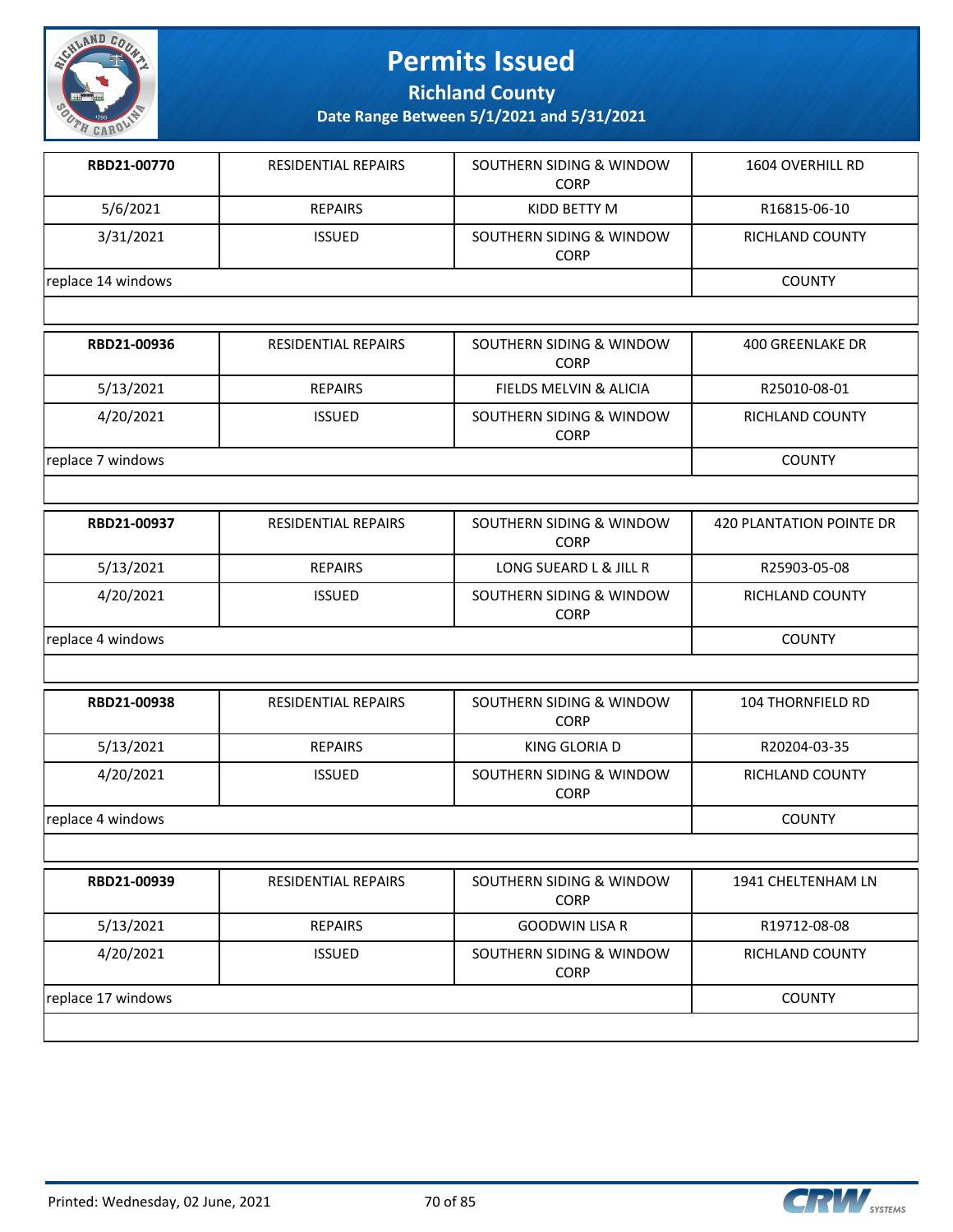

**Richland County**

| RBD21-00940        | RESIDENTIAL REPAIRS        | SOUTHERN SIDING & WINDOW<br><b>CORP</b>            | 2912 WEYBOURNE WAY     |
|--------------------|----------------------------|----------------------------------------------------|------------------------|
| 5/13/2021          | <b>REPAIRS</b>             | <b>MAINE RICHARD D</b>                             | R19905-05-17           |
| 4/20/2021          | <b>ISSUED</b>              | SOUTHERN SIDING & WINDOW<br><b>CORP</b>            | <b>RICHLAND COUNTY</b> |
| replace 9 windows  |                            |                                                    | <b>COUNTY</b>          |
|                    |                            |                                                    |                        |
| RBD21-00941        | RESIDENTIAL REPAIRS        | SOUTHERN SIDING & WINDOW<br><b>CORP</b>            | 324 WEST SPRINGS RD    |
| 5/13/2021          | <b>REPAIRS</b>             | <b>LANDON BARBARA B</b>                            | R20113-07-10           |
| 4/20/2021          | <b>ISSUED</b>              | SOUTHERN SIDING & WINDOW<br><b>CORP</b>            | <b>RICHLAND COUNTY</b> |
| replace 5 windows  |                            |                                                    | <b>COUNTY</b>          |
|                    |                            |                                                    |                        |
| RBD21-00942        | RESIDENTIAL REPAIRS        | SOUTHERN SIDING & WINDOW<br><b>CORP</b>            | 7707 TEAGUE RD         |
| 5/13/2021          | <b>REPAIRS</b>             | <b>SIRCY ROBERT C &amp; ARLENE</b>                 | R19209-02-07           |
| 4/20/2021          | <b>ISSUED</b>              | <b>SOUTHERN SIDING &amp; WINDOW</b><br><b>CORP</b> | <b>RICHLAND COUNTY</b> |
| replace 9 windows  |                            |                                                    | <b>COUNTY</b>          |
|                    |                            |                                                    |                        |
| RBD21-00943        | <b>RESIDENTIAL REPAIRS</b> | SOUTHERN SIDING & WINDOW<br><b>CORP</b>            | 605 WINSLOW WAY        |
| 5/13/2021          | <b>REPAIRS</b>             | <b>BESS REGINALD</b>                               | R20208-01-10           |
| 4/20/2021          | <b>ISSUED</b>              | SOUTHERN SIDING & WINDOW<br><b>CORP</b>            | <b>RICHLAND COUNTY</b> |
| replace 6 windows  |                            |                                                    | <b>COUNTY</b>          |
|                    |                            |                                                    |                        |
| RBD21-00991        | RESIDENTIAL REPAIRS        | SOUTHERN SIDING & WINDOW<br><b>CORP</b>            | <b>305 STANFORD ST</b> |
| 5/13/2021          | <b>REPAIRS</b>             | <b>BLANKS LEON</b>                                 | R11808-06-08           |
| 4/26/2021          | <b>ISSUED</b>              | SOUTHERN SIDING & WINDOW<br><b>CORP</b>            | <b>RICHLAND COUNTY</b> |
| replace 10 windows |                            |                                                    | <b>COUNTY</b>          |
|                    |                            |                                                    |                        |

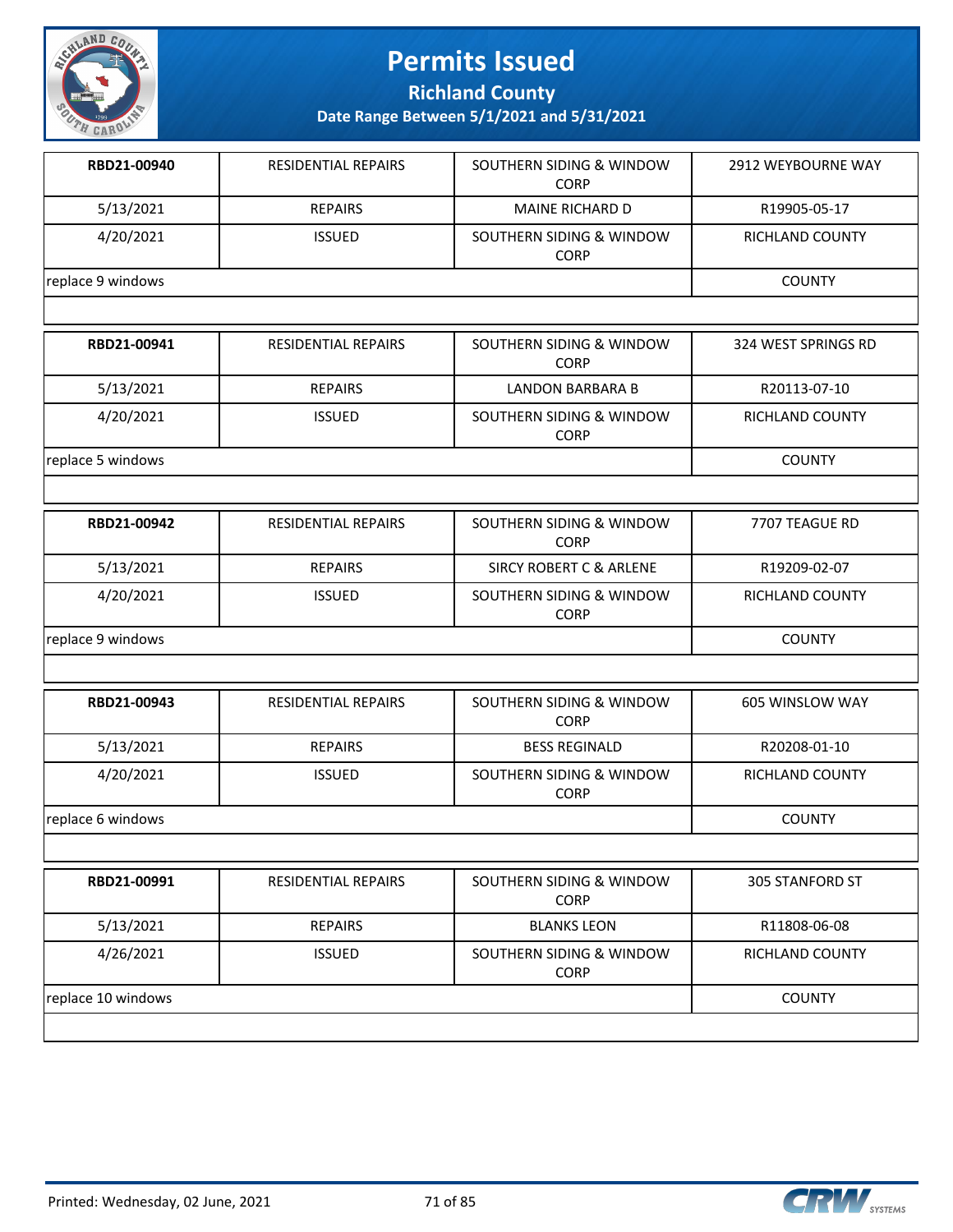

**Richland County**

| RBD21-00992        | <b>RESIDENTIAL REPAIRS</b> | SOUTHERN SIDING & WINDOW<br><b>CORP</b> | 1203 NEAL RD    |
|--------------------|----------------------------|-----------------------------------------|-----------------|
| 5/13/2021          | <b>REPAIRS</b>             | ROGERS VICKEY B & ANTHONY               | R24400-01-15    |
| 4/26/2021          | <b>ISSUED</b>              | SOUTHERN SIDING & WINDOW<br><b>CORP</b> | RICHLAND COUNTY |
| replace 12 windows | <b>COUNTY</b>              |                                         |                 |
|                    |                            |                                         |                 |

| RBD21-00993        | <b>RESIDENTIAL REPAIRS</b> | SOUTHERN SIDING & WINDOW<br><b>CORP</b> | <b>18 EASTBRANCH CT</b> |
|--------------------|----------------------------|-----------------------------------------|-------------------------|
| 5/13/2021          | <b>REPAIRS</b>             | TILLMAN JUDI CAROL A/K/A                | R22804-05-01            |
| 4/26/2021          | <b>ISSUED</b>              | SOUTHERN SIDING & WINDOW<br><b>CORP</b> | RICHLAND COUNTY         |
| replace 10 windows | <b>COUNTY</b>              |                                         |                         |

| RBD21-01062                                 | RESIDENTIAL REPAIRS | <b>TYRONE THOMAS</b>               | 2 MITCHELL TIMMONS LN |
|---------------------------------------------|---------------------|------------------------------------|-----------------------|
| 5/4/2021                                    | <b>REPAIRS</b>      | l MUTUAL INTEREST PROPERTIES LLC l | R36807-01-07          |
| 4/30/2021                                   | <b>ISSUED</b>       | <b>TYRONE THOMAS</b>               | RICHLAND COUNTY       |
| Floor cover, sheet rock repair, small deck, |                     |                                    | EASTOVER              |

| RBD21-01072                                                 | <b>RESIDENTIAL REPAIRS</b> | Sanford Investors LLC DBA Window                          | 152 ANDERSON PORTEE RD |  |
|-------------------------------------------------------------|----------------------------|-----------------------------------------------------------|------------------------|--|
|                                                             |                            | World of the Midlands                                     |                        |  |
| 5/10/2021                                                   | <b>REPAIRS</b>             | <b>GLOVER ALETHIA</b>                                     | R27300-04-06           |  |
| 5/3/2021                                                    | <b>ISSUED</b>              | Sanford Investors LLC DBA Window<br>World of the Midlands | RICHLAND COUNTY        |  |
| Installation of (8) single hung windows & (1) slider window |                            |                                                           | <b>COUNTY</b>          |  |

| RBD21-01074     | <b>RESIDENTIAL REPAIRS</b> | <b>QUALITY HOME IMPROVEMENT #1</b><br>LLC.       | 505 CALADIUM WAY       |
|-----------------|----------------------------|--------------------------------------------------|------------------------|
| 5/14/2021       | <b>REPAIRS</b>             | STEWART LEROY & GENEVA P                         | R20315-04-41           |
| 5/3/2021        | <b>ISSUED</b>              | <b>QUALITY HOME IMPROVEMENT #1</b><br><b>LLC</b> | <b>RICHLAND COUNTY</b> |
| repair to house | <b>COUNTY</b>              |                                                  |                        |
|                 |                            |                                                  |                        |

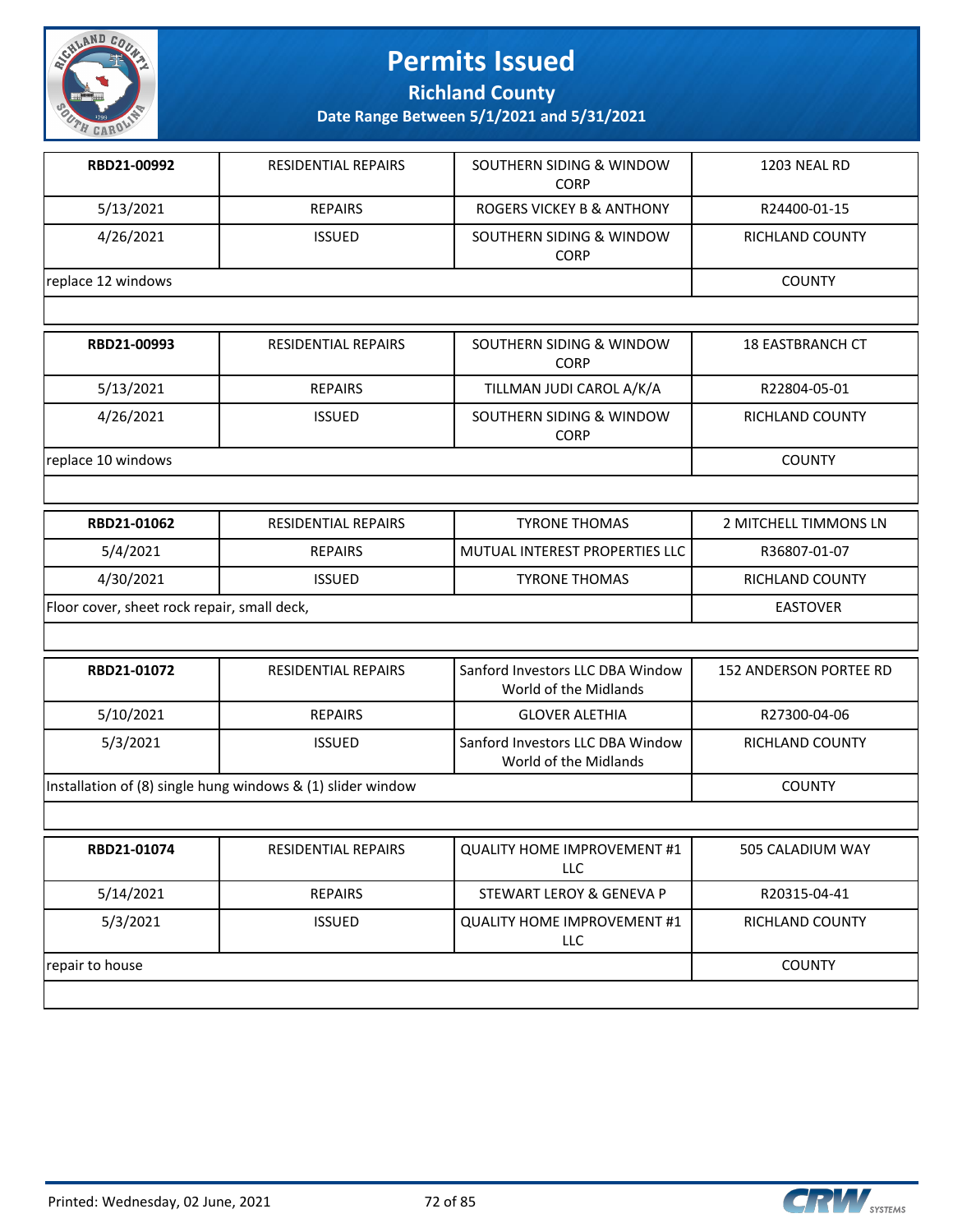

**Richland County**

**Date Range Between 5/1/2021 and 5/31/2021**

| RBD21-01082                                       | <b>RESIDENTIAL REPAIRS</b> | JES COLUMBIA LLC DBA MOUNT<br><b>VALLEY FOUND</b> | 108 SHELLYWOOD LN |
|---------------------------------------------------|----------------------------|---------------------------------------------------|-------------------|
| 5/5/2021                                          | <b>REPAIRS</b>             | TUCKER GERALD A & JULIA R                         | R05182-02-11      |
| 5/3/2021                                          | <b>ISSUED</b>              | JES COLUMBIA LLC DBA MOUNT<br><b>VALLEY FOUND</b> | RICHLAND COUNTY   |
| MVFS will install 2 Push piers and 2 IntelliJacks |                            |                                                   | <b>COUNTY</b>     |
|                                                   |                            |                                                   |                   |

| RBD21-01090              | RESIDENTIAL REPAIRS | I RAM JACK OF SOUTH CAROLINA INC I | 4 STABLEGATE    |
|--------------------------|---------------------|------------------------------------|-----------------|
| 5/4/2021                 | <b>REPAIRS</b>      | ALLERS GEOFFREY & LYNN M           | R23109-02-12    |
| 5/4/2021                 | <b>ISSUED</b>       | l RAM JACK OF SOUTH CAROLINA INC l | RICHLAND COUNTY |
| <b>Foundation Repair</b> |                     |                                    | <b>COUNTY</b>   |

| RBD21-01100                                          | <b>RESIDENTIAL REPAIRS</b> | Sanford Investors LLC DBA Window<br>World of the Midlands | 1010 R L COWARD RD |
|------------------------------------------------------|----------------------------|-----------------------------------------------------------|--------------------|
| 5/10/2021                                            | <b>REPAIRS</b>             | DRAEWELL THEODORE E &                                     | R30600-02-08       |
| 5/5/2021                                             | <b>ISSUED</b>              | Sanford Investors LLC DBA Window<br>World of the Midlands | RICHLAND COUNTY    |
| Install (2) double hung windows & (1) picture window |                            |                                                           | <b>COUNTY</b>      |

| RBD21-01107                       | <b>RESIDENTIAL REPAIRS</b> | Queen's Roofing Service   | <b>30 RICEMILL FRY</b> |
|-----------------------------------|----------------------------|---------------------------|------------------------|
| 5/6/2021                          | <b>REPAIRS</b>             | Antoine Burnette          | R23012-01-04           |
| 5/5/2021                          | <b>ISSUED</b>              | <b>CHRISTOPHER R HALE</b> | RICHLAND COUNTY        |
| Siding, windows, trim and gutters |                            |                           | <b>COUNTY</b>          |

| RBD21-01108                                                | <b>RESIDENTIAL REPAIRS</b> | JES COLUMBIA LLC DBA MOUNT<br><b>VALLEY FOUND</b> | <b>218 KINGS CREEK RD</b> |
|------------------------------------------------------------|----------------------------|---------------------------------------------------|---------------------------|
| 5/10/2021                                                  | <b>REPAIRS</b>             | Preston and Susan Pender                          | R04012-05-02              |
| 5/5/2021                                                   | <b>ISSUED</b>              | JES COLUMBIA LLC DBA MOUNT<br><b>VALLEY FOUND</b> | RICHLAND COUNTY           |
| MVFS will install 3 IntelliJack, 14ft of supp. IntelliBeam |                            |                                                   | <b>COUNTY</b>             |
|                                                            |                            |                                                   |                           |
| RBD21-01109                                                | <b>RESIDENTIAL REPAIRS</b> | HOME DEPOT USA INC                                | 213 CORNELL ADAMS RUN     |
| 5/6/2021                                                   | <b>REPAIRS</b>             | <b>FLEMMING JIMMIE L</b>                          | R30400-03-22              |
| 5/5/2021                                                   | <b>ISSUED</b>              | HOME DEPOT USA INC                                | <b>RICHLAND COUNTY</b>    |
|                                                            |                            |                                                   | <b>COUNTY</b>             |

replace 3 windows / 1 opening

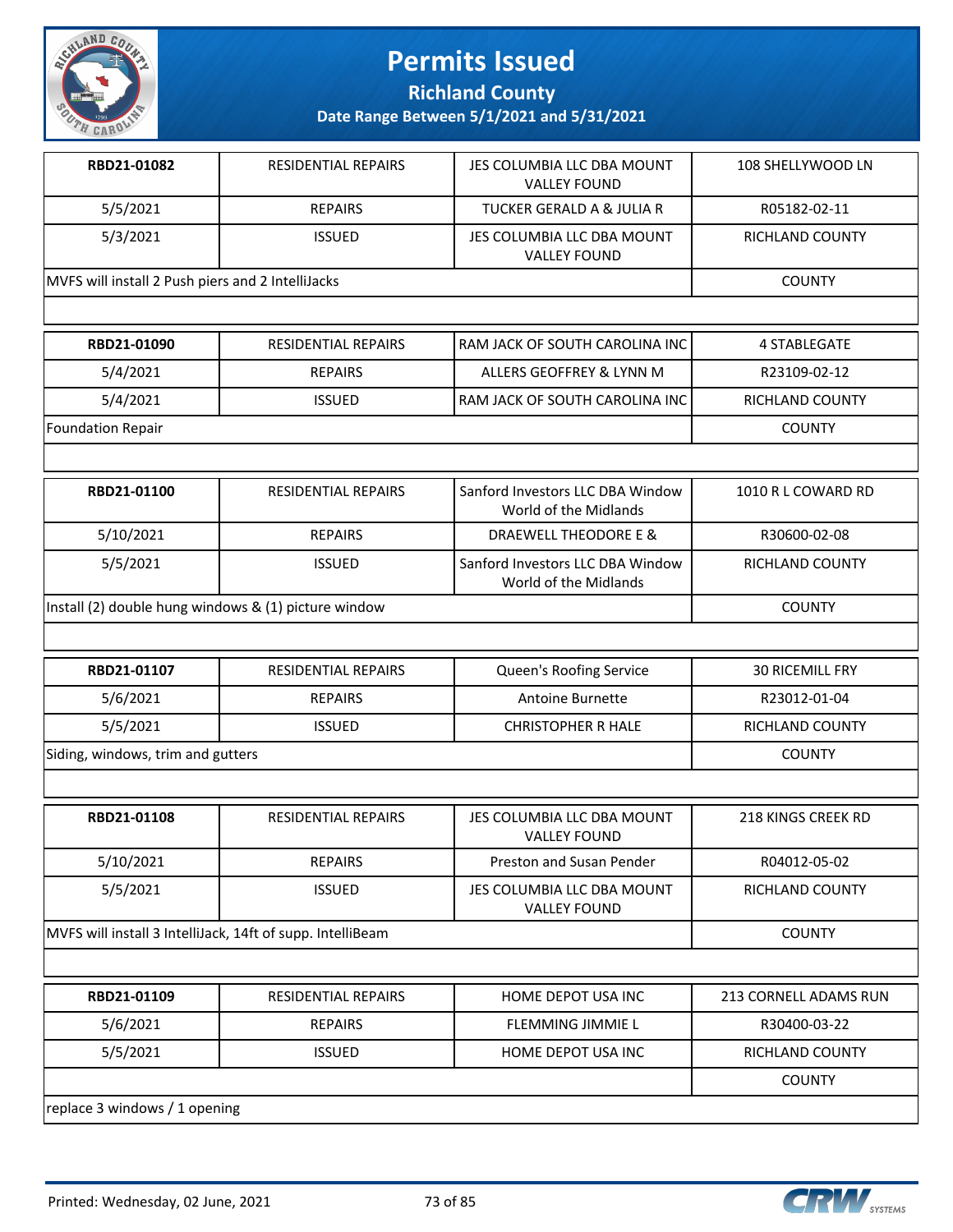

**Richland County**

| RBD21-01110                                 | <b>RESIDENTIAL REPAIRS</b>                                   | HOME DEPOT USA INC                         | 104 EDGECLIFF WAY             |
|---------------------------------------------|--------------------------------------------------------------|--------------------------------------------|-------------------------------|
| 5/6/2021                                    | <b>REPAIRS</b>                                               | MITCHELL STEPHEN L &                       | R20314-04-82                  |
| 5/5/2021                                    | <b>ISSUED</b>                                                | HOME DEPOT USA INC                         | RICHLAND COUNTY               |
|                                             |                                                              |                                            | <b>COUNTY</b>                 |
| replace 1 window size for size              |                                                              |                                            |                               |
| RBD21-01111                                 | <b>RESIDENTIAL REPAIRS</b>                                   | HOME DEPOT USA INC                         | <b>6 BRIDLE PATH CT</b>       |
| 5/6/2021                                    | <b>REPAIRS</b>                                               | ALEXANDER JOHN D & NATHALIE N              | R23008-04-12                  |
| 5/5/2021                                    | <b>ISSUED</b>                                                | HOME DEPOT USA INC                         | RICHLAND COUNTY               |
|                                             |                                                              |                                            | <b>COUNTY</b>                 |
| replaced 1 window size for size             |                                                              |                                            |                               |
| RBD21-01113                                 | RESIDENTIAL REPAIRS                                          | HOME DEPOT USA INC                         | 220 MOSS FIELD RD             |
| 5/7/2021                                    | <b>REPAIRS</b>                                               | ADDISON JOSEPH L & VALERIE J               | R20208-02-21                  |
| 5/5/2021                                    | <b>ISSUED</b>                                                | HOME DEPOT USA INC                         | <b>RICHLAND COUNTY</b>        |
| replace 3 windows size for size             |                                                              | <b>COUNTY</b>                              |                               |
|                                             |                                                              |                                            |                               |
| RBD21-01114                                 | RESIDENTIAL REPAIRS                                          | INTECH MAINTENANCE SOLUTIONS<br><b>LLC</b> | <b>625 GIANT FEATHER LOOP</b> |
| 5/10/2021                                   | <b>REPAIRS</b>                                               | <b>WOOTEN CHARLES &amp;</b>                | R25814-09-04                  |
| 5/5/2021                                    | <b>ISSUED</b>                                                | INTECH MAINTENANCE SOLUTIONS<br>LLC        | RICHLAND COUNTY               |
| Repairs to exterior after fire/smoke damage | COLUMBIA                                                     |                                            |                               |
|                                             | Repair deck, Replace section of siding, housewrap, sheathing |                                            |                               |
| RBD21-01115                                 | RESIDENTIAL REPAIRS                                          | SOUTHERN SIDING & WINDOW<br><b>CORP</b>    | 1813 OLD COLONY RD            |
| 5/20/2021                                   | <b>REPAIRS</b>                                               | <b>BOYD ALBERT &amp; MARTHA</b>            | R19114-02-15                  |
| 5/5/2021                                    | <b>ISSUED</b>                                                | SOUTHERN SIDING & WINDOW<br><b>CORP</b>    | RICHLAND COUNTY               |
| replace 7 windows                           |                                                              |                                            | <b>COUNTY</b>                 |
|                                             |                                                              |                                            |                               |
| RBD21-01116                                 | <b>RESIDENTIAL REPAIRS</b>                                   | SOUTHERN SIDING & WINDOW<br><b>CORP</b>    | <b>304 PARTRIDGE DR</b>       |
| 5/20/2021                                   | <b>REPAIRS</b>                                               | <b>MABELITINI BARBARA S</b>                | R16711-02-01                  |
| 5/5/2021                                    | <b>ISSUED</b>                                                | SOUTHERN SIDING & WINDOW<br><b>CORP</b>    | RICHLAND COUNTY               |
| replace sliding glass door                  |                                                              |                                            | <b>COUNTY</b>                 |
|                                             |                                                              |                                            |                               |

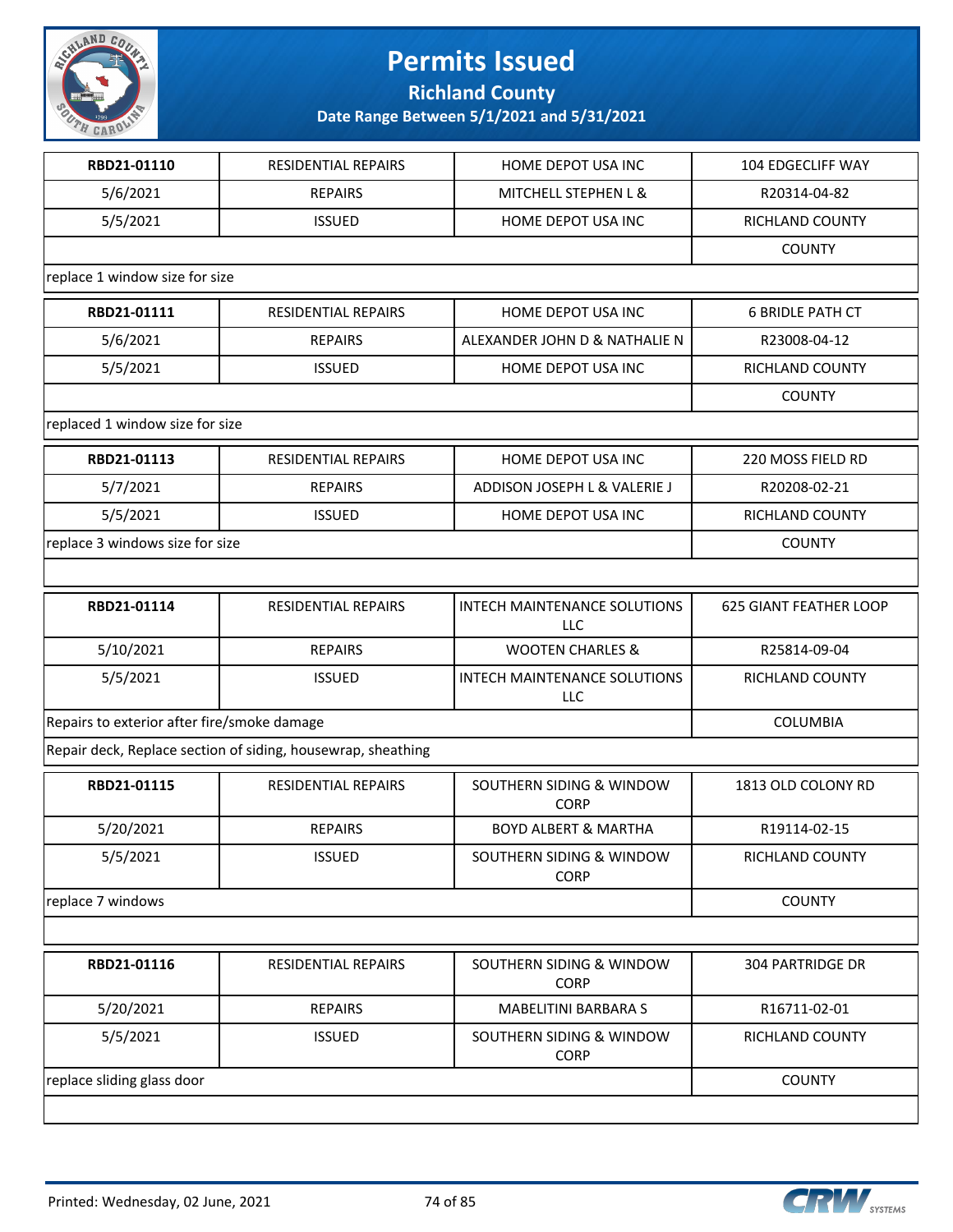

**Richland County**

| RBD21-01117                                 | <b>RESIDENTIAL REPAIRS</b> | SOUTHERN SIDING & WINDOW<br><b>CORP</b> | 234 HARMON RD   |
|---------------------------------------------|----------------------------|-----------------------------------------|-----------------|
| 5/20/2021                                   | <b>REPAIRS</b>             | <b>GREGORY JOVITA C</b>                 | R30901-01-01    |
| 5/5/2021                                    | <b>ISSUED</b>              | SOUTHERN SIDING & WINDOW<br><b>CORP</b> | RICHLAND COUNTY |
| replace 24 windows & 311 ft soffit & fascia |                            |                                         | <b>COUNTY</b>   |
|                                             |                            |                                         |                 |

| RBD21-01118        | RESIDENTIAL REPAIRS | SOUTHERN SIDING & WINDOW<br><b>CORP</b> | 104 WATSON WAY  |
|--------------------|---------------------|-----------------------------------------|-----------------|
| 5/20/2021          | <b>REPAIRS</b>      | THAMES JAMES D & WON CHAE               | R22913-03-42    |
| 5/5/2021           | <b>ISSUED</b>       | SOUTHERN SIDING & WINDOW<br><b>CORP</b> | RICHLAND COUNTY |
| replace 20 windows | <b>COUNTY</b>       |                                         |                 |

| RBD21-01119       | <b>RESIDENTIAL REPAIRS</b> | SOUTHERN SIDING & WINDOW<br><b>CORP</b> | 221 GATEWAY LN  |
|-------------------|----------------------------|-----------------------------------------|-----------------|
| 5/20/2021         | <b>REPAIRS</b>             | LUBENETS VASYL &                        | R07485-02-01    |
| 5/5/2021          | <b>ISSUED</b>              | SOUTHERN SIDING & WINDOW<br><b>CORP</b> | RICHLAND COUNTY |
| replace 5 windows |                            |                                         | <b>COUNTY</b>   |

| RBD21-01120       | <b>RESIDENTIAL REPAIRS</b> | SOUTHERN SIDING & WINDOW<br><b>CORP</b> | 1120 REESE RD          |
|-------------------|----------------------------|-----------------------------------------|------------------------|
| 5/20/2021         | <b>REPAIRS</b>             | <b>FOSTER ELISE T &amp; MARK H</b>      | R30600-05-29           |
| 5/5/2021          | <b>ISSUED</b>              | SOUTHERN SIDING & WINDOW<br><b>CORP</b> | <b>RICHLAND COUNTY</b> |
| replace 2 windows |                            |                                         | <b>COUNTY</b>          |

| RBD21-01122                                 | <b>RESIDENTIAL REPAIRS</b> | PRESTIGE CONSTRUCTION GROUP<br><b>LLC</b> | 2920 ALPINE RD  |
|---------------------------------------------|----------------------------|-------------------------------------------|-----------------|
| 5/10/2021                                   | <b>REPAIRS</b>             | STEVENS ROY M SR                          | R19807-02-02    |
| 5/5/2021                                    | <b>ISSUED</b>              | PRESTIGE CONSTRUCTION GROUP<br>LLC        | RICHLAND COUNTY |
| Paint interior and change plumbing fixtures |                            |                                           | <b>COUNTY</b>   |
|                                             |                            |                                           |                 |

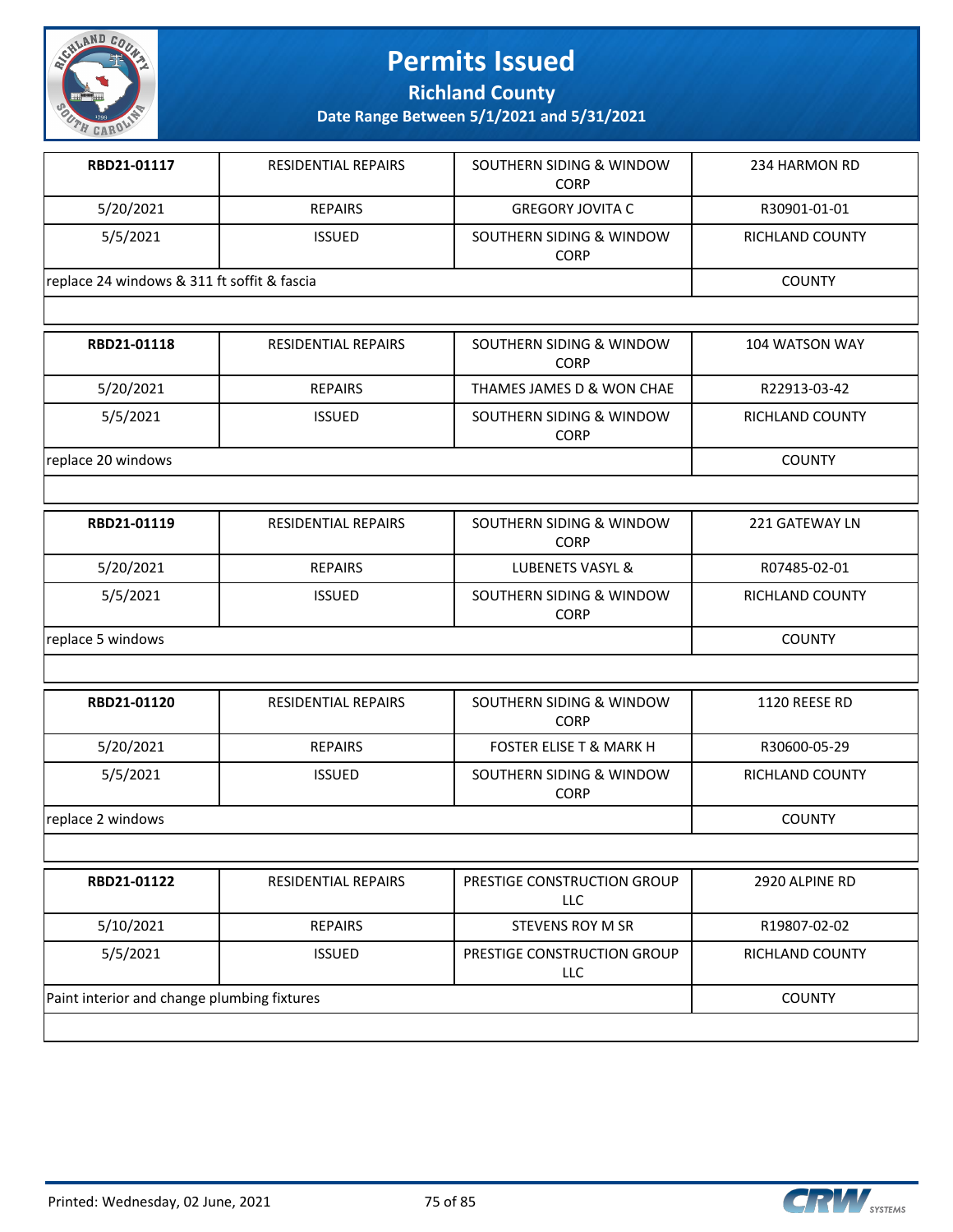

**Richland County**

| RBD21-01135                                                  | <b>RESIDENTIAL REPAIRS</b> | <b>Sanford Investors LLC DBA Window</b><br>World of the Midlands | 117 SHADY MIST DR      |
|--------------------------------------------------------------|----------------------------|------------------------------------------------------------------|------------------------|
| 5/10/2021                                                    | <b>REPAIRS</b>             | <b>VINCENT ALBERTHA</b>                                          | R23106-06-49           |
| 5/7/2021                                                     | <b>FINALED</b>             | Sanford Investors LLC DBA Window<br>World of the Midlands        | <b>RICHLAND COUNTY</b> |
| Install (2) double hung windows, (1) picture window & siding |                            |                                                                  | <b>COUNTY</b>          |

| RBD21-01141                                           | <b>RESIDENTIAL REPAIRS</b> | JES COLUMBIA LLC DBA MOUNT<br><b>VALLEY FOUND</b> | 6315 NOBLE AVE         |
|-------------------------------------------------------|----------------------------|---------------------------------------------------|------------------------|
| 5/10/2021                                             | <b>REPAIRS</b>             | <b>BENFORD ERIN L</b>                             | R09304-03-11           |
| 5/7/2021                                              | ISSUED.                    | JES COLUMBIA LLC DBA MOUNT<br><b>VALLEY FOUND</b> | <b>RICHLAND COUNTY</b> |
| MVFS will Install 6 Intellijacks, 28ft of IntelliBeam |                            |                                                   | <b>COUNTY</b>          |

| RBD21-01143                                           | RESIDENTIAL REPAIRS | Sanford Investors LLC DBA Window<br>World of the Midlands | 601 WILLOWOOD PKWY |
|-------------------------------------------------------|---------------------|-----------------------------------------------------------|--------------------|
| 5/11/2021                                             | <b>REPAIRS</b>      | <b>SCHROER DAVID &amp;</b>                                | R01501-03-01       |
| 5/7/2021                                              | <b>ISSUED</b>       | Sanford Investors LLC DBA Window<br>World of the Midlands | RICHLAND COUNTY    |
| Install (34) double hung replacement windows & siding |                     |                                                           | <b>COUNTY</b>      |

| RBD21-01144                                              | <b>RESIDENTIAL REPAIRS</b> | Sanford Investors LLC DBA Window<br>World of the Midlands | 404 CADDIS CREEK RD |
|----------------------------------------------------------|----------------------------|-----------------------------------------------------------|---------------------|
| 5/10/2021                                                | <b>REPAIRS</b>             | THEUERL DARREN C & LORI J                                 | R05107-07-09        |
| 5/7/2021                                                 | <b>FINALED</b>             | Sanford Investors LLC DBA Window<br>World of the Midlands | RICHLAND COUNTY     |
| Install (2) double hung replacement windows & patio door |                            |                                                           | <b>COUNTY</b>       |

| RBD21-01149             | <b>RESIDENTIAL REPAIRS</b> | TERMINIX SERVICE INC        | <b>104 AIKEN HUNT CIR</b> |  |
|-------------------------|----------------------------|-----------------------------|---------------------------|--|
| 5/14/2021               | <b>REPAIRS</b>             | JULIA IMOGENE W HARRINGTON  | R25604-04-17              |  |
| 5/10/2021               | <b>ISSUED</b>              | TERMINIX SERVICE INC        | <b>RICHLAND COUNTY</b>    |  |
| Replace foundation sill |                            |                             |                           |  |
|                         |                            |                             |                           |  |
| RBD21-01150             | <b>RESIDENTIAL REPAIRS</b> | <b>TERMINIX SERVICE INC</b> | <b>16 WHEATSTONE</b>      |  |
| 5/14/2021               | <b>REPAIRS</b>             | <b>Rachel Noyes</b>         | R23105-06-04              |  |
| 5/10/2021               | <b>ISSUED</b>              | <b>TERMINIX SERVICE INC</b> | <b>RICHLAND COUNTY</b>    |  |
| Replace foundation sill |                            |                             | <b>COUNTY</b>             |  |

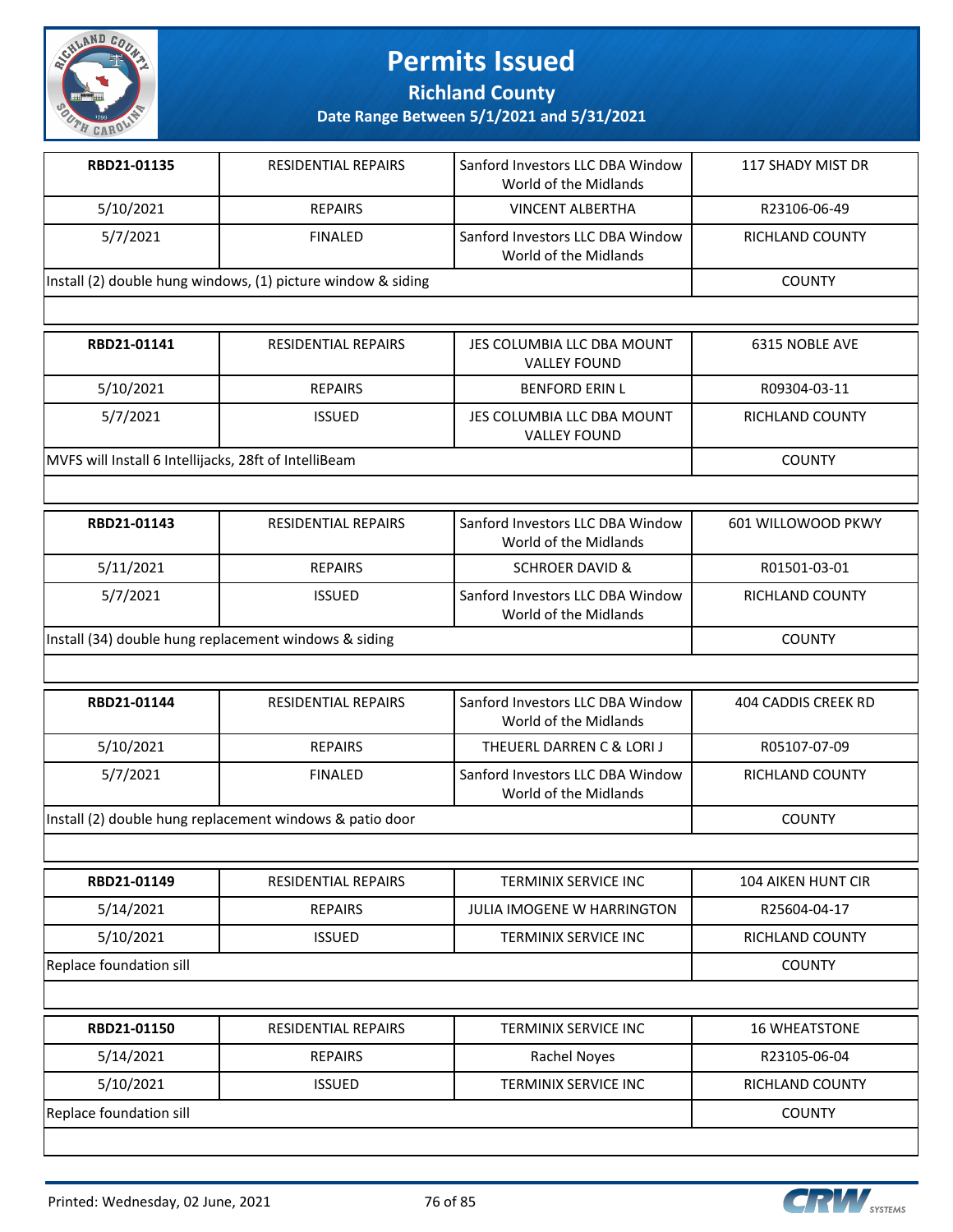

**Richland County**

| RBD21-01152                                              | <b>RESIDENTIAL REPAIRS</b> | JES COLUMBIA LLC DBA MOUNT<br><b>VALLEY FOUND</b> | 244 FOX RUN DR  |
|----------------------------------------------------------|----------------------------|---------------------------------------------------|-----------------|
| 5/10/2021                                                | <b>REPAIRS</b>             | SHIVELY ROBERT F & AMBER L                        | R27982-01-37    |
| 5/10/2021                                                | <b>ISSUED</b>              | JES COLUMBIA LLC DBA MOUNT<br><b>VALLEY FOUND</b> | RICHLAND COUNTY |
| myfs will install 7 IntelliJacks and 20ft of IntelliBeam |                            |                                                   | <b>COUNTY</b>   |
|                                                          |                            |                                                   |                 |

| RBD21-01156              | RESIDENTIAL REPAIRS | <b>I RAM JACK OF SOUTH CAROLINA INC I</b> | 29 RUNNING FOX RD |
|--------------------------|---------------------|-------------------------------------------|-------------------|
| 5/12/2021                | <b>REPAIRS</b>      | <b>KELLEY JERMYN &amp;</b>                | R22805-01-13      |
| 5/10/2021                | <b>ISSUED</b>       | <b>I RAM JACK OF SOUTH CAROLINA INC I</b> | RICHLAND COUNTY   |
| <b>Foundation Repair</b> |                     |                                           | <b>COUNTY</b>     |

| RBD21-01163                                              | <b>RESIDENTIAL REPAIRS</b> | JES COLUMBIA LLC DBA MOUNT<br><b>VALLEY FOUND</b> | 129 WILLIAMS WAY |
|----------------------------------------------------------|----------------------------|---------------------------------------------------|------------------|
| 5/12/2021                                                | <b>REPAIRS</b>             | HUNSAKER KEVIN S                                  | R02402-03-28     |
| 5/11/2021                                                | <b>ISSUED</b>              | JES COLUMBIA LLC DBA MOUNT<br><b>VALLEY FOUND</b> | RICHLAND COUNTY  |
| IMVFS will install 11 IntelliJack's and 42ft IntelliBeam |                            |                                                   | <b>COUNTY</b>    |

| RBD21-01164                             | RESIDENTIAL REPAIRS | NELSON MYRA H & PAUL L | 308 DEVONPORT DR       |
|-----------------------------------------|---------------------|------------------------|------------------------|
| 5/11/2021                               | <b>REPAIRS</b>      | NELSON MYRA H & PAUL L | R03415-02-03           |
| 5/11/2021                               | <b>ISSUED</b>       |                        | <b>RICHLAND COUNTY</b> |
| <b>REPAIR/REPLACE SIDING &amp; TRIM</b> |                     |                        | <b>COUNTY</b>          |

| <b>RESIDENTIAL REPAIRS</b>                                | Sanford Investors LLC DBA Window<br>World of the Midlands | 249 WOODLANDS W |
|-----------------------------------------------------------|-----------------------------------------------------------|-----------------|
| <b>REPAIRS</b>                                            | <b>SHUMPERT LEWIS FRANKLIN &amp;</b>                      | R22811-02-03    |
| <b>ISSUED</b>                                             | Sanford Investors LLC DBA Window<br>World of the Midlands | RICHLAND COUNTY |
| Install (11) double hung & (1) slider replacement windows |                                                           |                 |
|                                                           |                                                           |                 |

| RBD21-01178                               | <b>RESIDENTIAL REPAIRS</b> | JES COLUMBIA LLC DBA MOUNT<br><b>VALLEY FOUND</b> | 705 MILLPLACE LOOP |
|-------------------------------------------|----------------------------|---------------------------------------------------|--------------------|
| 5/13/2021                                 | <b>REPAIRS</b>             | <b>GOUGE DARIN BURGIN &amp;</b>                   | R03304-03-08       |
| 5/12/2021                                 | <b>ISSUED</b>              | JES COLUMBIA LLC DBA MOUNT<br><b>VALLEY FOUND</b> | RICHLAND COUNTY    |
| <b>IMVES will install 10 IntelliJacks</b> |                            |                                                   | <b>COUNTY</b>      |

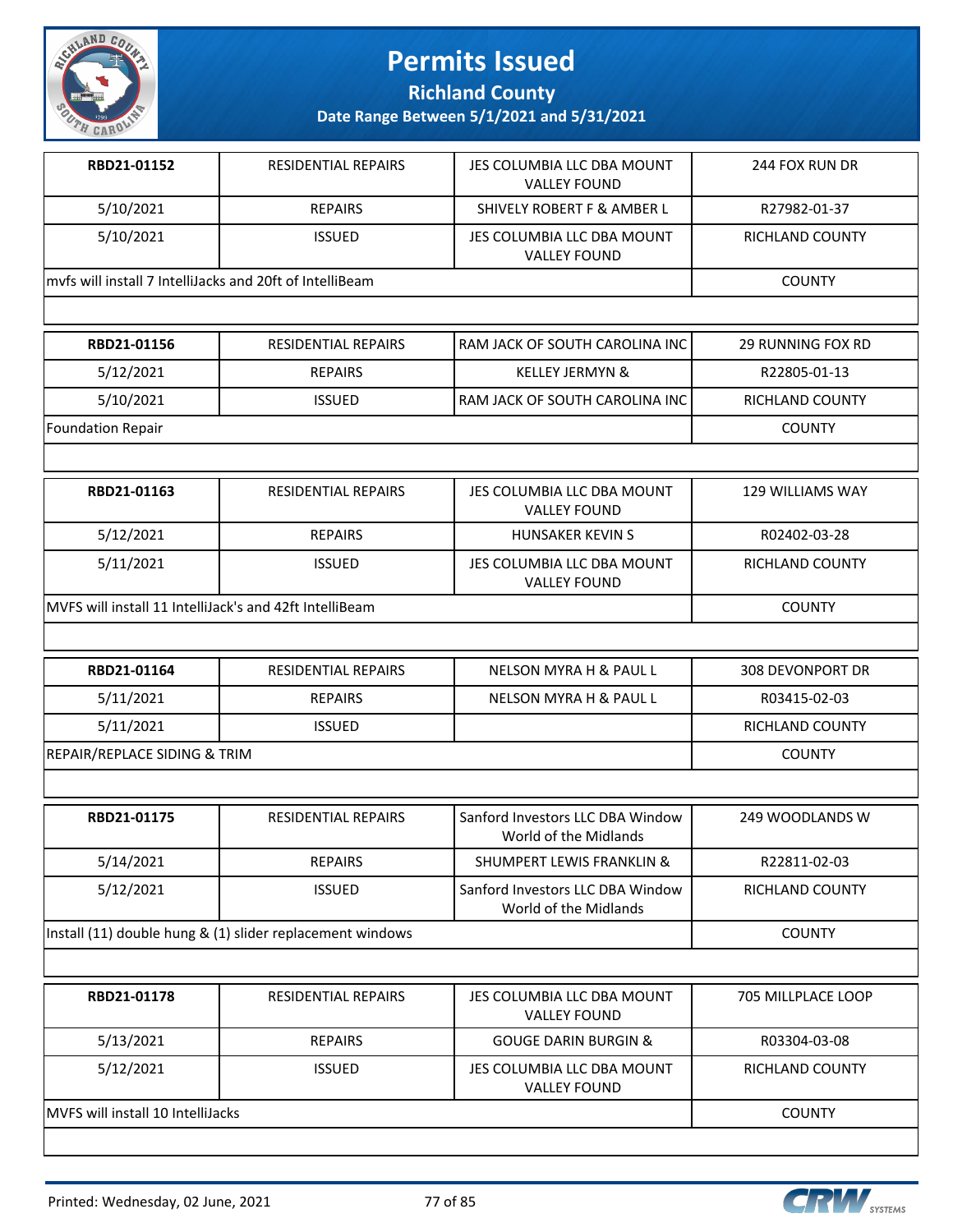

**Richland County**

**Date Range Between 5/1/2021 and 5/31/2021**

| RBD21-01181                                               | <b>RESIDENTIAL REPAIRS</b> | JES COLUMBIA LLC DBA MOUNT<br><b>VALLEY FOUND</b> | 312 VALHALLA DR        |
|-----------------------------------------------------------|----------------------------|---------------------------------------------------|------------------------|
| 5/13/2021                                                 | <b>REPAIRS</b>             | <b>HOEFKER SARAH E</b>                            | R25707-07-11           |
| 5/12/2021                                                 | <b>ISSUED</b>              | JES COLUMBIA LLC DBA MOUNT<br><b>VALLEY FOUND</b> | <b>RICHLAND COUNTY</b> |
| MVFS will install 3 IntelliJack, 5ft of supp. IntelliBeam |                            |                                                   | <b>COUNTY</b>          |
|                                                           |                            |                                                   |                        |

| RBD21-01189                      | <b>RESIDENTIAL REPAIRS</b> | HOME DEPOT USA INC  | <b>13 FAIRFOREST CT</b> |
|----------------------------------|----------------------------|---------------------|-------------------------|
| 5/13/2021                        | <b>REPAIRS</b>             | <b>GIBSON BRYAN</b> | R04911-03-04            |
| 5/13/2021                        | <b>ISSUED</b>              | HOME DEPOT USA INC  | RICHLAND COUNTY         |
| replace 12 windows size for size |                            |                     | <b>COUNTY</b>           |

| RBD21-01209            | RESIDENTIAL REPAIRS | <b>BURGESS CARYN F</b> | 615 TORWOOD DR         |
|------------------------|---------------------|------------------------|------------------------|
| 5/14/2021              | <b>REPAIRS</b>      |                        | R11913-02-29           |
| 5/14/2021              | <b>ISSUED</b>       |                        | <b>RICHLAND COUNTY</b> |
| FLAT STONE AROUND HOME |                     |                        | <b>COUNTY</b>          |

| RBD21-01210                     | RESIDENTIAL REPAIRS | HOME DEPOT USA INC       | 1169 HEINS RD   |
|---------------------------------|---------------------|--------------------------|-----------------|
| 5/18/2021                       | <b>REPAIRS</b>      | <b>MOUTINHO CARLOS R</b> | R26300-01-04    |
| 5/14/2021                       | <b>ISSUED</b>       | HOME DEPOT USA INC       | RICHLAND COUNTY |
| replace 2 windows size for size |                     |                          | <b>COUNTY</b>   |

| RBD21-01218                                               | RESIDENTIAL REPAIRS | ROBERT A BOWER            | 33 ROYALGATE DR |
|-----------------------------------------------------------|---------------------|---------------------------|-----------------|
| 5/17/2021                                                 | <b>REPAIRS</b>      | <b>HICKMAN MARJERNELL</b> | R19981-01-33    |
| 5/17/2021                                                 | <b>ISSUED</b>       | ROBERT A BOWER            | RICHLAND COUNTY |
| Interior renovation to a condo unit after a kitchen fire; |                     |                           | <b>COUNTY</b>   |

Asbestos remediation has been completed and clearances obtained: there is not structural damage to be repaired.

| RBD21-01231                     | <b>RESIDENTIAL REPAIRS</b> | JES COLUMBIA LLC DBA MOUNT<br><b>VALLEY FOUND</b> | 247 HEARTHWOOD CIR |
|---------------------------------|----------------------------|---------------------------------------------------|--------------------|
| 5/21/2021                       | <b>REPAIRS</b>             | <b>BUCK JUSTIN</b>                                | R03503-04-04       |
| 5/17/2021                       | <b>ISSUED</b>              | JES COLUMBIA LLC DBA MOUNT<br><b>VALLEY FOUND</b> | RICHLAND COUNTY    |
| MVFS will install 3 IntelliJack |                            |                                                   | <b>COUNTY</b>      |

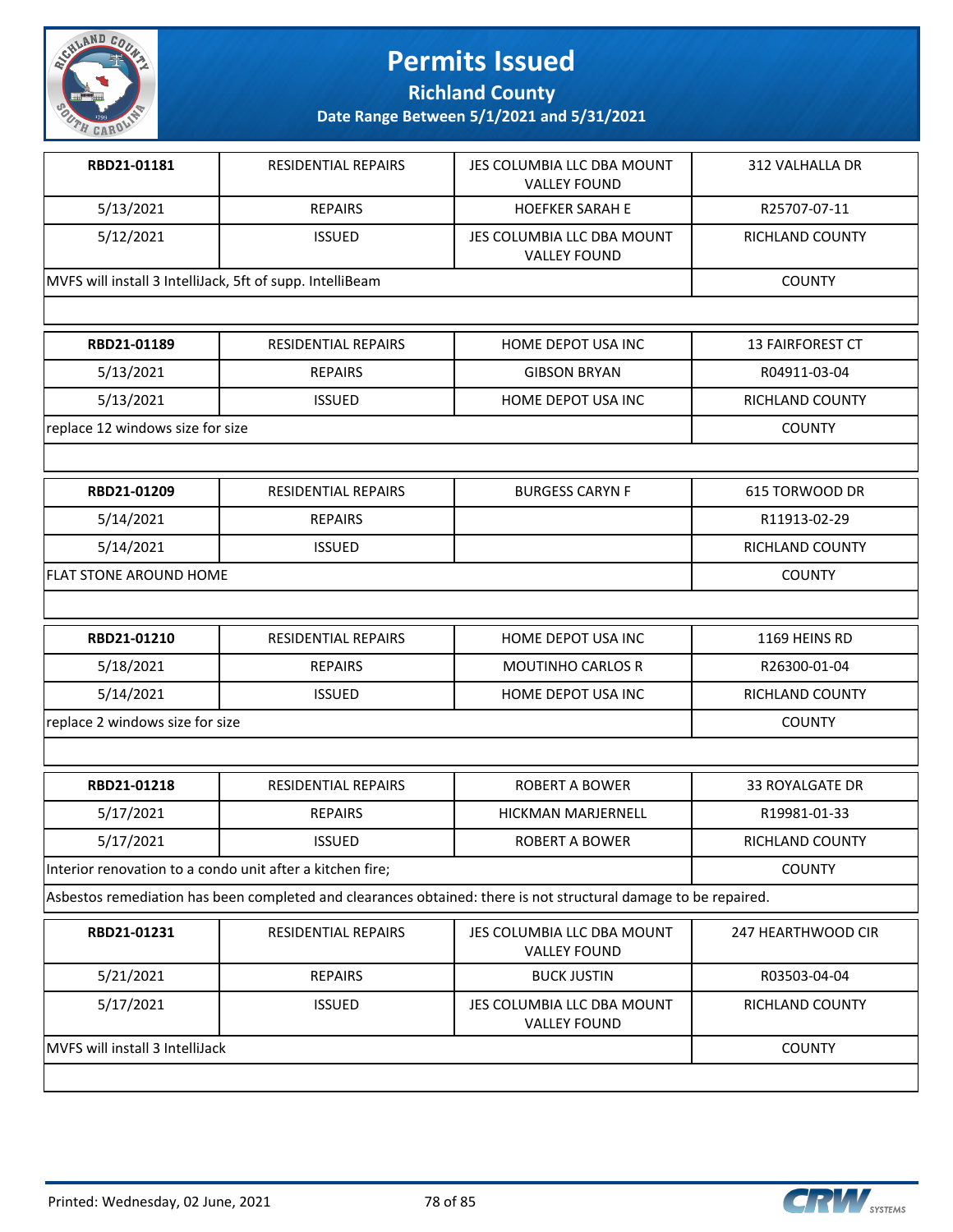

**Richland County**

| RBD21-01235                             | <b>RESIDENTIAL REPAIRS</b>                                      | HOME DEPOT USA INC                 | <b>187 TRADITIONS CIR</b> |
|-----------------------------------------|-----------------------------------------------------------------|------------------------------------|---------------------------|
| 5/18/2021                               | <b>REPAIRS</b>                                                  | <b>GLENN MARK S &amp; MILLIE J</b> | R17515-08-07              |
| 5/18/2021                               | <b>ISSUED</b>                                                   | HOME DEPOT USA INC                 | RICHLAND COUNTY           |
| replace 1 window size for size          |                                                                 |                                    | <b>COUNTY</b>             |
|                                         |                                                                 |                                    |                           |
| RBD21-01236                             | RESIDENTIAL REPAIRS                                             | <b>CLARENCE ALSTON</b>             | 524 HOGANS RUN            |
| 5/18/2021                               | <b>REPAIRS</b>                                                  |                                    | R22816-05-01              |
| 5/18/2021                               | <b>ISSUED</b>                                                   | <b>CLARENCE ALSTON</b>             | RICHLAND COUNTY           |
|                                         | RENOVATIONS AND EXTERIOR REPAIRS, PLUMBING, HVAC, FRAMING & ELE |                                    | <b>COUNTY</b>             |
| ALL DOCUMENTS UNDER PERMIT# RBD21-00426 |                                                                 |                                    |                           |
| RBD21-01237                             | RESIDENTIAL REPAIRS                                             | HOME DEPOT USA INC                 | 208 EDGECLIFF WAY         |
| 5/18/2021                               | <b>REPAIRS</b>                                                  | SMOTHERS REGINA & MICHAEL L        | R23102-09-21              |
| 5/18/2021                               | <b>ISSUED</b>                                                   | HOME DEPOT USA INC                 | RICHLAND COUNTY           |
| replace 5 window                        |                                                                 |                                    | <b>COUNTY</b>             |
|                                         |                                                                 |                                    |                           |
| RBD21-01238                             | RESIDENTIAL REPAIRS                                             | HOME DEPOT USA INC                 | <b>180 PEACOCK PATH</b>   |
| 5/18/2021                               | <b>REPAIRS</b>                                                  | WHITE DENHAM M ETAL                | R12000-02-25              |
| 5/18/2021                               | <b>ISSUED</b>                                                   | HOME DEPOT USA INC                 | RICHLAND COUNTY           |
| replace 8 windows size for size         |                                                                 |                                    | <b>COUNTY</b>             |
|                                         |                                                                 |                                    |                           |
| RBD21-01239                             | RESIDENTIAL REPAIRS                                             | HOME DEPOT USA INC                 | 23 OLD FIELD CT           |
| 5/18/2021                               | <b>REPAIRS</b>                                                  | SFR3-AIC LLC                       | R20113-01-22              |
| 5/18/2021                               | <b>ISSUED</b>                                                   | HOME DEPOT USA INC                 | RICHLAND COUNTY           |
| replace 4 windows size for size         |                                                                 |                                    | <b>COUNTY</b>             |
|                                         |                                                                 |                                    |                           |
| RBD21-01240                             | <b>RESIDENTIAL REPAIRS</b>                                      | HOME DEPOT USA INC                 | 1652 CONGRESS RD          |
| 5/18/2021                               | <b>REPAIRS</b>                                                  | WHITAKER WILLIAM C & ANNA C        | R33112-01-03              |
| 5/18/2021                               | <b>ISSUED</b>                                                   | HOME DEPOT USA INC                 | RICHLAND COUNTY           |
| replace 4 windows size for size         |                                                                 |                                    | <b>COUNTY</b>             |
|                                         |                                                                 |                                    |                           |
|                                         |                                                                 |                                    |                           |

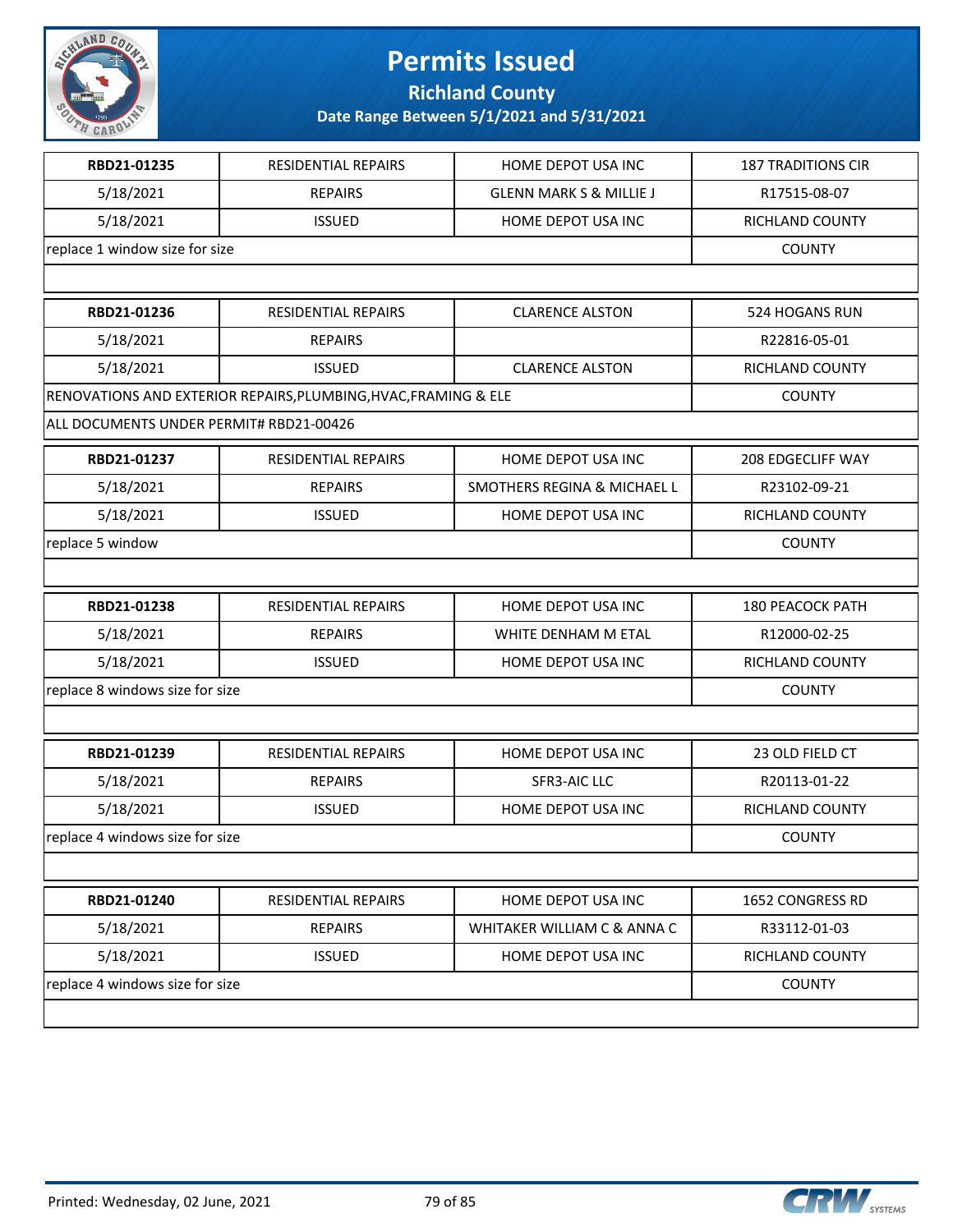

**Richland County**

**Date Range Between 5/1/2021 and 5/31/2021**

| RBD21-01267                                                  | <b>RESIDENTIAL REPAIRS</b> | Sanford Investors LLC DBA Window<br>World of the Midlands | 1311 HEYWARD BROCKINGTON<br>RD |
|--------------------------------------------------------------|----------------------------|-----------------------------------------------------------|--------------------------------|
| 5/21/2021                                                    | <b>REPAIRS</b>             | RHONE GEORGE                                              | R09504-03-29                   |
| 5/19/2021                                                    | <b>ISSUED</b>              | Sanford Investors LLC DBA Window<br>World of the Midlands | <b>RICHLAND COUNTY</b>         |
| Install (15) double hung replacement windows&(1) slider wind |                            |                                                           | <b>COUNTY</b>                  |
|                                                              |                            |                                                           |                                |

| RBD21-01269                        | RESIDENTIAL REPAIRS | <b>JAMES BOYKIN</b> | 7132 SPROTT ST  |
|------------------------------------|---------------------|---------------------|-----------------|
| 5/20/2021                          | <b>REPAIRS</b>      |                     | R14216-15-04    |
| 5/20/2021                          | <b>HOLD</b>         | <b>JAMES BOYKIN</b> | RICHLAND COUNTY |
| <b>IFIRE DAMAGE REPAIRS</b>        | <b>COUNTY</b>       |                     |                 |
| WAITING ON STATEMENT OF DISCLOSURE |                     |                     |                 |

| RBD21-01271                                                   | <b>RESIDENTIAL REPAIRS</b> | JES COLUMBIA LLC DBA MOUNT<br><b>VALLEY FOUND</b> | 316 SHERIDAN DR |
|---------------------------------------------------------------|----------------------------|---------------------------------------------------|-----------------|
| 5/20/2021                                                     | <b>REPAIRS</b>             | OWENS-LABOO YOCONNA                               | R20115-08-31    |
| 5/20/2021                                                     | <b>ISSUED</b>              | JES COLUMBIA LLC DBA MOUNT<br><b>VALLEY FOUND</b> | RICHLAND COUNTY |
| MVFS will install 4 IntelliJacks and 18ft oF supp IntelliBeam |                            |                                                   | <b>COUNTY</b>   |

| RBD21-01282                                  | <b>RESIDENTIAL REPAIRS</b> | JOSH WILLIAMSON DBA<br><b>WILLIAMSON REMODELIN</b> | 401 VALLEY SPRINGS RD |
|----------------------------------------------|----------------------------|----------------------------------------------------|-----------------------|
| 5/27/2021                                    | <b>REPAIRS</b>             | <b>JUNIS SEAN &amp; DENISE VICTORIA</b>            | R22901-05-08          |
| 5/21/2021                                    | <b>ISSUED</b>              | JOSH WILLIAMSON DBA<br><b>WILLIAMSON REMODELIN</b> | RICHLAND COUNTY       |
| Inew tank less hw. new tile floor and shower |                            |                                                    | <b>COUNTY</b>         |

| RBD21-01290       | <b>RESIDENTIAL REPAIRS</b> | RAM JACK OF SOUTH CAROLINA INC | 705 BOSS WAY    |  |
|-------------------|----------------------------|--------------------------------|-----------------|--|
| 5/25/2021         | <b>REPAIRS</b>             | <b>WOLF CHRISTOPHER L</b>      | R25811-08-12    |  |
| 5/24/2021         | <b>ISSUED</b>              | RAM JACK OF SOUTH CAROLINA INC | RICHLAND COUNTY |  |
| Foundation Repair |                            |                                |                 |  |
|                   |                            |                                |                 |  |
| RBD21-01306       | <b>RESIDENTIAL REPAIRS</b> | RODRIGUEZ GERMAN B ROMAN &     | 408 WYNETTE WAY |  |
| 5/25/2021         | <b>REPAIRS</b>             | RODRIGUEZ GERMAN B ROMAN &     | R25801-05-03    |  |
| 5/25/2021         | <b>ISSUED</b>              |                                | RICHLAND COUNTY |  |

RENOVATION TO KITCHEN, SHEETROCK, A/C PLUMBING COUNTY

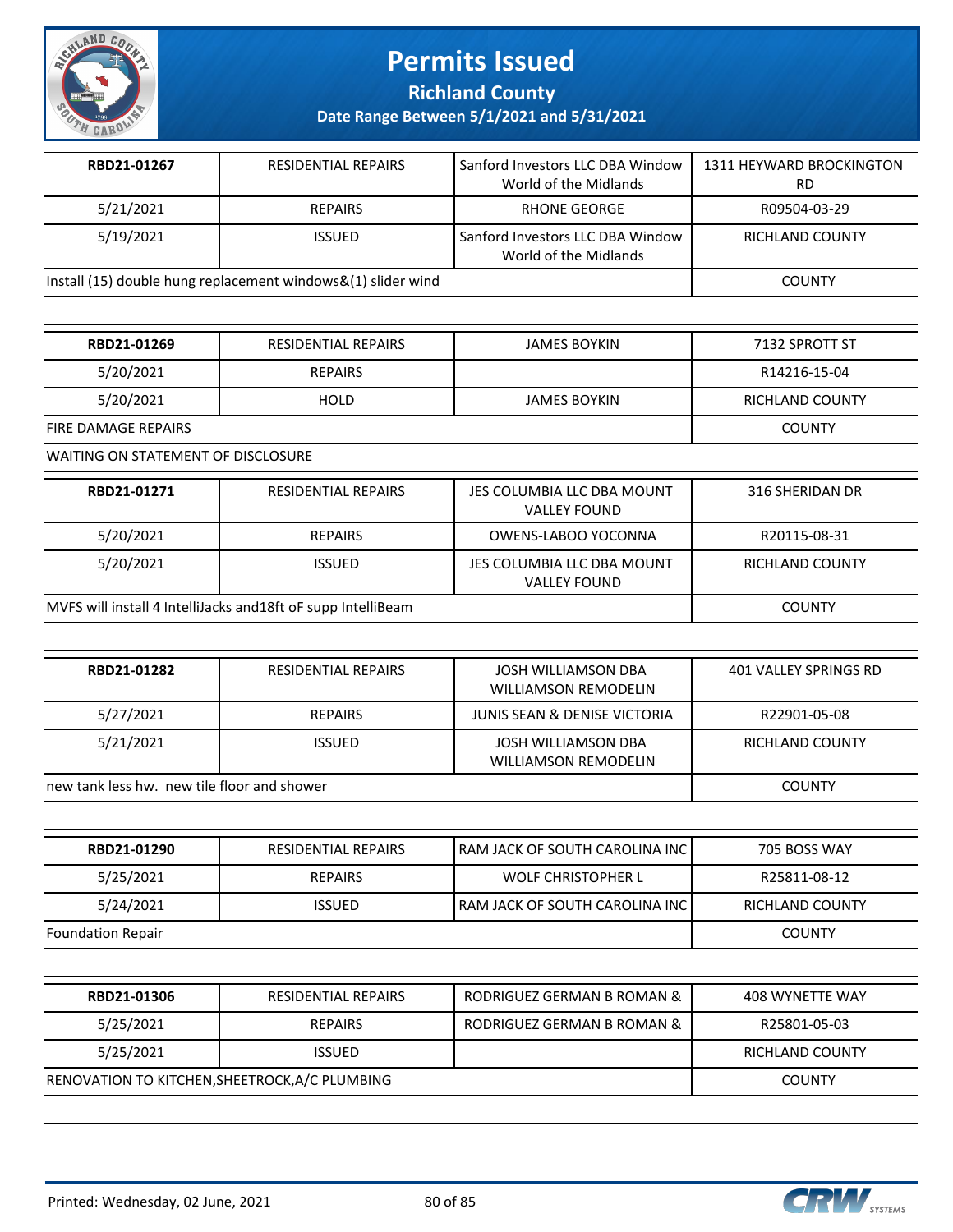

**Richland County**

| RBD21-01307                          | RESIDENTIAL REPAIRS        | HOME DEPOT USA INC                                        | 216 CRAYFORD RD        |
|--------------------------------------|----------------------------|-----------------------------------------------------------|------------------------|
| 5/25/2021                            | <b>REPAIRS</b>             | <b>QUIRK WILLIAM &amp; DONNA L</b>                        | R04109-04-29           |
| 5/25/2021                            | <b>ISSUED</b>              | HOME DEPOT USA INC                                        | <b>RICHLAND COUNTY</b> |
| replace 7 windows size for size      | <b>COUNTY</b>              |                                                           |                        |
|                                      |                            |                                                           |                        |
| RBD21-01309                          | <b>RESIDENTIAL REPAIRS</b> | HOME DEPOT USA INC                                        | 2 CROSSGATE CT         |
| 5/26/2021                            | <b>REPAIRS</b>             | <b>WILSON MARK A &amp; BETH R</b>                         | R03513-01-02           |
| 5/25/2021                            | <b>ISSUED</b>              | HOME DEPOT USA INC                                        | RICHLAND COUNTY        |
| 2 Crossgate Ct                       |                            |                                                           | <b>COUNTY</b>          |
|                                      |                            |                                                           |                        |
| RBD21-01310                          | RESIDENTIAL REPAIRS        | HOME DEPOT USA INC                                        | 1208 BUSH RIVER RD N5  |
| 5/26/2021                            | <b>REPAIRS</b>             | LUDLOW SCOTT A                                            | R05981-02-25           |
| 5/25/2021                            | <b>ISSUED</b>              | HOME DEPOT USA INC                                        | <b>RICHLAND COUNTY</b> |
| replace 3 windows size for size      |                            |                                                           | <b>N5 COUNTY</b>       |
|                                      |                            |                                                           |                        |
| RBD21-01315                          | RESIDENTIAL REPAIRS        | HOME DEPOT USA INC                                        | 113 KINGSTON TRACE RD  |
| 5/26/2021                            | <b>REPAIRS</b>             | MYERS LAMAR M & BERTHA Y                                  | R23108-01-29           |
| 5/25/2021                            | <b>ISSUED</b>              | HOME DEPOT USA INC                                        | RICHLAND COUNTY        |
| replace 1 baywindow and 1 patio door |                            |                                                           | <b>COUNTY</b>          |
|                                      |                            |                                                           |                        |
| RBD21-01320                          | RESIDENTIAL REPAIRS        | Sanford Investors LLC DBA Window<br>World of the Midlands | 101 HOLLINGWOOD DR     |
| 5/27/2021                            | <b>REPAIRS</b>             | <b>BELL DATRIN</b>                                        | R22704-03-19           |
| 5/26/2021                            | <b>ISSUED</b>              | Sanford Investors LLC DBA Window<br>WOrld of the Midlands | RICHLAND COUNTY        |
| Install (11) double hung windows     |                            |                                                           | <b>COUNTY</b>          |
|                                      |                            |                                                           |                        |
| RBD21-01324                          | RESIDENTIAL REPAIRS        | JES COLUMBIA LLC DBA MOUNT<br><b>VALLEY FOUND</b>         | 1660 HAVILAND CIR      |
| 5/27/2021                            | <b>REPAIRS</b>             | <b>DKD PROPERTIES LLC</b>                                 | R06209-02-07           |
| 5/26/2021                            | <b>ISSUED</b>              | JES COLUMBIA LLC DBA MOUNT<br><b>VALLEY FOUND</b>         | RICHLAND COUNTY        |
| MVFS will install 6 Push Piers       |                            |                                                           | <b>COUNTY</b>          |
|                                      |                            |                                                           |                        |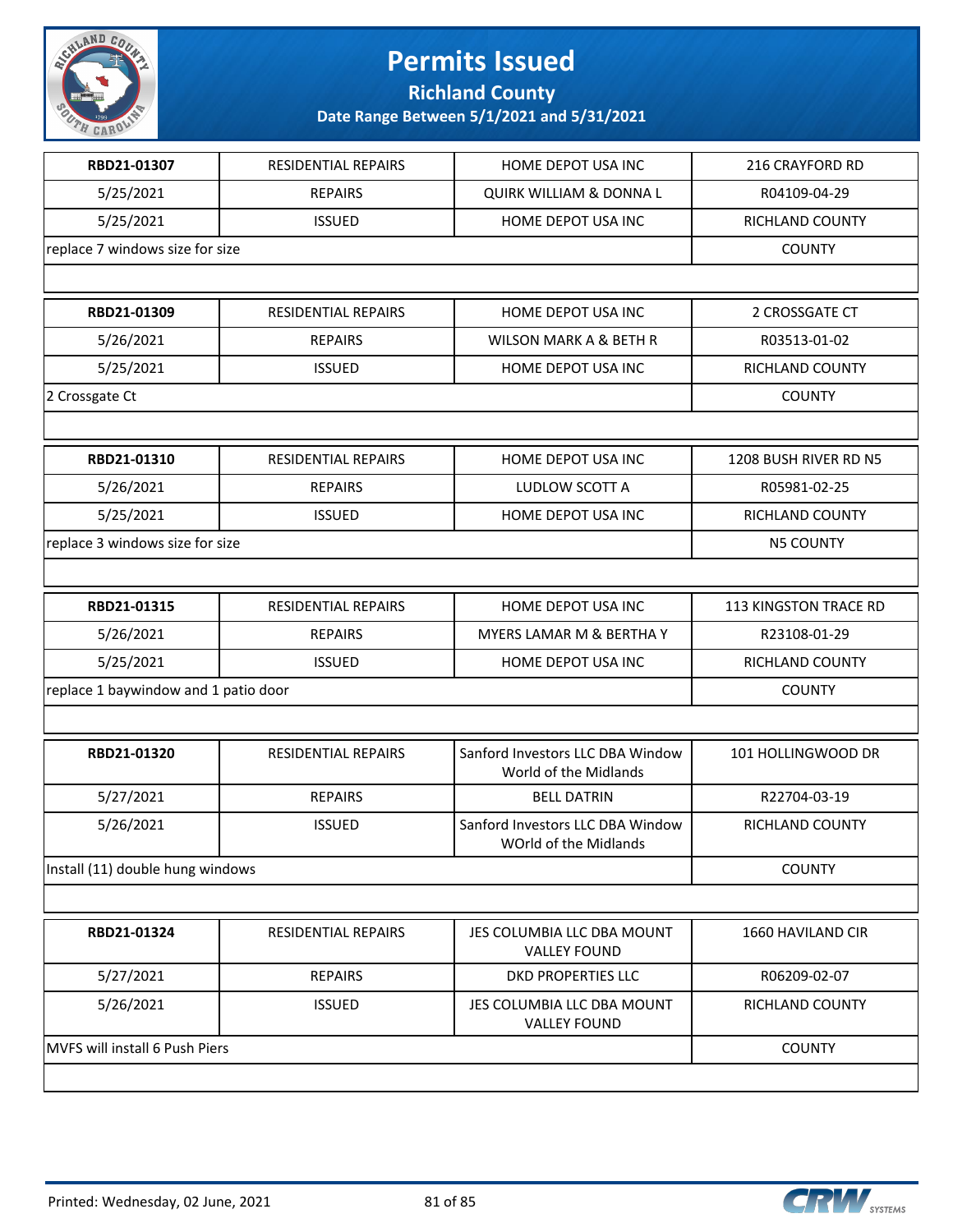

**Richland County**

**Date Range Between 5/1/2021 and 5/31/2021**

| RBD21-01337                                | <b>RESIDENTIAL REPAIRS</b> | INTECH MAINTENANCE SOLUTIONS<br>LLC. | 3721 HUMPHREY DR       |  |
|--------------------------------------------|----------------------------|--------------------------------------|------------------------|--|
| 5/28/2021                                  | <b>REPAIRS</b>             | SNYDER W D                           | R14212-10-18           |  |
| 5/27/2021                                  | <b>ISSUED</b>              | INTECH MAINTENANCE SOLUTIONS<br>LLC. | RICHLAND COUNTY        |  |
| Structure Repair after fire / smoke damage | <b>COUNTY</b>              |                                      |                        |  |
| Structure Repair after fire / smoke damage |                            |                                      |                        |  |
| RBD21-01342                                | <b>RESIDENTIAL REPAIRS</b> | RAM JACK OF SOUTH CAROLINA INC       | <b>135 DURANGO AVE</b> |  |
| 5/28/2021                                  | <b>REPAIRS</b>             | <b>SCOTT HENRY J &amp; JENNY I</b>   | R14510-02-02           |  |

5/27/2021 | ISSUED RAM JACK OF SOUTH CAROLINA INC RICHLAND COUNTY Foundation Repair COUNTY

#### **Number of RESIDENTIAL REPAIRS/REPAIRS Permits: 76**

| SP21-00093                                         | <b>SWIMMING POOL</b> | <b>ALAGLAS POOLS</b>                     | <b>110 BEAVER CREEK DR</b> |
|----------------------------------------------------|----------------------|------------------------------------------|----------------------------|
| 5/5/2021                                           | <b>BARRIER</b>       | <b>SANTOS ROBBIN A</b>                   | R17315-04-05               |
| 4/27/2021                                          | <b>ISSUED</b>        | <b>ALAGLAS POOLS</b>                     | <b>RICHLAND COUNTY</b>     |
| Fiberglass Swimming Pool install                   |                      |                                          | <b>COUNTY</b>              |
|                                                    |                      |                                          |                            |
| SP21-00103                                         | <b>SWIMMING POOL</b> | PALMETTO OUTDOOR LIVING                  | <b>205 STEEPLECHASE N</b>  |
| 5/14/2021                                          | <b>BARRIER</b>       | <b>CREEK WILLIAM J &amp; STEPHANIE C</b> | R21908-03-03               |
| 5/13/2021                                          | <b>ISSUED</b>        | PALMETTO OUTDOOR LIVING                  | <b>RICHLAND COUNTY</b>     |
| Installation of a 14 x 30 fiberglass swimming pool |                      |                                          | <b>COUNTY</b>              |
|                                                    |                      |                                          |                            |
| SP21-00104                                         | <b>SWIMMING POOL</b> | DUVALL PATRICIA A & PHILIP C             | 909 KOON RD                |
| 5/14/2021                                          | <b>BARRIER</b>       |                                          | R04200-01-35               |
| 5/14/2021                                          | <b>ISSUED</b>        |                                          | <b>RICHLAND COUNTY</b>     |
| <b>POOL BARRIER</b>                                |                      |                                          | <b>COUNTY</b>              |
|                                                    |                      |                                          |                            |
| SP21-00112                                         | <b>SWIMMING POOL</b> | MULLER CONTRACTORS INC                   | 360 GROVER WILSON RD       |
| 5/20/2021                                          | <b>BARRIER</b>       | <b>SMITH ANTHONY &amp; KAREN</b>         | R20900-04-08               |
| 5/20/2021                                          | <b>ISSUED</b>        | <b>MULLER CONTRACTORS INC</b>            | RICHLAND COUNTY            |
| fence for pool                                     |                      |                                          | <b>COUNTY</b>              |
|                                                    |                      |                                          |                            |

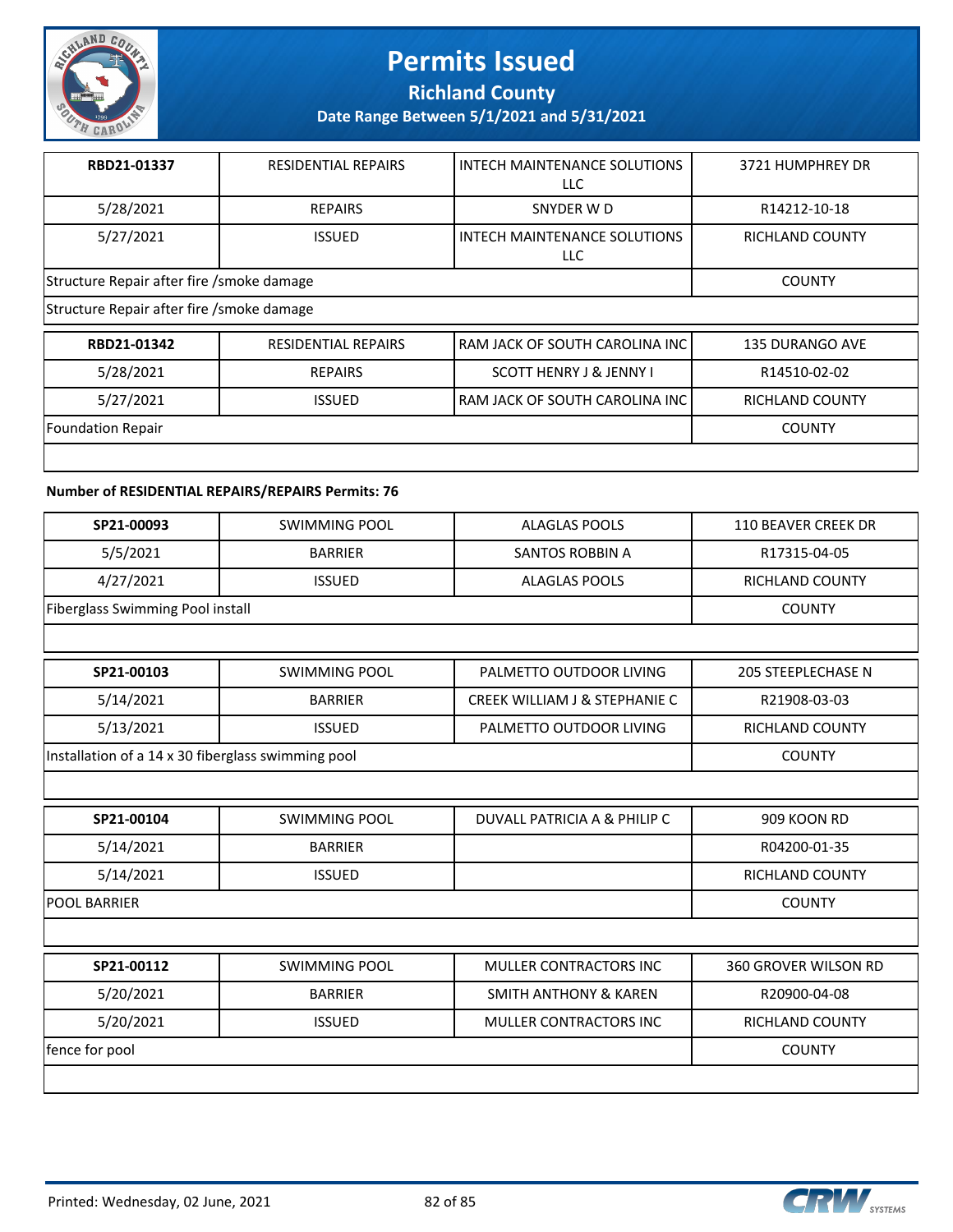

**Richland County**

**Date Range Between 5/1/2021 and 5/31/2021**

| SP21-00126                                         | SWIMMING POOL  | PALMETTO OUTDOOR LIVING     | 417 APPALOOSA DR |
|----------------------------------------------------|----------------|-----------------------------|------------------|
| 5/27/2021                                          | <b>BARRIFR</b> | SZOKE JOSEPH A JR & CELYN E | R24706-01-08     |
| 5/27/2021                                          | <b>ISSUED</b>  | PALMETTO OUTDOOR LIVING     | RICHLAND COUNTY  |
| Installation of a 16 x 35 fiberglass swimming pool |                |                             | <b>COUNTY</b>    |
|                                                    |                |                             |                  |

#### **Number of SWIMMING POOL/BARRIER Permits: 5**

| SP21-00090                                     | <b>SWIMMING POOL</b> | <b>LANIER POOLS LLC</b>                 | <b>409 HAMPTON TRACE LN</b> |
|------------------------------------------------|----------------------|-----------------------------------------|-----------------------------|
| 5/14/2021                                      | RESIDENTIAL          | <b>BARTLEY ROBERT E &amp; JESSICA M</b> | R13616-08-07                |
| 4/23/2021                                      | <b>ISSUED</b>        | LANIER POOLS LLC                        | RICHLAND COUNTY             |
| 16 X 30 INGROUND KIDNEY                        |                      |                                         | <b>COUNTY</b>               |
|                                                |                      |                                         |                             |
| SP21-00091                                     | <b>SWIMMING POOL</b> | <b>ALAGLAS POOLS</b>                    | 7511 PATRICIA DR            |
| 5/5/2021                                       | RESIDENTIAL          |                                         | R19201-10-09                |
| 4/27/2021                                      | <b>ISSUED</b>        | <b>ALAGLAS POOLS</b>                    | <b>RICHLAND COUNTY</b>      |
| <b>Fiberglass Swimming Pool install</b>        |                      |                                         | <b>COUNTY</b>               |
|                                                |                      |                                         |                             |
| SP21-00098                                     | <b>SWIMMING POOL</b> | <b>GRIFFIN POOLS &amp; SPAS</b>         | 218 BROKEN CLUB LN          |
| 5/5/2021                                       | <b>RESIDENTIAL</b>   | <b>RUSS JOHN W JR &amp; VALERIE</b>     | R20506-04-07                |
| 5/4/2021                                       | <b>ISSUED</b>        | <b>GRIFFIN POOLS &amp; SPAS</b>         | <b>RICHLAND COUNTY</b>      |
| in ground pool                                 |                      |                                         | <b>COUNTY</b>               |
| fiberglass                                     |                      |                                         |                             |
| SP21-00099                                     | <b>SWIMMING POOL</b> | <b>WATERWORKS COMPANY LLC</b>           | 310 CREEK RIDGE LOOP        |
| 5/10/2021                                      | RESIDENTIAL          | <b>WALKER WINFRED D &amp; PATRICIA</b>  | R23600-04-10                |
| 5/5/2021                                       | <b>ISSUED</b>        | WATERWORKS COMPANY LLC                  | RICHLAND COUNTY             |
| installation of new 15x30 gunite swimming pool |                      |                                         | <b>COUNTY</b>               |
|                                                |                      |                                         |                             |
| SP21-00101                                     | <b>SWIMMING POOL</b> | <b>GRIFFIN POOLS &amp; SPAS</b>         | <b>246 SECRETARIAT DR</b>   |
| 5/12/2021                                      | RESIDENTIAL          | <b>BURNS KENNETH P &amp; PATTI</b>      | R25915-04-09                |
| 5/11/2021                                      | <b>ISSUED</b>        | <b>GRIFFIN POOLS &amp; SPAS</b>         | <b>RICHLAND COUNTY</b>      |
| in ground pool                                 |                      |                                         | <b>COUNTY</b>               |
| liner pool                                     |                      |                                         |                             |

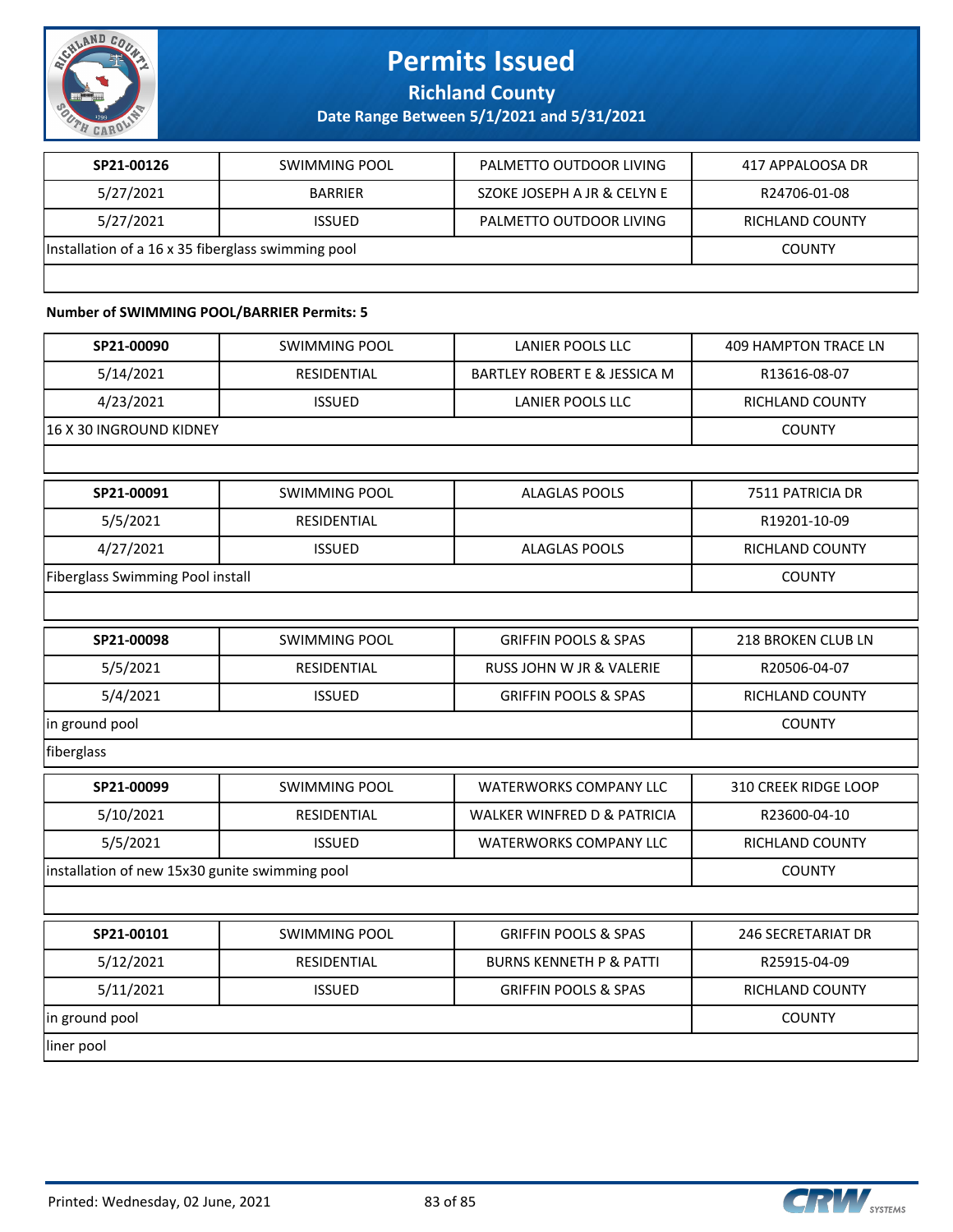

### **Richland County**

| SP21-00102                                         | <b>SWIMMING POOL</b> | PALMETTO OUTDOOR LIVING         | 205 STEEPLECHASE N  |
|----------------------------------------------------|----------------------|---------------------------------|---------------------|
| 5/14/2021                                          | RESIDENTIAL          | CREEK WILLIAM J & STEPHANIE C   | R21908-03-03        |
| 5/13/2021                                          | <b>ISSUED</b>        | PALMETTO OUTDOOR LIVING         | RICHLAND COUNTY     |
| Installation of a 14 x 30 fiberglass swimming pool |                      |                                 | <b>COUNTY</b>       |
|                                                    |                      |                                 |                     |
| SP21-00105                                         | <b>SWIMMING POOL</b> | <b>GRIFFIN POOLS &amp; SPAS</b> | 2367 HARVESTWOOD LN |
| 5/17/2021                                          | RESIDENTIAL          | DEFRANK NICHOLAS M &            | R01716-06-05        |
| 5/16/2021                                          | <b>ISSUED</b>        | <b>GRIFFIN POOLS &amp; SPAS</b> | RICHLAND COUNTY     |
| in ground pool                                     |                      |                                 | <b>COUNTY</b>       |
| liner pool                                         |                      |                                 |                     |
| SP21-00106                                         | <b>SWIMMING POOL</b> | <b>GRIFFIN POOLS &amp; SPAS</b> | 111 MIDDLEFIELD LN  |
| 5/17/2021                                          | RESIDENTIAL          | <b>GADOMSKI RAYMOND &amp;</b>   | R12700-01-61        |
| 5/16/2021                                          | <b>ISSUED</b>        | <b>GRIFFIN POOLS &amp; SPAS</b> | RICHLAND COUNTY     |
| in ground pool                                     |                      |                                 | <b>COUNTY</b>       |
| liner pool                                         |                      |                                 |                     |
| SP21-00107                                         | <b>SWIMMING POOL</b> | <b>GRIFFIN POOLS &amp; SPAS</b> | 772 DIAL CREEK RD   |
| 5/17/2021                                          | RESIDENTIAL          | PHILLIPY JEFFREY A & AMY A      | R25810-05-22        |
| 5/16/2021                                          | <b>ISSUED</b>        | <b>GRIFFIN POOLS &amp; SPAS</b> | RICHLAND COUNTY     |
| in ground pool                                     |                      |                                 | <b>COUNTY</b>       |
| fiberglass                                         |                      |                                 |                     |
| SP21-00108                                         | <b>SWIMMING POOL</b> | <b>GRIFFIN POOLS &amp; SPAS</b> | 4 HABERSHAM WAY     |
| 5/17/2021                                          | RESIDENTIAL          | TURNER JASON E & SAMANTHA E     | R20401-01-22        |
| 5/16/2021                                          | <b>ISSUED</b>        | <b>GRIFFIN POOLS &amp; SPAS</b> | RICHLAND COUNTY     |
| in ground pool                                     |                      |                                 | <b>COUNTY</b>       |
| fiberglass                                         |                      |                                 |                     |
| SP21-00109                                         | <b>SWIMMING POOL</b> | <b>GRIFFIN POOLS &amp; SPAS</b> | 138 LONG COVE DR    |
| 5/17/2021                                          | RESIDENTIAL          | MCINNISH BRENDON S & JANA M     | R20506-07-01        |
| 5/16/2021                                          | <b>ISSUED</b>        | <b>GRIFFIN POOLS &amp; SPAS</b> | RICHLAND COUNTY     |
| in ground pool                                     |                      |                                 | <b>COUNTY</b>       |
| fiberglass                                         |                      |                                 |                     |